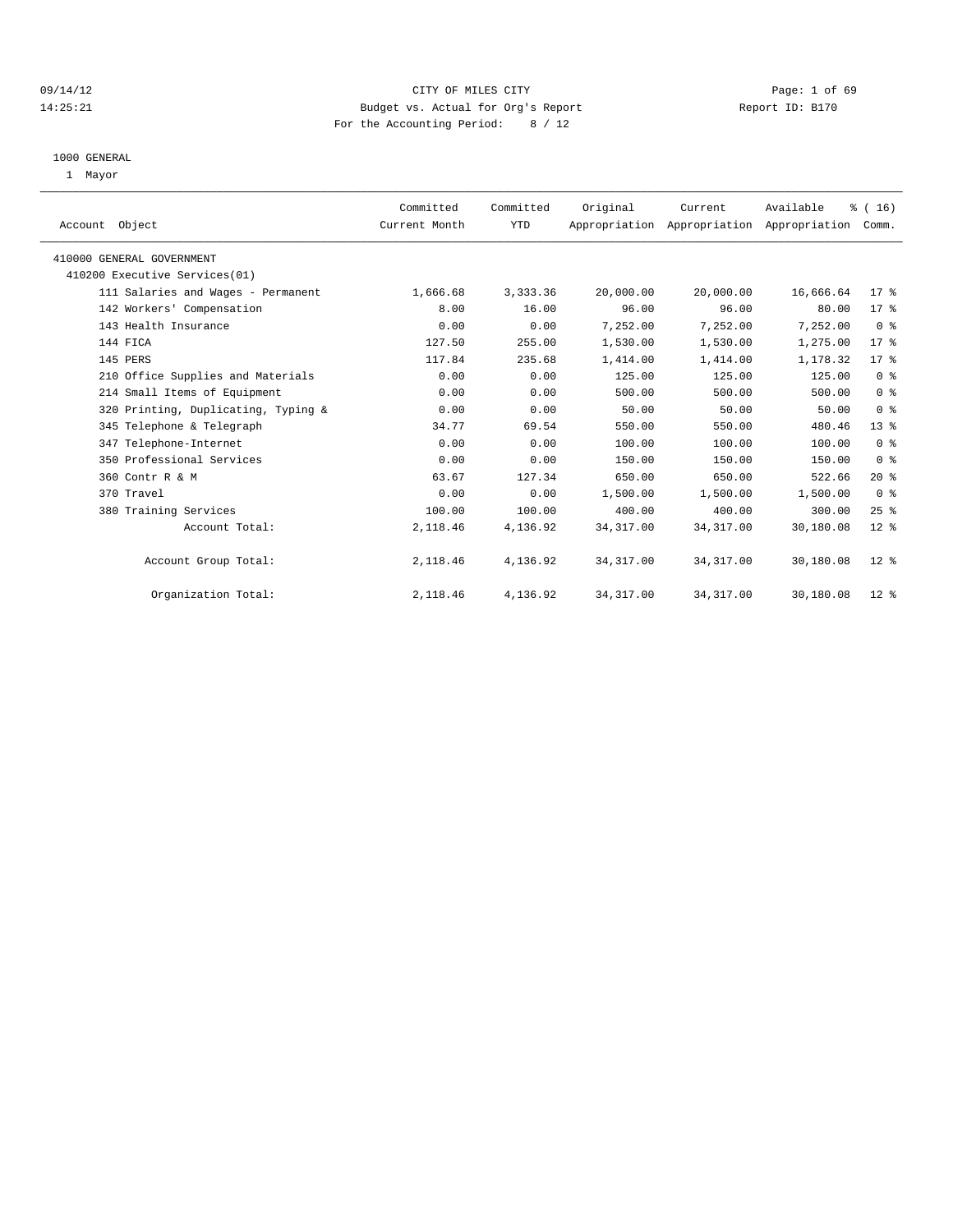#### 09/14/12 Page: 2 of 69 14:25:21 Budget vs. Actual for Org's Report Report ID: B170 For the Accounting Period: 8 / 12

#### 1000 GENERAL

2 City Council

| Account Object                           | Committed<br>Current Month | Committed<br><b>YTD</b> | Original  | Current   | Available<br>Appropriation Appropriation Appropriation | % (16)<br>Comm. |
|------------------------------------------|----------------------------|-------------------------|-----------|-----------|--------------------------------------------------------|-----------------|
| 410000 GENERAL GOVERNMENT                |                            |                         |           |           |                                                        |                 |
| 410100 Legislative Services(02)          |                            |                         |           |           |                                                        |                 |
| 111 Salaries and Wages - Permanent       | 2,000.00                   | 4,000.00                | 24,000.00 | 24,000.00 | 20,000.00                                              | 17 <sup>8</sup> |
| 142 Workers' Compensation                | 9.60                       | 19.20                   | 115.00    | 115.00    | 95.80                                                  | $17*$           |
| 144 FICA                                 | 152.96                     | 305.92                  | 1,836.00  | 1,836.00  | 1,530.08                                               | $17*$           |
| 145 PERS                                 | 53.04                      | 106.08                  | 636.00    | 636.00    | 529.92                                                 | 17.8            |
| 220 Operating Expenses                   | 0.00                       | 256.88                  | 0.00      | 0.00      | $-256.88$                                              | $***$ $_{8}$    |
| 370 Travel                               | 0.00                       | 0.00                    | 500.00    | 500.00    | 500.00                                                 | 0 <sup>8</sup>  |
| 380 Training Services                    | 0.00                       | 0.00                    | 500.00    | 500.00    | 500.00                                                 | 0 <sup>8</sup>  |
| Account Total:                           | 2,215.60                   | 4,688.08                | 27,587.00 | 27,587.00 | 22,898.92                                              | 17 <sup>8</sup> |
| 410105 Safety Culture-Supplies           |                            |                         |           |           |                                                        |                 |
| 230 Repair and Maintenance Supplies      | 0.00                       | 0.00                    | 1,000.00  | 1,000.00  | 1,000.00                                               | 0 <sup>8</sup>  |
| Account Total:                           | 0.00                       | 0.00                    | 1,000.00  | 1,000.00  | 1,000.00                                               | 0 <sup>8</sup>  |
| Account Group Total:                     | 2,215.60                   | 4,688.08                | 28,587.00 | 28,587.00 | 23,898.92                                              | 16 <sup>8</sup> |
| 470000 Housing and Community Development |                            |                         |           |           |                                                        |                 |
| 470300 Ecomonic Development              |                            |                         |           |           |                                                        |                 |
| 350 Professional Services                | 8,438.00                   | 8,438.00                | 13,438.00 | 13,438.00 | 5,000.00                                               | 63%             |
| Account Total:                           | 8,438.00                   | 8,438.00                | 13,438.00 | 13,438.00 | 5,000.00                                               | 63%             |
| Account Group Total:                     | 8,438.00                   | 8,438.00                | 13,438.00 | 13,438.00 | 5,000.00                                               | 63%             |
| Organization Total:                      | 10,653.60                  | 13,126.08               | 42,025.00 | 42,025.00 | 28,898.92                                              | 31.8            |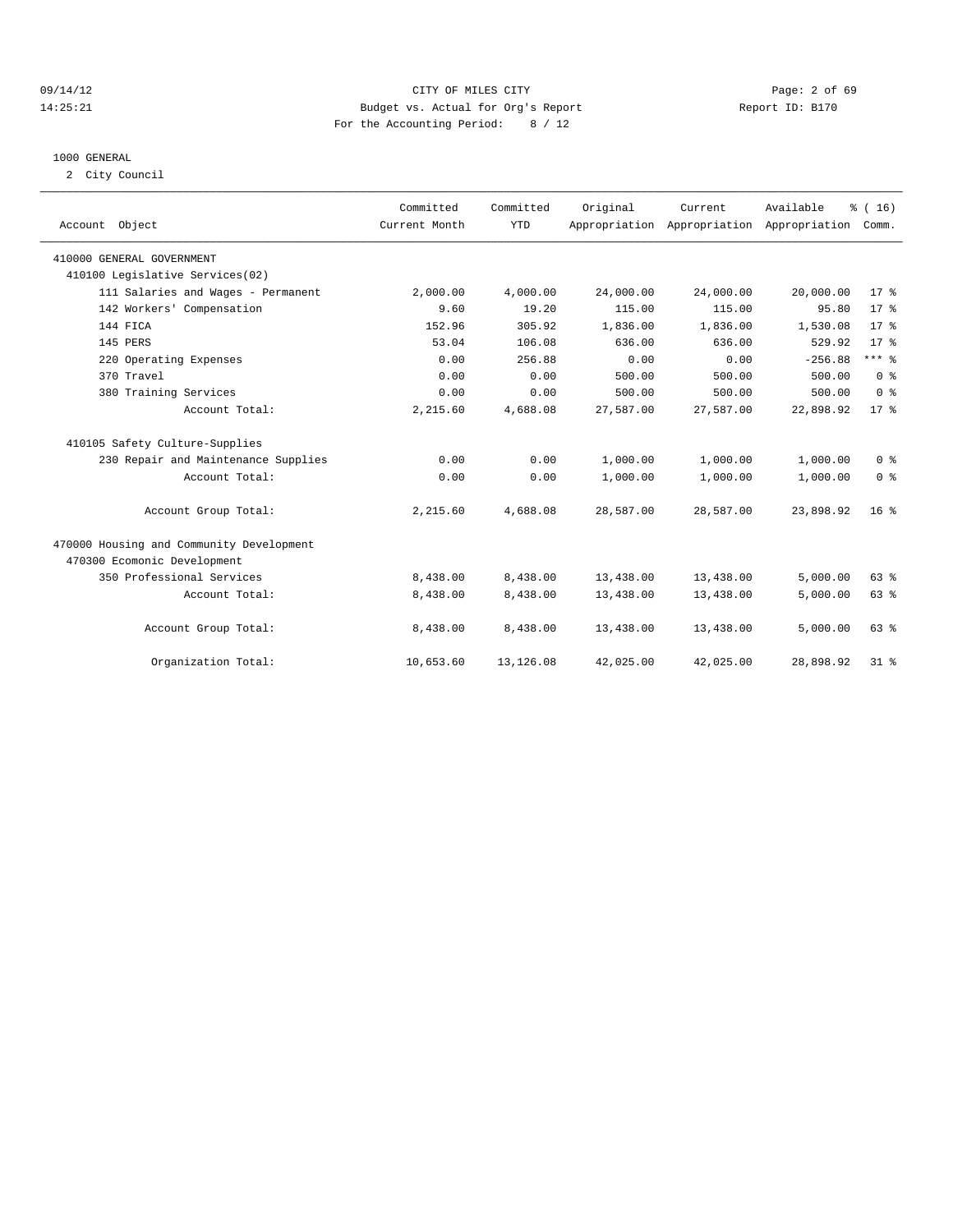#### 09/14/12 Page: 3 of 69 14:25:21 Budget vs. Actual for Org's Report Report ID: B170 For the Accounting Period: 8 / 12

————————————————————————————————————————————————————————————————————————————————————————————————————————————————————————————————————

#### 1000 GENERAL

3 City Clerk

|                                            | Committed     | Committed  | Original    | Current     | Available                                       | $*(16)$         |
|--------------------------------------------|---------------|------------|-------------|-------------|-------------------------------------------------|-----------------|
| Account Object                             | Current Month | <b>YTD</b> |             |             | Appropriation Appropriation Appropriation Comm. |                 |
| 410000 GENERAL GOVERNMENT                  |               |            |             |             |                                                 |                 |
| 410500 Financial Services(03)              |               |            |             |             |                                                 |                 |
| 111 Salaries and Wages - Permanent         | 9,852.51      | 19,576.76  | 124,074.00  | 124,074.00  | 104, 497.24                                     | 16 <sup>8</sup> |
| 121 OVERTIME-PERMANENT                     | 61.11         | 161.73     | 3,573.00    | 3,573.00    | 3, 411.27                                       | 5 <sup>8</sup>  |
| 131 VACATION                               | 640.10        | 1,187.91   | 6, 173.00   | 6, 173.00   | 4,985.09                                        | 19 <sup>°</sup> |
| 132 SICK LEAVE                             | 121.54        | 304.77     | 2,692.00    | 2,692.00    | 2,387.23                                        | $11$ %          |
| 133 OTHER LEAVE PAY                        | 59.34         | 178.01     | 7,212.00    | 7,212.00    | 7,033.99                                        | 2 <sup>°</sup>  |
| 141 Unemployment Insurance                 | 37.30         | 76.31      | 503.00      | 503.00      | 426.69                                          | 15 <sup>8</sup> |
| 142 Workers' Compensation                  | 91.45         | 182.63     | 1,322.00    | 1,322.00    | 1,139.37                                        | $14*$           |
| 143 Health Insurance                       | 1,315.37      | 2,833.25   | 23,931.00   | 23,931.00   | 21,097.75                                       | $12*$           |
| 144 FICA                                   | 811.55        | 1,660.06   | 10,995.00   | 10,995.00   | 9,334.94                                        | 15 <sup>8</sup> |
| 145 PERS                                   | 548.60        | 1,146.08   | 10,079.00   | 10,079.00   | 8,932.92                                        | 11 <sup>8</sup> |
| 196 CLOTHING ALLOTMENT                     | 0.00          | 495.00     | 450.00      | 450.00      | $-45.00$                                        | $110*$          |
| 210 Office Supplies and Materials          | 221.26        | 243.21     | 1,000.00    | 1,000.00    | 756.79                                          | $24$ %          |
| 214 Small Items of Equipment               | 95.32         | 95.32      | 4,000.00    | 4,000.00    | 3,904.68                                        | 2 <sup>8</sup>  |
| 220 Operating Expenses                     | 1,519.99      | 1,650.46   | 2,000.00    | 2,000.00    | 349.54                                          | 83%             |
| 230 Repair and Maintenance Supplies        | 0.00          | 0.00       | 200.00      | 200.00      | 200.00                                          | 0 <sup>8</sup>  |
| 311 Postage, Box Rent, Etc.                | $-347.54$     | $-497.34$  | 1,000.00    | 1,000.00    | 1,497.34                                        | $-50$ %         |
| 320 Printing, Duplicating, Typing &        | 0.00          | 88.83      | 2,000.00    | 2,000.00    | 1,911.17                                        | 4%              |
| 330 Publicity, Subscriptions & Dues        | 0.00          | 0.00       | 1,700.00    | 1,700.00    | 1,700.00                                        | 0 <sup>8</sup>  |
| 334 Memberships, Registrations & Dues      | 2,523.00      | 2,523.00   | 2,700.00    | 2,700.00    | 177.00                                          | 93%             |
| 345 Telephone & Telegraph                  | 52.58         | 105.16     | 1,200.00    | 1,200.00    | 1,094.84                                        | 9 <sup>°</sup>  |
| 347 Telephone-Internet                     | 19.52         | 39.04      | 250.00      | 250.00      | 210.96                                          | 16 <sup>°</sup> |
| 350 Professional Services                  | 0.00          | 2,013.33   | 30,000.00   | 30,000.00   | 27,986.67                                       | 7 <sup>°</sup>  |
| 360 Contr R & M                            | 286.47        | 4,911.27   | 8,000.00    | 8,000.00    | 3,088.73                                        | 61 %            |
| 370 Travel                                 | 0.00          | 0.00       | 1,200.00    | 1,200.00    | 1,200.00                                        | 0 <sup>8</sup>  |
| 380 Training Services                      | 0.00          | 0.00       | 1,000.00    | 1,000.00    | 1,000.00                                        | 0 <sup>8</sup>  |
| 382 Books                                  | 0.00          | 0.00       | 100.00      | 100.00      | 100.00                                          | 0 <sup>8</sup>  |
| 521 Surety Bonds for Officials & Employees | 0.00          | 923.00     | 923.00      | 923.00      | 0.00                                            | $100$ %         |
| Account Total:                             | 17,909.47     | 39,897.79  | 248, 277.00 | 248, 277.00 | 208, 379.21                                     | 16 <sup>8</sup> |
|                                            |               |            |             |             |                                                 |                 |
| 411101 Labor Negotiations                  |               |            |             |             |                                                 |                 |
| 350 Professional Services                  | 0.00          | 0.00       | 15,000.00   | 15,000.00   | 15,000.00                                       | 0 <sup>8</sup>  |
| Account Total:                             | 0.00          | 0.00       | 15,000.00   | 15,000.00   | 15,000.00                                       | 0 <sup>8</sup>  |
| Account Group Total:                       | 17,909.47     | 39,897.79  | 263, 277.00 | 263, 277.00 | 223, 379.21                                     | 15 <sup>°</sup> |
| 510000 MISCELLANEOUS                       |               |            |             |             |                                                 |                 |
| 510330 Comprehensive Liability Insurance   |               |            |             |             |                                                 |                 |
| 513 Liability                              | $-29.00$      | 67,923.15  | 67,952.00   | 67,952.00   |                                                 | 28.85 100 %     |
| Account Total:                             | $-29.00$      | 67,923.15  | 67,952.00   | 67,952.00   | 28.85                                           | 100 %           |
|                                            |               |            |             |             |                                                 |                 |
| Account Group Total:                       | $-29.00$      | 67,923.15  | 67,952.00   | 67,952.00   |                                                 | 28.85 100 %     |
| Organization Total:                        | 17,880.47     | 107,820.94 | 331,229.00  | 331,229.00  | 223,408.06                                      | 33%             |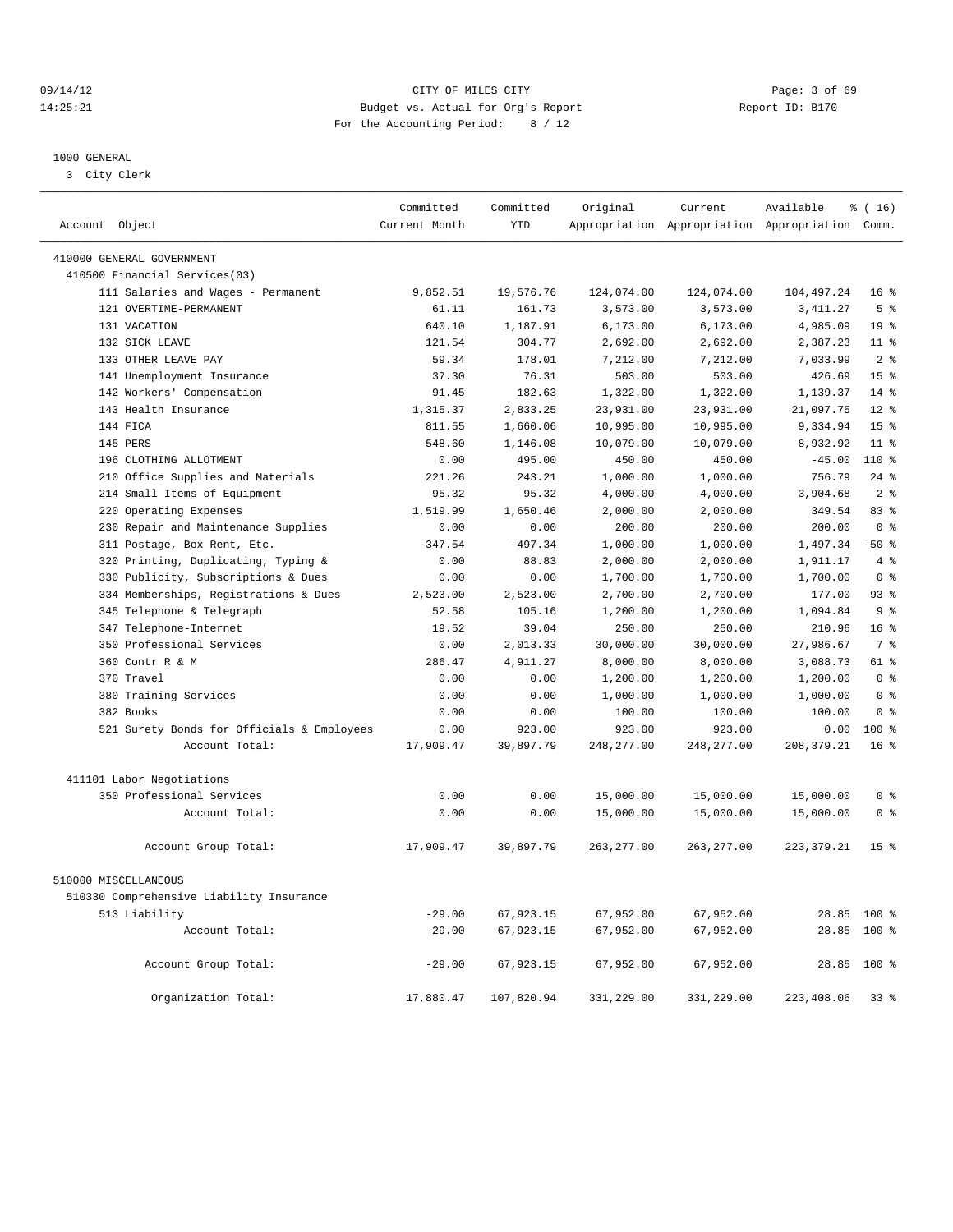#### 09/14/12 Page: 4 of 69 14:25:21 Budget vs. Actual for Org's Report Report ID: B170 For the Accounting Period: 8 / 12

### 1000 GENERAL

4 Attorney

| Account Object                     | Committed<br>Current Month | Committed<br>YTD | Original  | Current<br>Appropriation Appropriation Appropriation | Available  | $\frac{1}{6}$ ( 16 )<br>Comm. |  |
|------------------------------------|----------------------------|------------------|-----------|------------------------------------------------------|------------|-------------------------------|--|
| 410000 GENERAL GOVERNMENT          |                            |                  |           |                                                      |            |                               |  |
| 411100 Legal Services (04)         |                            |                  |           |                                                      |            |                               |  |
| 111 Salaries and Wages - Permanent | 6,410.92                   | 12,727.18        | 72,942.00 | 72,942.00                                            | 60, 214.82 | $17$ %                        |  |
| 141 Unemployment Insurance         | 22.44                      | 44.68            | 256.00    | 256.00                                               | 211.32     | $17$ %                        |  |
| 142 Workers' Compensation          | 52.45                      | 85.79            | 375.00    | 375.00                                               | 289.21     | $23$ $%$                      |  |
| 144 FICA                           | 490.43                     | 976.49           | 5,580.00  | 5,580.00                                             | 4,603.51   | 17 <sup>8</sup>               |  |
| 145 PERS                           | 411.48                     | 829.32           | 5,157.00  | 5,157.00                                             | 4,327.68   | 16 <sup>8</sup>               |  |
| 196 CLOTHING ALLOTMENT             | 0.00                       | 37.50            | 0.00      | 0.00                                                 | $-37.50$   | $***$ $-$                     |  |
| 210 Office Supplies and Materials  | 115.52                     | 126.51           | 0.00      | 0.00                                                 | $-126.51$  | $***$ $%$                     |  |
| 220 Operating Expenses             | 24.50                      | 54.15            | 300.00    | 300.00                                               | 245.85     | 18 %                          |  |
| 311 Postage, Box Rent, Etc.        | 0.00                       | 82.95            | 300.00    | 300.00                                               | 217.05     | 28 <sup>8</sup>               |  |
| 345 Telephone & Telegraph          | 8.38                       | 16.75            | 120.00    | 120.00                                               | 103.25     | 14 %                          |  |
| 347 Telephone-Internet             | 0.00                       | 0.00             | 120.00    | 120.00                                               | 120.00     | 0 <sup>8</sup>                |  |
| 350 Professional Services          | 0.00                       | 408.12           | 1,200.00  | 1,200.00                                             | 791.88     | 34%                           |  |
| 360 Contr R & M                    | 100.00                     | 100.00           | 200.00    | 200.00                                               | 100.00     | 50%                           |  |
| 370 Travel                         | 0.00                       | 0.00             | 550.00    | 550.00                                               | 550.00     | 0 <sup>8</sup>                |  |
| Account Total:                     | 7,636.12                   | 15,489.44        | 87,100.00 | 87,100.00                                            | 71,610.56  | 18 <sup>8</sup>               |  |
| Account Group Total:               | 7,636.12                   | 15,489.44        | 87,100.00 | 87,100.00                                            | 71,610.56  | 18 <sup>8</sup>               |  |
| Organization Total:                | 7,636.12                   | 15,489.44        | 87,100.00 | 87,100.00                                            | 71,610.56  | 18 <sup>8</sup>               |  |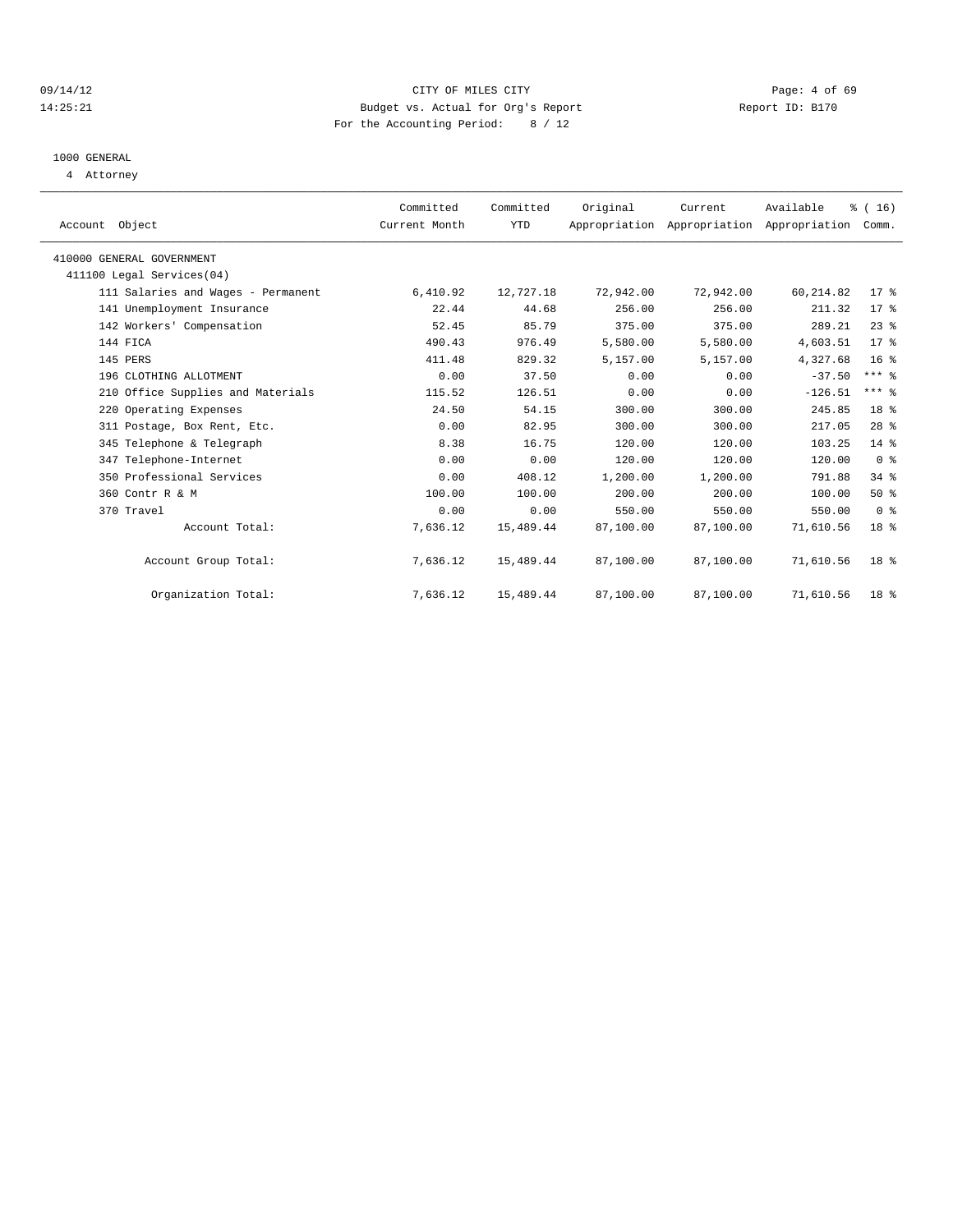#### 09/14/12 Page: 5 of 69 14:25:21 Budget vs. Actual for Org's Report Report ID: B170 For the Accounting Period: 8 / 12

#### 1000 GENERAL

5 Police

|                                            | Committed     | Committed  | Original     | Current      | Available                                       | % (16)          |
|--------------------------------------------|---------------|------------|--------------|--------------|-------------------------------------------------|-----------------|
| Account Object                             | Current Month | <b>YTD</b> |              |              | Appropriation Appropriation Appropriation Comm. |                 |
| 420000 PUBLIC SAFETY                       |               |            |              |              |                                                 |                 |
| 420140 Crime Control and Investigation(05) |               |            |              |              |                                                 |                 |
| 111 Salaries and Wages - Permanent         | 47, 341.36    | 92,574.95  | 674,824.00   | 674,824.00   | 582,249.05                                      | $14$ %          |
| 121 OVERTIME-PERMANENT                     | 3,484.97      | 6,038.35   | 21,500.00    | 21,500.00    | 15,461.65                                       | $28$ %          |
| 131 VACATION                               | 5,887.09      | 11,829.69  | 30,000.00    | 30,000.00    | 18,170.31                                       | 39 %            |
| 132 SICK LEAVE                             | 394.02        | 452.64     | 7,500.00     | 7,500.00     | 7,047.36                                        | 6 %             |
| 133 OTHER LEAVE PAY                        | 0.00          | 594.00     | 8,000.00     | 8,000.00     | 7,406.00                                        | 7 <sup>8</sup>  |
| 134 HOLIDAY PAY                            | 294.78        | 2,865.64   | 21,500.00    | 21,500.00    | 18,634.36                                       | 13 <sup>°</sup> |
| 141 Unemployment Insurance                 | 220.12        | 420.13     | 2,762.00     | 2,762.00     | 2,341.87                                        | 15 <sup>°</sup> |
| 142 Workers' Compensation                  | 2,662.44      | 5,042.28   | 34, 412.00   | 34, 412.00   | 29,369.72                                       | 15 <sup>°</sup> |
| 143 Health Insurance                       | 7,910.45      | 15,218.80  | 116,154.00   | 116,154.00   | 100,935.20                                      | $13*$           |
| 144 FICA                                   | 967.86        | 1,844.40   | 15,554.00    | 15,554.00    | 13,709.60                                       | $12*$           |
| 146 Police Pension                         | 7,440.85      | 14,458.87  | 104,372.00   | 104,372.00   | 89, 913. 13                                     | $14$ %          |
| 196 CLOTHING ALLOTMENT                     | 5,486.00      | 5,666.00   | 12,960.00    | 12,960.00    | 7,294.00                                        | 44 %            |
| Office Supplies and Materials<br>210       | 0.00          | 94.88      | 4,000.00     | 4,000.00     | 3,905.12                                        | 2 <sup>8</sup>  |
| 214 Small Items of Equipment               | 0.00          | 1,085.02   | 30,000.00    | 30,000.00    | 28,914.98                                       | 4%              |
| 220 Operating Expenses                     | 406.50        | 2,198.62   | 6,500.00     | 6,500.00     | 4,301.38                                        | $34$ $%$        |
| 226 Clothing and Uniforms                  | 225.73        | 225.73     | 1,000.00     | 1,000.00     | 774.27                                          | $23$ %          |
|                                            |               | 2,299.00   |              |              |                                                 | 48 %            |
| 227 Firearm Supplies                       | 2,299.00      |            | 4,800.00     | 4,800.00     | 2,501.00                                        |                 |
| Repair and Maintenance Supplies<br>230     | 40.00         | 502.18     | 6,000.00     | 6,000.00     | 5,497.82                                        | 8 %             |
| 231 Gas, Oil, Diesel Fuel, Grease, etc.    | 0.00          | 3,010.76   | 32,000.00    | 32,000.00    | 28,989.24                                       | 9 <sup>8</sup>  |
| 311 Postage, Box Rent, Etc.                | 0.00          | 212.36     | 600.00       | 600.00       | 387.64                                          | 35 <sup>8</sup> |
| 330 Publicity, Subscriptions & Dues        | 0.00          | 0.00       | 300.00       | 300.00       | 300.00                                          | 0 <sup>8</sup>  |
| 334 Memberships, Registrations & Dues      | 0.00          | 100.00     | 1,800.00     | 1,800.00     | 1,700.00                                        | 6 %             |
| Telephone & Telegraph<br>345               | 316.85        | 633.70     | 6,000.00     | 6,000.00     | 5,366.30                                        | $11*$           |
| 346 Garbage Service                        | 43.00         | 86.00      | 500.00       | 500.00       | 414.00                                          | $17*$           |
| 347 Telephone-Internet                     | 65.60         | 131.20     | 800.00       | 800.00       | 668.80                                          | 16 <sup>8</sup> |
| 350 Professional Services                  | 1,459.00      | 2,049.00   | 12,000.00    | 12,000.00    | 9,951.00                                        | $17*$           |
| 360 Contr R & M                            | 0.00          | 16.21      | 1,000.00     | 1,000.00     | 983.79                                          | 2 <sup>8</sup>  |
| 366 R&M Vehicles - Police/Animal Control   | 0.00          | 4,073.46   | 20,000.00    | 20,000.00    | 15,926.54                                       | $20*$           |
| 370 Travel                                 | 1,485.00      | 2,300.93   | 6,500.00     | 6,500.00     | 4,199.07                                        | 35 <sup>8</sup> |
| 380 Training Services                      | 565.00        | 939.00     | 10,000.00    | 10,000.00    | 9,061.00                                        | 9 <sup>8</sup>  |
| 381 BOOKS(POP&MILES) (correct)             | 0.00          | 0.00       | 500.00       | 500.00       | 500.00                                          | 0 <sup>8</sup>  |
| 512 Insurance on Vehicles & Equipment      | 0.00          | 1,031.65   | 1,032.00     | 1,032.00     | 0.35                                            | $100*$          |
| 700 Grants, Contributions & Indemnities    | 0.00          | 15,970.00  | 15,970.00    | 15,970.00    | 0.00                                            | $100*$          |
| Account Total:                             | 88,995.62     | 193,965.45 | 1,210,840.00 | 1,210,840.00 | 1,016,874.55                                    | 16 <sup>°</sup> |
|                                            |               |            |              |              |                                                 |                 |
| 420142 Drug Enforcement                    |               |            |              |              |                                                 |                 |
| 111 Salaries and Wages - Permanent         | 0.00          | 0.00       | 32,280.00    | 32,280.00    | 32,280.00                                       | 0 <sup>8</sup>  |
| 121 OVERTIME-PERMANENT                     | 0.00          | 0.00       | 1,274.00     | 1,274.00     | 1,274.00                                        | 0 <sup>8</sup>  |
| 131 VACATION                               | 0.00          | 0.00       | 1,070.00     | 1,070.00     | 1,070.00                                        | $0$ %           |
| 132 SICK LEAVE                             | 0.00          | 0.00       | 700.00       | 700.00       | 700.00                                          | $0$ %           |
| 133 OTHER LEAVE PAY                        | 0.00          | 0.00       | 530.00       | 530.00       | 530.00                                          | 0 <sup>8</sup>  |
| 134 HOLIDAY PAY                            | 0.00          | 0.00       | 212.00       | 212.00       | 212.00                                          | $0$ %           |
| 141 Unemployment Insurance                 | 0.00          | 0.00       | 65.00        | 65.00        | 65.00                                           | 0 <sup>8</sup>  |
| 142 Workers' Compensation                  | 0.00          | 0.00       | 1,803.00     | 1,803.00     | 1,803.00                                        | $0$ %           |
| 143 Health Insurance                       | 0.00          | 0.00       | 7,252.00     | 7,252.00     | 7,252.00                                        | $0$ %           |
| 144 FICA                                   | 0.00          | 0.00       | 593.00       | 593.00       | 593.00                                          | 0 %             |
| 146 Police Pension                         | 0.00          | 0.00       | 5,602.00     | 5,602.00     | 5,602.00                                        | 0 %             |
| 196 CLOTHING ALLOTMENT                     | 0.00          | 0.00       | 720.00       | 720.00       | 720.00                                          | 0 %             |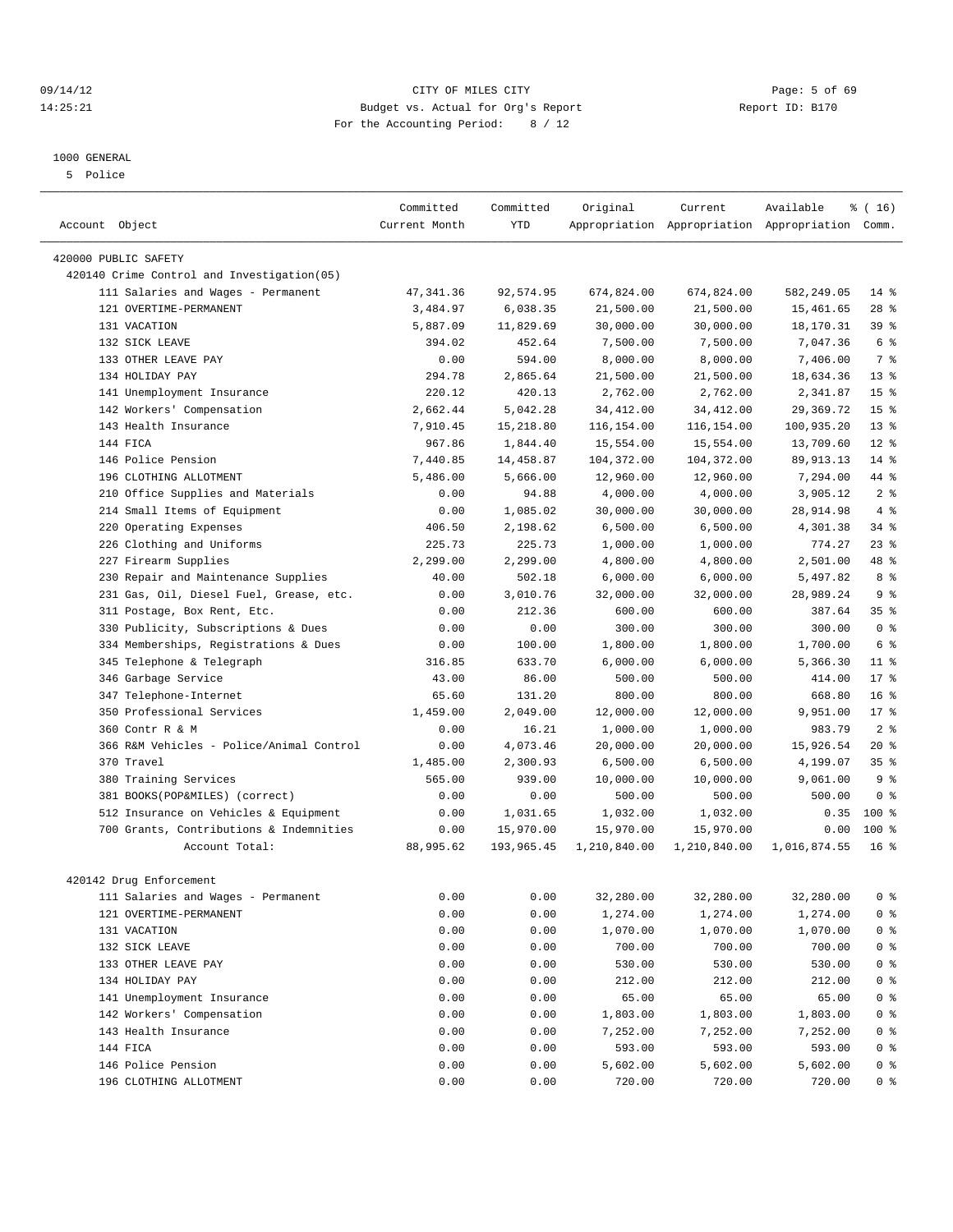#### 09/14/12 Page: 6 of 69 14:25:21 Budget vs. Actual for Org's Report Report ID: B170 For the Accounting Period: 8 / 12

#### 1000 GENERAL

5 Police

| Account Object                             | Committed<br>Current Month | Committed<br><b>YTD</b> | Original     | Current      | Available<br>Appropriation Appropriation Appropriation Comm. | % (16)          |
|--------------------------------------------|----------------------------|-------------------------|--------------|--------------|--------------------------------------------------------------|-----------------|
| Account Total:                             | 0.00                       | 0.00                    | 52,101.00    | 52,101.00    | 52,101.00                                                    | 0 <sup>8</sup>  |
| 420160 Communications-Dispatch             |                            |                         |              |              |                                                              |                 |
| 111 Salaries and Wages - Permanent         | 15,349.60                  | 30,071.30               | 210,876.00   | 210,876.00   | 180,804.70                                                   | $14$ %          |
| 121 OVERTIME-PERMANENT                     | 0.00                       | 252.86                  | 6,996.00     | 6,996.00     | 6,743.14                                                     | 4%              |
| 131 VACATION                               | 937.57                     | 2,762.35                | 15,000.00    | 15,000.00    | 12,237.65                                                    | 18 %            |
| 132 SICK LEAVE                             | 145.01                     | 525.71                  | 9,000.00     | 9,000.00     | 8,474.29                                                     | 6 <sup>°</sup>  |
| 133 OTHER LEAVE PAY                        | 55.24                      | 165.72                  | 3,504.00     | 3,504.00     | 3,338.28                                                     | 5 <sub>8</sub>  |
| 134 HOLIDAY PAY                            | 0.00                       | 966.27                  | 12,624.00    | 12,624.00    | 11,657.73                                                    | 8 %             |
| 141 Unemployment Insurance                 | 60.78                      | 124.69                  | 903.00       | 903.00       | 778.31                                                       | $14$ %          |
| 142 Workers' Compensation                  | 763.64                     | 1,539.89                | 11,378.00    | 11,378.00    | 9,838.11                                                     | $14*$           |
| 143 Health Insurance                       | 3,022.51                   | 6,045.02                | 36,259.00    | 36,259.00    | 30, 213.98                                                   | $17*$           |
| 144 FICA                                   | 1,313.21                   | 2,694.84                | 19,737.00    | 19,737.00    | 17,042.16                                                    | $14$ %          |
| 145 PERS                                   | 1,165.65                   | 2,395.09                | 16,465.00    | 16,465.00    | 14,069.91                                                    | 15 <sup>°</sup> |
| 196 CLOTHING ALLOTMENT                     | 875.00                     | 875.00                  | 2,400.00     | 2,400.00     | 1,525.00                                                     | 36%             |
| Office Supplies and Materials<br>210       | 0.00                       | 0.00                    | 3,500.00     | 3,500.00     | 3,500.00                                                     | 0 <sup>8</sup>  |
| 214 Small Items of Equipment               | 0.00                       | 0.00                    | 200.00       | 200.00       | 200.00                                                       | 0 <sup>8</sup>  |
| 220 Operating Expenses                     | 0.00                       | 0.00                    | 1,000.00     | 1,000.00     | 1,000.00                                                     | 0 <sup>8</sup>  |
| 226 Clothing and Uniforms                  | 0.00                       | 0.00                    | 150.00       | 150.00       | 150.00                                                       | 0 <sup>8</sup>  |
| Gas, Oil, Diesel Fuel, Grease, etc.<br>231 | 0.00                       | 0.00                    | 700.00       | 700.00       | 700.00                                                       | 0 <sup>8</sup>  |
| 311 Postage, Box Rent, Etc.                | 0.00                       | 6.80                    | 100.00       | 100.00       | 93.20                                                        | 7 <sup>8</sup>  |
| 320 Printing, Duplicating, Typing &        | 0.00                       | 118.00                  | 100.00       | 100.00       | $-18.00$                                                     | 118 %           |
| 330 Publicity, Subscriptions & Dues        | 0.00                       | 0.00                    | 150.00       | 150.00       | 150.00                                                       | 0 <sup>8</sup>  |
| 334 Memberships, Registrations & Dues      | 0.00                       | 0.00                    | 400.00       | 400.00       | 400.00                                                       | 0 <sup>8</sup>  |
| 341 Electric Utility Services              | 0.00                       | 47.68                   | 0.00         | 0.00         | $-47.68$                                                     | $***$ $-$       |
| Telephone & Telegraph<br>345               | 283.64                     | 567.28                  | 4,000.00     | 4,000.00     | 3,432.72                                                     | 14 %            |
| 347 Telephone-Internet                     | 0.00                       | 0.00                    | 100.00       | 100.00       | 100.00                                                       | 0 <sup>8</sup>  |
| 350 Professional Services                  | $-2, 133.20$               | 0.00                    | 400.00       | 400.00       | 400.00                                                       | 0 <sup>8</sup>  |
| 360 Contr R & M                            | 0.00                       | 0.00                    | 50.00        | 50.00        | 50.00                                                        | 0 <sup>8</sup>  |
| 366 R&M Vehicles - Police/Animal Control   | 0.00                       | 0.00                    | 200.00       | 200.00       | 200.00                                                       | 0 <sup>8</sup>  |
| 370 Travel                                 | 113.00                     | 173.00                  | 1,000.00     | 1,000.00     | 827.00                                                       | $17*$           |
| 380 Training Services                      | 0.00                       | 0.00                    | 1,000.00     | 1,000.00     | 1,000.00                                                     | 0 <sup>8</sup>  |
| Account Total:                             | 21,951.65                  | 49, 331.50              | 358,192.00   | 358,192.00   | 308,860.50                                                   | $14$ %          |
| Account Group Total:                       | 110,947.27                 | 243,296.95              | 1,621,133.00 | 1,621,133.00 | 1,377,836.05                                                 | 15 <sup>°</sup> |
| 490000 DEBT SERVICE                        |                            |                         |              |              |                                                              |                 |
| 490500 Other Debt Service Payments         |                            |                         |              |              |                                                              |                 |
| 610 Principal-Police Cars                  | 0.00                       | 8,788.97                | 17,659.00    | 17,659.00    | 8,870.03                                                     | 50%             |
| 620 Interest-Police Cars                   | 0.00                       | 278.49                  | 505.00       | 505.00       | 226.51                                                       | 55 %            |
| Account Total:                             | 0.00                       | 9,067.46                | 18,164.00    | 18,164.00    | 9,096.54                                                     | $50*$           |
| Account Group Total:                       | 0.00                       | 9,067.46                | 18,164.00    | 18,164.00    | 9,096.54                                                     | $50*$           |
| Organization Total:                        | 110,947.27                 | 252,364.41              | 1,639,297.00 | 1,639,297.00 | 1,386,932.59                                                 | 15 <sup>°</sup> |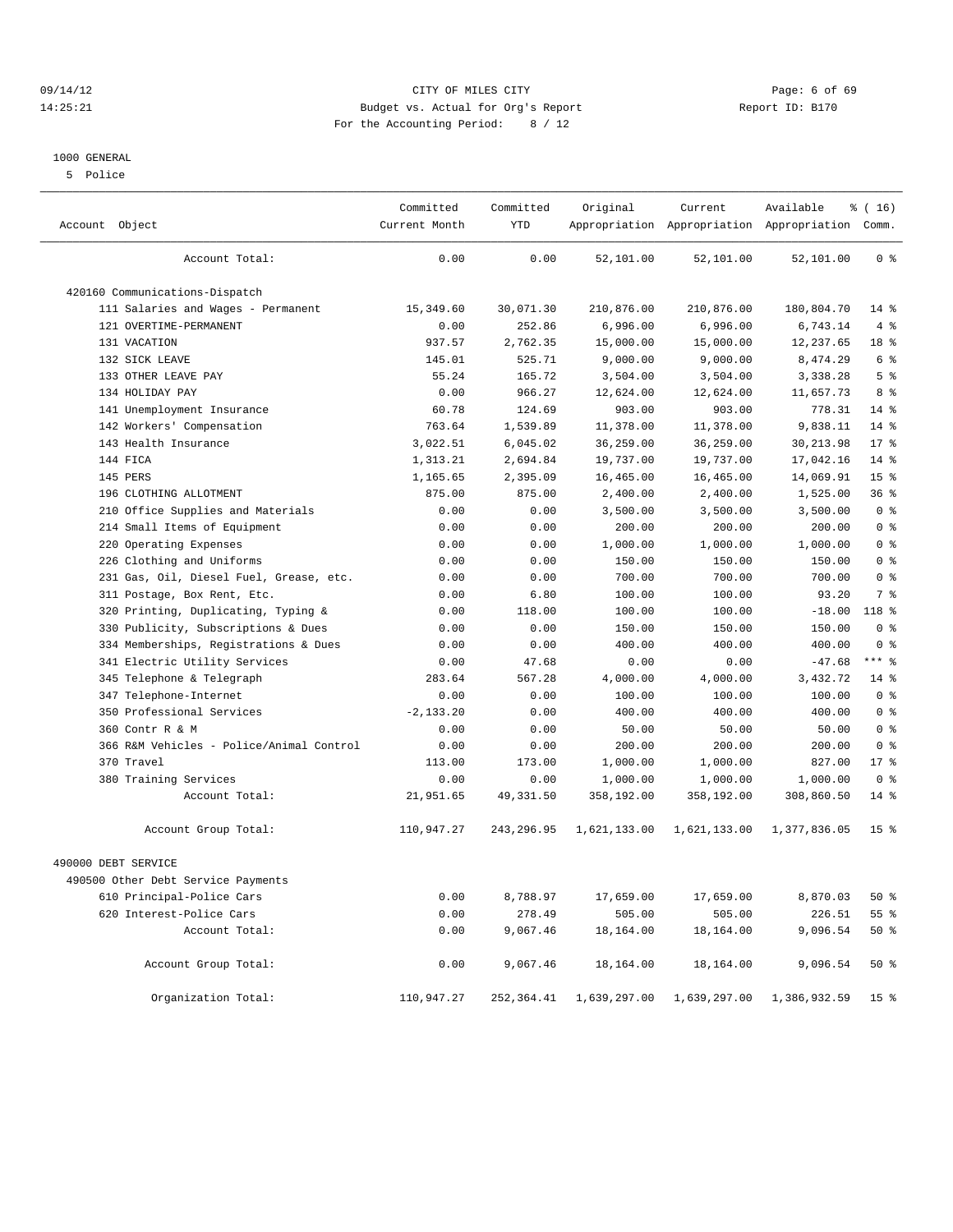#### 09/14/12 Page: 7 of 69 14:25:21 Budget vs. Actual for Org's Report Report ID: B170 For the Accounting Period: 8 / 12

#### 1000 GENERAL

6 Police Judge

| Account Object                        | Committed<br>Current Month | Committed<br>YTD | Original   | Current<br>Appropriation Appropriation Appropriation Comm. | Available  | % (16)          |
|---------------------------------------|----------------------------|------------------|------------|------------------------------------------------------------|------------|-----------------|
| 410000 GENERAL GOVERNMENT             |                            |                  |            |                                                            |            |                 |
| 410300 Judicial Services(06)          |                            |                  |            |                                                            |            |                 |
| 111 Salaries and Wages - Permanent    | 6,600.26                   | 12,535.34        | 87,827.00  | 87,827.00                                                  | 75,291.66  | $14*$           |
| 131 VACATION                          | 0.00                       | 635.04           | 0.00       | 0.00                                                       | $-635.04$  | $***$ $%$       |
| 132 SICK LEAVE                        | 431.54                     | 572.66           | 0.00       | 0.00                                                       | $-572.66$  | *** 응           |
| 141 Unemployment Insurance            | 20.06                      | 40.06            | 260.00     | 260.00                                                     | 219.94     | 15 <sup>°</sup> |
| 142 Workers' Compensation             | 70.46                      | 140.69           | 884.00     | 884.00                                                     | 743.31     | 16 <sup>°</sup> |
| 143 Health Insurance                  | 1,208.32                   | 2,416.64         | 14,504.00  | 14,504.00                                                  | 12,087.36  | $17*$           |
| 144 FICA                              | 533.06                     | 1,064.55         | 6,719.00   | 6,719.00                                                   | 5,654.45   | 16 <sup>°</sup> |
| 145 PERS                              | 405.28                     | 787.89           | 6, 209.00  | 6, 209.00                                                  | 5,421.11   | $13*$           |
| 196 CLOTHING ALLOTMENT                | 0.00                       | 300.00           | 300.00     | 300.00                                                     | 0.00       | 100 %           |
| 210 Office Supplies and Materials     | 63.48                      | 63.48            | 1,800.00   | 1,800.00                                                   | 1,736.52   | 4%              |
| 214 Small Items of Equipment          | 0.00                       | 0.00             | 1,000.00   | 1,000.00                                                   | 1,000.00   | 0 <sup>8</sup>  |
| 220 Operating Expenses                | $-24.50$                   | $-54.15$         | 350.00     | 350.00                                                     | 404.15     | $-15$ %         |
| 230 Repair and Maintenance Supplies   | 0.00                       | 0.00             | 125.00     | 125.00                                                     | 125.00     | 0 <sup>8</sup>  |
| 311 Postage, Box Rent, Etc.           | 137.45                     | 196.05           | 1,200.00   | 1,200.00                                                   | 1,003.95   | 16 <sup>°</sup> |
| 330 Publicity, Subscriptions & Dues   | 0.00                       | 0.00             | 1,000.00   | 1,000.00                                                   | 1,000.00   | 0 <sup>8</sup>  |
| 334 Memberships, Registrations & Dues | 800.00                     | 800.00           | 1,300.00   | 1,300.00                                                   | 500.00     | 62 %            |
| 345 Telephone & Telegraph             | 61.75                      | 184.35           | 1,300.00   | 1,300.00                                                   | 1,115.65   | $14$ %          |
| 347 Telephone-Internet                | 0.00                       | 0.00             | 400.00     | 400.00                                                     | 400.00     | 0 <sup>8</sup>  |
| 350 Professional Services             | 0.00                       | 0.00             | 500.00     | 500.00                                                     | 500.00     | 0 <sup>8</sup>  |
| 360 Contr R & M                       | 0.00                       | 0.00             | 1,500.00   | 1,500.00                                                   | 1,500.00   | 0 <sup>8</sup>  |
| 370 Travel                            | 0.00                       | 0.00             | 3,500.00   | 3,500.00                                                   | 3,500.00   | 0 <sup>8</sup>  |
| 380 Training Services                 | 0.00                       | 0.00             | 500.00     | 500.00                                                     | 500.00     | 0 <sup>8</sup>  |
| 382 Books                             | 0.00                       | 145.00           | 400.00     | 400.00                                                     | 255.00     | 36%             |
| 394 Jury and Witness Fees             | $-400.00$                  | $-400.00$        | 0.00       | 0.00                                                       | 400.00     | *** %           |
| 533 Machinery and Equipment Rental    | 0.00                       | 0.00             | 2,000.00   | 2,000.00                                                   | 2,000.00   | 0 %             |
| Account Total:                        | 9,907.16                   | 19,427.60        | 133,578.00 | 133,578.00                                                 | 114,150.40 | 15 <sup>8</sup> |
| Account Group Total:                  | 9,907.16                   | 19,427.60        | 133,578.00 | 133,578.00                                                 | 114,150.40 | 15 <sup>8</sup> |
| Organization Total:                   | 9,907.16                   | 19,427.60        | 133,578.00 | 133,578.00                                                 | 114,150.40 | 15 <sub>8</sub> |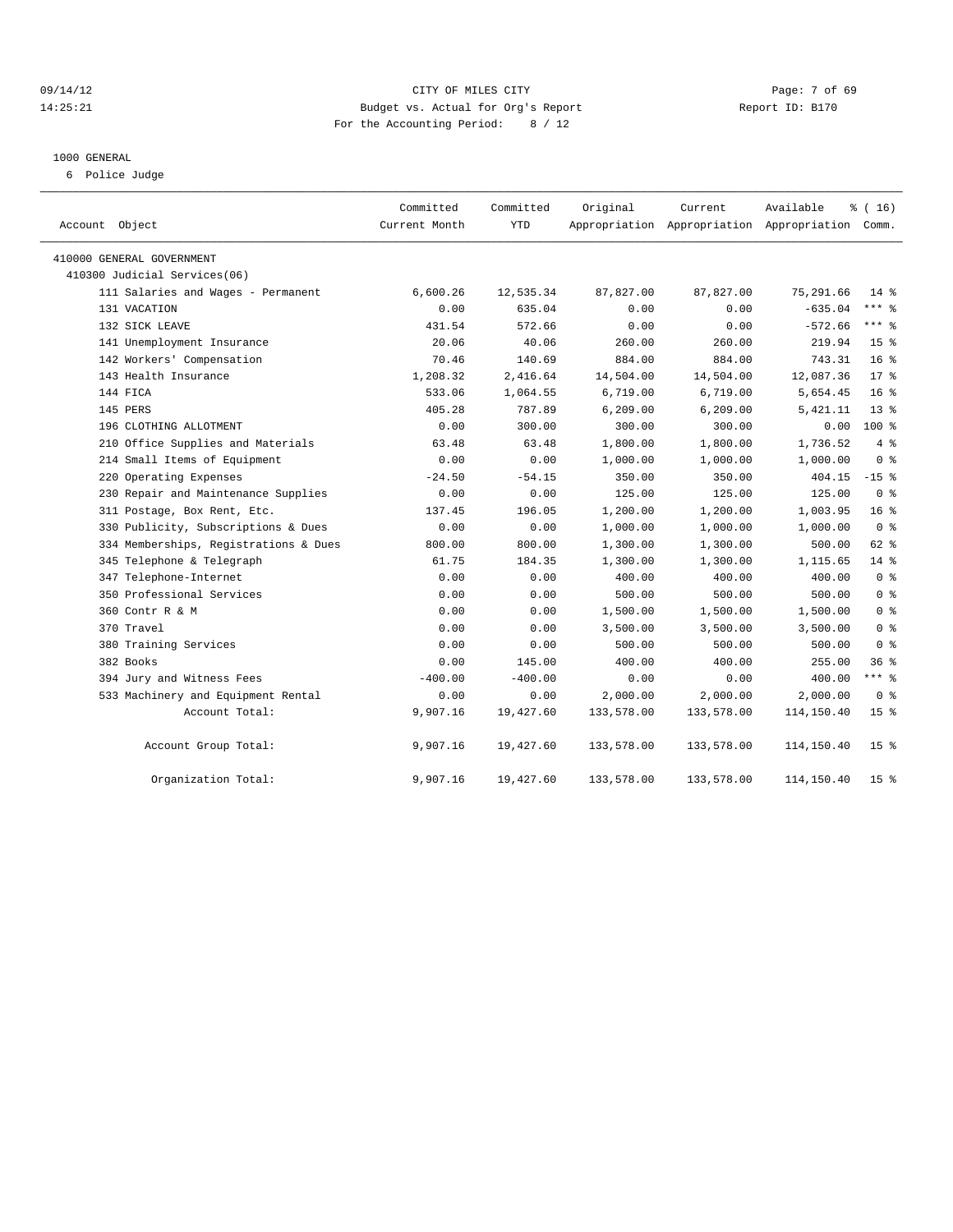#### 09/14/12 Page: 8 of 69 14:25:21 Budget vs. Actual for Org's Report Report ID: B170 For the Accounting Period: 8 / 12

————————————————————————————————————————————————————————————————————————————————————————————————————————————————————————————————————

#### 1000 GENERAL

7 Fire

|                      |                                         | Committed     | Committed   | Original   | Current    | Available                                       | % ( 16)         |  |
|----------------------|-----------------------------------------|---------------|-------------|------------|------------|-------------------------------------------------|-----------------|--|
| Account Object       |                                         | Current Month | YTD         |            |            | Appropriation Appropriation Appropriation Comm. |                 |  |
|                      |                                         |               |             |            |            |                                                 |                 |  |
| 420000 PUBLIC SAFETY |                                         |               |             |            |            |                                                 |                 |  |
|                      | 420460 Fire Suppression(07)             |               |             |            |            |                                                 |                 |  |
|                      | 111 Salaries and Wages - Permanent      | 27, 373.51    | 53,729.76   | 347,643.00 | 347,643.00 | 293, 913. 24                                    | 15 <sub>8</sub> |  |
|                      | 112 SALARIES AND WAGES - PART PAID      | 0.00          | 0.00        | 5,500.00   | 5,500.00   | 5,500.00                                        | 0 <sup>8</sup>  |  |
|                      | 121 OVERTIME-PERMANENT                  | 3,539.58      | 5,072.58    | 21,000.00  | 21,000.00  | 15,927.42                                       | $24$ %          |  |
|                      | 131 VACATION                            | 3,395.54      | 3,764.99    | 15,240.00  | 15,240.00  | 11,475.01                                       | $25$ $%$        |  |
|                      | 132 SICK LEAVE                          | 1,310.50      | 1,310.50    | 19,000.00  | 19,000.00  | 17,689.50                                       | $7\degree$      |  |
|                      | 133 OTHER LEAVE PAY                     | 0.00          | 0.00        | 2,900.00   | 2,900.00   | 2,900.00                                        | 0 <sup>8</sup>  |  |
|                      | 134 HOLIDAY PAY                         | 33.53         | 637.02      | 8,500.00   | 8,500.00   | 7,862.98                                        | 7 %             |  |
|                      | 141 Unemployment Insurance              | 130.63        | 231.67      | 556.00     | 556.00     | 324.33                                          | 42 %            |  |
|                      | 142 Workers' Compensation               | 1,260.63      | 2,296.26    | 12,341.00  | 12,341.00  | 10,044.74                                       | 19 <sup>°</sup> |  |
|                      | 143 Health Insurance                    | 4,950.24      | 9,643.80    | 57,870.00  | 57,870.00  | 48,226.20                                       | $17*$           |  |
|                      | 144 FICA                                | 534.67        | 947.64      | 5,041.00   | 5,041.00   | 4,093.36                                        | 19 <sup>°</sup> |  |
|                      | 147 Firemen's Pension                   | 4,621.51      | 8,431.47    | 49,922.00  | 49,922.00  | 41,490.53                                       | $17*$           |  |
|                      | 210 Office Supplies and Materials       | 0.00          | 100.00      | 900.00     | 900.00     | 800.00                                          | $11*$           |  |
|                      | 211 Clothing Allotment                  | 0.00          | 0.00        | 7,900.00   | 7,900.00   | 7,900.00                                        | 0 <sup>8</sup>  |  |
|                      | 214 Small Items of Equipment            | 263.65        | 489.58      | 4,500.00   | 4,500.00   | 4,010.42                                        | $11$ %          |  |
|                      | 220 Operating Expenses                  | 90.01         | 687.56      | 3,000.00   | 3,000.00   | 2,312.44                                        | $23$ $%$        |  |
|                      | 226 Clothing and Uniforms               | 1,755.00      | 2,099.00    | 4,500.00   | 4,500.00   | 2,401.00                                        | 47 %            |  |
|                      | 230 Repair and Maintenance Supplies     | 121.70        | 353.84      | 5,000.00   | 5,000.00   | 4,646.16                                        | 7 %             |  |
|                      | 231 Gas, Oil, Diesel Fuel, Grease, etc. | 0.00          | 824.03      | 6,000.00   | 6,000.00   | 5,175.97                                        | $14$ %          |  |
|                      | 241 Consumable Tools                    | 0.00          | 0.00        | 350.00     | 350.00     | 350.00                                          | 0 <sup>8</sup>  |  |
|                      | 311 Postage, Box Rent, Etc.             | 0.00          | 0.00        | 175.00     | 175.00     | 175.00                                          | 0 <sup>8</sup>  |  |
|                      | 320 Printing, Duplicating, Typing &     | 0.00          | 42.31       | 200.00     | 200.00     | 157.69                                          | 21 %            |  |
|                      | 330 Publicity, Subscriptions & Dues     | 0.00          | 0.00        | 700.00     | 700.00     | 700.00                                          | 0 <sup>8</sup>  |  |
|                      | 334 Memberships, Registrations & Dues   | 0.00          | 165.00      | 2,000.00   | 2,000.00   | 1,835.00                                        | 8 %             |  |
|                      | 341 Electric Utility Services           | 379.04        | 710.05      | 3,300.00   | 3,300.00   | 2,589.95                                        | $22$ %          |  |
|                      | 342 Water Utility Services              | 38.39         | 75.91       | 450.00     | 450.00     | 374.09                                          | $17*$           |  |
|                      | 343 Sewer Utility Services              | 18.41         | 36.82       | 300.00     | 300.00     | 263.18                                          | $12*$           |  |
|                      | 344 Gas Utility Service                 | 11.78         | 23.61       | 2,000.00   | 2,000.00   | 1,976.39                                        | 1 <sup>8</sup>  |  |
|                      | 345 Telephone & Telegraph               | 165.58        | 484.15      | 3,000.00   | 3,000.00   | 2,515.85                                        | 16 <sup>°</sup> |  |
|                      | 346 Garbage Service                     | 0.00          | 500.00      | 800.00     | 800.00     | 300.00                                          | 63 %            |  |
|                      | 347 Telephone-Internet                  | 42.36         | 84.72       | 400.00     | 400.00     | 315.28                                          | $21$ %          |  |
|                      | 350 Professional Services               | 242.50        | 1,870.80    | 5,000.00   | 5,000.00   | 3,129.20                                        | 37%             |  |
|                      | 360 Contr R & M                         | 0.00          | 0.00        | 2,000.00   | 2,000.00   | 2,000.00                                        | 0 <sup>8</sup>  |  |
|                      | 364 R&M Vehicles - Fire/Amb             | 6,550.02      | 6,596.88    | 4,000.00   | 4,000.00   | $-2,596.88$                                     | $165$ %         |  |
|                      | 370 Travel                              | 0.00          | 0.00        | 2,500.00   | 2,500.00   | 2,500.00                                        | 0 <sup>8</sup>  |  |
|                      | 380 Training Services                   | 0.00          | 0.00        | 2,500.00   | 2,500.00   | 2,500.00                                        | 0 <sup>8</sup>  |  |
|                      | 382 Books                               | 0.00          | 0.00        | 1,600.00   | 1,600.00   | 1,600.00                                        | $0$ %           |  |
|                      | 400 BUILDING MATERIALS                  | 69.50         | 608.20      | 1,800.00   | 1,800.00   | 1,191.80                                        | $34$ $%$        |  |
|                      | 511 Insurance on Buildings              | 0.00          | 2,033.22    | 2,034.00   | 2,034.00   | 0.78                                            | 100 %           |  |
|                      | 512 Insurance on Vehicles & Equipment   | 0.00          | 5,265.93    | 5,266.00   | 5,266.00   | 0.07                                            | $100$ %         |  |
|                      | Account Total:                          | 56,898.28     | 109,117.30  | 617,688.00 | 617,688.00 | 508,570.70                                      | 18 %            |  |
|                      | Account Group Total:                    | 56,898.28     | 109, 117.30 | 617,688.00 | 617,688.00 | 508,570.70                                      | 18 %            |  |
|                      | Organization Total:                     | 56,898.28     | 109, 117.30 | 617,688.00 | 617,688.00 | 508,570.70                                      | 18 %            |  |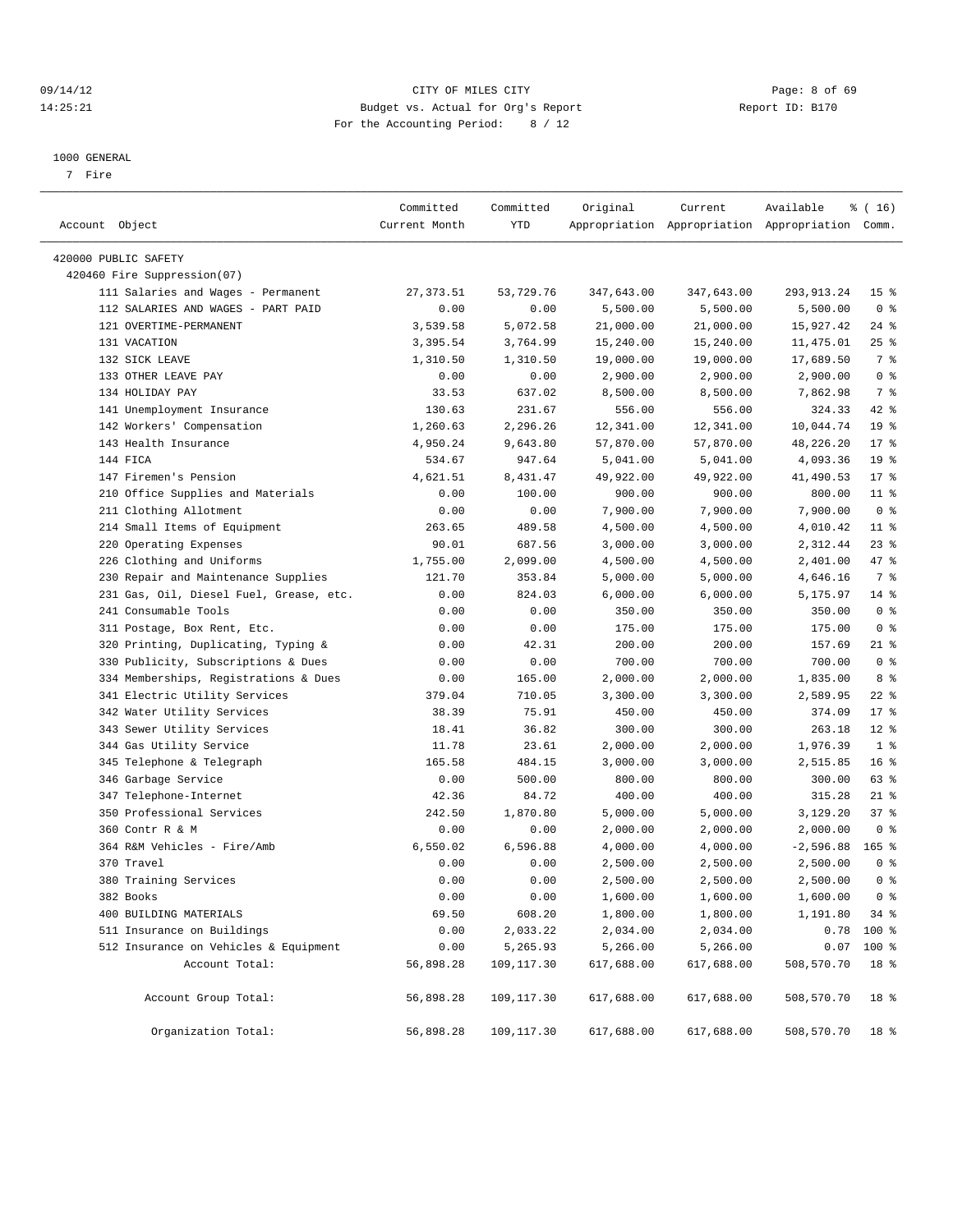#### 09/14/12 Page: 9 of 69 14:25:21 Budget vs. Actual for Org's Report Report ID: B170 For the Accounting Period: 8 / 12

#### 1000 GENERAL

8 City Hall Maintenance

| Account Object                      | Committed<br>Current Month | Committed<br>YTD | Original  | Current<br>Appropriation Appropriation Appropriation | Available | % (16)<br>Comm. |  |
|-------------------------------------|----------------------------|------------------|-----------|------------------------------------------------------|-----------|-----------------|--|
| 410000 GENERAL GOVERNMENT           |                            |                  |           |                                                      |           |                 |  |
| 411230 City Hall                    |                            |                  |           |                                                      |           |                 |  |
| 214 Small Items of Equipment        | 0.00                       | 0.00             | 400.00    | 400.00                                               | 400.00    | 0 <sup>8</sup>  |  |
| 220 Operating Expenses              | 0.00                       | 447.48           | 2,500.00  | 2,500.00                                             | 2,052.52  | 18 %            |  |
| 230 Repair and Maintenance Supplies | 0.00                       | 0.00             | 1,000.00  | 1,000.00                                             | 1,000.00  | 0 <sup>8</sup>  |  |
| 341 Electric Utility Services       | 817.72                     | 1,522.02         | 5,500.00  | 5,500.00                                             | 3,977.98  | 28 <sup>8</sup> |  |
| 342 Water Utility Services          | 58.17                      | 116.34           | 750.00    | 750.00                                               | 633.66    | 16 <sup>8</sup> |  |
| 343 Sewer Utility Services          | 29.50                      | 59.00            | 500.00    | 500.00                                               | 441.00    | $12$ %          |  |
| 344 Gas Utility Service             | 24.67                      | 49.16            | 6,000.00  | 6,000.00                                             | 5,950.84  | 1 <sup>°</sup>  |  |
| 346 Garbage Service                 | 0.00                       | 0.00             | 200.00    | 200.00                                               | 200.00    | 0 <sup>8</sup>  |  |
| 360 Contr R & M                     | 550.00                     | 1,100.00         | 20,000.00 | 20,000.00                                            | 18,900.00 | 6 %             |  |
| 400 BUILDING MATERIALS              | 0.00                       | 0.00             | 300.00    | 300.00                                               | 300.00    | 0 <sup>8</sup>  |  |
| 511 Insurance on Buildings          | 0.00                       | 2,648.89         | 2,649.00  | 2,649.00                                             | 0.11      | $100*$          |  |
| Account Total:                      | 1,480.06                   | 5,942.89         | 39,799.00 | 39,799.00                                            | 33,856.11 | 15 <sup>8</sup> |  |
| Account Group Total:                | 1,480.06                   | 5,942.89         | 39,799.00 | 39,799.00                                            | 33,856.11 | $15*$           |  |
| Organization Total:                 | 1,480.06                   | 5,942.89         | 39,799.00 | 39,799.00                                            | 33,856.11 | 15 <sup>8</sup> |  |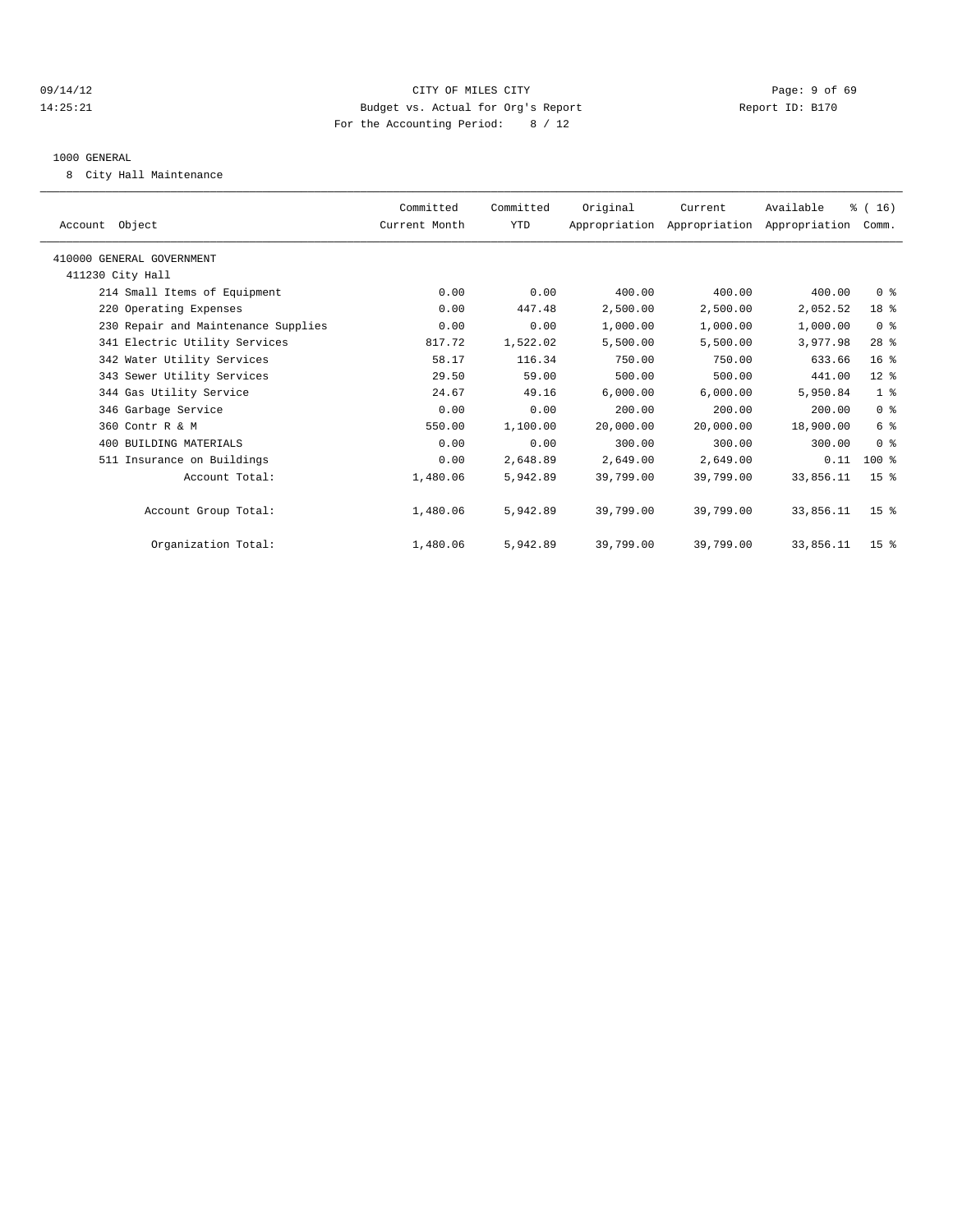#### 09/14/12 Page: 10 of 69 14:25:21 Budget vs. Actual for Org's Report Report ID: B170 For the Accounting Period: 8 / 12

#### 1000 GENERAL

9 Treasurer

| Account Object                                         | Committed<br>Current Month | Committed<br>YTD | Original  | Current<br>Appropriation Appropriation | Available<br>Appropriation | $\frac{3}{6}$ ( 16 )<br>Comm. |
|--------------------------------------------------------|----------------------------|------------------|-----------|----------------------------------------|----------------------------|-------------------------------|
| 410000 GENERAL GOVERNMENT<br>410540 City Treasurer(09) |                            |                  |           |                                        |                            |                               |
|                                                        |                            |                  |           |                                        |                            |                               |
| 111 Salaries and Wages - Permanent                     | 1,666.66                   | 3,333.32         | 20,000.00 | 20,000.00                              | 16,666.68                  | $17*$                         |
| 142 Workers' Compensation                              | 8.00                       | 16.00            | 96.00     | 96.00                                  | 80.00                      | $17*$                         |
| 144 FICA                                               | 127.50                     | 255.00           | 1,530.00  | 1,530.00                               | 1,275.00                   | 17 <sub>8</sub>               |
| 145 PERS                                               | 117.84                     | 235.68           | 1,414.00  | 1,414.00                               | 1,178.32                   | $17*$                         |
| 345 Telephone & Telegraph                              | 8.38                       | 16.76            | 100.00    | 100.00                                 | 83.24                      | $17*$                         |
| 360 Contr R & M                                        | 71.64                      | 143.28           | 840.00    | 840.00                                 | 696.72                     | $17*$                         |
| 369 Other Repair and Maintenance                       | 0.00                       | 0.00             | 450.00    | 450.00                                 | 450.00                     | 0 <sup>8</sup>                |
| Account Total:                                         | 2,000.02                   | 4,000.04         | 24,430.00 | 24,430.00                              | 20,429.96                  | $16*$                         |
| Account Group Total:                                   | 2,000.02                   | 4,000.04         | 24,430.00 | 24,430.00                              | 20,429.96                  | 16 <sup>8</sup>               |
| Organization Total:                                    | 2,000.02                   | 4,000.04         | 24,430.00 | 24,430.00                              | 20,429.96                  | 16 <sup>8</sup>               |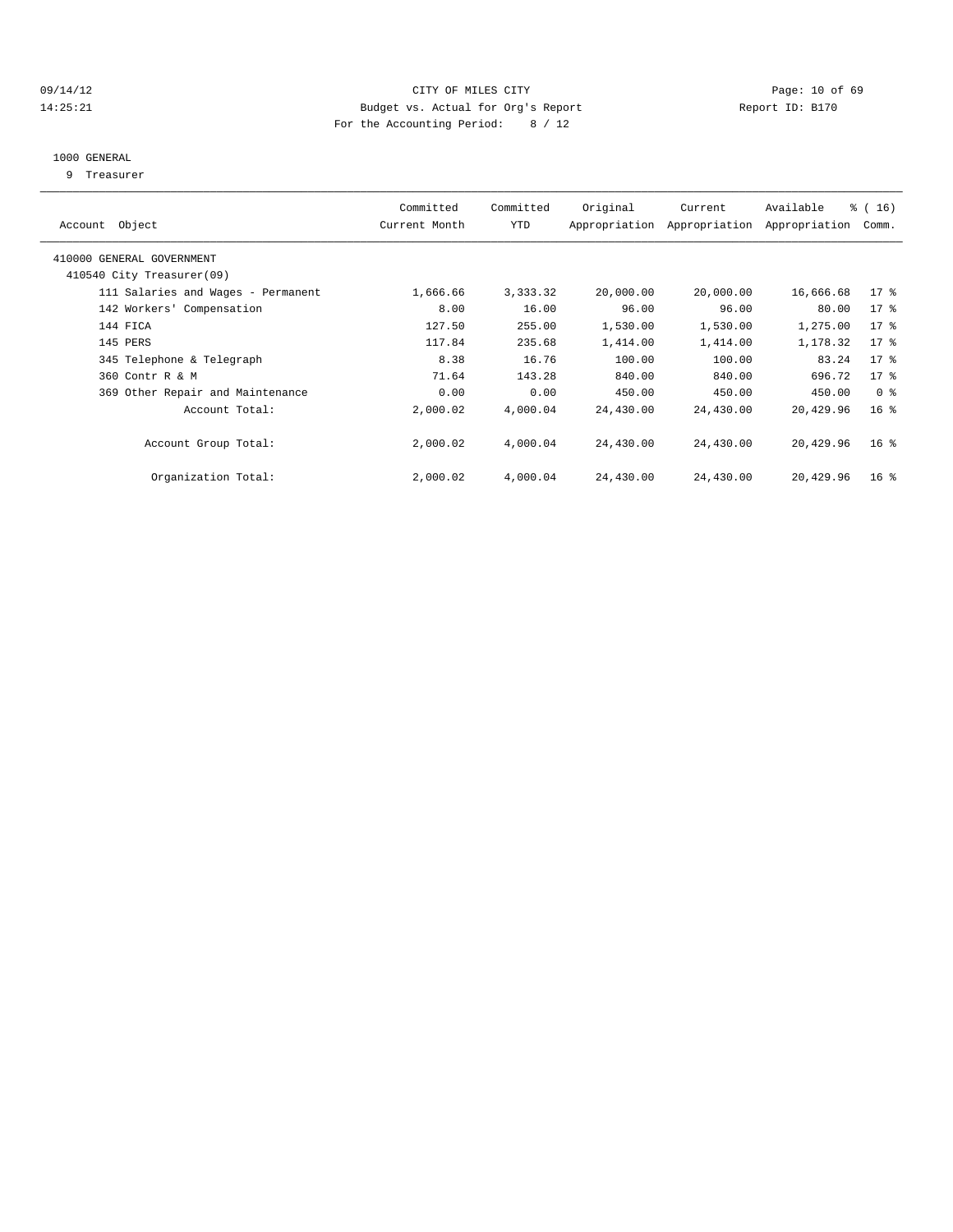#### 09/14/12 Page: 11 of 69 14:25:21 Budget vs. Actual for Org's Report Report ID: B170 For the Accounting Period: 8 / 12

#### 1000 GENERAL

11 Historic Preservation

| Object<br>Account                                                       | Committed<br>Current Month | Committed<br>YTD | Original<br>Appropriation | Current<br>Appropriation | Available<br>Appropriation | $\frac{3}{6}$ ( 16 )<br>Comm. |
|-------------------------------------------------------------------------|----------------------------|------------------|---------------------------|--------------------------|----------------------------|-------------------------------|
| 520000 OTHER FINANCING USES<br>521000 Interfund Operating Transfers Out |                            |                  |                           |                          |                            |                               |
| 820 Transfers to Other Funds                                            | 0.00                       | 0.00             | 6.000.00                  | 6.000.00                 | 6.000.00                   | 0 <sup>8</sup>                |
| Account Total:                                                          | 0.00                       | 0.00             | 6.000.00                  | 6.000.00                 | 6.000.00                   | 0 <sup>8</sup>                |
| Account Group Total:                                                    | 0.00                       | 0.00             | 6.000.00                  | 6.000.00                 | 6.000.00                   | 0 <sup>8</sup>                |
| Organization Total:                                                     | 0.00                       | 0.00             | 6.000.00                  | 6.000.00                 | 6.000.00                   | 0 <sup>8</sup>                |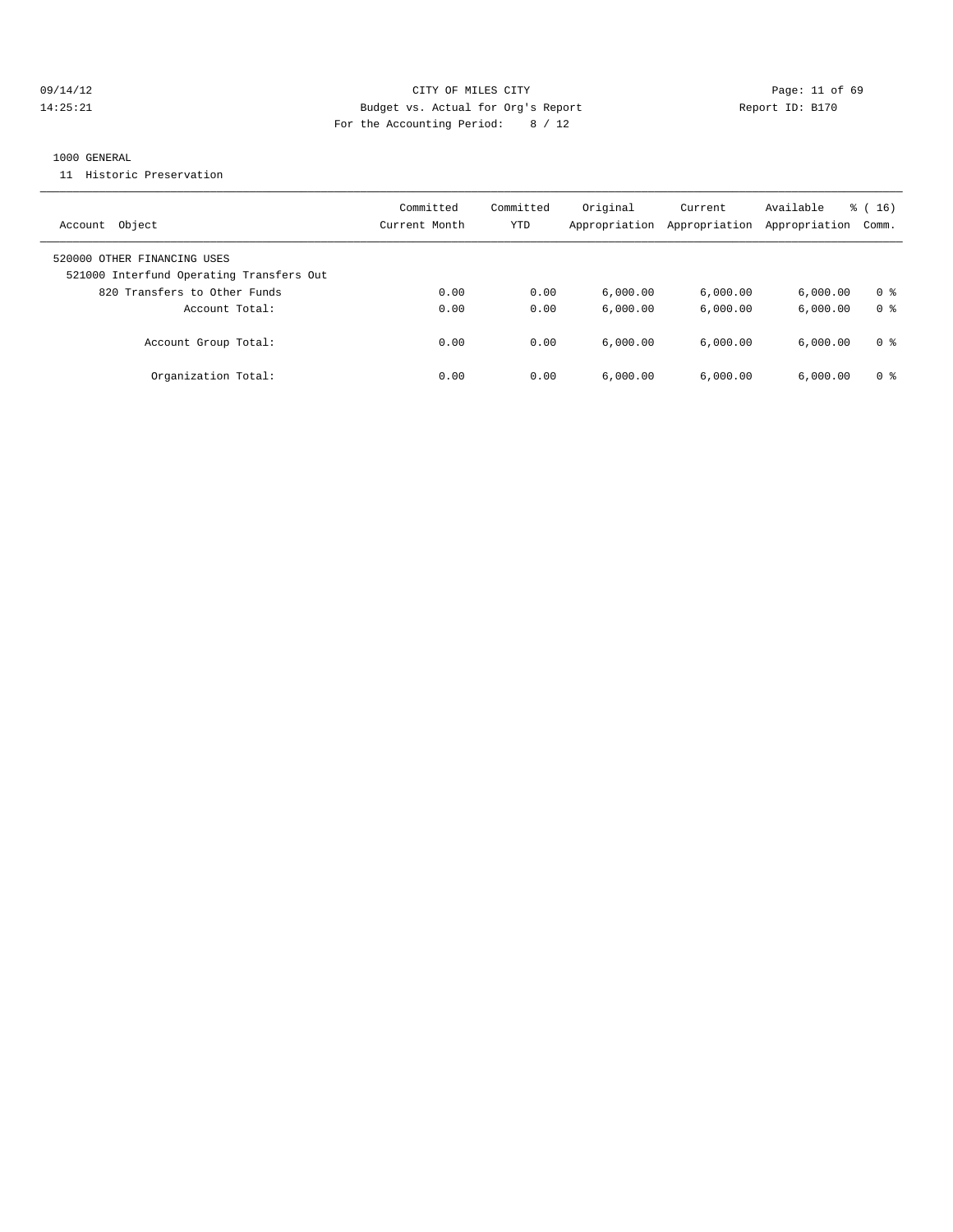#### 09/14/12 Page: 12 of 69 14:25:21 Budget vs. Actual for Org's Report Report ID: B170 For the Accounting Period: 8 / 12

————————————————————————————————————————————————————————————————————————————————————————————————————————————————————————————————————

#### 1000 GENERAL

13 Park

|                                         | Committed     | Committed | Original   | Current    | Available                                       | $\frac{1}{6}$ ( 16 ) |
|-----------------------------------------|---------------|-----------|------------|------------|-------------------------------------------------|----------------------|
| Account Object                          | Current Month | YTD       |            |            | Appropriation Appropriation Appropriation Comm. |                      |
| 430000 Public Works                     |               |           |            |            |                                                 |                      |
| 430263 STREET LIGHTING                  |               |           |            |            |                                                 |                      |
| 341 Electric Utility Services           | 0.00          | 0.00      | 850.00     | 850.00     | 850.00                                          | 0 <sup>8</sup>       |
| Account Total:                          | 0.00          | 0.00      | 850.00     | 850.00     | 850.00                                          | 0 <sup>8</sup>       |
| Account Group Total:                    | 0.00          | 0.00      | 850.00     | 850.00     | 850.00                                          | 0 <sup>8</sup>       |
| 460000 CULTURE AND RECREATION           |               |           |            |            |                                                 |                      |
| 460433 Park Operations(13)              |               |           |            |            |                                                 |                      |
| 111 Salaries and Wages - Permanent      | 11,060.47     | 21,937.06 | 118,179.00 | 118,179.00 | 96,241.94                                       | 19 <sup>°</sup>      |
| 121 OVERTIME-PERMANENT                  | 1,972.20      | 3,755.13  | 6,000.00   | 6,000.00   | 2,244.87                                        | 63 %                 |
| 131 VACATION                            | 1,693.10      | 3,001.88  | 10,500.00  | 10,500.00  | 7,498.12                                        | $29$ %               |
| 132 SICK LEAVE                          | 47.25         | 194.33    | 5,000.00   | 5,000.00   | 4,805.67                                        | 4%                   |
| 134 HOLIDAY PAY                         | 891.09        | 2,306.93  | 3,000.00   | 3,000.00   | 693.07                                          | $77$ $%$             |
| 141 Unemployment Insurance              | 54.78         | 110.85    | 500.00     | 500.00     | 389.15                                          | $22$ %               |
| 142 Workers' Compensation               | 793.41        | 1,587.22  | 7,715.00   | 7,715.00   | 6,127.78                                        | $21$ %               |
| 143 Health Insurance                    | 1,843.45      | 3,702.01  | 22,771.00  | 22,771.00  | 19,068.99                                       | $16*$                |
| 144 FICA                                | 1,163.81      | 2,356.60  | 10,915.00  | 10,915.00  | 8,558.40                                        | $22$ %               |
| 145 PERS                                | 899.10        | 1,781.58  | 9,424.00   | 9,424.00   | 7,642.42                                        | 19 <sup>°</sup>      |
| 196 CLOTHING ALLOTMENT                  | $-15.00$      | 450.00    | 473.00     | 473.00     | 23.00                                           | 95%                  |
| 210 Office Supplies and Materials       | 0.00          | 42.02     | 150.00     | 150.00     | 107.98                                          | $28$ %               |
| 214 Small Items of Equipment            | 0.00          | 0.00      | 10,300.00  | 10,300.00  | 10,300.00                                       | 0 <sup>8</sup>       |
| 220 Operating Expenses                  | 0.00          | 439.82    | 2,500.00   | 2,500.00   | 2,060.18                                        | 18 %                 |
| 222 Chemicals, Lab & Med Supplies       | 530.00        | 2,144.52  | 8,920.00   | 8,920.00   | 6,775.48                                        | $24$ %               |
| 226 Clothing and Uniforms               | 0.00          | 0.00      | 500.00     | 500.00     | 500.00                                          | 0 <sup>8</sup>       |
| 230 Repair and Maintenance Supplies     | 1,011.98      | 1,568.82  | 10,000.00  | 10,000.00  | 8,431.18                                        | 16 <sup>8</sup>      |
| 231 Gas, Oil, Diesel Fuel, Grease, etc. | 0.00          | 945.87    | 8,000.00   | 8,000.00   | 7,054.13                                        | $12$ %               |
| 334 Memberships, Registrations & Dues   | 0.00          | 0.00      | 650.00     | 650.00     | 650.00                                          | 0 <sup>8</sup>       |
| 341 Electric Utility Services           | 800.11        | 1,502.52  | 7,500.00   | 7,500.00   | 5,997.48                                        | $20*$                |
| 342 Water Utility Services              | 6,545.62      | 14,014.37 | 19,000.00  | 19,000.00  | 4,985.63                                        | 74 %                 |
| 343 Sewer Utility Services              | 133.19        | 266.38    | 1,000.00   | 1,000.00   | 733.62                                          | $27$ %               |
| 344 Gas Utility Service                 | 44.28         | 88.97     | 2,300.00   | 2,300.00   | 2,211.03                                        | $4\degree$           |
| 345 Telephone & Telegraph               | 41.74         | 83.48     | 900.00     | 900.00     | 816.52                                          | 9 <sub>8</sub>       |
| 346 Garbage Service                     | 0.00          | 0.00      | 850.00     | 850.00     | 850.00                                          | 0 <sup>8</sup>       |
| 347 Telephone-Internet                  | 37.60         | 75.20     | 450.00     | 450.00     | 374.80                                          | $17*$                |
| 350 Professional Services               | 24.00         | 447.00    | 15,000.00  | 15,000.00  | 14,553.00                                       | 3%                   |
| 360 Contr R & M                         | 0.00          | 0.00      | 6,000.00   | 6,000.00   | 6,000.00                                        | 0 <sup>8</sup>       |
| 363 R&M Vehicles/Equip/Labor-PW         | 0.00          | 651.88    | 17,500.00  | 17,500.00  | 16,848.12                                       | 4%                   |
| 370 Travel                              | 0.00          | 0.00      | 600.00     | 600.00     | 600.00                                          | 0 <sup>8</sup>       |
| 380 Training Services                   | 150.00        | 150.00    | 1,200.00   | 1,200.00   | 1,050.00                                        | 13 <sup>°</sup>      |
| 511 Insurance on Buildings              | 0.00          | 2,799.49  | 2,800.00   | 2,800.00   |                                                 | $0.51$ 100 %         |
| 512 Insurance on Vehicles & Equipment   | 0.00          | 475.51    | 476.00     | 476.00     | 0.49                                            | 100 %                |
| 514 Other Insurance (Boilers)           | 0.00          | 0.00      | 852.00     | 852.00     | 852.00                                          | 0 <sup>8</sup>       |
| 533 Machinery and Equipment Rental      | 17.50         | 35.00     | 0.00       | 0.00       | $-35.00$                                        | *** 응                |
| 936 Parks and Recreation Facilities     | 7,871.55      | 7,871.55  | 312,221.00 | 312,221.00 | 304, 349.45                                     | 3 <sup>8</sup>       |
| Account Total:                          | 37,611.23     | 74,785.99 | 624,146.00 | 624,146.00 | 549,360.01                                      | $12*$                |
| 460434 Fish, Wildlife Trailways         |               |           |            |            |                                                 |                      |
| 740 Awards and Indemnities              | 0.00          | 14,810.00 | 0.00       | 0.00       | $-14,810.00$ *** %                              |                      |
|                                         |               |           |            |            |                                                 |                      |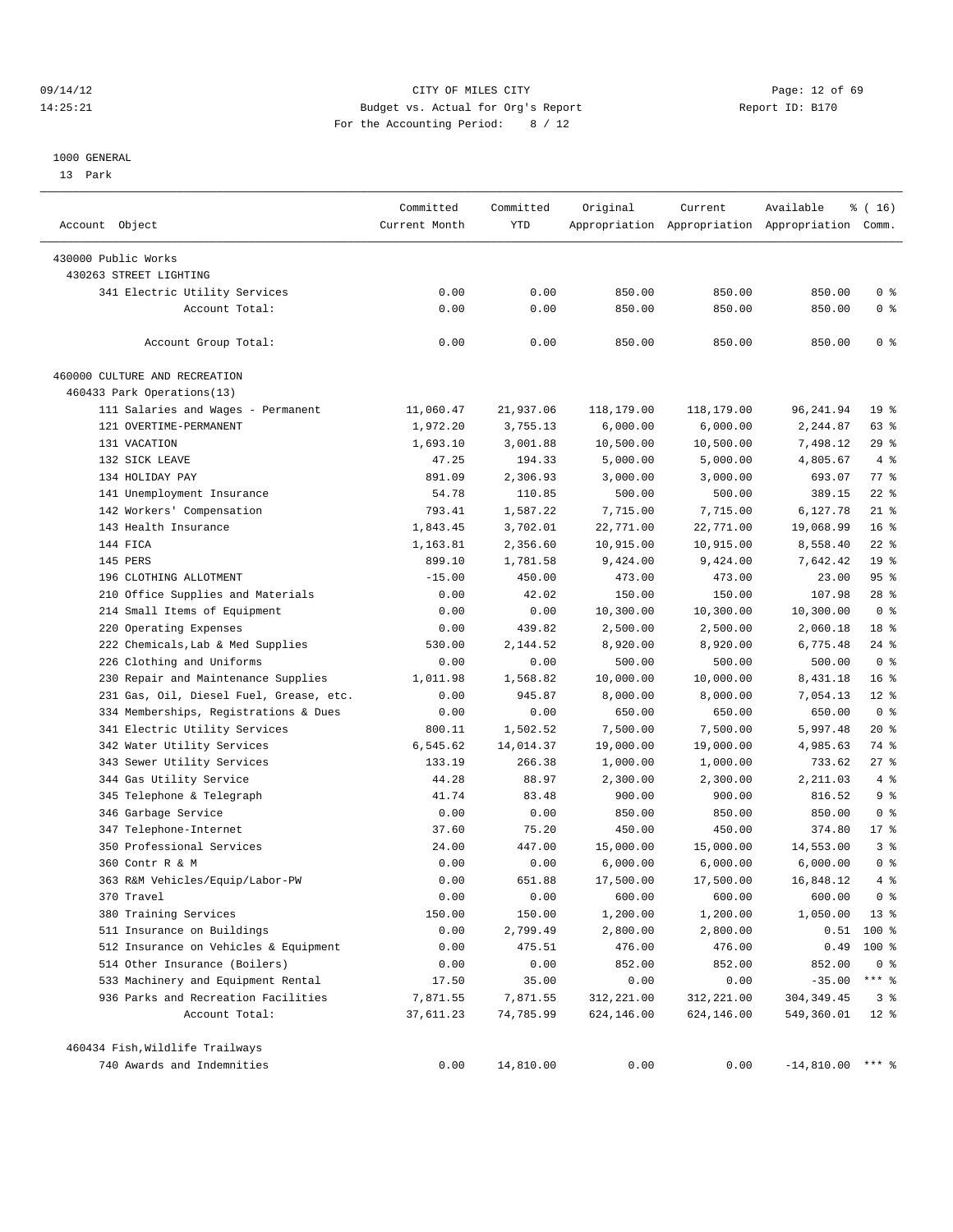#### 09/14/12 Page: 13 of 69 14:25:21 Budget vs. Actual for Org's Report Report ID: B170 For the Accounting Period: 8 / 12

#### 1000 GENERAL

13 Park

| Object<br>Account                          | Committed<br>Current Month | Committed<br><b>YTD</b> | Original<br>Appropriation | Current<br>Appropriation | Available<br>Appropriation | $\frac{3}{6}$ ( 16 )<br>Comm. |
|--------------------------------------------|----------------------------|-------------------------|---------------------------|--------------------------|----------------------------|-------------------------------|
| Account Total:                             | 0.00                       | 14,810.00               | 0.00                      | 0.00                     | $-14,810.00$               | $***$ 2                       |
| 460439 Riverside Park Tennis Court Project |                            |                         |                           |                          |                            |                               |
| 350 Professional Services                  | 0.00                       | 0.00                    | 1,100.00                  | 1,100.00                 | 1,100.00                   | 0 <sup>8</sup>                |
| Account Total:                             | 0.00                       | 0.00                    | 1,100.00                  | 1,100.00                 | 1,100.00                   | 0 <sup>8</sup>                |
| Account Group Total:                       | 37,611.23                  | 89,595.99               | 625, 246, 00              | 625, 246, 00             | 535,650.01                 | $14*$                         |
| Organization Total:                        | 37,611.23                  | 89,595.99               | 626,096.00                | 626,096.00               | 536,500.01                 | $14*$                         |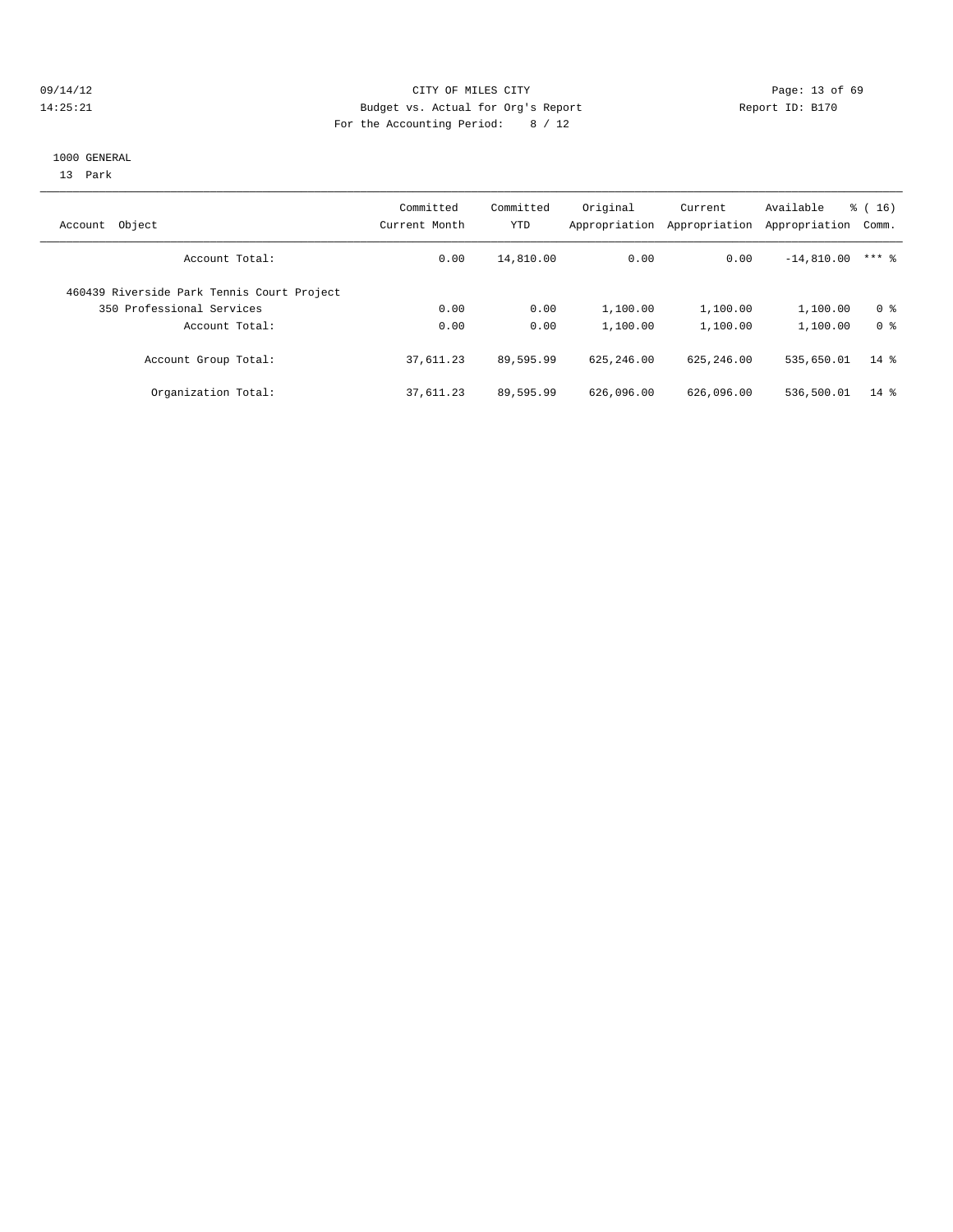#### 09/14/12 Page: 14 of 69 14:25:21 Budget vs. Actual for Org's Report Report ID: B170 For the Accounting Period: 8 / 12

#### 1000 GENERAL

14 Swim Pool

| Account Object                      | Committed<br>Current Month | Committed<br><b>YTD</b> | Original  | Current<br>Appropriation Appropriation Appropriation | Available  | % (16)<br>Comm. |
|-------------------------------------|----------------------------|-------------------------|-----------|------------------------------------------------------|------------|-----------------|
| 460000 CULTURE AND RECREATION       |                            |                         |           |                                                      |            |                 |
| 460445 Swimming Pool                |                            |                         |           |                                                      |            |                 |
| 111 Salaries and Wages - Permanent  | 12,013.70                  | 24,460.30               | 48,191.00 | 48,191.00                                            | 23,730.70  | $51$ $%$        |
| 141 Unemployment Insurance          | 42.05                      | 85.63                   | 77.00     | 77.00                                                | $-8.63$    | 111 %           |
| 142 Workers' Compensation           | 654.75                     | 1,333.09                | 2,626.00  | 2,626.00                                             | 1,292.91   | $51$ $%$        |
| 144 FICA                            | 919.05                     | 1,871.21                | 3,687.00  | 3,687.00                                             | 1,815.79   | $51$ $%$        |
| 145 PERS                            | 128.86                     | 257.72                  | 382.00    | 382.00                                               | 124.28     | 67 %            |
| 214 Small Items of Equipment        | 0.00                       | 0.00                    | 200.00    | 200.00                                               | 200.00     | 0 <sup>8</sup>  |
| 220 Operating Expenses              | 0.00                       | 98.43                   | 1,200.00  | 1,200.00                                             | 1,101.57   | 8 <sup>8</sup>  |
| 222 Chemicals, Lab & Med Supplies   | 0.00                       | 0.00                    | 3.000.00  | 3.000.00                                             | 3,000.00   | 0 <sup>8</sup>  |
| 230 Repair and Maintenance Supplies | 0.00                       | 0.00                    | 1,000.00  | 1,000.00                                             | 1,000.00   | 0 <sup>8</sup>  |
| 341 Electric Utility Services       | 275.52                     | 520.35                  | 1,000.00  | 1,000.00                                             | 479.65     | $52$ $%$        |
| 342 Water Utility Services          | 97.75                      | 137.89                  | 300.00    | 300.00                                               | 162.11     | 46%             |
| 343 Sewer Utility Services          | 18.33                      | 36.66                   | 75.00     | 75.00                                                | 38.34      | 49 %            |
| 345 Telephone & Telegraph           | 39.14                      | 121.23                  | 130.00    | 130.00                                               | 8.77       | 93%             |
| 350 Professional Services           | 0.00                       | $-100.00$               | 250.00    | 250.00                                               | 350.00     | $-40$ %         |
| 360 Contr R & M                     | 0.00                       | 0.00                    | 21,100.00 | 21,100.00                                            | 21,100.00  | 0 <sup>8</sup>  |
| 363 R&M Vehicles/Equip/Labor-PW     | 0.00                       | 0.00                    | 1,000.00  | 1,000.00                                             | 1,000.00   | 0 <sup>8</sup>  |
| 380 Training Services               | 0.00                       | 0.00                    | 1,200.00  | 1,200.00                                             | 1,200.00   | 0 <sup>8</sup>  |
| 540 Special Assessments             | 0.00                       | 0.00                    | 588.00    | 588.00                                               | 588.00     | 0 <sup>8</sup>  |
| Account Total:                      | 14,189.15                  | 28,822.51               | 86,006.00 | 86,006.00                                            | 57, 183.49 | 34 %            |
| Account Group Total:                | 14,189.15                  | 28,822.51               | 86,006.00 | 86,006.00                                            | 57, 183.49 | 34.8            |
| Organization Total:                 | 14,189.15                  | 28,822.51               | 86,006.00 | 86,006.00                                            | 57, 183.49 | $34*$           |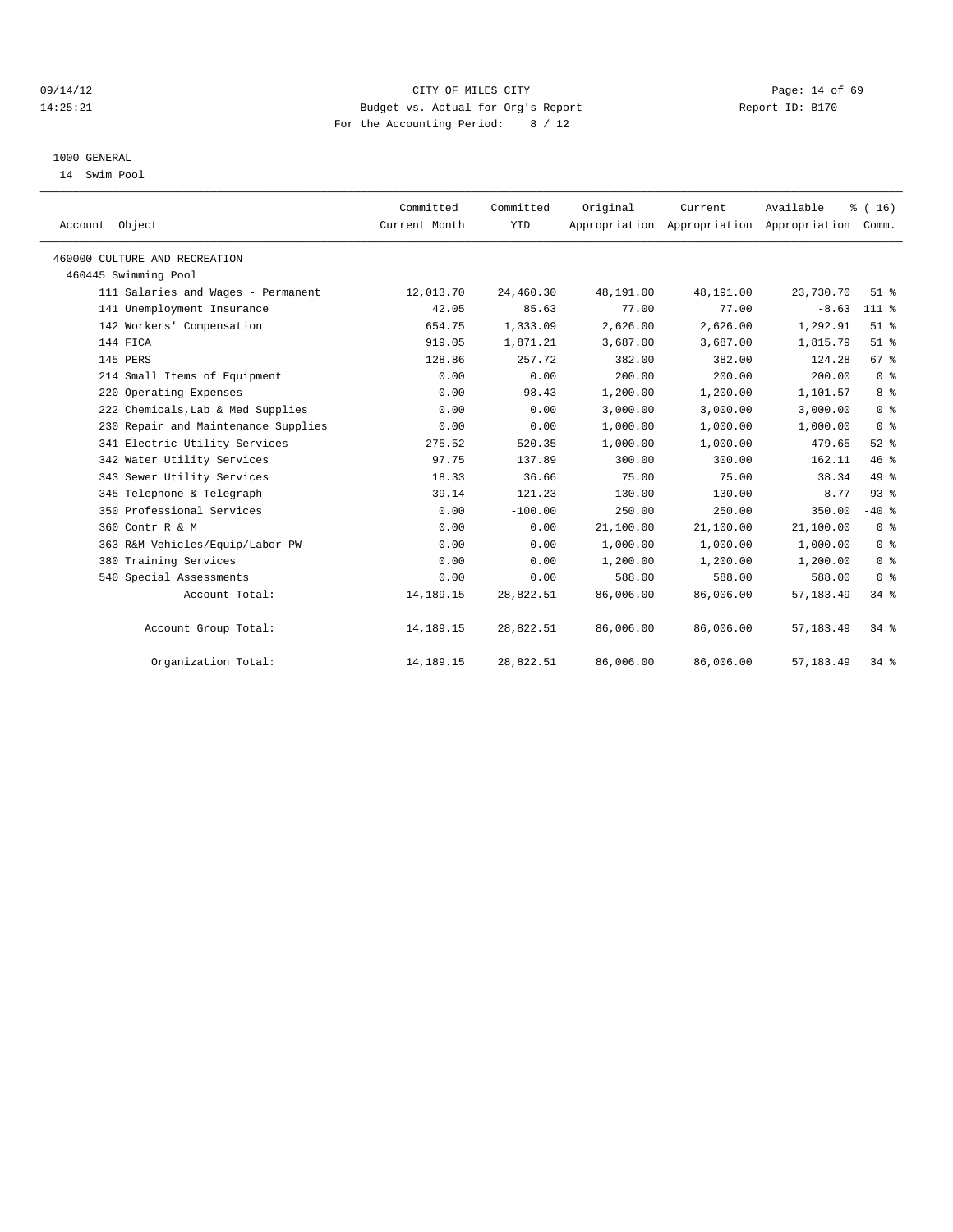#### 09/14/12 Page: 15 of 69 14:25:21 Budget vs. Actual for Org's Report Report ID: B170 For the Accounting Period: 8 / 12

#### 1000 GENERAL 16 Library

| Object<br>Account                                                       | Committed<br>Current Month | Committed<br>YTD | Original<br>Appropriation | Current<br>Appropriation | Available<br>Appropriation | $\frac{3}{2}$ ( 16 )<br>Comm. |
|-------------------------------------------------------------------------|----------------------------|------------------|---------------------------|--------------------------|----------------------------|-------------------------------|
| 520000 OTHER FINANCING USES<br>521000 Interfund Operating Transfers Out |                            |                  |                           |                          |                            |                               |
| 820 Transfers to Other Funds                                            | 23,160.66                  | 46,321.32        | 277,928.00                | 277,928.00               | 231,606.68                 | $17$ %                        |
| Account Total:                                                          | 23,160.66                  | 46, 321, 32      | 277,928,00                | 277,928,00               | 231,606.68                 | $17$ %                        |
| Account Group Total:                                                    | 23,160.66                  | 46, 321, 32      | 277,928,00                | 277,928,00               | 231,606.68                 | $17$ %                        |
| Organization Total:                                                     | 23,160.66                  | 46,321.32        | 277,928,00                | 277,928,00               | 231,606.68                 | $17$ %                        |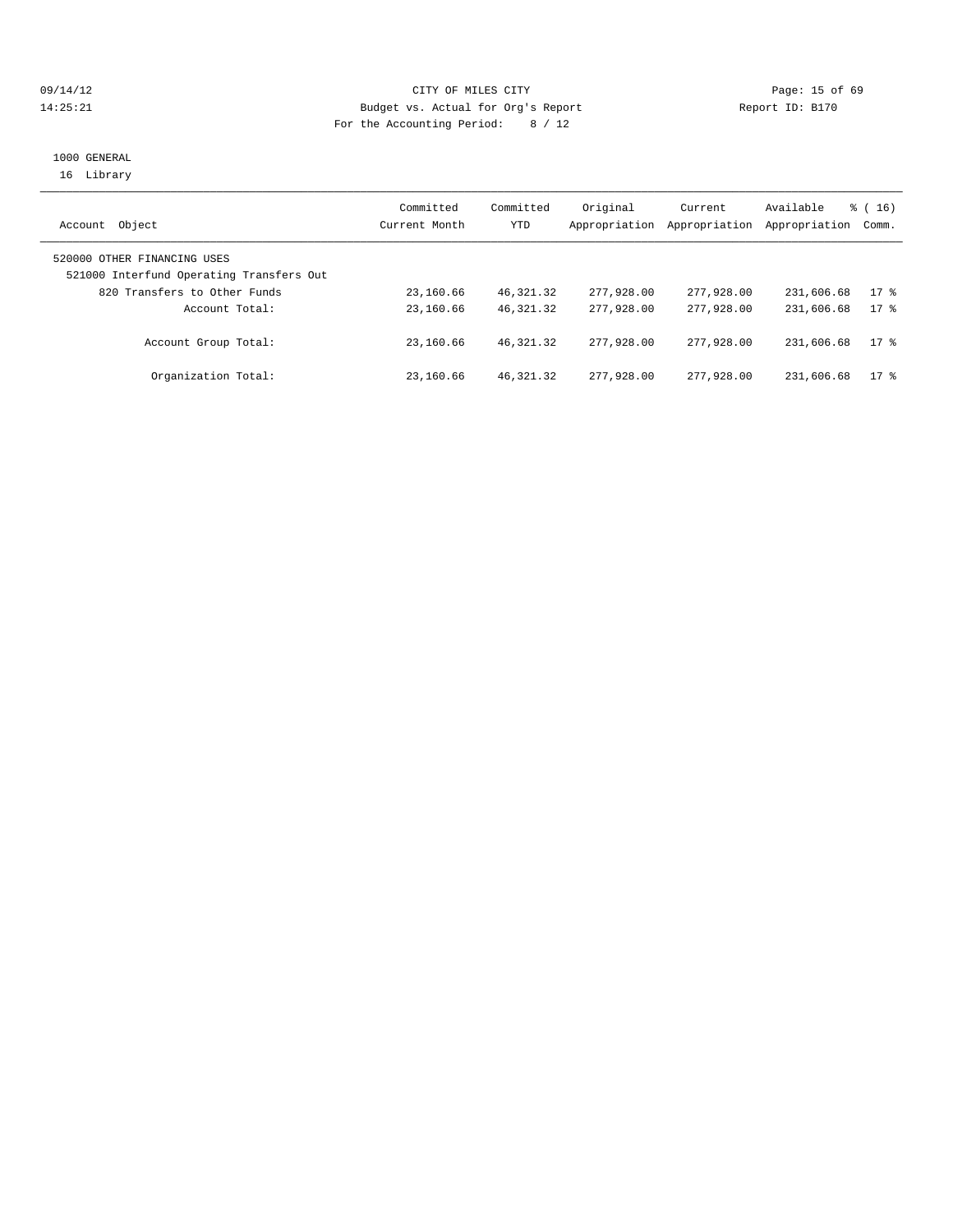#### 09/14/12 Page: 16 of 69 14:25:21 Budget vs. Actual for Org's Report Report ID: B170 For the Accounting Period: 8 / 12

#### 1000 GENERAL

21 Animal Control

| Account Object                           | Committed<br>Current Month | Committed<br><b>YTD</b> | Original  | Current<br>Appropriation Appropriation Appropriation Comm. | Available    | % (16)          |
|------------------------------------------|----------------------------|-------------------------|-----------|------------------------------------------------------------|--------------|-----------------|
| 440000 PUBLIC HEALTH                     |                            |                         |           |                                                            |              |                 |
| 440600 Animal Control Services (21)      |                            |                         |           |                                                            |              |                 |
| 111 Salaries and Wages - Permanent       | 3,251.98                   | 5,671.23                | 41,456.00 | 41,456.00                                                  | 35,784.77    | $14*$           |
| 131 VACATION                             | 168.66                     | 1,122.93                | 0.00      | 0.00                                                       | $-1, 122.93$ | $***$ $-$       |
| 134 HOLIDAY PAY                          | 0.00                       | 38.26                   | 0.00      | 0.00                                                       | $-38.26$     | $***$ $=$       |
| 141 Unemployment Insurance               | 13.22                      | 25.16                   | 145.00    | 145.00                                                     | 119.84       | 17.8            |
| 142 Workers' Compensation                | 206.06                     | 390.76                  | 2,259.00  | 2,259.00                                                   | 1,868.24     | $17*$           |
| 143 Health Insurance                     | 604.51                     | 1,209.02                | 7,252.00  | 7,252.00                                                   | 6,042.98     | $17*$           |
| 144 FICA                                 | 289.22                     | 550.22                  | 3,172.00  | 3,172.00                                                   | 2,621.78     | $17*$           |
| 145 PERS                                 | 233.18                     | 454.38                  | 2,784.00  | 2,784.00                                                   | 2,329.62     | 16 <sup>8</sup> |
| 196 CLOTHING ALLOTMENT                   | 360.00                     | 360.00                  | 720.00    | 720.00                                                     | 360.00       | 50%             |
| 210 Office Supplies and Materials        | 0.00                       | 0.00                    | 150.00    | 150.00                                                     | 150.00       | 0 <sup>8</sup>  |
| 211 Clothing Allotment                   | 0.00                       | 0.00                    | 250.00    | 250.00                                                     | 250.00       | 0 <sup>8</sup>  |
| 214 Small Items of Equipment             | 0.00                       | 0.00                    | 400.00    | 400.00                                                     | 400.00       | 0 <sup>8</sup>  |
| 220 Operating Expenses                   | 25.00                      | 96.00                   | 1,200.00  | 1,200.00                                                   | 1,104.00     | 8 %             |
| 230 Repair and Maintenance Supplies      | 0.00                       | 0.00                    | 250.00    | 250.00                                                     | 250.00       | 0 <sup>8</sup>  |
| 231 Gas, Oil, Diesel Fuel, Grease, etc.  | 0.00                       | 90.30                   | 1,400.00  | 1,400.00                                                   | 1,309.70     | 6 %             |
| 311 Postage, Box Rent, Etc.              | 0.00                       | 0.00                    | 20.00     | 20.00                                                      | 20.00        | 0 <sup>8</sup>  |
| 320 Printing, Duplicating, Typing &      | 0.00                       | 0.00                    | 25.00     | 25.00                                                      | 25.00        | 0 <sup>8</sup>  |
| 330 Publicity, Subscriptions & Dues      | 0.00                       | 0.00                    | 25.00     | 25.00                                                      | 25.00        | 0 <sup>8</sup>  |
| 341 Electric Utility Services            | 93.56                      | 137.66                  | 350.00    | 350.00                                                     | 212.34       | 39 <sup>8</sup> |
| 342 Water Utility Services               | 23.57                      | 47.14                   | 350.00    | 350.00                                                     | 302.86       | 13 <sup>8</sup> |
| 343 Sewer Utility Services               | 9.95                       | 19.90                   | 150.00    | 150.00                                                     | 130.10       | 13 <sup>8</sup> |
| 344 Gas Utility Service                  | 18.17                      | 35.56                   | 600.00    | 600.00                                                     | 564.44       | 6 %             |
| 345 Telephone & Telegraph                | 37.32                      | 74.64                   | 500.00    | 500.00                                                     | 425.36       | 15 <sup>8</sup> |
| 347 Telephone-Internet                   | 0.00                       | 0.00                    | 20.00     | 20.00                                                      | 20.00        | 0 <sup>8</sup>  |
| 350 Professional Services                | 313.05                     | 693.05                  | 3,000.00  | 3,000.00                                                   | 2,306.95     | 23%             |
| 360 Contr R & M                          | 0.00                       | 0.00                    | 100.00    | 100.00                                                     | 100.00       | 0 <sup>8</sup>  |
| 366 R&M Vehicles - Police/Animal Control | 0.00                       | 0.00                    | 100.00    | 100.00                                                     | 100.00       | 0 <sup>8</sup>  |
| 370 Travel                               | 0.00                       | 0.00                    | 200.00    | 200.00                                                     | 200.00       | 0 <sup>8</sup>  |
| 380 Training Services                    | 0.00                       | 0.00                    | 100.00    | 100.00                                                     | 100.00       | 0 <sup>8</sup>  |
| 511 Insurance on Buildings               | 0.00                       | 80.67                   | 110.00    | 110.00                                                     | 29.33        | 73 %            |
| Account Total:                           | 5,647.45                   | 11,096.88               | 67,088.00 | 67,088.00                                                  | 55,991.12    | $17*$           |
| Account Group Total:                     | 5,647.45                   | 11,096.88               | 67,088.00 | 67,088.00                                                  | 55,991.12    | $17*$           |
| Organization Total:                      | 5,647.45                   | 11,096.88               | 67,088.00 | 67,088.00                                                  | 55,991.12    | $17$ %          |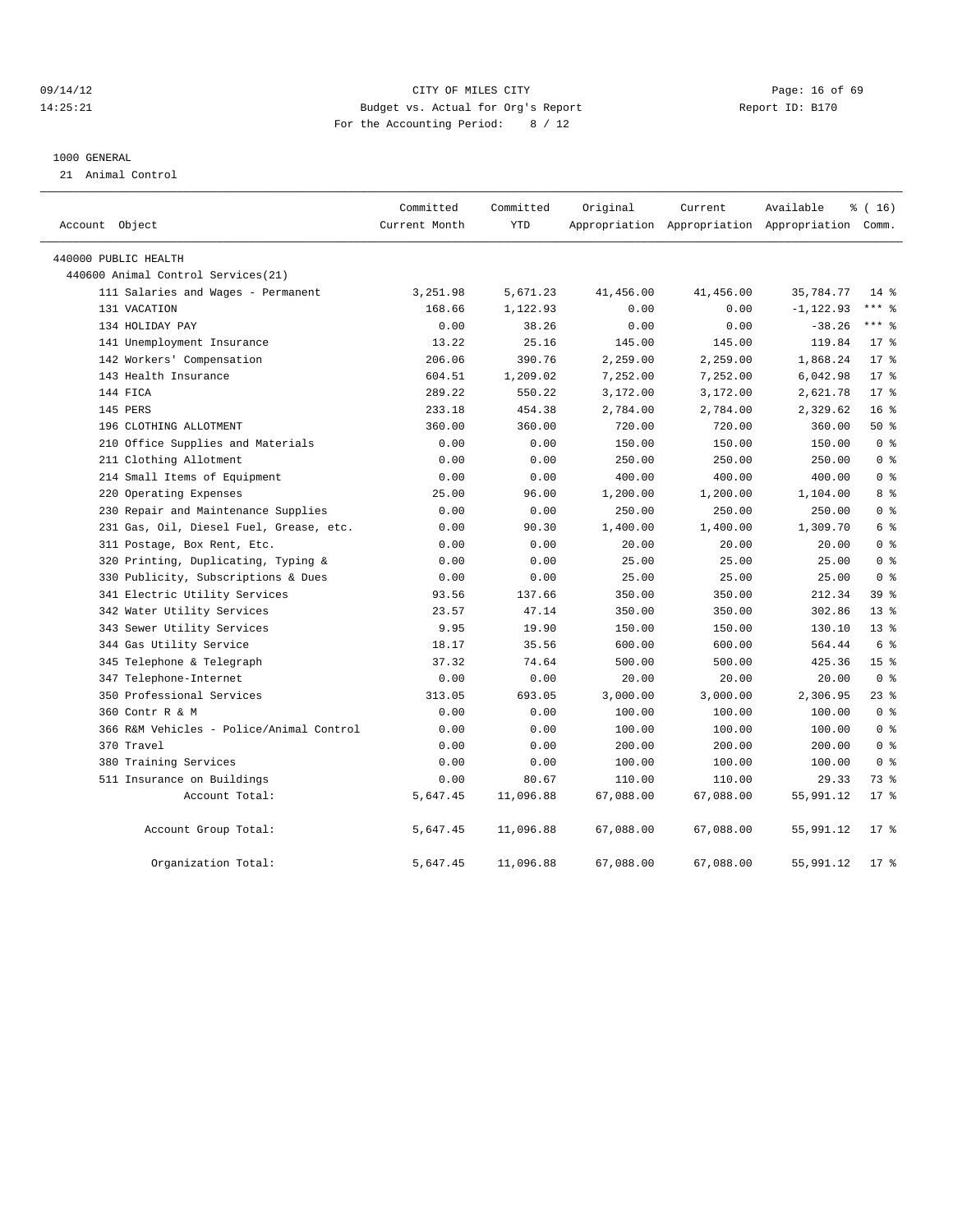#### 09/14/12 Page: 17 of 69 14:25:21 Budget vs. Actual for Org's Report Report ID: B170 For the Accounting Period: 8 / 12

#### 1000 GENERAL

36 Planning & Community Services

| Account Object                            | Committed<br>Current Month | Committed<br>YTD | Original   | Current    | Available<br>Appropriation Appropriation Appropriation Comm. | % (16)          |
|-------------------------------------------|----------------------------|------------------|------------|------------|--------------------------------------------------------------|-----------------|
| 410000 GENERAL GOVERNMENT                 |                            |                  |            |            |                                                              |                 |
| 411020 Community Services & Planning      |                            |                  |            |            |                                                              |                 |
| 111 Salaries and Wages - Permanent        | 6,771.39                   | 12,575.59        | 76,363.00  | 76,363.00  | 63,787.41                                                    | 16 <sup>8</sup> |
| 121 OVERTIME-PERMANENT                    | 4.88                       | 14.64            | 0.00       | 0.00       | $-14.64$                                                     | *** 응           |
| 131 VACATION                              | 63.56                      | 777.61           | 4,400.00   | 4,400.00   | 3,622.39                                                     | 18 <sup>8</sup> |
| 132 SICK LEAVE                            | 59.14                      | 72.17            | 2,200.00   | 2,200.00   | 2,127.83                                                     | 3%              |
| 133 OTHER LEAVE PAY                       | 0.00                       | 346.03           | 4,630.00   | 4,630.00   | 4,283.97                                                     | 7 <sup>8</sup>  |
| 141 Unemployment Insurance                | 24.17                      | 49.33            | 306.00     | 306.00     | 256.67                                                       | 16 <sup>8</sup> |
| 142 Workers' Compensation                 | 35.00                      | 71.43            | 2,327.00   | 2,327.00   | 2,255.57                                                     | 3 <sup>8</sup>  |
| 143 Health Insurance                      | 1,263.19                   | 2,526.22         | 15,156.00  | 15,156.00  | 12,629.78                                                    | $17*$           |
| 144 FICA                                  | 523.53                     | 1,070.04         | 6,701.00   | 6,701.00   | 5,630.96                                                     | $16*$           |
| 145 PERS                                  | 487.73                     | 974.62           | 6, 193.00  | 6, 193.00  | 5,218.38                                                     | 16 <sup>°</sup> |
| 196 CLOTHING ALLOTMENT                    | 0.00                       | 313.50           | 314.00     | 314.00     | 0.50                                                         | $100*$          |
| 210 Office Supplies and Materials         | 26.35                      | 54.92            | 850.00     | 850.00     | 795.08                                                       | 6 %             |
| 214 Small Items of Equipment              | 1,035.39                   | 1,051.34         | 1,200.00   | 1,200.00   | 148.66                                                       | 88 %            |
| 220 Operating Expenses                    | 72.41                      | 72.41            | 0.00       | 0.00       | $-72.41$                                                     | *** %           |
| 311 Postage, Box Rent, Etc.               | 16.40                      | 65.20            | 200.00     | 200.00     | 134.80                                                       | 33%             |
| 320 Printing, Duplicating, Typing &       | 0.00                       | 0.00             | 600.00     | 600.00     | 600.00                                                       | 0 <sup>8</sup>  |
| 327 Map Printing                          | 0.00                       | 28.31            | 300.00     | 300.00     | 271.69                                                       | 9 <sup>8</sup>  |
| 331 Publication of Formal & Legal Notices | 0.00                       | 0.00             | 250.00     | 250.00     | 250.00                                                       | 0 <sup>8</sup>  |
| 345 Telephone & Telegraph                 | 76.21                      | 152.42           | 900.00     | 900.00     | 747.58                                                       | $17*$           |
| 347 Telephone-Internet                    | 0.00                       | 0.00             | 100.00     | 100.00     | 100.00                                                       | 0 <sup>8</sup>  |
| 350 Professional Services                 | 0.00                       | 0.00             | 300.00     | 300.00     | 300.00                                                       | 0 <sup>8</sup>  |
| 360 Contr R & M                           | 148.35                     | 296.70           | 2,000.00   | 2,000.00   | 1,703.30                                                     | 15 <sup>°</sup> |
| 370 Travel                                | 411.13                     | 411.13           | 1,100.00   | 1,100.00   | 688.87                                                       | 37%             |
| 380 Training Services                     | 0.00                       | 280.00           | 1,100.00   | 1,100.00   | 820.00                                                       | 25%             |
| 382 Books                                 | 0.00                       | 0.00             | 500.00     | 500.00     | 500.00                                                       | 0 <sup>8</sup>  |
| Account Total:                            | 11,018.83                  | 21, 203.61       | 127,990.00 | 127,990.00 | 106,786.39                                                   | $17$ %          |
| Account Group Total:                      | 11,018.83                  | 21,203.61        | 127,990.00 | 127,990.00 | 106,786.39                                                   | $17$ %          |
| Organization Total:                       | 11,018.83                  | 21,203.61        | 127,990.00 | 127,990.00 | 106,786.39                                                   | 17 <sub>8</sub> |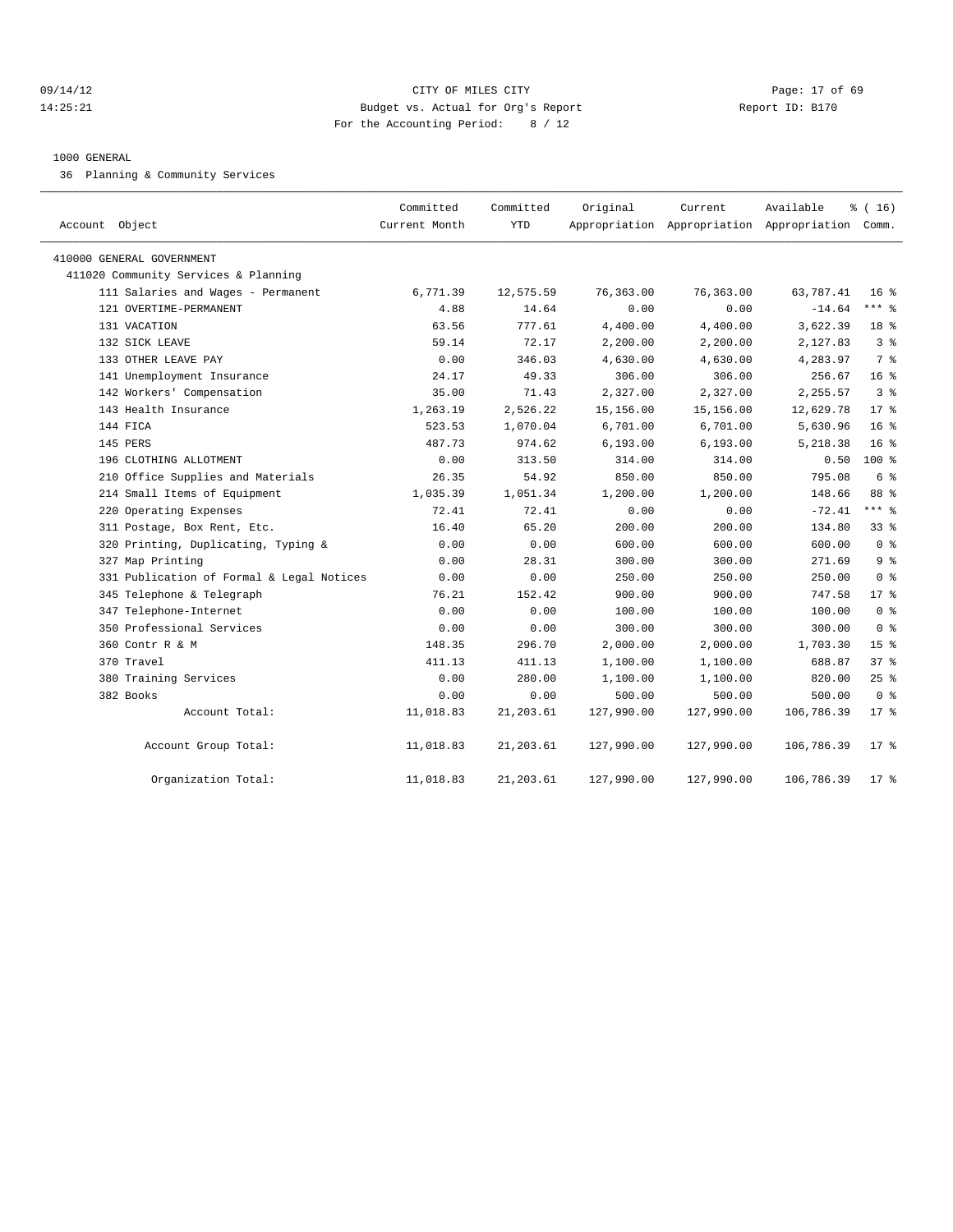#### 09/14/12 Page: 18 of 69 14:25:21 Budget vs. Actual for Org's Report Report ID: B170 For the Accounting Period: 8 / 12

#### 1000 GENERAL

37 CITY HEALTH

| Object<br>Account                                                       | Committed<br>Current Month | Committed<br>YTD | Original<br>Appropriation | Current<br>Appropriation | Available<br>Appropriation | $\frac{3}{6}$ ( 16 )<br>Comm. |
|-------------------------------------------------------------------------|----------------------------|------------------|---------------------------|--------------------------|----------------------------|-------------------------------|
| 520000 OTHER FINANCING USES<br>521000 Interfund Operating Transfers Out |                            |                  |                           |                          |                            |                               |
| 820 Transfers to Other Funds                                            | 0.00                       | 0.00             | 30,000.00                 | 30,000.00                | 30,000.00                  | 0 <sup>8</sup>                |
| Account Total:                                                          | 0.00                       | 0.00             | 30,000.00                 | 30,000.00                | 30,000.00                  | 0 <sup>8</sup>                |
| Account Group Total:                                                    | 0.00                       | 0.00             | 30,000.00                 | 30,000.00                | 30,000.00                  | 0 ક                           |
| Organization Total:                                                     | 0.00                       | 0.00             | 30,000.00                 | 30,000.00                | 30,000.00                  | 0 ક                           |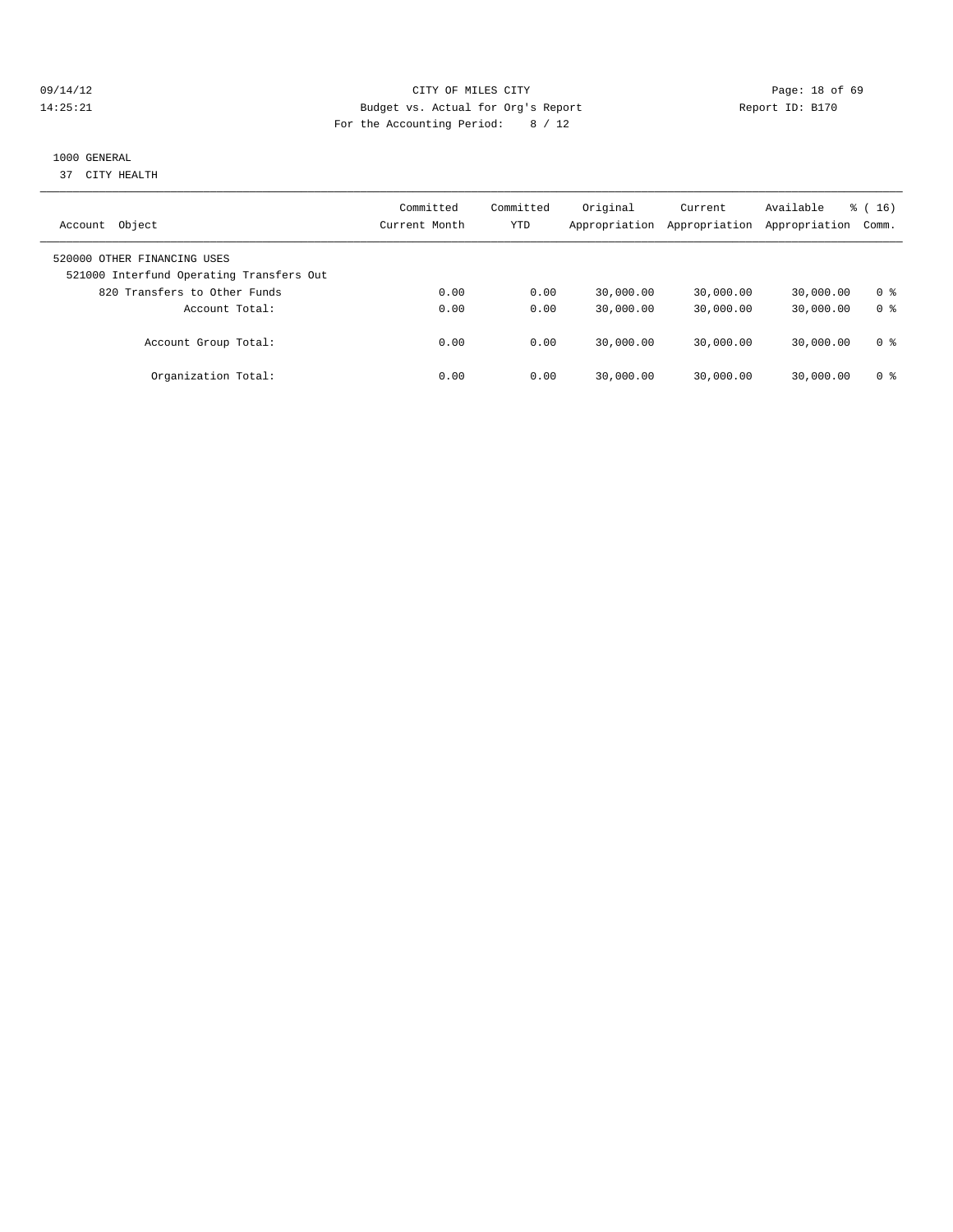#### 09/14/12 Page: 19 of 69 14:25:21 Budget vs. Actual for Org's Report Report ID: B170 For the Accounting Period: 8 / 12

#### 1000 GENERAL

201 Flood Prevention

| 430000 Public Works<br>431200 Flood Control<br>1,552.74<br>12,262.00<br>12,262.00<br>111 Salaries and Wages - Permanent<br>1,013.24<br>131 VACATION<br>142.57<br>178.98<br>400.00<br>400.00<br>0.00<br>400.00<br>400.00<br>132 SICK LEAVE<br>0.00<br>133 OTHER LEAVE PAY<br>0.00<br>0.00<br>832.00<br>832.00<br>4.06<br>22.00<br>22.00<br>141 Unemployment Insurance<br>6.09<br>757.00<br>142 Workers' Compensation<br>12.92<br>19.37<br>757.00 | 10,709.26<br>221.02<br>400.00<br>832.00<br>15.91<br>737.63<br>2.537.45 | $13*$<br>45%<br>0 <sup>8</sup><br>0 <sup>8</sup><br>$28$ $%$ |
|-------------------------------------------------------------------------------------------------------------------------------------------------------------------------------------------------------------------------------------------------------------------------------------------------------------------------------------------------------------------------------------------------------------------------------------------------|------------------------------------------------------------------------|--------------------------------------------------------------|
|                                                                                                                                                                                                                                                                                                                                                                                                                                                 |                                                                        |                                                              |
|                                                                                                                                                                                                                                                                                                                                                                                                                                                 |                                                                        |                                                              |
|                                                                                                                                                                                                                                                                                                                                                                                                                                                 |                                                                        |                                                              |
|                                                                                                                                                                                                                                                                                                                                                                                                                                                 |                                                                        |                                                              |
|                                                                                                                                                                                                                                                                                                                                                                                                                                                 |                                                                        |                                                              |
|                                                                                                                                                                                                                                                                                                                                                                                                                                                 |                                                                        |                                                              |
|                                                                                                                                                                                                                                                                                                                                                                                                                                                 |                                                                        |                                                              |
|                                                                                                                                                                                                                                                                                                                                                                                                                                                 |                                                                        | 3 <sup>8</sup>                                               |
| 143 Health Insurance<br>242.64<br>363.55<br>2,901.00<br>2,901.00                                                                                                                                                                                                                                                                                                                                                                                |                                                                        | 13 <sup>8</sup>                                              |
| 144 FICA<br>88.47<br>132.55<br>1,063.00<br>1,063.00                                                                                                                                                                                                                                                                                                                                                                                             | 930.45                                                                 | $12*$                                                        |
| 982.00<br>145 PERS<br>81.72<br>122.44<br>982.00                                                                                                                                                                                                                                                                                                                                                                                                 | 859.56                                                                 | $12*$                                                        |
| 60.00<br>60.00<br>60.00<br>60.00<br>196 CLOTHING ALLOTMENT                                                                                                                                                                                                                                                                                                                                                                                      | 0.00                                                                   | $100$ %                                                      |
| 210 Office Supplies and Materials<br>0.00<br>0.00<br>300.00<br>300.00                                                                                                                                                                                                                                                                                                                                                                           | 300.00                                                                 | 0 <sup>8</sup>                                               |
| 214 Small Items of Equipment<br>3,700.00<br>3,700.00<br>0.00<br>0.00                                                                                                                                                                                                                                                                                                                                                                            | 3,700.00                                                               | 0 <sup>8</sup>                                               |
| 220 Operating Expenses<br>0.00<br>0.00<br>200.00<br>200.00                                                                                                                                                                                                                                                                                                                                                                                      | 200.00                                                                 | 0 <sup>8</sup>                                               |
| 311 Postage, Box Rent, Etc.<br>0.00<br>5.75<br>200.00<br>200.00                                                                                                                                                                                                                                                                                                                                                                                 | 194.25                                                                 | 3 <sup>8</sup>                                               |
| 200.00<br>327 Map Printing<br>0.00<br>0.00<br>200.00                                                                                                                                                                                                                                                                                                                                                                                            | 200.00                                                                 | 0 <sup>8</sup>                                               |
| 331 Publication of Formal & Legal Notices<br>0.00<br>0.00<br>1,000.00<br>1,000.00                                                                                                                                                                                                                                                                                                                                                               | 1,000.00                                                               | 0 <sup>8</sup>                                               |
| 334 Memberships, Registrations & Dues<br>0.00<br>0.00<br>250.00<br>250.00                                                                                                                                                                                                                                                                                                                                                                       | 250.00                                                                 | 0 <sup>8</sup>                                               |
| 345 Telephone & Telegraph<br>0.00<br>0.00<br>100.00<br>100.00                                                                                                                                                                                                                                                                                                                                                                                   | 100.00                                                                 | 0 <sup>8</sup>                                               |
| 350 Professional Services<br>0.00<br>0.00<br>770.00<br>770.00                                                                                                                                                                                                                                                                                                                                                                                   | 770.00                                                                 | 0 <sup>8</sup>                                               |
| 370 Travel<br>0.00<br>0.00<br>1,300.00<br>1,300.00                                                                                                                                                                                                                                                                                                                                                                                              | 1,300.00                                                               | $0 \text{ }$ $\text{*}$                                      |
| 380 Training Services<br>0.00<br>0.00<br>900.00<br>900.00                                                                                                                                                                                                                                                                                                                                                                                       | 900.00                                                                 | 0 <sup>8</sup>                                               |
| 382 Books<br>0.00<br>0.00<br>100.00<br>100.00                                                                                                                                                                                                                                                                                                                                                                                                   | 100.00                                                                 | 0 <sup>8</sup>                                               |
| 533 Machinery and Equipment Rental<br>0.00<br>0.00<br>500.00<br>500.00                                                                                                                                                                                                                                                                                                                                                                          | 500.00                                                                 | $0 \text{ }$ $\text{*}$                                      |
| 540 Special Assessments<br>0.00<br>0.00<br>250.00<br>250.00                                                                                                                                                                                                                                                                                                                                                                                     | 250.00                                                                 | 0 <sup>8</sup>                                               |
| Account Total:<br>1,645.62<br>2,441.47<br>29,449.00<br>29,449.00                                                                                                                                                                                                                                                                                                                                                                                | 27,007.53                                                              | 8 %                                                          |
| Account Group Total:<br>1,645.62<br>2,441.47<br>29,449.00<br>29,449.00                                                                                                                                                                                                                                                                                                                                                                          | 27,007.53                                                              | 8 %                                                          |
| Organization Total:<br>1,645.62<br>2,441.47<br>29,449.00<br>29,449.00                                                                                                                                                                                                                                                                                                                                                                           | 27,007.53                                                              | 8 %                                                          |

Fund Total: 312,794.38 730,907.40 4,200,020.00 4,200,020.00 3,469,112.60 17 %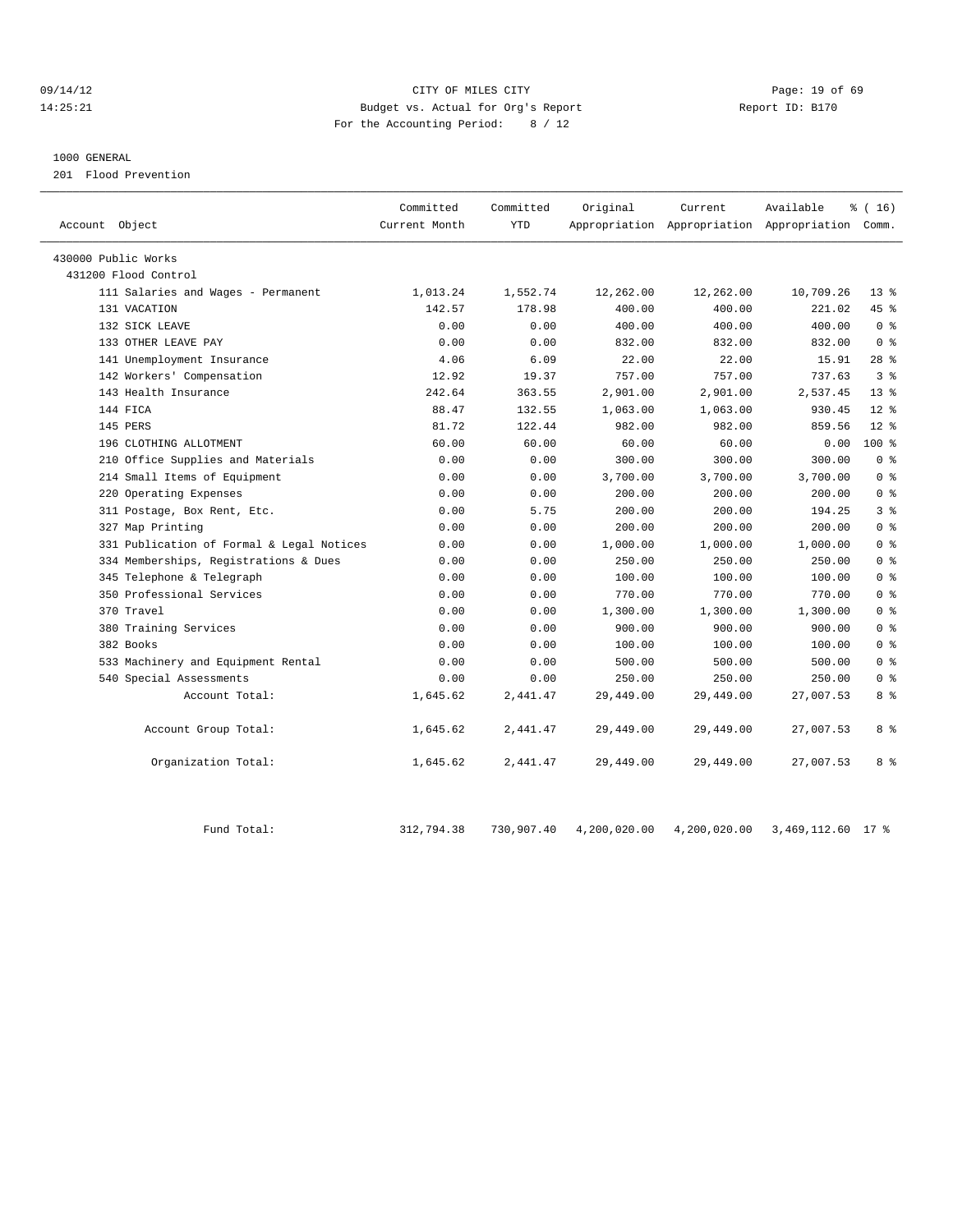#### 09/14/12 Page: 20 of 69 14:25:21 Budget vs. Actual for Org's Report Report ID: B170 For the Accounting Period: 8 / 12

————————————————————————————————————————————————————————————————————————————————————————————————————————————————————————————————————

### 2220 LIBRARY

16 Library

|                                          | Committed     | Committed | Original   | Current    | Available                                       | $\frac{1}{6}$ ( 16 ) |
|------------------------------------------|---------------|-----------|------------|------------|-------------------------------------------------|----------------------|
| Account Object                           | Current Month | YTD       |            |            | Appropriation Appropriation Appropriation Comm. |                      |
|                                          |               |           |            |            |                                                 |                      |
| 460000 CULTURE AND RECREATION            |               |           |            |            |                                                 |                      |
| 460100 Library Services(16)              |               |           |            |            |                                                 |                      |
| 111 Salaries and Wages - Permanent       | 13,601.33     | 27,298.91 | 191,430.00 | 191,430.00 | 164,131.09                                      | $14$ %               |
| 131 VACATION                             | 2,000.45      | 3,694.86  | 0.00       | 0.00       | $-3,694.86$                                     | *** 응                |
| 132 SICK LEAVE                           | 359.07        | 368.73    | 0.00       | 0.00       | $-368.73$                                       | *** 응                |
| 141 Unemployment Insurance               | 55.87         | 112.43    | 670.00     | 670.00     | 557.57                                          | $17*$                |
| 142 Workers' Compensation                | 76.63         | 154.17    | 919.00     | 919.00     | 764.83                                          | $17$ %               |
| 143 Health Insurance                     | 3,021.83      | 6,043.49  | 36,270.00  | 36,270.00  | 30,226.51                                       | $17*$                |
| 144 FICA                                 | 1,172.37      | 2,359.15  | 14,644.00  | 14,644.00  | 12,284.85                                       | 16 <sup>°</sup>      |
| 145 PERS                                 | 1,128.44      | 2,217.34  | 13,534.00  | 13,534.00  | 11,316.66                                       | 16 <sup>°</sup>      |
| 196 CLOTHING ALLOTMENT                   | 0.00          | 750.00    | 750.00     | 750.00     | 0.00                                            | $100*$               |
| 210 Office Supplies and Materials        | 0.00          | 0.00      | 1,500.00   | 1,500.00   | 1,500.00                                        | 0 <sup>8</sup>       |
| 214 Small Items of Equipment             | 0.00          | 0.00      | 500.00     | 500.00     | 500.00                                          | 0 <sup>8</sup>       |
| 220 Operating Expenses                   | 0.00          | 0.00      | 1,000.00   | 1,000.00   | 1,000.00                                        | 0 <sup>8</sup>       |
| 224 Janitorial Supplies                  | 0.00          | 28.91     | 500.00     | 500.00     | 471.09                                          | 6 %                  |
| 311 Postage, Box Rent, Etc.              | 0.00          | 100.57    | 2,000.00   | 2,000.00   | 1,899.43                                        | 5 <sup>°</sup>       |
| 320 Printing, Duplicating, Typing &      | 0.00          | 63.54     | 1,445.00   | 1,445.00   | 1,381.46                                        | 4%                   |
| 330 Publicity, Subscriptions & Dues      | 0.00          | 0.00      | 500.00     | 500.00     | 500.00                                          | 0 <sup>8</sup>       |
| 334 Memberships, Registrations & Dues    | 0.00          | 0.00      | 300.00     | 300.00     | 300.00                                          | 0 <sup>8</sup>       |
| 341 Electric Utility Services            | 847.27        | 1,635.59  | 6,000.00   | 6,000.00   | 4,364.41                                        | $27$ %               |
| 342 Water Utility Services               | 25.69         | 51.03     | 700.00     | 700.00     | 648.97                                          | 7 %                  |
| 343 Sewer Utility Services               | 22.52         | 45.04     | 300.00     | 300.00     | 254.96                                          | 15 <sup>8</sup>      |
| 344 Gas Utility Service                  | 23.63         | 47.63     | 4,000.00   | 4,000.00   | 3,952.37                                        | 1 <sup>°</sup>       |
| 345 Telephone & Telegraph                | 158.11        | 466.81    | 1,500.00   | 1,500.00   | 1,033.19                                        | $31$ %               |
| 346 Garbage Service                      | 0.00          | 0.00      | 500.00     | 500.00     | 500.00                                          | 0 <sup>8</sup>       |
| 347 Telephone-Internet                   | 120.15        | 120.15    | 1,500.00   | 1,500.00   | 1,379.85                                        | 8 %                  |
| 350 Professional Services                | 0.00          | 0.00      | 7,000.00   | 7,000.00   | 7,000.00                                        | 0 <sup>8</sup>       |
| 360 Contr R & M                          | 325.00        | 650.00    | 8,000.00   | 8,000.00   | 7,350.00                                        | 8 %                  |
| 370 Travel                               | 0.00          | 0.00      | 2,000.00   | 2,000.00   | 2,000.00                                        | 0 <sup>8</sup>       |
| 380 Training Services                    | 0.00          | 0.00      | 1,500.00   | 1,500.00   | 1,500.00                                        | 0 <sup>8</sup>       |
| 382 Books                                | 0.00          | 738.18    | 15,000.00  | 15,000.00  | 14,261.82                                       | 5 <sup>°</sup>       |
| 511 Insurance on Buildings               | 0.00          | 3,605.09  | 3,606.00   | 3,606.00   | 0.91                                            | $100*$               |
| 920 Buildings                            | 0.00          | 0.00      | 55,000.00  | 55,000.00  | 55,000.00                                       | 0 <sup>8</sup>       |
| Account Total:                           | 22,938.36     | 50,551.62 | 372,568.00 | 372,568.00 | 322,016.38                                      | $14*$                |
| Account Group Total:                     | 22,938.36     | 50,551.62 | 372,568.00 | 372,568.00 | 322,016.38                                      | $14*$                |
| 510000 MISCELLANEOUS                     |               |           |            |            |                                                 |                      |
| 510330 Comprehensive Liability Insurance |               |           |            |            |                                                 |                      |
|                                          |               |           | 4,754.00   |            |                                                 |                      |
| 513 Liability                            | 0.00          | 4,754.03  |            | 4,754.00   |                                                 | $-0.03$ 100 %        |
| Account Total:                           | 0.00          | 4,754.03  | 4,754.00   | 4,754.00   |                                                 | $-0.03$ 100 %        |
| Account Group Total:                     | 0.00          | 4,754.03  | 4,754.00   | 4,754.00   |                                                 | $-0.03$ 100 %        |
| 520000 OTHER FINANCING USES              |               |           |            |            |                                                 |                      |
| 521000 Interfund Operating Transfers Out |               |           |            |            |                                                 |                      |
| 820 Transfers to Other Funds             | 1,512.66      | 3,025.32  | 18,152.00  | 18,152.00  | 15,126.68                                       | $17$ %               |
| Account Total:                           | 1,512.66      | 3,025.32  | 18,152.00  | 18,152.00  | 15,126.68                                       | $17$ %               |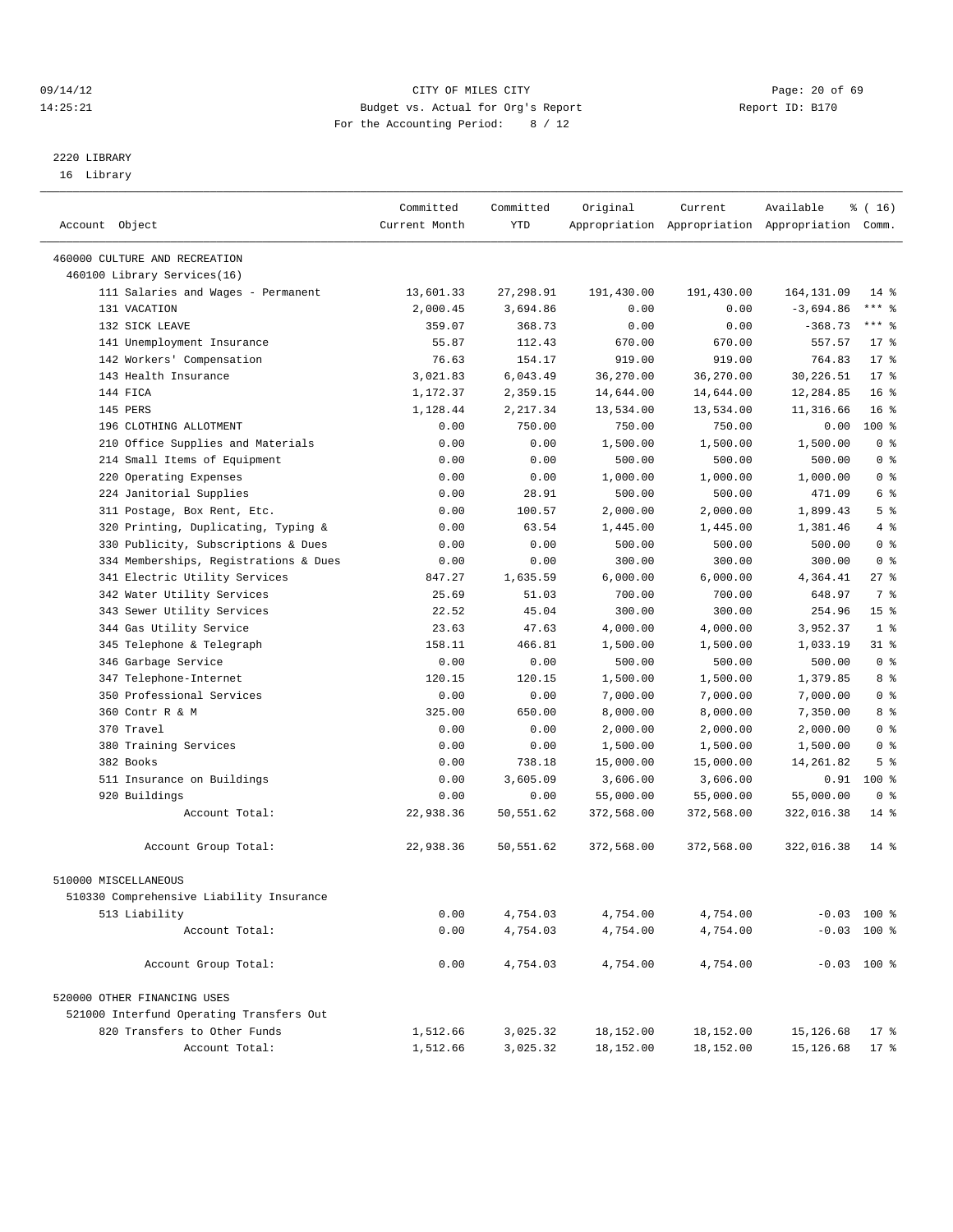#### 09/14/12 Page: 21 of 69 14:25:21 Budget vs. Actual for Org's Report Report ID: B170 For the Accounting Period: 8 / 12

#### 2220 LIBRARY 16 Library

| Object<br>Account    | Committed<br>Current Month | Committed<br><b>YTD</b> | Original<br>Appropriation | Current<br>Appropriation | Available<br>Appropriation | $\frac{3}{6}$ ( 16 )<br>Comm. |
|----------------------|----------------------------|-------------------------|---------------------------|--------------------------|----------------------------|-------------------------------|
| Account Group Total: | 1,512.66                   | 3,025.32                | 18,152.00                 | 18,152.00                | 15,126.68                  | $17*$                         |
| Organization Total:  | 24,451.02                  | 58,330.97               | 395, 474, 00              | 395, 474, 00             | 337, 143.03                | 15 <sup>8</sup>               |
| Fund Total:          | 24,451.02                  | 58,330.97               | 395,474.00                | 395,474.00               | 337, 143.03 15 %           |                               |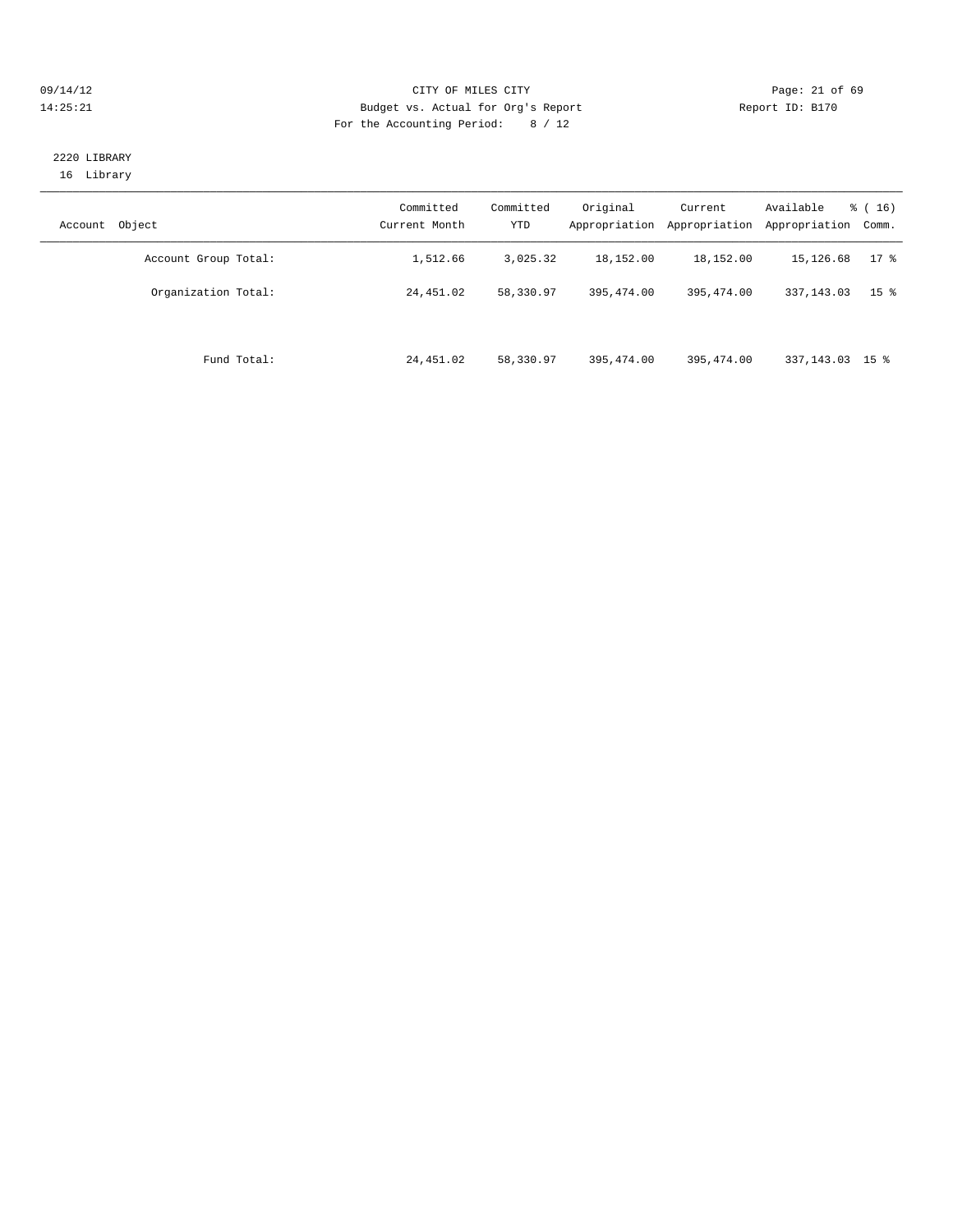#### 09/14/12 Page: 22 of 69 14:25:21 Budget vs. Actual for Org's Report Report ID: B170 For the Accounting Period: 8 / 12

# 2260 EMERGENCY DISASTER

202 Flood Disaster

| Account Object            | Committed<br>Current Month | Committed<br><b>YTD</b> | Original  | Current<br>Appropriation Appropriation | Available<br>Appropriation | $\frac{1}{6}$ ( 16 )<br>Comm. |
|---------------------------|----------------------------|-------------------------|-----------|----------------------------------------|----------------------------|-------------------------------|
| 430000 Public Works       |                            |                         |           |                                        |                            |                               |
| 431200 Flood Control      |                            |                         |           |                                        |                            |                               |
| 350 Professional Services | 0.00                       | 0.00                    | 44,000.00 | 44,000.00                              | 44,000.00                  | 0 <sup>8</sup>                |
| 940 Machinery & Equipment | 13,249.48                  | 13,249.48               | 0.00      | 0.00                                   | $-13, 249.48$              | $***$ $\frac{6}{5}$           |
| Account Total:            | 13,249.48                  | 13,249.48               | 44,000.00 | 44,000.00                              | 30,750.52                  | $30*$                         |
| Account Group Total:      | 13,249.48                  | 13,249.48               | 44,000.00 | 44,000.00                              | 30,750.52                  | $30*$                         |
| Organization Total:       | 13,249.48                  | 13,249.48               | 44,000.00 | 44,000.00                              | 30,750.52                  | $30*$                         |
|                           |                            |                         |           |                                        |                            |                               |
| Fund Total:               | 13,249.48                  | 13,249.48               | 44,000.00 | 44,000.00                              | 30,750.52                  | 30 %                          |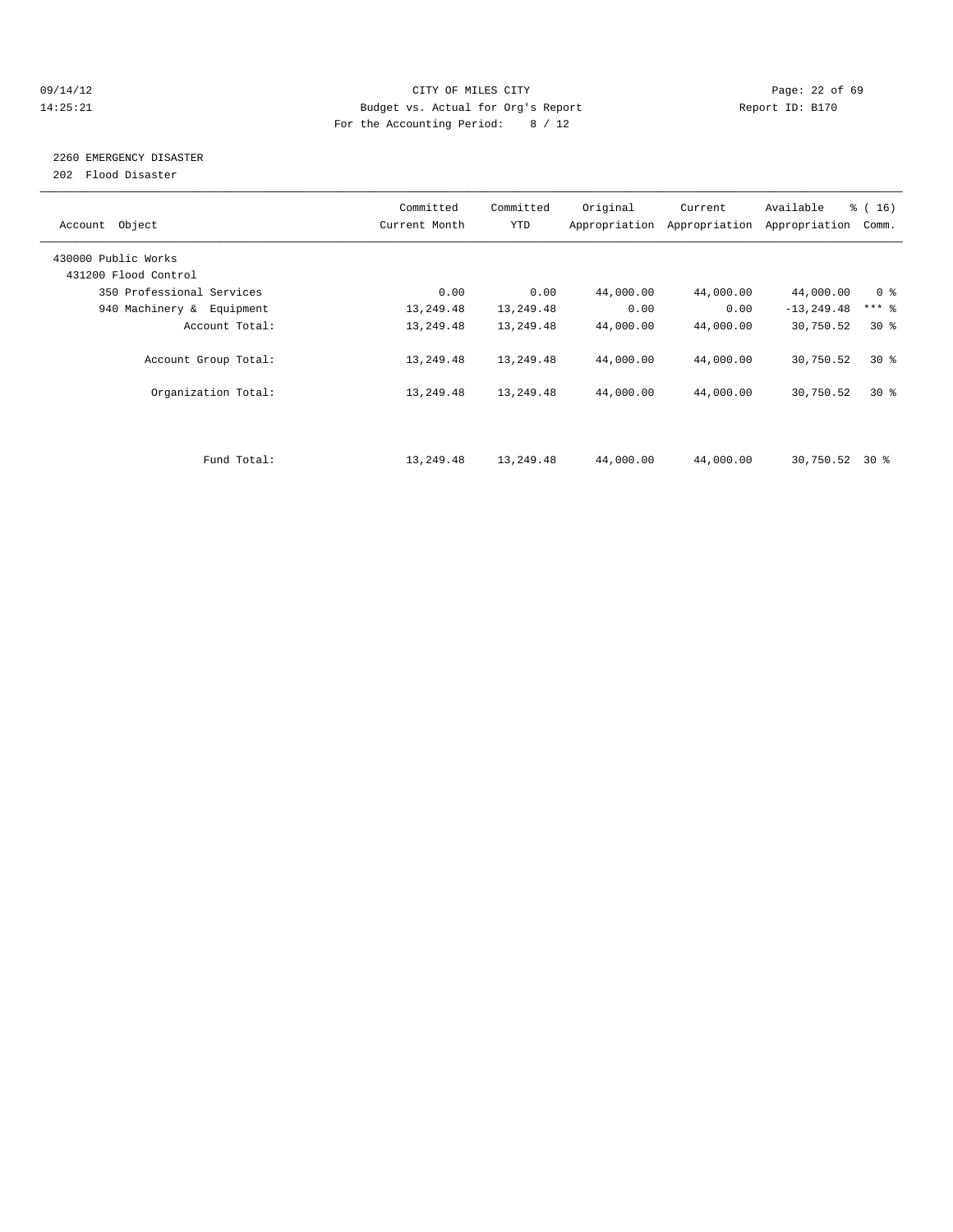#### 09/14/12 Page: 23 of 69 14:25:21 Budget vs. Actual for Org's Report Report ID: B170 For the Accounting Period: 8 / 12

# 2270 Health

37 CITY HEALTH

| Account Object                                             | Committed<br>Current Month | Committed<br>YTD | Original  | Current<br>Appropriation Appropriation | Available<br>Appropriation | % (16)<br>Comm. |  |
|------------------------------------------------------------|----------------------------|------------------|-----------|----------------------------------------|----------------------------|-----------------|--|
| 440000 PUBLIC HEALTH<br>440140 Registration and Inspection |                            |                  |           |                                        |                            |                 |  |
| 210 Office Supplies and Materials                          | 0.00                       | 0.00             | 1,000.00  | 1,000.00                               | 1,000.00                   | 0 <sup>8</sup>  |  |
| 311 Postage, Box Rent, Etc.                                | 0.45                       | 0.45             | 1,000.00  | 1,000.00                               | 999.55                     | 0 <sup>8</sup>  |  |
| 350 Professional Services                                  | 2,666.66                   | 5,333.32         | 35,000.00 | 35,000.00                              | 29,666.68                  | 15 <sup>°</sup> |  |
| Account Total:                                             | 2,667.11                   | 5,333.77         | 37,000.00 | 37,000.00                              | 31,666.23                  | $14$ %          |  |
| Account Group Total:                                       | 2,667.11                   | 5,333.77         | 37,000.00 | 37,000.00                              | 31,666.23                  | $14*$           |  |
| Organization Total:                                        | 2,667.11                   | 5,333.77         | 37,000.00 | 37,000.00                              | 31,666.23                  | $14*$           |  |
|                                                            |                            |                  |           |                                        |                            |                 |  |
| Fund Total:                                                | 2,667.11                   | 5,333.77         | 37,000.00 | 37,000.00                              | 31,666.23 14 %             |                 |  |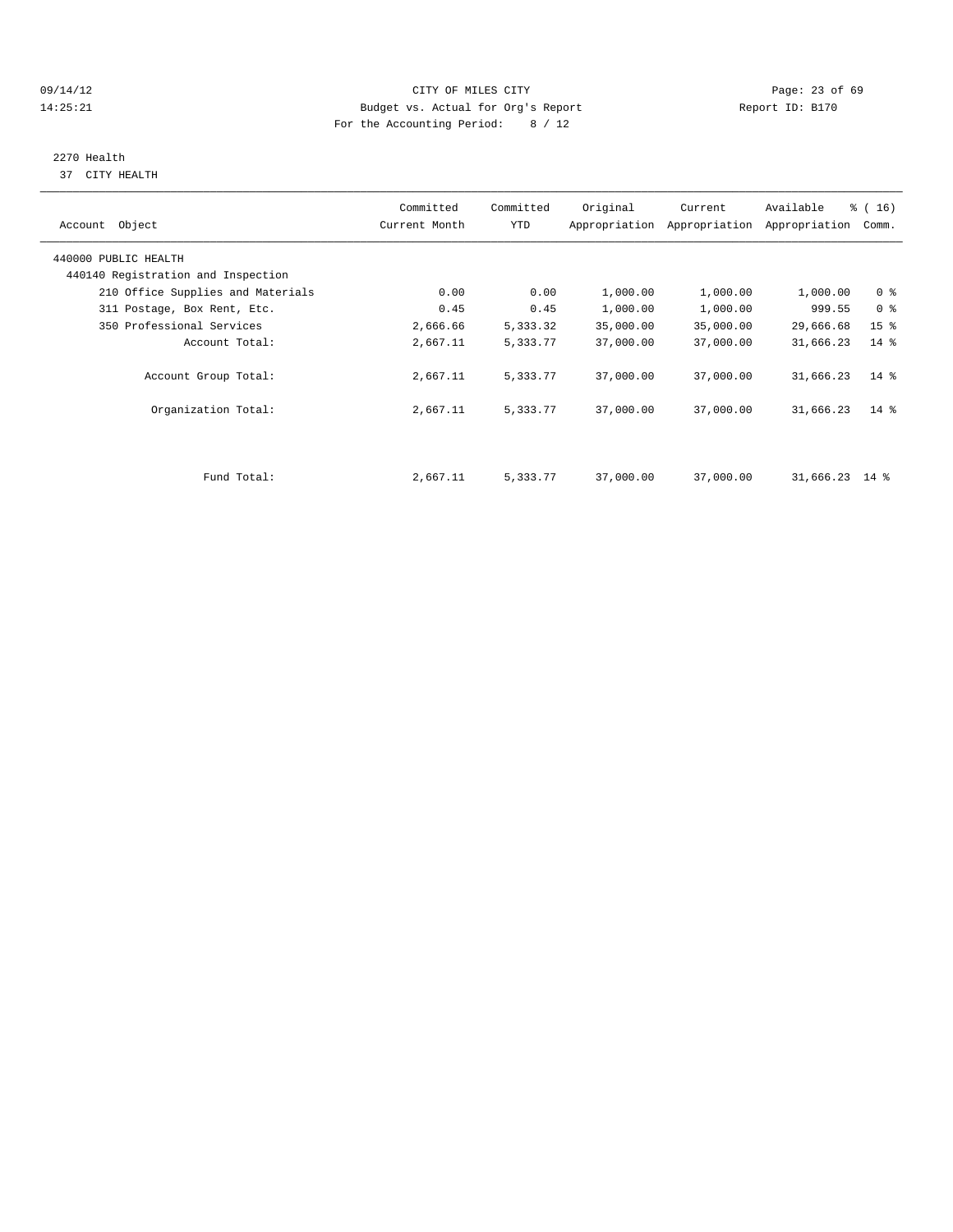#### 09/14/12 Page: 24 of 69 14:25:21 Budget vs. Actual for Org's Report Report ID: B170 For the Accounting Period: 8 / 12

# 2372 Permissive Medical Levy

20 Permissive Medical Levy

| Account Object                                                          | Committed<br>Current Month | Committed<br>YTD | Original   | Current<br>Appropriation Appropriation | Available<br>Appropriation | $\frac{3}{6}$ ( 16 )<br>Comm. |
|-------------------------------------------------------------------------|----------------------------|------------------|------------|----------------------------------------|----------------------------|-------------------------------|
| 520000 OTHER FINANCING USES<br>521000 Interfund Operating Transfers Out |                            |                  |            |                                        |                            |                               |
| 820 Transfers to Other Funds                                            | 0.00                       | 0.00             | 141,468.00 | 141,468.00                             | 141,468.00                 | 0 <sup>8</sup>                |
| Account Total:                                                          | 0.00                       | 0.00             | 141,468.00 | 141,468.00                             | 141,468.00                 | 0 <sup>8</sup>                |
| Account Group Total:                                                    | 0.00                       | 0.00             | 141,468.00 | 141,468.00                             | 141,468.00                 | 0 <sup>8</sup>                |
| Organization Total:                                                     | 0.00                       | 0.00             | 141,468.00 | 141,468.00                             | 141,468.00                 | 0 <sup>8</sup>                |
|                                                                         |                            |                  |            |                                        |                            |                               |
| Fund Total:                                                             | 0.00                       | 0.00             | 141,468.00 | 141,468.00                             | 141,468.00                 | 0 <sup>8</sup>                |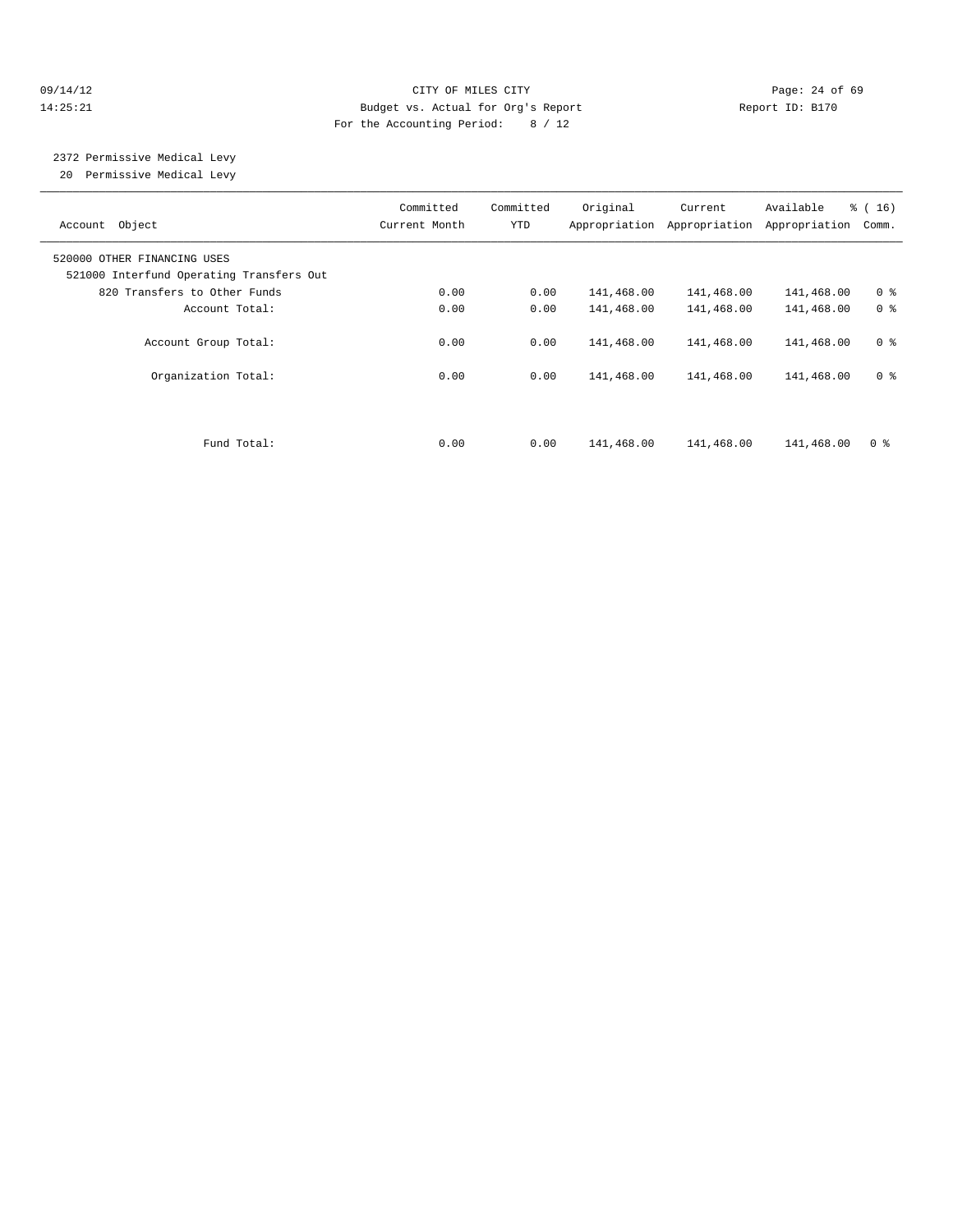#### 09/14/12 Page: 25 of 69 14:25:21 Budget vs. Actual for Org's Report Report ID: B170 For the Accounting Period: 8 / 12

————————————————————————————————————————————————————————————————————————————————————————————————————————————————————————————————————

### 2394 BUILDING CODE ENFORCEMENT

18 BUILDING INSPECTION

|                                          | Committed     | Committed | Original  | Current                                         | Available        | % (16)          |
|------------------------------------------|---------------|-----------|-----------|-------------------------------------------------|------------------|-----------------|
| Account Object                           | Current Month | YTD       |           | Appropriation Appropriation Appropriation Comm. |                  |                 |
| 420000 PUBLIC SAFETY                     |               |           |           |                                                 |                  |                 |
| 420531 Building Inspection               |               |           |           |                                                 |                  |                 |
| 111 Salaries and Wages - Permanent       | 540.97        | 905.60    | 7,243.00  | 7,243.00                                        | 6,337.40         | $13*$           |
| 121 OVERTIME-PERMANENT                   | 5.42          | 16.26     | 100.00    | 100.00                                          | 83.74            | 16 <sup>8</sup> |
| 131 VACATION                             | 51.93         | 120.71    | 0.00      | 0.00                                            | $-120.71$        | $***$ $-$       |
| 132 SICK LEAVE                           | 14.46         | 28.94     | 0.00      | 0.00                                            | $-28.94$         | $***$ $-$       |
| 133 OTHER LEAVE PAY                      | 0.00          | 0.00      | 150.00    | 150.00                                          | 150.00           | 0 <sup>8</sup>  |
| 141 Unemployment Insurance               | 2.13          | 3.79      | 26.00     | 26.00                                           | 22.21            | 15 <sup>°</sup> |
| 142 Workers' Compensation                | 6.84          | 12.09     | 231.00    | 231.00                                          | 218.91           | 5 <sup>°</sup>  |
| 143 Health Insurance                     | 121.12        | 211.81    | 1,450.00  | 1,450.00                                        | 1,238.19         | 15 <sup>°</sup> |
| 144 FICA                                 | 42.55         | 74.40     | 573.00    | 573.00                                          | 498.60           | $13*$           |
| 145 PERS                                 | 43.32         | 75.74     | 530.00    | 530.00                                          | 454.26           | $14$ %          |
| 196 CLOTHING ALLOTMENT                   | 15.00         | 30.00     | 30.00     | 30.00                                           | 0.00             | $100*$          |
| 210 Office Supplies and Materials        | 0.00          | 3.90      | 100.00    | 100.00                                          | 96.10            | 4%              |
| 311 Postage, Box Rent, Etc.              | 0.00          | 0.00      | 100.00    | 100.00                                          | 100.00           | 0 <sup>8</sup>  |
| 320 Printing, Duplicating, Typing &      | 0.00          | 27.00     | 250.00    | 250.00                                          | 223.00           | $11$ %          |
| 330 Publicity, Subscriptions & Dues      | 0.00          | 0.00      | 25.00     | 25.00                                           | 25.00            | 0 <sup>8</sup>  |
| 334 Memberships, Registrations & Dues    | 0.00          | 0.00      | 150.00    | 150.00                                          | 150.00           | 0 <sup>8</sup>  |
| 345 Telephone & Telegraph                | 28.26         | 51.91     | 350.00    | 350.00                                          | 298.09           | 15 <sup>8</sup> |
| 347 Telephone-Internet                   | 0.00          | 0.00      | 65.00     | 65.00                                           | 65.00            | 0 <sup>8</sup>  |
| 350 Professional Services                | 16, 311.65    | 19,543.25 | 55,000.00 | 55,000.00                                       | 35, 456. 75      | 36%             |
| 380 Training Services                    | 0.00          | 0.00      | 150.00    | 150.00                                          | 150.00           | 0 <sup>8</sup>  |
| 382 Books                                | 0.00          | 0.00      | 1,500.00  | 1,500.00                                        | 1,500.00         | 0 <sup>8</sup>  |
| 540 Special Assessments                  | 0.00          | 558.32    | 450.00    | 450.00                                          | $-108.32$        | $124$ %         |
| Account Total:                           | 17, 183.65    | 21,663.72 | 68,473.00 | 68,473.00                                       | 46,809.28        | $32$ $%$        |
| Account Group Total:                     | 17,183.65     | 21,663.72 | 68,473.00 | 68,473.00                                       | 46,809.28        | $32$ $%$        |
| 510000 MISCELLANEOUS                     |               |           |           |                                                 |                  |                 |
| 510330 Comprehensive Liability Insurance |               |           |           |                                                 |                  |                 |
| 513 Liability                            | 0.00          | 96.27     | 96.00     | 96.00                                           |                  | $-0.27$ 100 %   |
| Account Total:                           | 0.00          | 96.27     | 96.00     | 96.00                                           | $-0.27$          | $100*$          |
| Account Group Total:                     | 0.00          | 96.27     | 96.00     | 96.00                                           |                  | $-0.27$ 100 %   |
| 520000 OTHER FINANCING USES              |               |           |           |                                                 |                  |                 |
| 521000 Interfund Operating Transfers Out |               |           |           |                                                 |                  |                 |
| 820 Transfers to Other Funds             | 464.25        | 928.50    | 5,571.00  | 5,571.00                                        | 4,642.50         | $17$ %          |
| Account Total:                           | 464.25        | 928.50    | 5,571.00  | 5,571.00                                        | 4,642.50 17 %    |                 |
| Account Group Total:                     | 464.25        | 928.50    | 5,571.00  | 5,571.00                                        | 4,642.50         | $17*$           |
| Organization Total:                      | 17,647.90     | 22,688.49 | 74,140.00 | 74,140.00                                       | 51,451.51        | $31*$           |
| Fund Total:                              | 17,647.90     | 22,688.49 | 74,140.00 | 74,140.00                                       | 51, 451. 51 31 % |                 |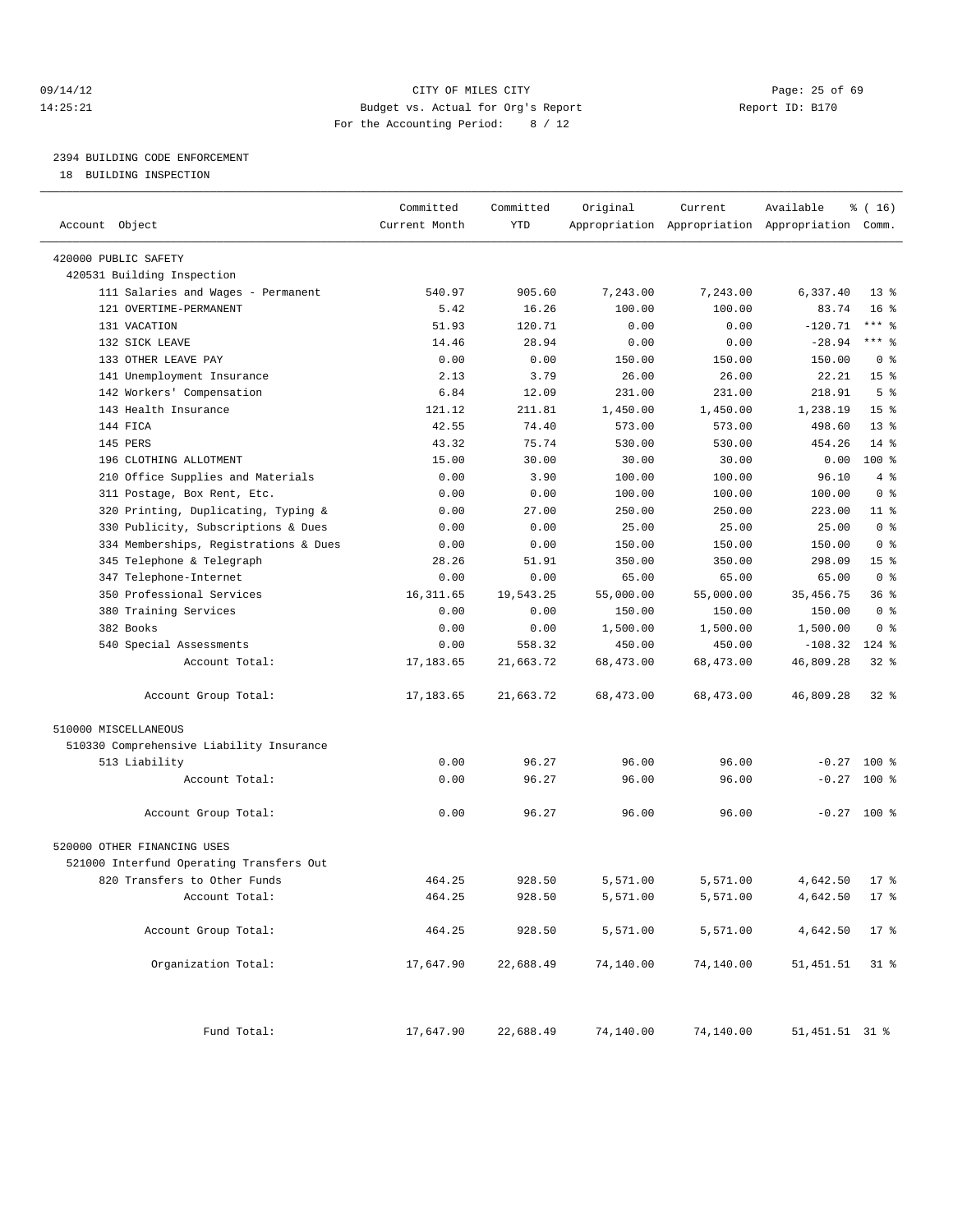#### 09/14/12 Page: 26 of 69 14:25:21 Budget vs. Actual for Org's Report Report ID: B170 For the Accounting Period: 8 / 12

#### 2400 LTG M D#165-(Gen City) 46 SID #165

| Account Object                           | Committed<br>Current Month | Committed<br><b>YTD</b> | Original   | Current<br>Appropriation Appropriation Appropriation | Available       | % (16)<br>Comm. |  |
|------------------------------------------|----------------------------|-------------------------|------------|------------------------------------------------------|-----------------|-----------------|--|
| 430000 Public Works                      |                            |                         |            |                                                      |                 |                 |  |
| 430263 STREET LIGHTING                   |                            |                         |            |                                                      |                 |                 |  |
| 341 Electric Utility Services            | 9,065.81                   | 18,092.26               | 109,000.00 | 109,000.00                                           | 90,907.74       | $17*$           |  |
| 533 Machinery and Equipment Rental       | 4,039.35                   | 8,051.80                | 47,000.00  | 47,000.00                                            | 38,948.20       | 17.8            |  |
| Account Total:                           | 13,105.16                  | 26, 144.06              | 156,000.00 | 156,000.00                                           | 129,855.94      | 17.8            |  |
| Account Group Total:                     | 13,105.16                  | 26, 144.06              | 156,000.00 | 156,000.00                                           | 129,855.94      | 17 <sup>8</sup> |  |
| 520000 OTHER FINANCING USES              |                            |                         |            |                                                      |                 |                 |  |
| 521000 Interfund Operating Transfers Out |                            |                         |            |                                                      |                 |                 |  |
| 820 Transfers to Other Funds             | 0.00                       | 1,000.00                | 1,000.00   | 1,000.00                                             | 0.00            | 100 %           |  |
| Account Total:                           | 0.00                       | 1,000.00                | 1,000.00   | 1,000.00                                             | 0.00            | 100 %           |  |
| Account Group Total:                     | 0.00                       | 1,000.00                | 1,000.00   | 1,000.00                                             |                 | $0.00$ 100 %    |  |
| Organization Total:                      | 13,105.16                  | 27,144.06               | 157,000.00 | 157,000.00                                           | 129,855.94      | 17 <sup>8</sup> |  |
|                                          |                            |                         |            |                                                      |                 |                 |  |
| Fund Total:                              | 13,105.16                  | 27,144.06               | 157,000.00 | 157,000.00                                           | 129,855.94 17 % |                 |  |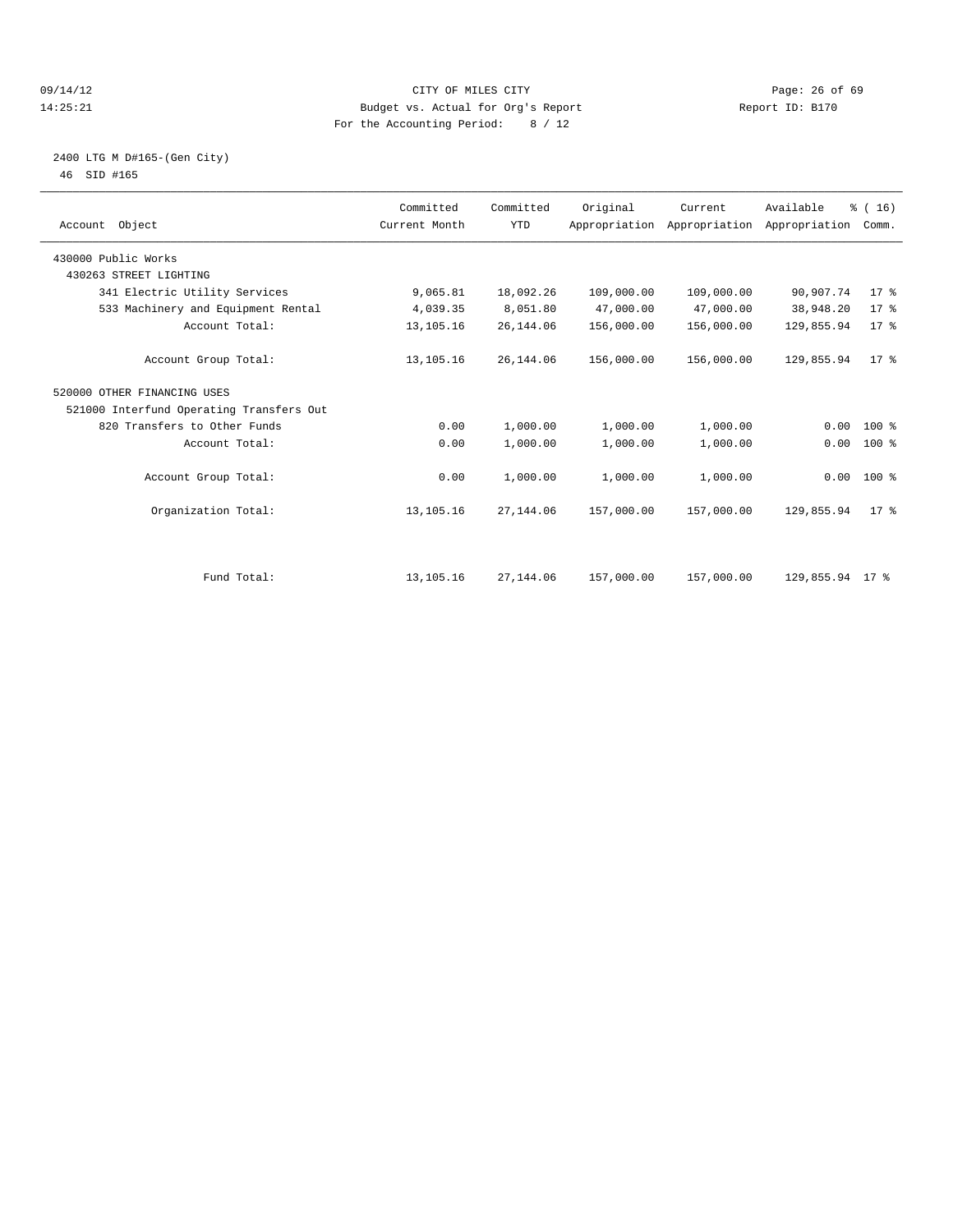#### 09/14/12 Page: 27 of 69 14:25:21 Budget vs. Actual for Org's Report Report ID: B170 For the Accounting Period: 8 / 12

### 2420 LTG M D#167-(MilesAddn Etc)

48 SID #167

| Account Object                           | Committed<br>Current Month | Committed<br><b>YTD</b> | Original  | Current<br>Appropriation Appropriation Appropriation | Available        | % (16)<br>Comm. |  |
|------------------------------------------|----------------------------|-------------------------|-----------|------------------------------------------------------|------------------|-----------------|--|
| 430000 Public Works                      |                            |                         |           |                                                      |                  |                 |  |
| 430263 STREET LIGHTING                   |                            |                         |           |                                                      |                  |                 |  |
| 341 Electric Utility Services            | 1,655.92                   | 3,303.74                | 19,900.00 | 19,900.00                                            | 16,596.26        | 17.8            |  |
| 533 Machinery and Equipment Rental       | 664.90                     | 1,329.80                | 9,000.00  | 9,000.00                                             | 7,670.20         | 15 <sup>°</sup> |  |
| Account Total:                           | 2,320.82                   | 4,633.54                | 28,900.00 | 28,900.00                                            | 24, 266.46       | 16 <sup>°</sup> |  |
| Account Group Total:                     | 2,320.82                   | 4,633.54                | 28,900.00 | 28,900.00                                            | 24, 266.46       | 16 <sup>8</sup> |  |
| 520000 OTHER FINANCING USES              |                            |                         |           |                                                      |                  |                 |  |
| 521000 Interfund Operating Transfers Out |                            |                         |           |                                                      |                  |                 |  |
| 820 Transfers to Other Funds             | 0.00                       | 1,000.00                | 1,000.00  | 1,000.00                                             | 0.00             | $100*$          |  |
| Account Total:                           | 0.00                       | 1,000.00                | 1,000.00  | 1,000.00                                             | 0.00             | 100 %           |  |
| Account Group Total:                     | 0.00                       | 1,000.00                | 1,000.00  | 1,000.00                                             |                  | $0.00$ 100 %    |  |
| Organization Total:                      | 2,320.82                   | 5,633.54                | 29,900.00 | 29,900.00                                            | 24, 266. 46      | 19 <sup>°</sup> |  |
|                                          |                            |                         |           |                                                      |                  |                 |  |
| Fund Total:                              | 2,320.82                   | 5,633.54                | 29,900.00 | 29,900.00                                            | 24, 266. 46 19 % |                 |  |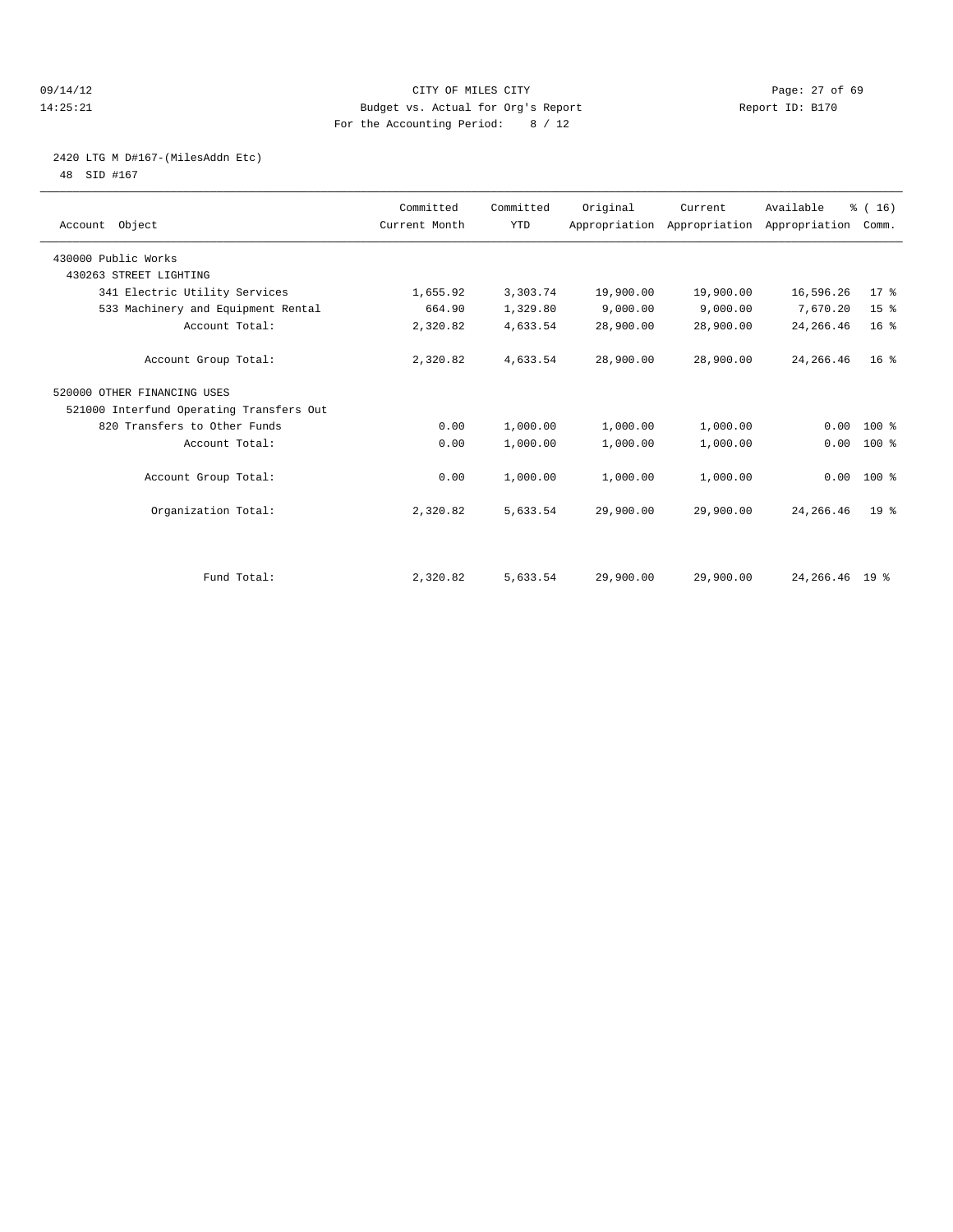#### 09/14/12 Page: 28 of 69 14:25:21 Budget vs. Actual for Org's Report Report ID: B170 For the Accounting Period: 8 / 12

#### 2430 LTG M D#171-(Balsam Est) 49 SID #171

| Account Object                           | Committed<br>Current Month | Committed<br><b>YTD</b> | Original | Current<br>Appropriation Appropriation Appropriation | Available       | % (16)<br>Comm. |
|------------------------------------------|----------------------------|-------------------------|----------|------------------------------------------------------|-----------------|-----------------|
| 430000 Public Works                      |                            |                         |          |                                                      |                 |                 |
| 430263 STREET LIGHTING                   |                            |                         |          |                                                      |                 |                 |
| 230 Repair and Maintenance Supplies      | 0.00                       | 0.00                    | 500.00   | 500.00                                               | 500.00          | 0 <sup>8</sup>  |
| 341 Electric Utility Services            | 116.45                     | 232.27                  | 1,400.00 | 1,400.00                                             | 1,167.73        | $17*$           |
| 360 Contr R & M                          | 0.00                       | 0.00                    | 300.00   | 300.00                                               | 300.00          | 0 <sup>8</sup>  |
| Account Total:                           | 116.45                     | 232.27                  | 2,200.00 | 2,200.00                                             | 1,967.73        | 11 <sup>8</sup> |
| Account Group Total:                     | 116.45                     | 232.27                  | 2,200.00 | 2,200.00                                             | 1,967.73        | 11 <sup>8</sup> |
| 520000 OTHER FINANCING USES              |                            |                         |          |                                                      |                 |                 |
| 521000 Interfund Operating Transfers Out |                            |                         |          |                                                      |                 |                 |
| 820 Transfers to Other Funds             | 0.00                       | 1,000.00                | 1,000.00 | 1,000.00                                             | 0.00            | $100*$          |
| Account Total:                           | 0.00                       | 1,000.00                | 1,000.00 | 1,000.00                                             | 0.00            | 100 %           |
| Account Group Total:                     | 0.00                       | 1,000.00                | 1,000.00 | 1,000.00                                             | 0.00            | 100 %           |
| Organization Total:                      | 116.45                     | 1,232.27                | 3,200.00 | 3,200.00                                             | 1,967.73        | 39 <sup>8</sup> |
|                                          |                            |                         |          |                                                      |                 |                 |
| Fund Total:                              | 116.45                     | 1,232.27                | 3,200.00 | 3,200.00                                             | $1,967.73$ 39 % |                 |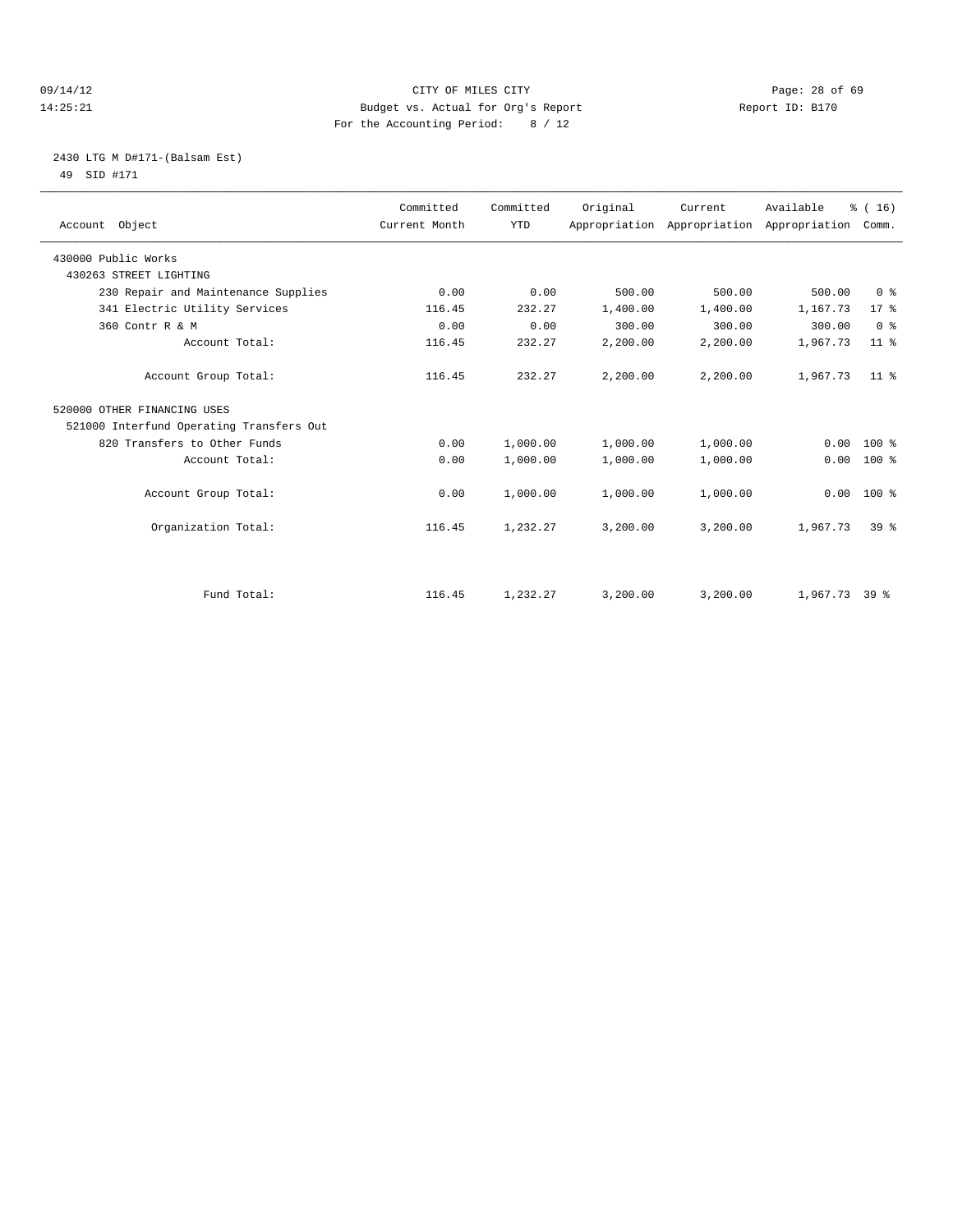#### 09/14/12 Page: 29 of 69 14:25:21 Budget vs. Actual for Org's Report Report ID: B170 For the Accounting Period: 8 / 12

#### 2440 LTG M D#172-(Main Str) 50 SID #172

| Account Object                           | Committed<br>Current Month | Committed<br><b>YTD</b> | Original  | Current<br>Appropriation Appropriation | Available<br>Appropriation | % (16)<br>Comm. |
|------------------------------------------|----------------------------|-------------------------|-----------|----------------------------------------|----------------------------|-----------------|
| 430000 Public Works                      |                            |                         |           |                                        |                            |                 |
| 430263 STREET LIGHTING                   |                            |                         |           |                                        |                            |                 |
| 230 Repair and Maintenance Supplies      | 0.00                       | 0.00                    | 5,700.00  | 5,700.00                               | 5,700.00                   | 0 <sup>8</sup>  |
| 341 Electric Utility Services            | 1,012.93                   | 2,018.23                | 13,360.00 | 13,360.00                              | 11,341.77                  | 15 <sup>°</sup> |
| 360 Contr R & M                          | 0.00                       | 0.00                    | 1,700.00  | 1,700.00                               | 1,700.00                   | 0 <sup>8</sup>  |
| Account Total:                           | 1,012.93                   | 2,018.23                | 20,760.00 | 20,760.00                              | 18,741.77                  | $10*$           |
| Account Group Total:                     | 1,012.93                   | 2,018.23                | 20,760.00 | 20,760.00                              | 18,741.77                  | 10 <sup>8</sup> |
| 520000 OTHER FINANCING USES              |                            |                         |           |                                        |                            |                 |
| 521000 Interfund Operating Transfers Out |                            |                         |           |                                        |                            |                 |
| 820 Transfers to Other Funds             | 0.00                       | 1,000.00                | 1,000.00  | 1,000.00                               | 0.00                       | $100*$          |
| Account Total:                           | 0.00                       | 1,000.00                | 1,000.00  | 1,000.00                               | 0.00                       | $100*$          |
| Account Group Total:                     | 0.00                       | 1,000.00                | 1,000.00  | 1,000.00                               | 0.00                       | $100*$          |
| Organization Total:                      | 1,012.93                   | 3,018.23                | 21,760.00 | 21,760.00                              | 18,741.77                  | $14*$           |
|                                          |                            |                         |           |                                        |                            |                 |
| Fund Total:                              | 1,012.93                   | 3,018.23                | 21,760.00 | 21,760.00                              | 18,741.77 14 %             |                 |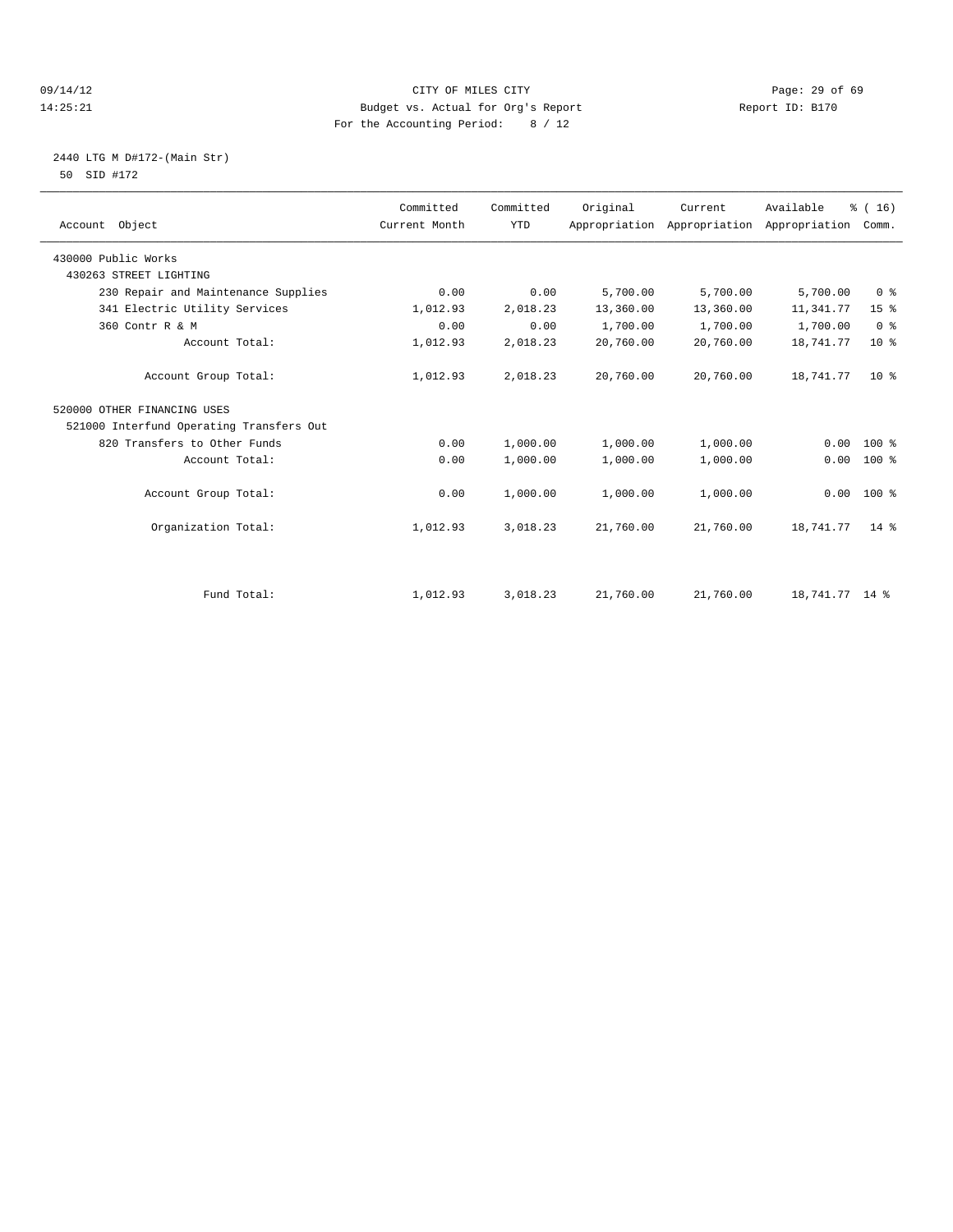#### 09/14/12 Page: 30 of 69 14:25:21 Budget vs. Actual for Org's Report Report ID: B170 For the Accounting Period: 8 / 12

#### 2450 LTG M D#195-(SG-Trico) 51 SID #195

| Account Object                           | Committed<br>Current Month | Committed<br><b>YTD</b> | Original | Current<br>Appropriation Appropriation Appropriation | Available       | % (16)<br>Comm. |  |
|------------------------------------------|----------------------------|-------------------------|----------|------------------------------------------------------|-----------------|-----------------|--|
| 430000 Public Works                      |                            |                         |          |                                                      |                 |                 |  |
| 430263 STREET LIGHTING                   |                            |                         |          |                                                      |                 |                 |  |
| 341 Electric Utility Services            | 401.84                     | 803.68                  | 5,000.00 | 5,000.00                                             | 4,196.32        | 16 <sup>°</sup> |  |
| Account Total:                           | 401.84                     | 803.68                  | 5,000.00 | 5,000.00                                             | 4,196.32        | 16 <sup>°</sup> |  |
| Account Group Total:                     | 401.84                     | 803.68                  | 5,000.00 | 5,000.00                                             | 4,196.32        | 16 <sup>8</sup> |  |
| 520000 OTHER FINANCING USES              |                            |                         |          |                                                      |                 |                 |  |
| 521000 Interfund Operating Transfers Out |                            |                         |          |                                                      |                 |                 |  |
| 820 Transfers to Other Funds             | 0.00                       | 1,000.00                | 1,000.00 | 1,000.00                                             |                 | $0.00 100$ %    |  |
| Account Total:                           | 0.00                       | 1,000.00                | 1,000.00 | 1,000.00                                             | 0.00            | 100 %           |  |
| Account Group Total:                     | 0.00                       | 1,000.00                | 1,000.00 | 1,000.00                                             | 0.00            | 100 %           |  |
| Organization Total:                      | 401.84                     | 1,803.68                | 6,000.00 | 6,000.00                                             | 4,196.32        | $30*$           |  |
| Fund Total:                              | 401.84                     | 1,803.68                | 6,000.00 | 6,000.00                                             | 4, 196. 32 30 % |                 |  |
|                                          |                            |                         |          |                                                      |                 |                 |  |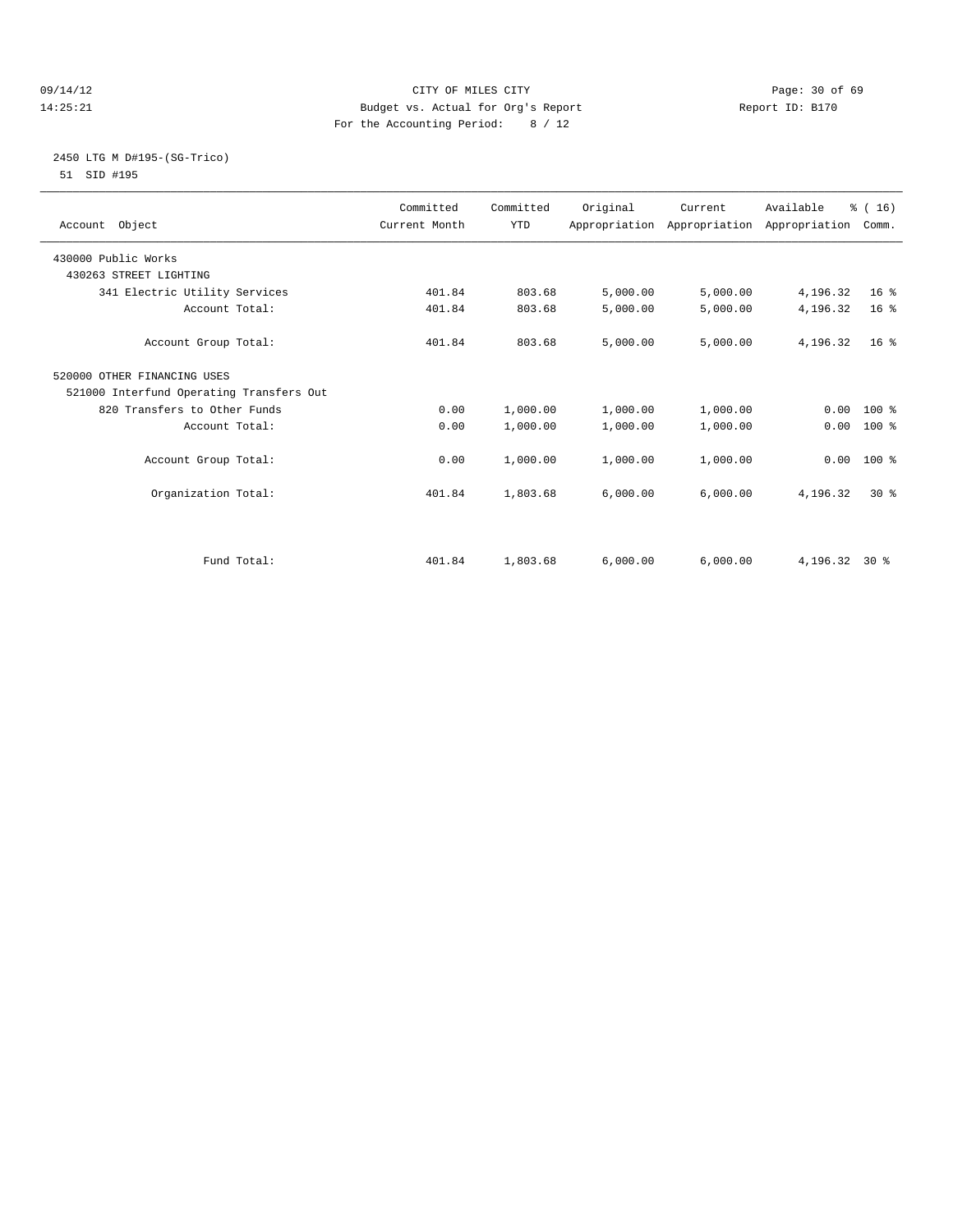#### 09/14/12 Page: 31 of 69 14:25:21 Budget vs. Actual for Org's Report Report ID: B170 For the Accounting Period: 8 / 12

#### 2470 LTG M D#202-(SG-MDU&NV) 72 SID #202

| Account Object                           | Committed<br>Current Month | Committed<br><b>YTD</b> | Original | Current<br>Appropriation Appropriation Appropriation | Available       | % (16)<br>Comm. |  |
|------------------------------------------|----------------------------|-------------------------|----------|------------------------------------------------------|-----------------|-----------------|--|
| 430000 Public Works                      |                            |                         |          |                                                      |                 |                 |  |
| 430263 STREET LIGHTING                   |                            |                         |          |                                                      |                 |                 |  |
| 341 Electric Utility Services            | 250.83                     | 500.43                  | 3,200.00 | 3,200.00                                             | 2,699.57        | 16 <sup>8</sup> |  |
| 533 Machinery and Equipment Rental       | 304.12                     | 608.24                  | 3,650.00 | 3,650.00                                             | 3,041.76        | 17.8            |  |
| Account Total:                           | 554.95                     | 1,108.67                | 6,850.00 | 6,850.00                                             | 5,741.33        | 16 <sup>°</sup> |  |
| Account Group Total:                     | 554.95                     | 1,108.67                | 6,850.00 | 6,850.00                                             | 5,741.33        | 16 <sup>8</sup> |  |
| 520000 OTHER FINANCING USES              |                            |                         |          |                                                      |                 |                 |  |
| 521000 Interfund Operating Transfers Out |                            |                         |          |                                                      |                 |                 |  |
| 820 Transfers to Other Funds             | 0.00                       | 1,000.00                | 1,000.00 | 1,000.00                                             | 0.00            | $100*$          |  |
| Account Total:                           | 0.00                       | 1,000.00                | 1,000.00 | 1,000.00                                             | 0.00            | $100*$          |  |
| Account Group Total:                     | 0.00                       | 1,000.00                | 1,000.00 | 1,000.00                                             |                 | $0.00$ 100 %    |  |
| Organization Total:                      | 554.95                     | 2,108.67                | 7,850.00 | 7,850.00                                             | 5,741.33        | $27$ $%$        |  |
|                                          |                            |                         |          |                                                      |                 |                 |  |
| Fund Total:                              | 554.95                     | 2,108.67                | 7,850.00 | 7,850.00                                             | $5,741.33$ 27 % |                 |  |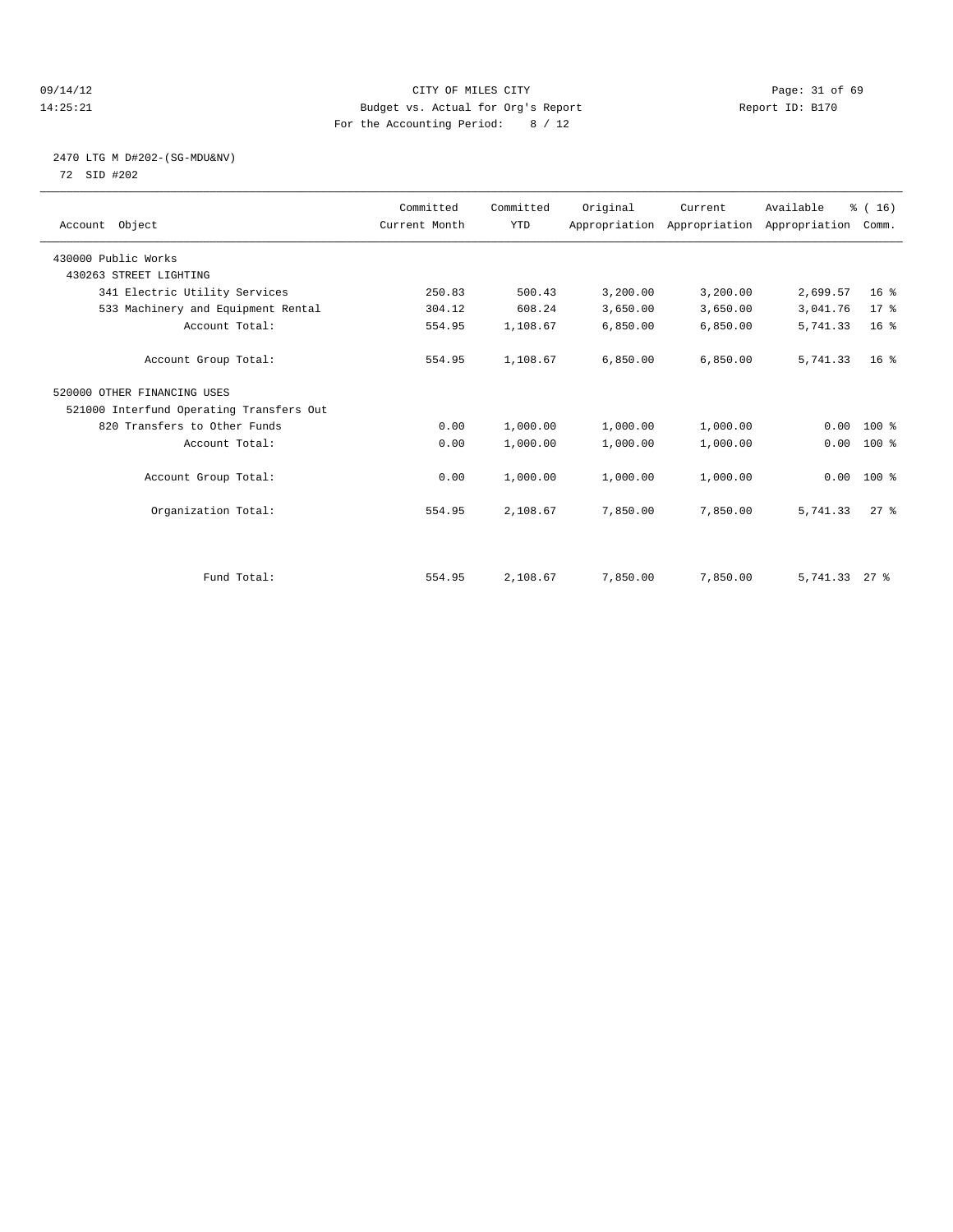#### 09/14/12 Page: 32 of 69 14:25:21 Budget vs. Actual for Org's Report Report ID: B170 For the Accounting Period: 8 / 12

#### 2480 LTG M M#173-(Milestown Estates)

47 SID #173(Ltg-Milestown)

| Account Object                           | Committed<br>Current Month | Committed<br><b>YTD</b> | Original | Current<br>Appropriation Appropriation Appropriation | Available       | $\frac{1}{6}$ ( 16 )<br>Comm. |
|------------------------------------------|----------------------------|-------------------------|----------|------------------------------------------------------|-----------------|-------------------------------|
| 430000 Public Works                      |                            |                         |          |                                                      |                 |                               |
| 430263 STREET LIGHTING                   |                            |                         |          |                                                      |                 |                               |
| 230 Repair and Maintenance Supplies      | 0.00                       | 0.00                    | 460.00   | 460.00                                               | 460.00          | 0 <sup>8</sup>                |
| 341 Electric Utility Services            | 54.41                      | 108.61                  | 700.00   | 700.00                                               | 591.39          | 16 <sup>8</sup>               |
| 360 Contr R & M                          | 0.00                       | 0.00                    | 200.00   | 200.00                                               | 200.00          | 0 <sup>8</sup>                |
| Account Total:                           | 54.41                      | 108.61                  | 1,360.00 | 1,360.00                                             | 1,251.39        | 8 %                           |
| Account Group Total:                     | 54.41                      | 108.61                  | 1,360.00 | 1,360.00                                             | 1,251.39        | 8 %                           |
| 520000 OTHER FINANCING USES              |                            |                         |          |                                                      |                 |                               |
| 521000 Interfund Operating Transfers Out |                            |                         |          |                                                      |                 |                               |
| 820 Transfers to Other Funds             | 0.00                       | 250.00                  | 250.00   | 250.00                                               | 0.00            | $100*$                        |
| Account Total:                           | 0.00                       | 250.00                  | 250.00   | 250.00                                               | 0.00            | $100*$                        |
| Account Group Total:                     | 0.00                       | 250.00                  | 250.00   | 250.00                                               | 0.00            | $100*$                        |
| Organization Total:                      | 54.41                      | 358.61                  | 1,610.00 | 1,610.00                                             | 1,251.39        | $22$ $%$                      |
|                                          |                            |                         |          |                                                      |                 |                               |
| Fund Total:                              | 54.41                      | 358.61                  | 1,610.00 | 1,610.00                                             | $1.251.39$ 22 % |                               |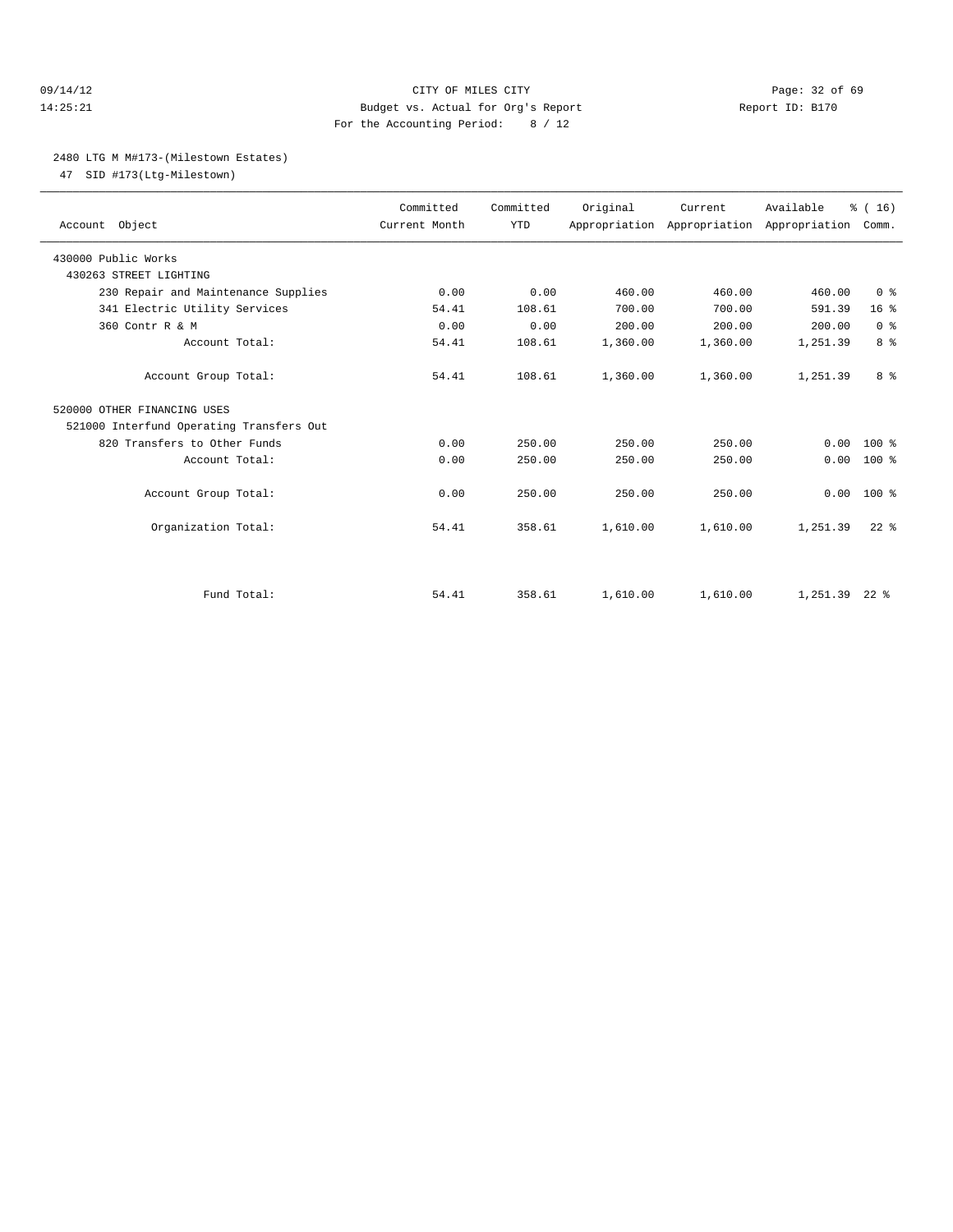#### 09/14/12 Page: 33 of 69 14:25:21 Budget vs. Actual for Org's Report Report ID: B170 For the Accounting Period: 8 / 12

————————————————————————————————————————————————————————————————————————————————————————————————————————————————————————————————————

### 2510 STR MAINT DIST #204

107 Paved St. Maint. Dist.#204

| Account Object                                                        | Committed<br>Current Month | Committed<br>YTD      | Original               | Current                | Available<br>Appropriation Appropriation Appropriation Comm. | % ( 16)         |
|-----------------------------------------------------------------------|----------------------------|-----------------------|------------------------|------------------------|--------------------------------------------------------------|-----------------|
| 430000 Public Works                                                   |                            |                       |                        |                        |                                                              |                 |
| 430220 Operations                                                     |                            |                       |                        |                        |                                                              |                 |
| 111 Salaries and Wages - Permanent                                    | 11,691.60                  | 22,606.24             | 170,500.00             | 170,500.00             | 147,893.76                                                   | 13 <sub>8</sub> |
| 121 OVERTIME-PERMANENT                                                | 187.80                     | 467.53                | 5,119.00               | 5,119.00               | 4,651.47                                                     | 9%              |
| 131 VACATION                                                          | 559.71                     | 1,969.05              | 14,000.00              | 14,000.00              | 12,030.95                                                    | $14$ %          |
| 132 SICK LEAVE                                                        | 260.91                     | 557.56                | 11,000.00              | 11,000.00              | 10,442.44                                                    | 5 <sup>°</sup>  |
| 133 OTHER LEAVE PAY                                                   | 0.00                       | 0.00                  | 9,480.00               | 9,480.00               | 9,480.00                                                     | 0 <sup>8</sup>  |
| 134 HOLIDAY PAY                                                       | 27.79                      | 27.79                 | 6,446.00               | 6,446.00               | 6,418.21                                                     | 0 <sup>8</sup>  |
| 141 Unemployment Insurance                                            | 44.36                      | 91.44                 | 758.00                 | 758.00                 | 666.56                                                       | $12*$           |
| 142 Workers' Compensation                                             | 664.92                     | 1,362.51              | 11,474.00              | 11,474.00              | 10, 111.49                                                   | $12*$           |
| 143 Health Insurance                                                  | 1,910.83                   | 3,972.18              | 32,851.00              | 32,851.00              | 28,878.82                                                    | $12*$           |
| 144 FICA                                                              | 914.31                     | 1,878.96              | 16,566.00              | 16,566.00              | 14,687.04                                                    | $11$ %          |
| 145 PERS                                                              | 763.97                     | 1,548.01              | 14,777.00              | 14,777.00              | 13,228.99                                                    | $10*$           |
| 196 CLOTHING ALLOTMENT                                                | $-9.00$                    | 540.00                | 602.00                 | 602.00                 | 62.00                                                        | 90%             |
| 210 Office Supplies and Materials                                     | 0.00                       | 28.24                 | 500.00                 | 500.00                 | 471.76                                                       | 6 %             |
| 214 Small Items of Equipment                                          | 100.61                     | 191.78                | 9,000.00               | 9,000.00               | 8,808.22                                                     | 2 <sup>°</sup>  |
| 220 Operating Expenses                                                | 72.41                      | 119.11                | 12,000.00              | 12,000.00              | 11,880.89                                                    | 1 <sup>°</sup>  |
| 222 Chemicals, Lab & Med Supplies                                     | 0.00                       | 0.00                  | 400.00                 | 400.00                 | 400.00                                                       | 0 <sup>8</sup>  |
| 226 Clothing and Uniforms                                             | 83.99                      | 83.99                 | 500.00                 | 500.00                 | 416.01                                                       | $17$ %          |
| 230 Repair and Maintenance Supplies                                   | 338.50                     | 481.02                | 23,000.00              | 23,000.00              | 22,518.98                                                    | 2 <sub>8</sub>  |
| 231 Gas, Oil, Diesel Fuel, Grease, etc.                               | 0.00                       | 1,495.85              | 35,000.00              | 35,000.00              | 33,504.15                                                    | 4%              |
| 241 Consumable Tools                                                  | 0.00                       | 0.00                  | 50.00                  | 50.00                  | 50.00                                                        | 0 <sup>8</sup>  |
| 242 Sign Parts and Supplies                                           | 2,964.40                   | 2,964.40              | 6,000.00               | 6,000.00               | 3,035.60                                                     | 49 %            |
| 311 Postage, Box Rent, Etc.                                           | 10.11                      | 10.11                 | 75.00                  | 75.00                  | 64.89                                                        | 13 <sup>°</sup> |
| 320 Printing, Duplicating, Typing &                                   | 0.00                       | 0.00                  | 200.00                 | 200.00                 | 200.00                                                       | 0 <sup>8</sup>  |
| 330 Publicity, Subscriptions & Dues                                   | 0.00                       | 0.00                  | 400.00                 | 400.00                 | 400.00                                                       | 0 <sup>8</sup>  |
| 334 Memberships, Registrations & Dues                                 | 0.00                       | 0.00                  | 150.00                 | 150.00                 | 150.00                                                       | 0 <sup>8</sup>  |
| 341 Electric Utility Services                                         | 64.30                      | 123.77                | 1,200.00               | 1,200.00               | 1,076.23                                                     | $10*$           |
| 344 Gas Utility Service                                               | 6.46                       | 12.96                 | 1,200.00               | 1,200.00               | 1,187.04                                                     | 1 <sup>°</sup>  |
| 345 Telephone & Telegraph                                             | 136.38                     | 286.24                | 1,500.00               | 1,500.00               | 1,213.76                                                     | 19 <sup>°</sup> |
| 346 Garbage Service                                                   | 0.00                       | 0.00                  | 175.00                 | 175.00                 | 175.00                                                       | 0 <sup>8</sup>  |
| 347 Telephone-Internet                                                | 0.00                       | 0.00                  | 250.00                 | 250.00                 | 250.00                                                       | 0 <sup>8</sup>  |
| 350 Professional Services                                             | 19.20                      | 119.20                | 4,000.00               | 4,000.00               | 3,880.80                                                     | 3%              |
| 360 Contr R & M                                                       | 61.12                      | 122.24                | 7,500.00               | 7,500.00               | 7,377.76                                                     | 2 <sup>8</sup>  |
| 363 R&M Vehicles/Equip/Labor-PW                                       | 589.86                     | 7,991.45              | 80,000.00              | 80,000.00              | 72,008.55                                                    | $10*$           |
| 370 Travel                                                            | 0.00                       | 0.00                  | 800.00                 | 800.00                 | 800.00                                                       | 0 <sup>8</sup>  |
| 380 Training Services                                                 | 120.00                     | 120.00                | 700.00                 | 700.00                 | 580.00                                                       | $17*$           |
| 382 Books                                                             | 0.00                       | 0.00                  | 200.00                 | 200.00                 | 200.00                                                       | 0 <sup>8</sup>  |
| 511 Insurance on Buildings                                            | 0.00                       | 640.22                |                        |                        | 0.78                                                         | 100 %           |
|                                                                       |                            |                       | 641.00                 | 641.00                 |                                                              |                 |
| 512 Insurance on Vehicles & Equipment<br>531 Building & Office Rental | 0.00<br>350.00             | 2,731.60              | 2,732.00               | 2,732.00               |                                                              | $0.40$ 100 %    |
|                                                                       |                            | 700.00                | 4,200.00               | 4,200.00               | 3,500.00                                                     | $17*$           |
| 532 Land Rental<br>Account Total:                                     | 0.00<br>21,934.54          | 4,427.54<br>57,670.99 | 8,000.00<br>493,946.00 | 8,000.00<br>493,946.00 | 3,572.46<br>436,275.01                                       | 55%<br>$12$ %   |
| 430233 Roadway/Re-surfacing                                           |                            |                       |                        |                        |                                                              |                 |
| 350 Professional Services                                             | 519.79                     | 8,018.79              | 681, 423.00            | 681, 423.00            | 673, 404.21                                                  | 1 <sup>°</sup>  |
| Account Total:                                                        | 519.79                     | 8,018.79              | 681, 423.00            | 681,423.00             | 673, 404.21                                                  | 1 <sup>8</sup>  |
| 430234 CURB AND GUTTER                                                |                            |                       |                        |                        |                                                              |                 |
| 350 Professional Services                                             | 0.00                       | 0.00                  | 72,000.00              | 72,000.00              | 72,000.00                                                    | 0 <sup>8</sup>  |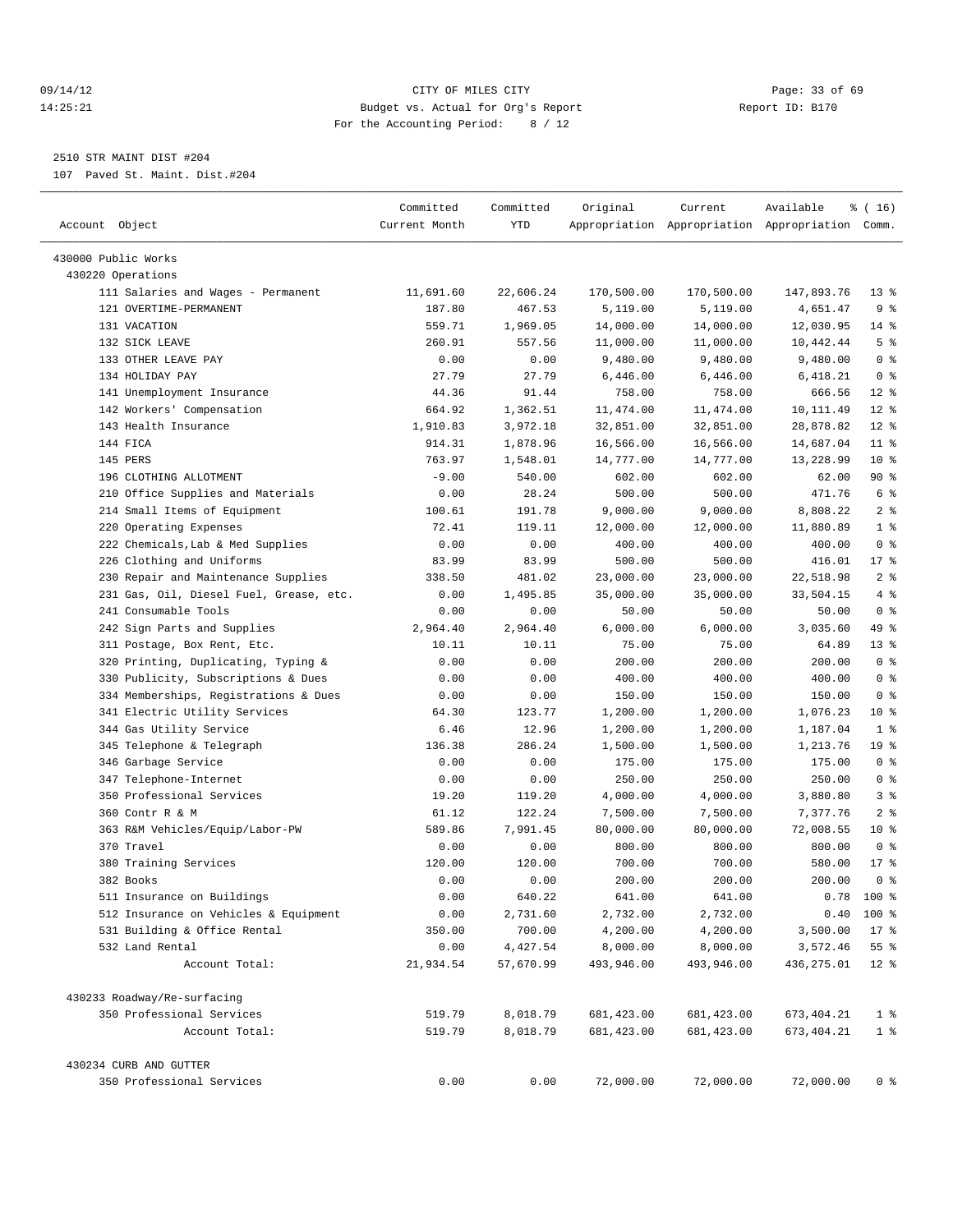#### 09/14/12 Page: 34 of 69 14:25:21 Budget vs. Actual for Org's Report Report ID: B170 For the Accounting Period: 8 / 12

#### 2510 STR MAINT DIST #204

107 Paved St. Maint. Dist.#204

| Account Object                           | Committed<br>Current Month | Committed<br><b>YTD</b> | Original     | Current<br>Appropriation Appropriation Appropriation | Available    | % (16)<br>Comm. |
|------------------------------------------|----------------------------|-------------------------|--------------|------------------------------------------------------|--------------|-----------------|
|                                          |                            |                         |              |                                                      |              |                 |
| Account Total:                           | 0.00                       | 0.00                    | 72,000.00    | 72,000.00                                            | 72,000.00    | 0 <sup>8</sup>  |
| 430235 Storm Drain & Culvert Maintenance |                            |                         |              |                                                      |              |                 |
| 230 Repair and Maintenance Supplies      | 0.00                       | 0.00                    | 236,465.00   | 236,465.00                                           | 236,465.00   | 0 <sup>8</sup>  |
| 350 Professional Services                | 128.50                     | 128.50                  | 10,000.00    | 10,000.00                                            | 9,871.50     | 1 <sup>8</sup>  |
| Account Total:                           | 128.50                     | 128.50                  | 246,465.00   | 246,465.00                                           | 246,336.50   | 0 <sup>8</sup>  |
| Account Group Total:                     | 22,582.83                  | 65,818.28               | 1,493,834.00 | 1,493,834.00                                         | 1,428,015.72 | 4%              |
| 510000 MISCELLANEOUS                     |                            |                         |              |                                                      |              |                 |
| 510330 Comprehensive Liability Insurance |                            |                         |              |                                                      |              |                 |
| 513 Liability                            | 0.00                       | 5,380.69                | 5,381.00     | 5,381.00                                             |              | $0.31$ 100 %    |
| Account Total:                           | 0.00                       | 5,380.69                | 5,381.00     | 5,381.00                                             |              | $0.31$ 100 %    |
| Account Group Total:                     | 0.00                       | 5,380.69                | 5,381.00     | 5,381.00                                             |              | $0.31$ 100 %    |
| 520000 OTHER FINANCING USES              |                            |                         |              |                                                      |              |                 |
| 521000 Interfund Operating Transfers Out |                            |                         |              |                                                      |              |                 |
| 820 Transfers to Other Funds             | 1,742.92                   | 3,485.84                | 46,086.00    | 46,086.00                                            | 42,600.16    | 8 <sup>8</sup>  |
| Account Total:                           | 1,742.92                   | 3,485.84                | 46,086.00    | 46,086.00                                            | 42,600.16    | 8 %             |
| Account Group Total:                     | 1,742.92                   | 3,485.84                | 46,086.00    | 46,086.00                                            | 42,600.16    | 8 %             |
| Organization Total:                      | 24, 325. 75                | 74,684.81               | 1,545,301.00 | 1,545,301.00                                         | 1,470,616.19 | 5 <sup>°</sup>  |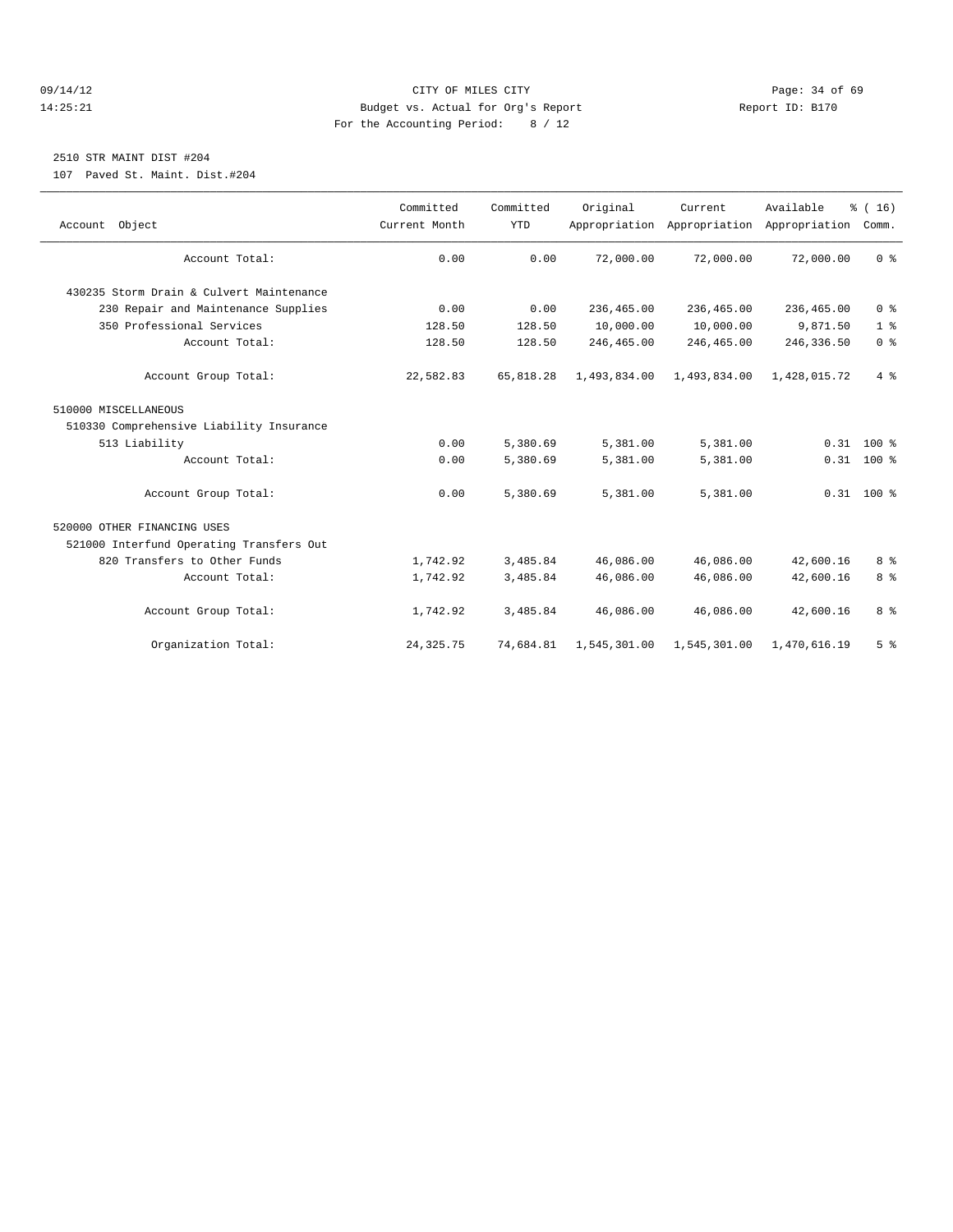#### 09/14/12 Page: 35 of 69 14:25:21 Budget vs. Actual for Org's Report Report ID: B170 For the Accounting Period: 8 / 12

### 2510 STR MAINT DIST #204

108 Unpaved St.Maint.Dist#205

| Account Object                           |             | Committed<br>Current Month | Committed<br>YTD | Original                                 | Current | Available<br>Appropriation Appropriation Appropriation Comm. | % (16)         |  |
|------------------------------------------|-------------|----------------------------|------------------|------------------------------------------|---------|--------------------------------------------------------------|----------------|--|
| 430000 Public Works<br>430220 Operations |             |                            |                  |                                          |         |                                                              |                |  |
| 341 Electric Utility Services            |             | 5.44                       | 5.44             | 0.00                                     | 0.00    |                                                              |                |  |
| Account Total:                           |             | 5.44                       | 5.44             | 0.00                                     | 0.00    | $-5.44$ *** $%$                                              |                |  |
| Account Group Total:                     |             | 5.44                       | 5.44             | 0.00                                     | 0.00    | $-5.44$ *** $%$                                              |                |  |
| Organization Total:                      |             | 5.44                       | 5.44             | 0.00                                     | 0.00    | $-5.44$ *** $%$                                              |                |  |
|                                          |             |                            |                  |                                          |         |                                                              |                |  |
|                                          | Fund Total: | 24, 331. 19                | 74,690.25        | 1,545,301.00  1,545,301.00  1,470,610.75 |         |                                                              | 5 <sup>°</sup> |  |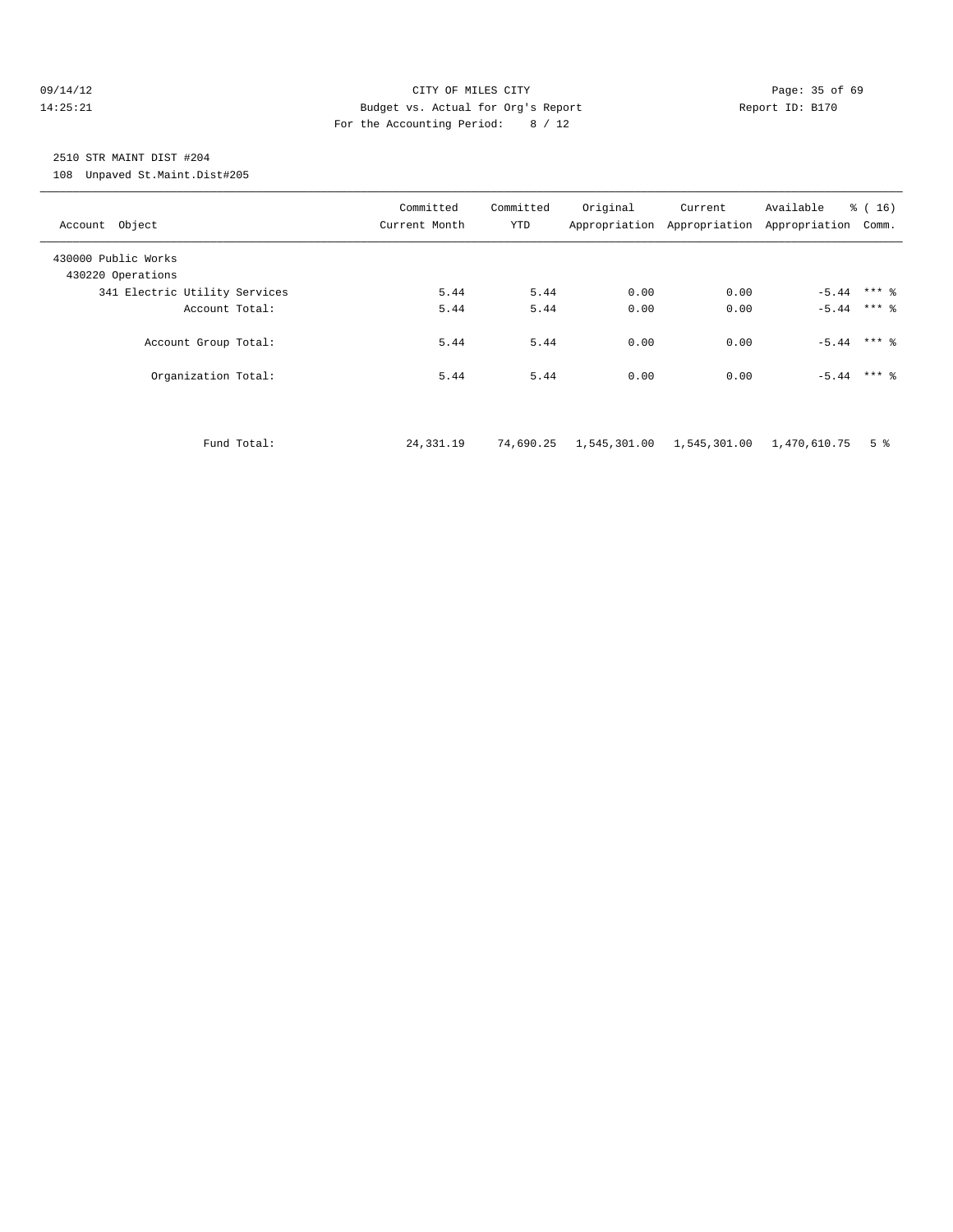#### 09/14/12 Page: 36 of 69 14:25:21 Budget vs. Actual for Org's Report Report ID: B170 For the Accounting Period: 8 / 12

————————————————————————————————————————————————————————————————————————————————————————————————————————————————————————————————————

2520 STR MAINT DIST #205

108 Unpaved St.Maint.Dist#205

|                                          | Committed     | Committed | Original   | Current    | Available                                       | ៖ ( 16)         |
|------------------------------------------|---------------|-----------|------------|------------|-------------------------------------------------|-----------------|
| Account Object                           | Current Month | YTD       |            |            | Appropriation Appropriation Appropriation Comm. |                 |
| 430000 Public Works                      |               |           |            |            |                                                 |                 |
| 430220 Operations                        |               |           |            |            |                                                 |                 |
| 111 Salaries and Wages - Permanent       | 3,426.85      | 6,677.89  | 51,740.00  | 51,740.00  | 45,062.11                                       | $13*$           |
| 121 OVERTIME-PERMANENT                   | 55.95         | 142.96    | 1,296.00   | 1,296.00   | 1,153.04                                        | $11$ %          |
| 131 VACATION                             | 131.12        | 612.48    | 4,000.00   | 4,000.00   | 3,387.52                                        | 15 <sup>°</sup> |
| 132 SICK LEAVE                           | 88.15         | 184.91    | 4,000.00   | 4,000.00   | 3,815.09                                        | 5 <sup>°</sup>  |
| 133 OTHER LEAVE PAY                      | 0.00          | 0.00      | 2,400.00   | 2,400.00   | 2,400.00                                        | 0 <sup>8</sup>  |
| 134 HOLIDAY PAY                          | 7.15          | 7.15      | 1,632.00   | 1,632.00   | 1,624.85                                        | 0 <sup>8</sup>  |
| 141 Unemployment Insurance               | 12.88         | 27.26     | 228.00     | 228.00     | 200.74                                          | $12*$           |
| 142 Workers' Compensation                | 173.81        | 358.26    | 3,114.00   | 3,114.00   | 2,755.74                                        | $12*$           |
| 143 Health Insurance                     | 574.43        | 1,224.30  | 9,935.00   | 9,935.00   | 8,710.70                                        | $12*$           |
| 144 FICA                                 | 260.82        | 551.33    | 4,978.00   | 4,978.00   | 4,426.67                                        | $11*$           |
| 145 PERS                                 | 227.86        | 472.38    | 4,466.00   | 4,466.00   | 3,993.62                                        | $11$ %          |
| 196 CLOTHING ALLOTMENT                   | $-21.00$      | 159.00    | 180.00     | 180.00     | 21.00                                           | 88 %            |
| 210 Office Supplies and Materials        | 0.00          | 7.06      | 200.00     | 200.00     | 192.94                                          | 4%              |
| 214 Small Items of Equipment             | 25.16         | 47.95     | 4,000.00   | 4,000.00   | 3,952.05                                        | 1 <sup>8</sup>  |
| 220 Operating Expenses                   | 72.41         | 84.08     | 4,000.00   | 4,000.00   | 3,915.92                                        | 2 <sup>°</sup>  |
| 222 Chemicals, Lab & Med Supplies        | 0.00          | 0.00      | 500.00     | 500.00     | 500.00                                          | 0 <sup>8</sup>  |
| 226 Clothing and Uniforms                | 21.00         | 21.00     | 125.00     | 125.00     | 104.00                                          | 17.8            |
| 230 Repair and Maintenance Supplies      | 84.62         | 120.25    | 8,500.00   | 8,500.00   | 8,379.75                                        | 1 <sup>°</sup>  |
| 231 Gas, Oil, Diesel Fuel, Grease, etc.  | 0.00          | 373.95    | 10,000.00  | 10,000.00  | 9,626.05                                        | 4%              |
| 242 Sign Parts and Supplies              | 741.10        | 741.10    | 2,600.00   | 2,600.00   | 1,858.90                                        | 29 %            |
| 311 Postage, Box Rent, Etc.              | 10.11         | 10.11     | 40.00      | 40.00      | 29.89                                           | $25$ $%$        |
| 330 Publicity, Subscriptions & Dues      | 0.00          | 0.00      | 100.00     | 100.00     | 100.00                                          | 0 <sup>8</sup>  |
| 334 Memberships, Registrations & Dues    | 0.00          | 0.00      | 50.00      | 50.00      | 50.00                                           | 0 <sup>8</sup>  |
| 341 Electric Utility Services            | 0.00          | 4.64      | 150.00     | 150.00     | 145.36                                          | 3 <sup>8</sup>  |
| 344 Gas Utility Service                  | 1.62          | 3.24      | 250.00     | 250.00     | 246.76                                          | 1 <sup>°</sup>  |
| 345 Telephone & Telegraph                | 52.83         | 109.03    | 450.00     | 450.00     | 340.97                                          | 24 %            |
| 347 Telephone-Internet                   | 0.00          | 0.00      | 150.00     | 150.00     | 150.00                                          | 0 <sup>8</sup>  |
| 350 Professional Services                | 4.80          | 29.80     | 750.00     | 750.00     | 720.20                                          | 4%              |
| 360 Contr R & M                          | 24.19         | 48.38     | 2,000.00   | 2,000.00   | 1,951.62                                        | 2 <sub>8</sub>  |
| 363 R&M Vehicles/Equip/Labor-PW          | 147.47        | 1,997.88  | 30,000.00  | 30,000.00  | 28,002.12                                       | 7 %             |
| 370 Travel                               | 0.00          | 0.00      | 250.00     | 250.00     | 250.00                                          | 0 <sup>8</sup>  |
| 380 Training Services                    | 30.00         | 30.00     | 150.00     | 150.00     | 120.00                                          | $20*$           |
| 382 Books                                | 0.00          | 0.00      | 100.00     | 100.00     | 100.00                                          | 0 <sup>8</sup>  |
| 511 Insurance on Buildings               | 0.00          | 160.06    | 161.00     | 161.00     | 0.94                                            | 99 %            |
| 512 Insurance on Vehicles & Equipment    | 0.00          | 682.90    | 683.00     | 683.00     | 0.10                                            | $100$ %         |
| 531 Building & Office Rental             | 166.66        | 333.32    | 2,000.00   | 2,000.00   | 1,666.68                                        | $17$ %          |
| 532 Land Rental                          | 0.00          | 0.00      | 1,500.00   | 1,500.00   | 1,500.00                                        | 0 %             |
| Account Total:                           | 6,319.99      | 15,222.67 | 156,678.00 | 156,678.00 | 141, 455.33                                     | 10 <sup>8</sup> |
|                                          |               |           |            |            |                                                 |                 |
| 430233 Roadway/Re-surfacing              |               |           |            |            |                                                 |                 |
| 230 Repair and Maintenance Supplies      | 0.00          | 0.00      | 9,600.00   | 9,600.00   | 9,600.00                                        | $0$ %           |
| 350 Professional Services                | 0.00          | 0.00      | 144,000.00 | 144,000.00 | 144,000.00                                      | $0$ %           |
| Account Total:                           | 0.00          | 0.00      | 153,600.00 | 153,600.00 | 153,600.00                                      | $0$ %           |
| 430235 Storm Drain & Culvert Maintenance |               |           |            |            |                                                 |                 |
| 350 Professional Services                | 0.00          | 0.00      | 53,000.00  | 53,000.00  | 53,000.00                                       | 0 %             |
| Account Total:                           | 0.00          | 0.00      | 53,000.00  | 53,000.00  | 53,000.00                                       | 0 %             |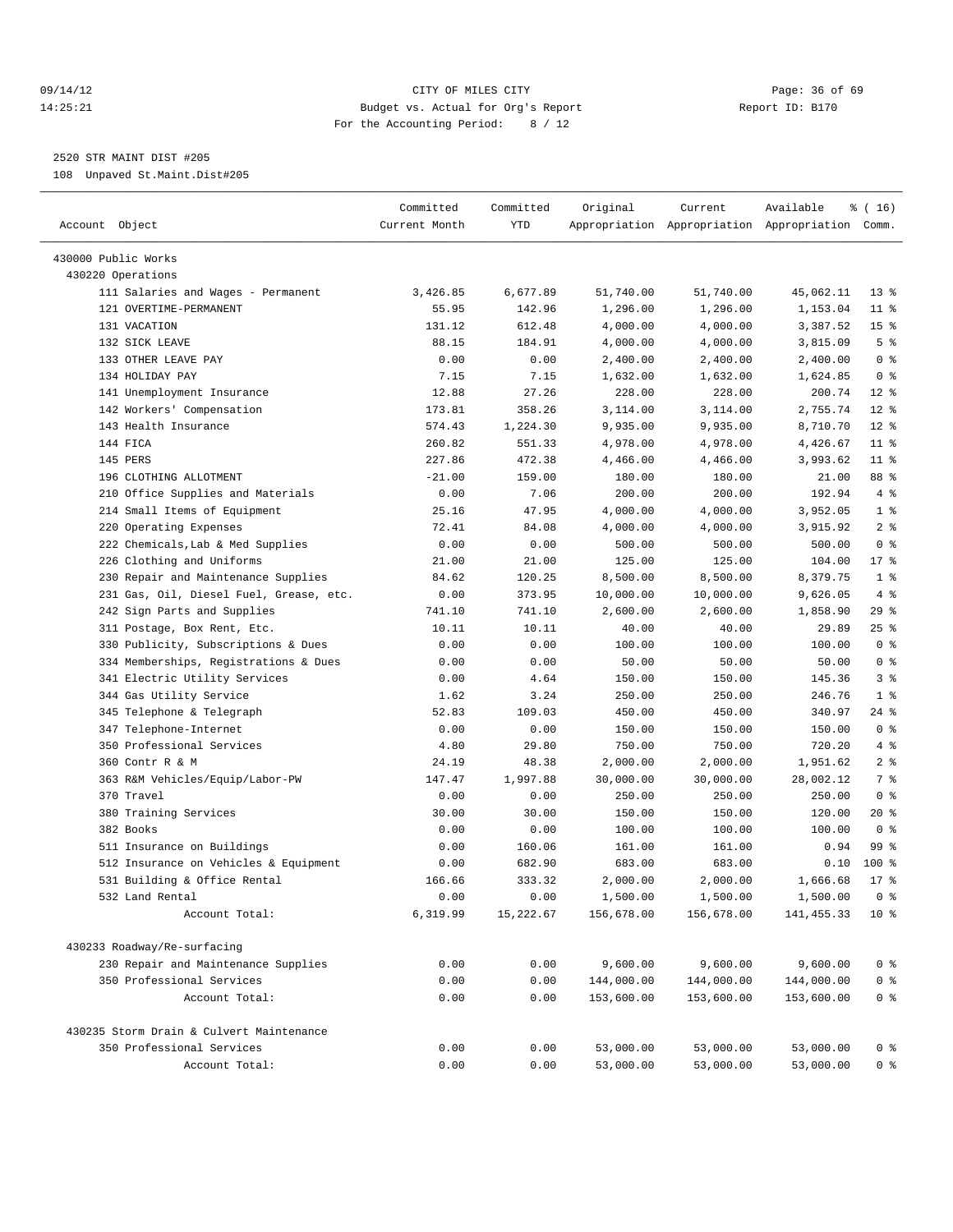#### 09/14/12 Page: 37 of 69 14:25:21 Budget vs. Actual for Org's Report Report ID: B170 For the Accounting Period: 8 / 12

### 2520 STR MAINT DIST #205

108 Unpaved St.Maint.Dist#205

| Account Object                           | Committed<br>Current Month | Committed<br><b>YTD</b> | Original   | Current<br>Appropriation Appropriation | Available<br>Appropriation | % (16)<br>Comm. |
|------------------------------------------|----------------------------|-------------------------|------------|----------------------------------------|----------------------------|-----------------|
| Account Group Total:                     | 6,319.99                   | 15,222.67               | 363,278.00 | 363, 278.00                            | 348,055.33                 | $4\degree$      |
| 510000 MISCELLANEOUS                     |                            |                         |            |                                        |                            |                 |
| 510330 Comprehensive Liability Insurance |                            |                         |            |                                        |                            |                 |
| 513 Liability                            | 0.00                       | 1,586.00                | 1,586.00   | 1,586.00                               | 0.00                       | $100*$          |
| Account Total:                           | 0.00                       | 1,586.00                | 1,586.00   | 1,586.00                               | 0.00                       | 100 %           |
| Account Group Total:                     | 0.00                       | 1,586.00                | 1,586.00   | 1,586.00                               |                            | $0.00 100$ %    |
| 520000 OTHER FINANCING USES              |                            |                         |            |                                        |                            |                 |
| 521000 Interfund Operating Transfers Out |                            |                         |            |                                        |                            |                 |
| 820 Transfers to Other Funds             | 908.75                     | 1,817.50                | 23,159.00  | 23,159.00                              | 21, 341.50                 | 8 <sup>8</sup>  |
| Account Total:                           | 908.75                     | 1,817.50                | 23,159.00  | 23,159.00                              | 21, 341.50                 | 8 <sup>8</sup>  |
| Account Group Total:                     | 908.75                     | 1,817.50                | 23,159.00  | 23,159.00                              | 21, 341.50                 | 8 %             |
| Organization Total:                      | 7,228.74                   | 18,626.17               | 388,023.00 | 388,023.00                             | 369, 396.83                | 5 <sup>8</sup>  |
|                                          |                            |                         |            |                                        |                            |                 |
| Fund Total:                              | 7,228.74                   | 18,626.17               | 388,023.00 | 388,023.00                             | 369, 396.83                | 5 <sup>8</sup>  |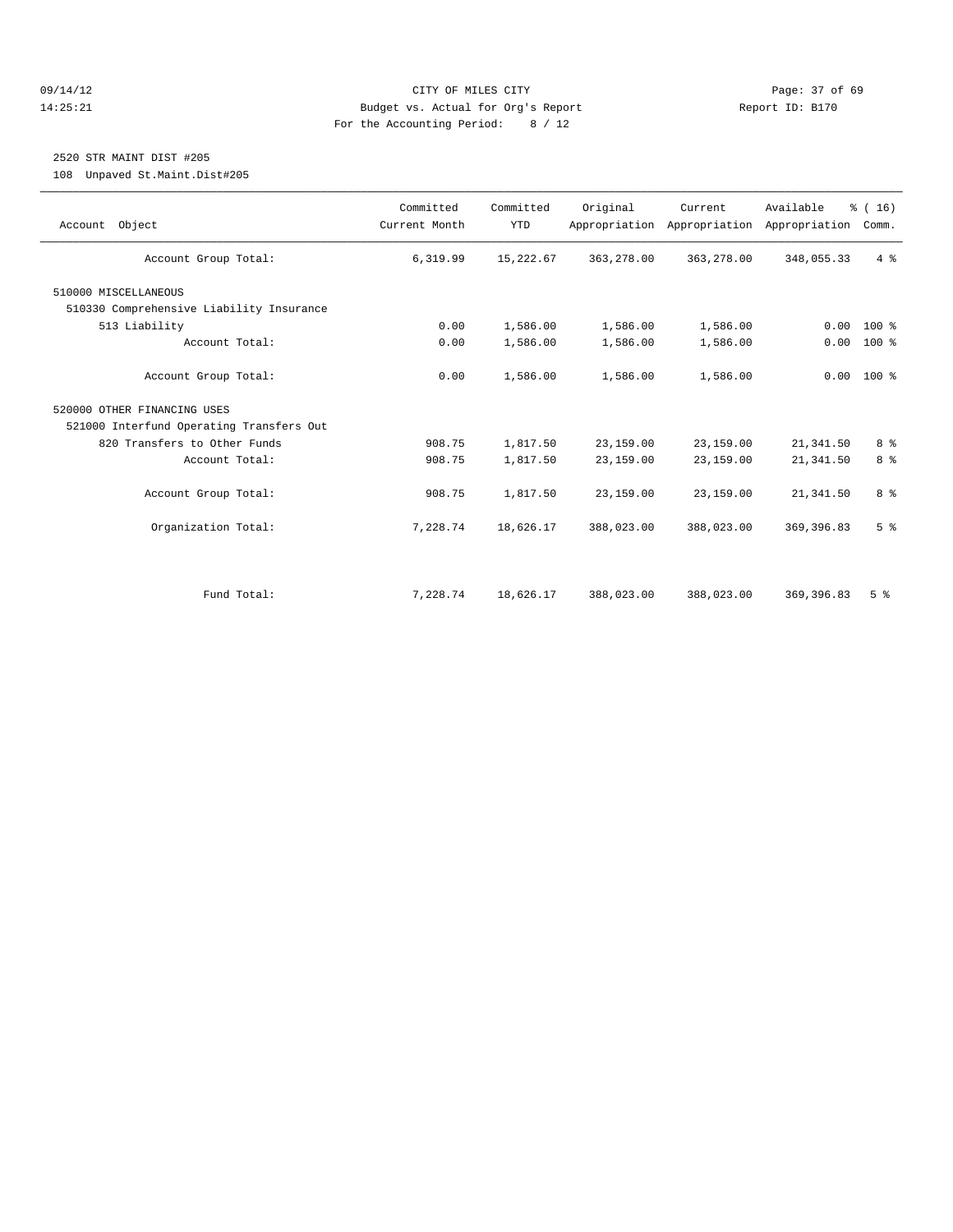#### 09/14/12 Page: 38 of 69 14:25:21 Budget vs. Actual for Org's Report Report ID: B170 For the Accounting Period: 8 / 12

#### 2540 STR MAINT DIST#207-(MILESTOWN ESTATES)

109 Milestown Estates Maintenance Dist.

| Account Object                           | Committed<br>Current Month | Committed<br><b>YTD</b> | Original | Current  | Available<br>Appropriation Appropriation Appropriation | % (16)<br>Comm. |  |
|------------------------------------------|----------------------------|-------------------------|----------|----------|--------------------------------------------------------|-----------------|--|
|                                          |                            |                         |          |          |                                                        |                 |  |
| 430000 Public Works                      |                            |                         |          |          |                                                        |                 |  |
| 430220 Operations                        |                            |                         |          |          |                                                        |                 |  |
| 111 Salaries and Wages - Permanent       | 177.84                     | 332.37                  | 2,600.00 | 2,600.00 | 2,267.63                                               | 13 <sup>8</sup> |  |
| 121 OVERTIME-PERMANENT                   | 3.97                       | 8.19                    | 65.00    | 65.00    | 56.81                                                  | $13*$           |  |
| 131 VACATION                             | 9.21                       | 32.19                   | 310.00   | 310.00   | 277.81                                                 | $10*$           |  |
| 132 SICK LEAVE                           | 5.92                       | 10.98                   | 100.00   | 100.00   | 89.02                                                  | $11*$           |  |
| 133 OTHER LEAVE PAY                      | 0.00                       | 0.00                    | 120.00   | 120.00   | 120.00                                                 | 0 <sup>8</sup>  |  |
| 134 HOLIDAY PAY                          | 0.79                       | 0.79                    | 12.00    | 12.00    | 11.21                                                  | 7 <sup>°</sup>  |  |
| 141 Unemployment Insurance               | 0.69                       | 1.38                    | 11.00    | 11.00    | 9.62                                                   | 13 <sup>8</sup> |  |
| 142 Workers' Compensation                | 9.71                       | 19.22                   | 138.00   | 138.00   | 118.78                                                 | $14*$           |  |
| 143 Health Insurance                     | 30.24                      | 60.53                   | 435.00   | 435.00   | 374.47                                                 | $14*$           |  |
| 144 FICA                                 | 13.91                      | 27.51                   | 245.00   | 245.00   | 217.49                                                 | 11 <sup>8</sup> |  |
| 145 PERS                                 | 12.24                      | 23.83                   | 220.00   | 220.00   | 196.17                                                 | 11 <sup>8</sup> |  |
| 196 CLOTHING ALLOTMENT                   | 0.00                       | 7.50                    | 8.00     | 8.00     | 0.50                                                   | 94%             |  |
| Account Total:                           | 264.52                     | 524.49                  | 4,264.00 | 4,264.00 | 3,739.51                                               | $12*$           |  |
| Account Group Total:                     | 264.52                     | 524.49                  | 4,264.00 | 4,264.00 | 3,739.51                                               | $12*$           |  |
| 510000 MISCELLANEOUS                     |                            |                         |          |          |                                                        |                 |  |
| 510330 Comprehensive Liability Insurance |                            |                         |          |          |                                                        |                 |  |
| 513 Liability                            | 0.00                       | 62.30                   | 62.00    | 62.00    | $-0.30$                                                | $100*$          |  |
| Account Total:                           | 0.00                       | 62.30                   | 62.00    | 62.00    | $-0.30$                                                | 100 %           |  |
| Account Group Total:                     | 0.00                       | 62.30                   | 62.00    | 62.00    | $-0.30$ 100 %                                          |                 |  |
| Organization Total:                      | 264.52                     | 586.79                  | 4,326.00 | 4,326.00 | 3,739.21                                               | $14*$           |  |
|                                          |                            |                         |          |          |                                                        |                 |  |
| Fund Total:                              | 264.52                     | 586.79                  | 4,326.00 | 4,326.00 | 3,739.21 14 %                                          |                 |  |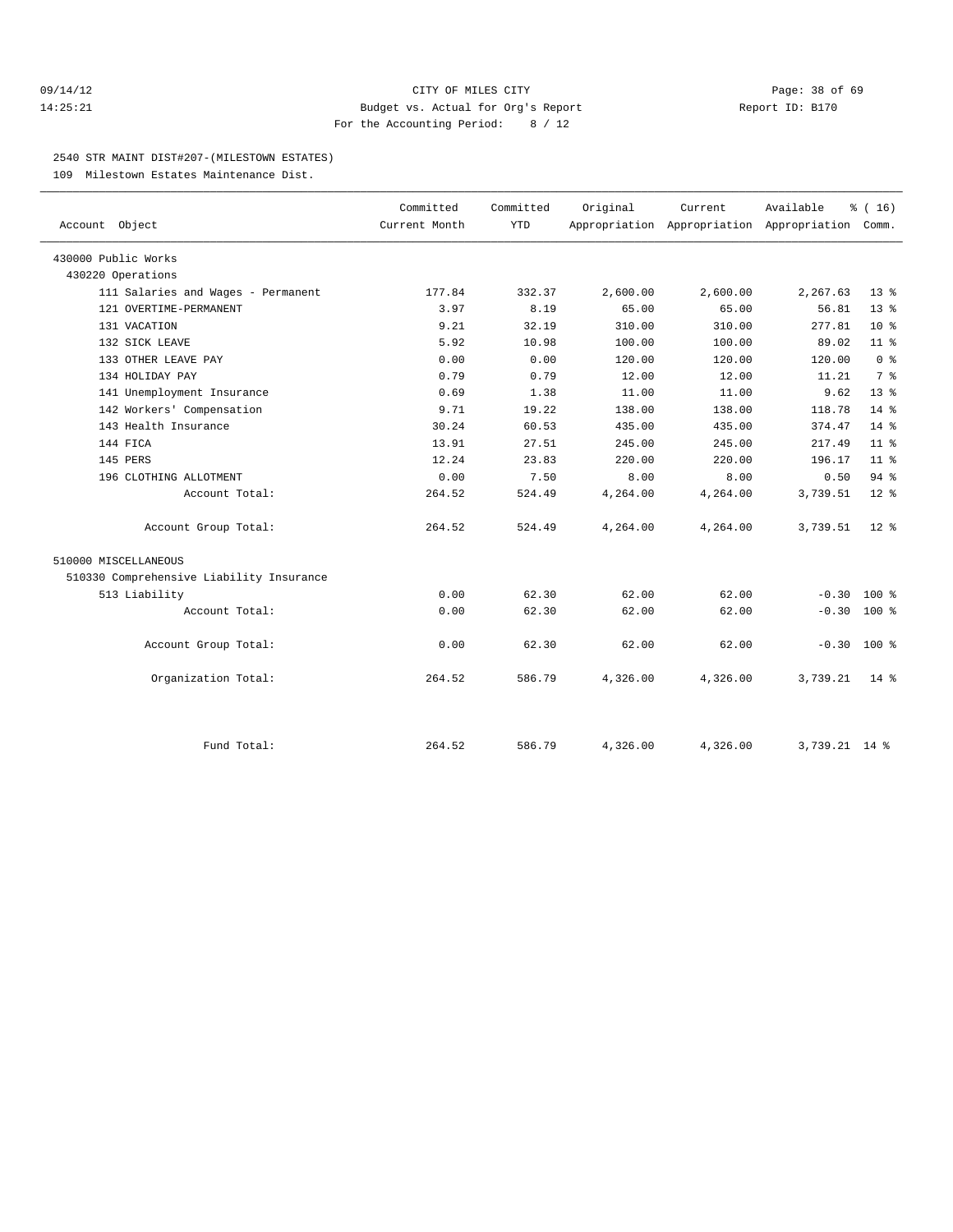#### 09/14/12 Page: 39 of 69 14:25:21 Budget vs. Actual for Org's Report Report ID: B170 For the Accounting Period: 8 / 12

#### 2701 Fire Grants

7 Fire

| Object<br>Account                           | Committed<br>Current Month | Committed<br>YTD | Original  | Current<br>Appropriation Appropriation | Available<br>Appropriation | $\frac{1}{6}$ ( 16 )<br>Comm. |
|---------------------------------------------|----------------------------|------------------|-----------|----------------------------------------|----------------------------|-------------------------------|
| 420000 PUBLIC SAFETY                        |                            |                  |           |                                        |                            |                               |
| 420466 Fire-Wtr Rescue Apparatus Grant      |                            |                  |           |                                        |                            |                               |
| 214 Small Items of Equipment                | 0.00                       | 0.00             | 8,000.00  | 8,000.00                               | 8,000.00                   | 0 <sup>8</sup>                |
| Account Total:                              | 0.00                       | 0.00             | 8,000.00  | 8,000.00                               | 8,000.00                   | 0 <sup>8</sup>                |
| 420473 Rescue Vehicle Replacement Grant #16 |                            |                  |           |                                        |                            |                               |
| 940 Machinery & Equipment                   | 0.00                       | 0.00             | 5,250.00  | 5,250.00                               | 5,250.00                   | 0 <sup>8</sup>                |
| Account Total:                              | 0.00                       | 0.00             | 5,250.00  | 5,250.00                               | 5,250.00                   | 0 <sup>8</sup>                |
| Account Group Total:                        | 0.00                       | 0.00             | 13,250.00 | 13,250.00                              | 13,250.00                  | 0 <sup>8</sup>                |
| Organization Total:                         | 0.00                       | 0.00             | 13,250.00 | 13,250.00                              | 13,250.00                  | 0 <sup>8</sup>                |
|                                             |                            |                  |           |                                        |                            |                               |
| Fund Total:                                 | 0.00                       | 0.00             | 13,250.00 | 13,250.00                              | 13,250.00                  | 0 <sup>8</sup>                |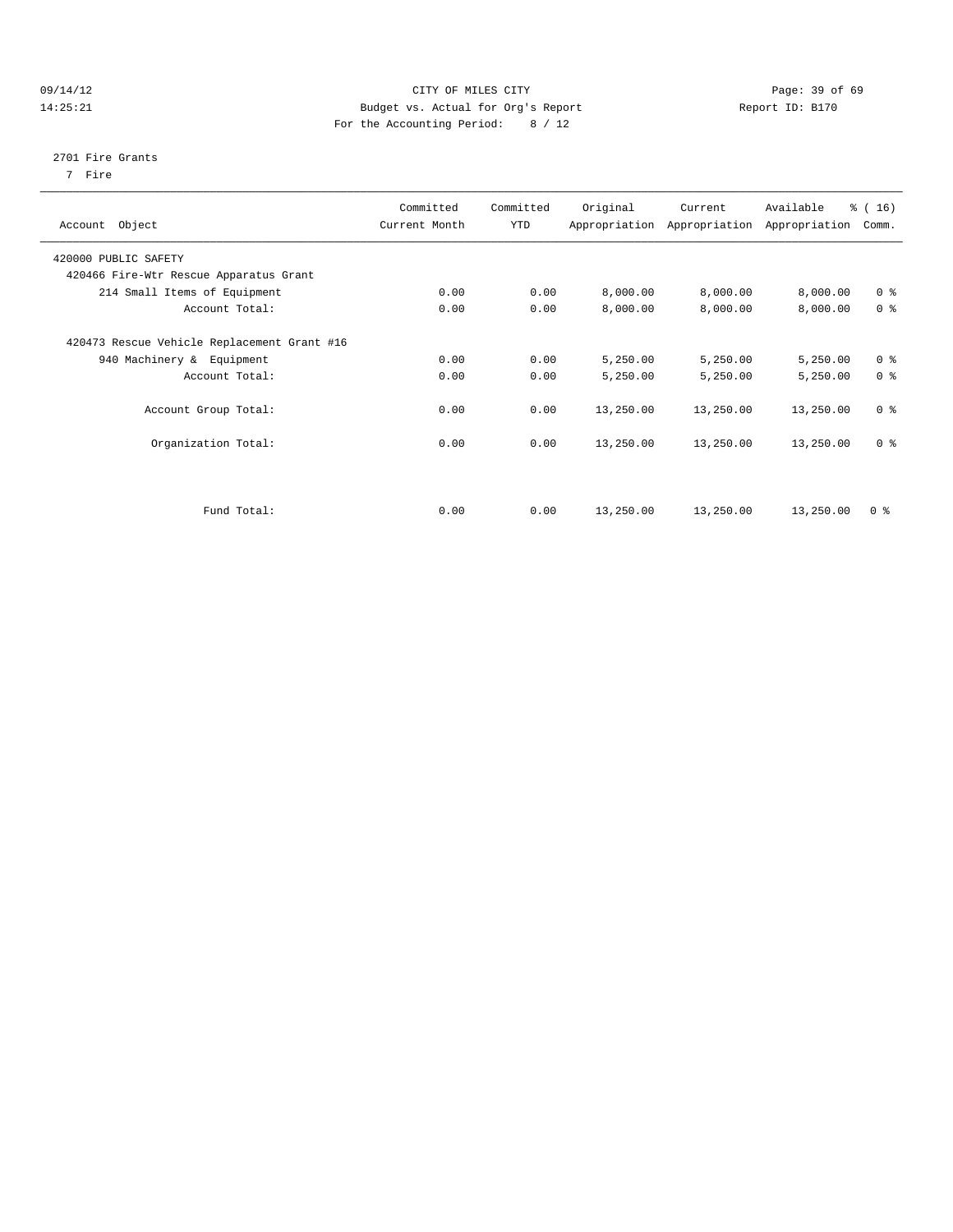#### 09/14/12 Page: 40 of 69 14:25:21 Budget vs. Actual for Org's Report Report ID: B170 For the Accounting Period: 8 / 12

#### 2820 GAS TAX 34 Gas Tax

| Account Object                           | Committed<br>Current Month | Committed<br><b>YTD</b> | Original   | Current<br>Appropriation Appropriation Appropriation | Available   | % (16)<br>Comm. |  |
|------------------------------------------|----------------------------|-------------------------|------------|------------------------------------------------------|-------------|-----------------|--|
| 520000 OTHER FINANCING USES              |                            |                         |            |                                                      |             |                 |  |
| 521000 Interfund Operating Transfers Out |                            |                         |            |                                                      |             |                 |  |
| 820 Transfers to Other Funds             | 472.08                     | 944.16                  | 5,665.00   | 5,665.00                                             | 4,720.84    | 17.8            |  |
| Account Total:                           | 472.08                     | 944.16                  | 5,665.00   | 5,665.00                                             | 4,720.84    | $17*$           |  |
| 521204 TRANSFER:<br>SID 204              |                            |                         |            |                                                      |             |                 |  |
| 820 Transfers to Other Funds             | 0.00                       | 0.00                    | 89,695.00  | 89,695.00                                            | 89,695.00   | 0 <sup>8</sup>  |  |
| Account Total:                           | 0.00                       | 0.00                    | 89,695.00  | 89,695.00                                            | 89,695.00   | 0 <sup>8</sup>  |  |
| 521205 TRANSFER:<br>SID 205              |                            |                         |            |                                                      |             |                 |  |
| 820 Transfers to Other Funds             | 0.00                       | 0.00                    | 89,695.00  | 89,695.00                                            | 89,695.00   | 0 <sup>8</sup>  |  |
| Account Total:                           | 0.00                       | 0.00                    | 89,695.00  | 89,695.00                                            | 89,695.00   | 0 <sup>8</sup>  |  |
| Account Group Total:                     | 472.08                     | 944.16                  | 185,055.00 | 185,055.00                                           | 184, 110.84 | 1 <sup>8</sup>  |  |
| Organization Total:                      | 472.08                     | 944.16                  | 185,055.00 | 185,055.00                                           | 184, 110.84 | 1 <sup>8</sup>  |  |
|                                          |                            |                         |            |                                                      |             |                 |  |
| Fund Total:                              | 472.08                     | 944.16                  | 185,055.00 | 185,055.00                                           | 184, 110.84 | 1 <sup>8</sup>  |  |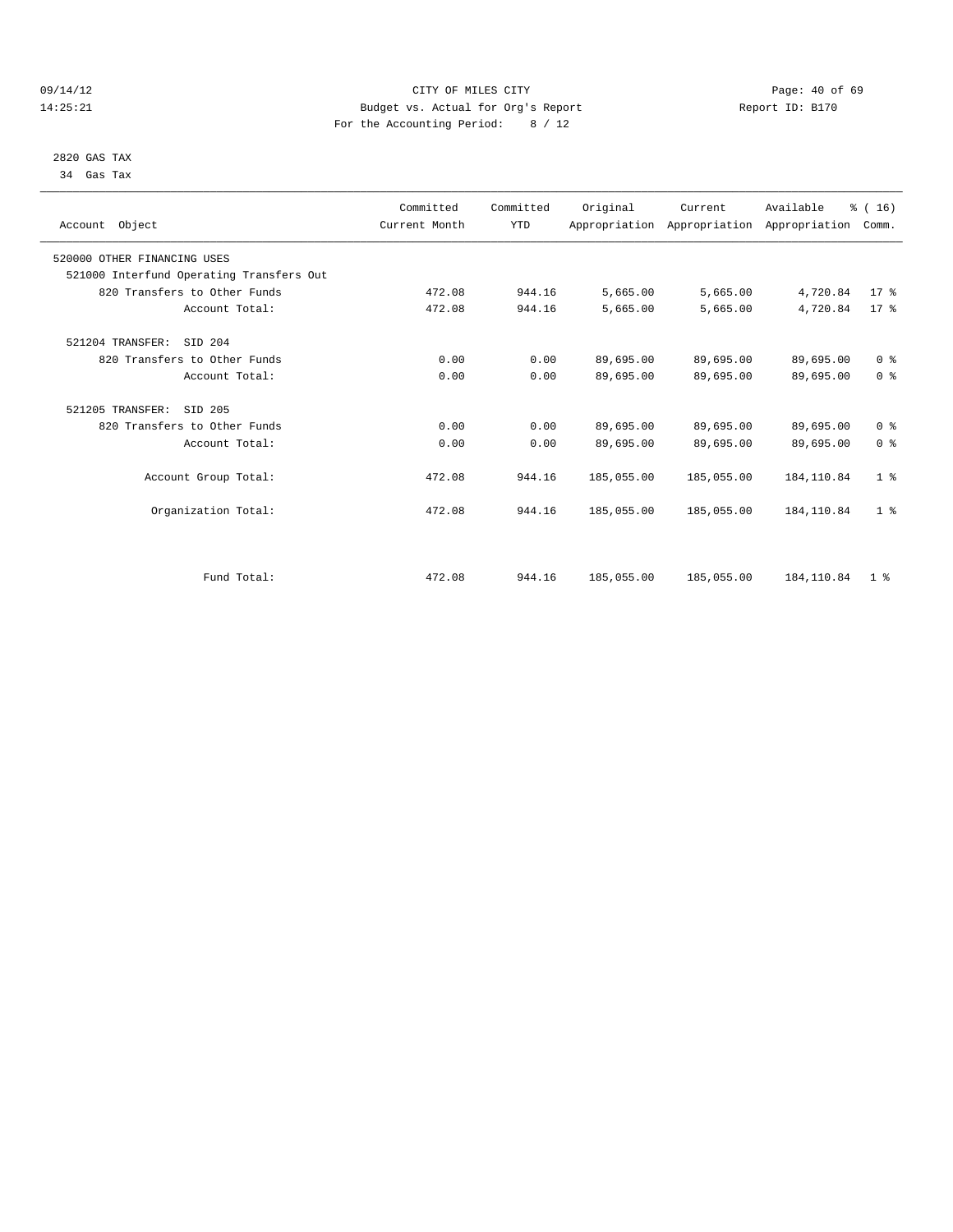#### 09/14/12 Page: 41 of 69 14:25:21 Budget vs. Actual for Org's Report Report ID: B170 For the Accounting Period: 8 / 12

### 2850 911 EMERGENCY

105 Enhanced 911

|                                            | Committed     | Committed  | Original   | Current    | Available                                       | % (16)         |
|--------------------------------------------|---------------|------------|------------|------------|-------------------------------------------------|----------------|
| Account Object                             | Current Month | <b>YTD</b> |            |            | Appropriation Appropriation Appropriation Comm. |                |
| 420000 PUBLIC SAFETY                       |               |            |            |            |                                                 |                |
| 420140 Crime Control and Investigation(05) |               |            |            |            |                                                 |                |
| 210 Office Supplies and Materials          | 89.88         | 191.99     | 10,000.00  | 10,000.00  | 9,808.01                                        | 2 <sub>8</sub> |
| 214 Small Items of Equipment               | 0.00          | 0.00       | 10,000.00  | 10,000.00  | 10,000.00                                       | 0 <sup>8</sup> |
| 220 Operating Expenses                     | 0.00          | 0.00       | 20,000.00  | 20,000.00  | 20,000.00                                       | 0 <sup>8</sup> |
| 230 Repair and Maintenance Supplies        | 0.00          | 0.00       | 1,000.00   | 1,000.00   | 1,000.00                                        | 0 <sup>8</sup> |
| 231 Gas, Oil, Diesel Fuel, Grease, etc.    | 0.00          | 0.00       | 874.00     | 874.00     | 874.00                                          | 0 <sup>8</sup> |
| 311 Postage, Box Rent, Etc.                | 0.00          | 0.00       | 1,000.00   | 1,000.00   | 1,000.00                                        | 0 <sup>8</sup> |
| 320 Printing, Duplicating, Typing &        | 0.00          | 0.00       | 1,000.00   | 1,000.00   | 1,000.00                                        | 0 <sup>8</sup> |
| 334 Memberships, Registrations & Dues      | 0.00          | 0.00       | 1,000.00   | 1,000.00   | 1,000.00                                        | 0 <sup>8</sup> |
| 341 Electric Utility Services              | 47.12         | 47.12      | 4,000.00   | 4,000.00   | 3,952.88                                        | 1 <sup>8</sup> |
| 345 Telephone & Telegraph                  | 2,225.60      | 3,964.96   | 36,000.00  | 36,000.00  | 32,035.04                                       | $11*$          |
| 347 Telephone-Internet                     | 0.00          | 0.00       | 1,000.00   | 1,000.00   | 1,000.00                                        | 0 <sup>8</sup> |
| 350 Professional Services                  | 6,544.45      | 17,828.05  | 75,000.00  | 75,000.00  | 57,171.95                                       | $24$ %         |
| 360 Contr R & M                            | 0.00          | 0.00       | 5,000.00   | 5,000.00   | 5,000.00                                        | 0 <sup>8</sup> |
| 370 Travel                                 | 0.00          | 0.00       | 10,000.00  | 10,000.00  | 10,000.00                                       | 0 <sup>8</sup> |
| 380 Training Services                      | 0.00          | 220.00     | 10,000.00  | 10,000.00  | 9,780.00                                        | 2 <sup>8</sup> |
| 512 Insurance on Vehicles & Equipment      | 0.00          | 124.41     | 125.00     | 125.00     | 0.59                                            | $100*$         |
| 940 Machinery & Equipment                  | 0.00          | 0.00       | 35,000.00  | 35,000.00  | 35,000.00                                       | 0 <sup>8</sup> |
| 941 911 Eq & Software (2/01)               | 0.00          | 0.00       | 35,000.00  | 35,000.00  | 35,000.00                                       | 0 <sup>8</sup> |
| Account Total:                             | 8,907.05      | 22, 376.53 | 255,999.00 | 255,999.00 | 233,622.47                                      | 9%             |
| Account Group Total:                       | 8,907.05      | 22,376.53  | 255,999.00 | 255,999.00 | 233, 622.47                                     | 9 <sup>8</sup> |
| 520000 OTHER FINANCING USES                |               |            |            |            |                                                 |                |
| 521000 Interfund Operating Transfers Out   |               |            |            |            |                                                 |                |
| 820 Transfers to Other Funds               | 0.00          | 0.00       | 112,000.00 | 112,000.00 | 112,000.00                                      | 0 %            |
| Account Total:                             | 0.00          | 0.00       | 112,000.00 | 112,000.00 | 112,000.00                                      | 0 <sup>8</sup> |
| Account Group Total:                       | 0.00          | 0.00       | 112,000.00 | 112,000.00 | 112,000.00                                      | 0 <sup>8</sup> |
| Organization Total:                        | 8,907.05      | 22,376.53  | 367,999.00 | 367,999.00 | 345,622.47                                      | 6 %            |
| Fund Total:                                | 8,907.05      | 22, 376.53 | 367,999.00 | 367,999.00 | 345,622.47                                      | 6 %            |
|                                            |               |            |            |            |                                                 |                |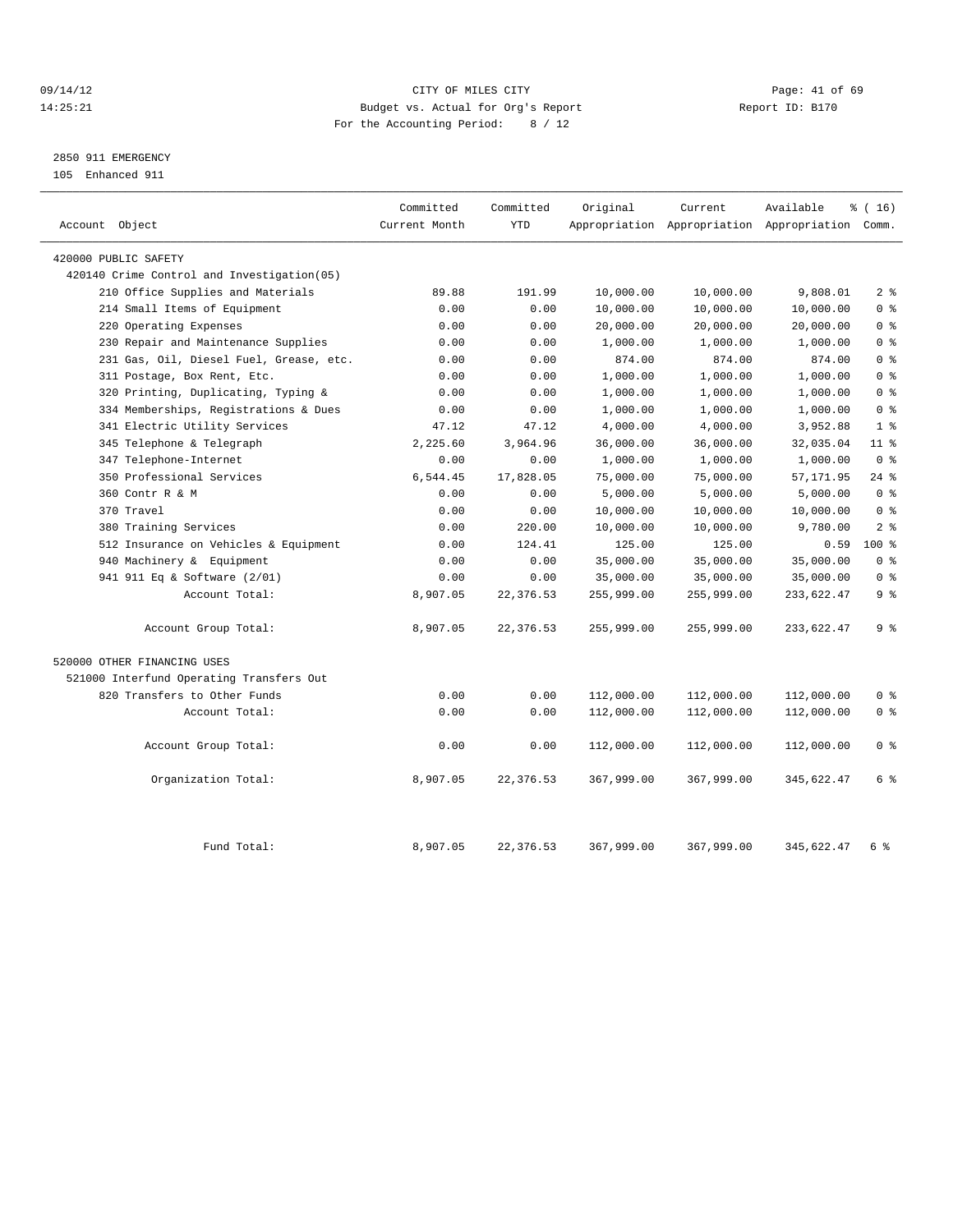#### 09/14/12 Page: 42 of 69 14:25:21 Budget vs. Actual for Org's Report Report ID: B170 For the Accounting Period: 8 / 12

#### 2880 LIBRARY GRANTS

39 HB#193-Interlibrary Loan Reimb

| Object<br>Account                                            | Committed<br>Current Month | Committed<br><b>YTD</b> | Original<br>Appropriation | Current<br>Appropriation | Available<br>Appropriation | $\frac{3}{6}$ ( 16 )<br>Comm. |
|--------------------------------------------------------------|----------------------------|-------------------------|---------------------------|--------------------------|----------------------------|-------------------------------|
| 460000 CULTURE AND RECREATION<br>460100 Library Services(16) |                            |                         |                           |                          |                            |                               |
| 311 Postage, Box Rent, Etc.                                  | 0.00                       | 169.00                  | 2,900.00                  | 2,900.00                 | 2,731.00                   | 6 %                           |
| 382 Books                                                    | 0.00                       | 0.00                    | 100.00                    | 100.00                   | 100.00                     | 0 <sup>8</sup>                |
| Account Total:                                               | 0.00                       | 169.00                  | 3.000.00                  | 3.000.00                 | 2,831.00                   | 6 %                           |
| Account Group Total:                                         | 0.00                       | 169.00                  | 3.000.00                  | 3.000.00                 | 2,831.00                   | 6 %                           |
| Organization Total:                                          | 0.00                       | 169.00                  | 3.000.00                  | 3.000.00                 | 2,831.00                   | 6 %                           |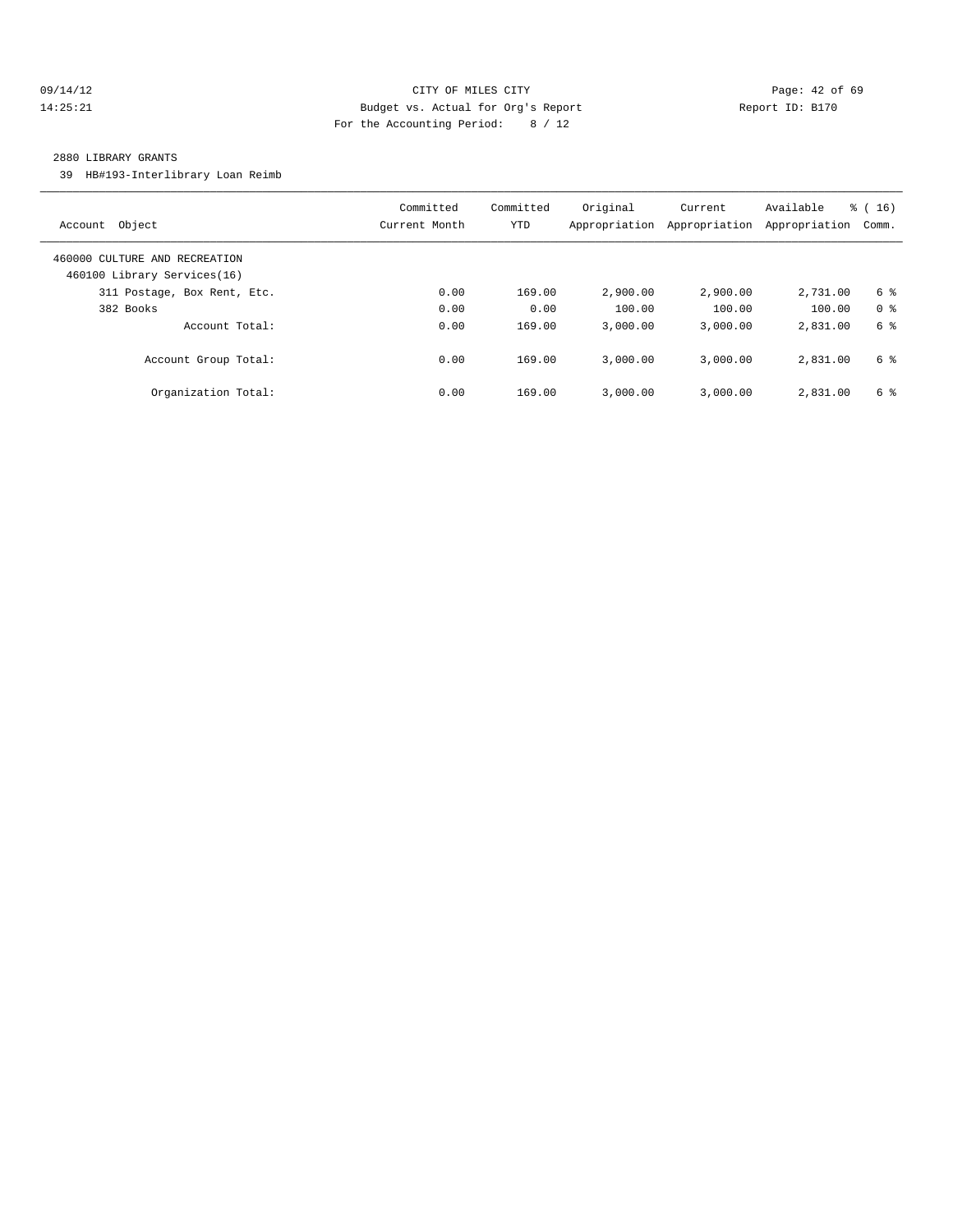#### 09/14/12 Page: 43 of 69 14:25:21 Budget vs. Actual for Org's Report Report ID: B170 For the Accounting Period: 8 / 12

#### 2880 LIBRARY GRANTS

41 Sagebrush Fed/Coal Sev Tax

| Object<br>Account                                            | Committed<br>Current Month | Committed<br><b>YTD</b> | Original<br>Appropriation | Current<br>Appropriation | Available<br>Appropriation | $\frac{3}{6}$ ( 16 )<br>Comm. |
|--------------------------------------------------------------|----------------------------|-------------------------|---------------------------|--------------------------|----------------------------|-------------------------------|
| 460000 CULTURE AND RECREATION<br>460100 Library Services(16) |                            |                         |                           |                          |                            |                               |
| 210 Office Supplies and Materials                            | 0.00                       | 0.00                    | 1,000.00                  | 1,000.00                 | 1,000.00                   | 0 <sup>8</sup>                |
| 350 Professional Services                                    | 0.00                       | 0.00                    | 2,400.00                  | 2,400.00                 | 2,400.00                   | 0 <sup>8</sup>                |
| 370 Travel                                                   | 0.00                       | 0.00                    | 2,104.00                  | 2,104.00                 | 2,104.00                   | 0 <sup>8</sup>                |
| 380 Training Services                                        | 0.00                       | 0.00                    | 500.00                    | 500.00                   | 500.00                     | 0 <sup>8</sup>                |
| Account Total:                                               | 0.00                       | 0.00                    | 6,004.00                  | 6,004.00                 | 6,004.00                   | 0 <sup>8</sup>                |
| Account Group Total:                                         | 0.00                       | 0.00                    | 6.004.00                  | 6.004.00                 | 6,004.00                   | 0 <sup>8</sup>                |
| Organization Total:                                          | 0.00                       | 0.00                    | 6.004.00                  | 6.004.00                 | 6,004.00                   | 0 <sup>8</sup>                |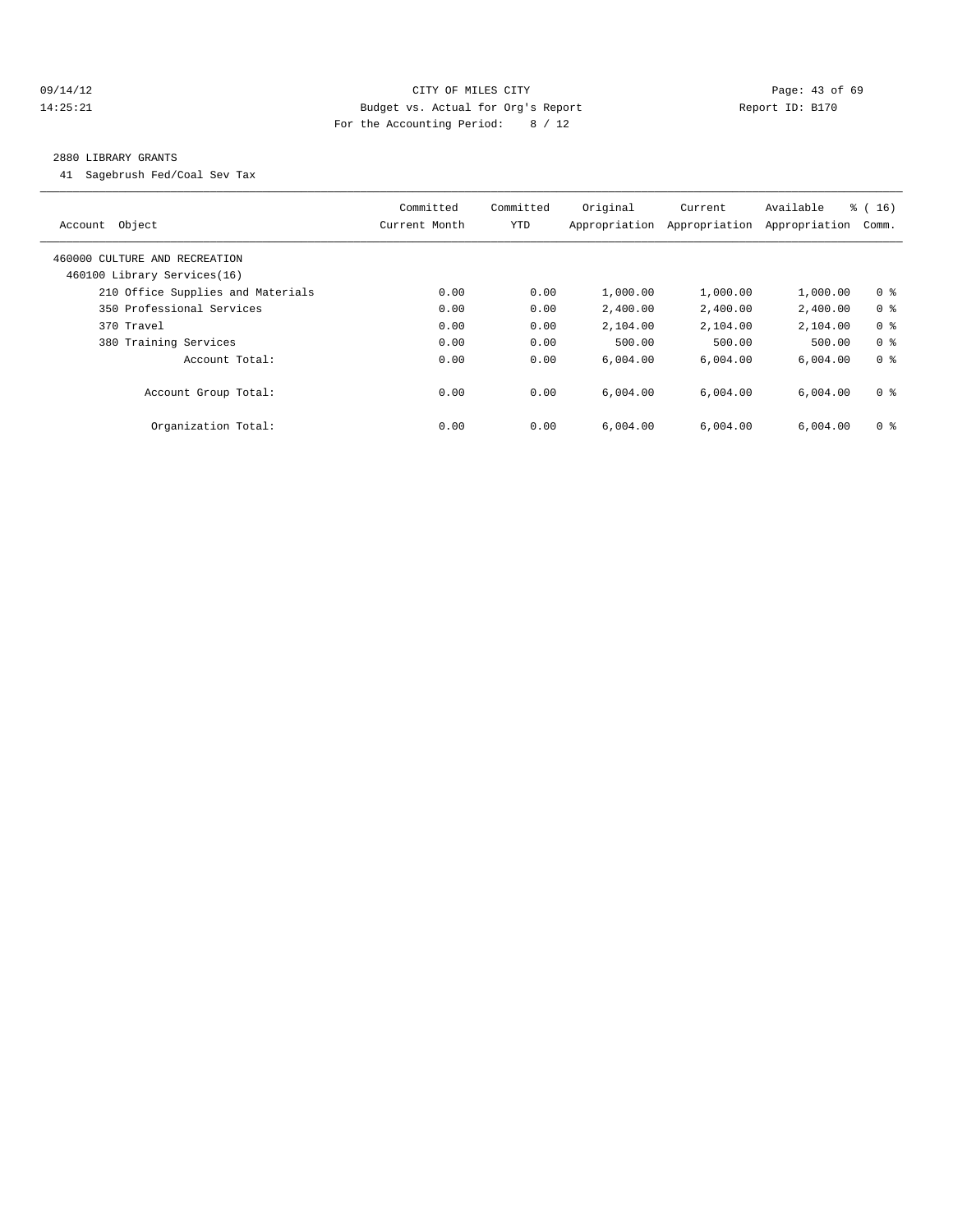#### 09/14/12 Page: 44 of 69 14:25:21 Budget vs. Actual for Org's Report Report ID: B170 For the Accounting Period: 8 / 12

#### 2880 LIBRARY GRANTS

43 State Aid Per Capita-Tech Serv

| Object<br>Account                                            | Committed<br>Current Month | Committed<br>YTD | Original<br>Appropriation | Current<br>Appropriation | Available<br>Appropriation | $\frac{3}{6}$ ( 16 )<br>Comm. |
|--------------------------------------------------------------|----------------------------|------------------|---------------------------|--------------------------|----------------------------|-------------------------------|
| 460000 CULTURE AND RECREATION<br>460100 Library Services(16) |                            |                  |                           |                          |                            |                               |
| 350 Professional Services                                    | 0.00                       | 0.00             | 1,519.00                  | 1,519.00                 | 1,519.00                   | 0 <sup>8</sup>                |
| Account Total:                                               | 0.00                       | 0.00             | 1,519.00                  | 1,519.00                 | 1,519.00                   | 0 <sup>8</sup>                |
| Account Group Total:                                         | 0.00                       | 0.00             | 1,519.00                  | 1,519.00                 | 1,519.00                   | 0 <sup>8</sup>                |
| Organization Total:                                          | 0.00                       | 0.00             | 1,519.00                  | 1,519.00                 | 1,519.00                   | 0 <sup>8</sup>                |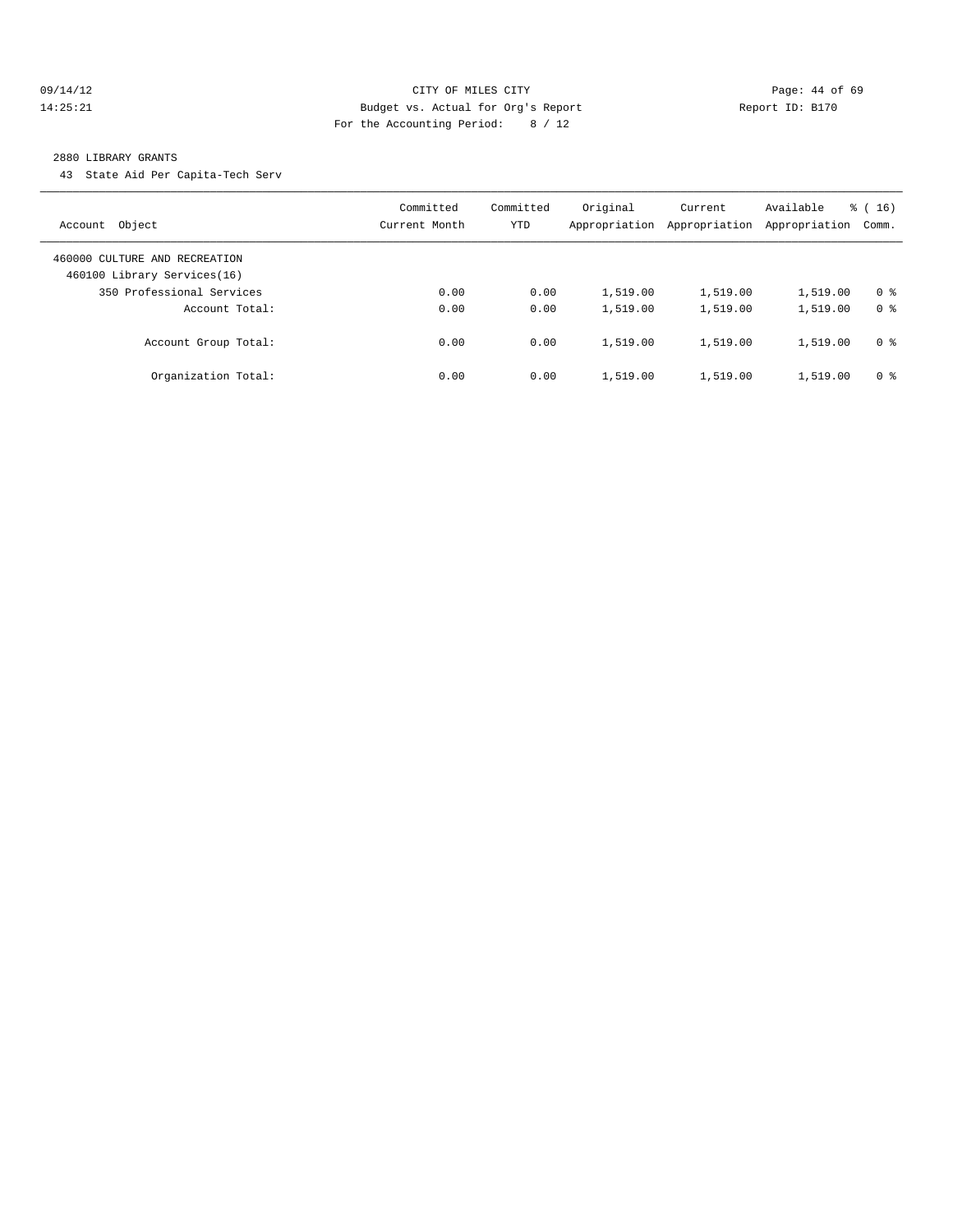#### 09/14/12 Page: 45 of 69 14:25:21 Budget vs. Actual for Org's Report Report ID: B170 For the Accounting Period: 8 / 12

## 2880 LIBRARY GRANTS

44 Humanities Grant

| Account Object                | Committed<br>Current Month | Committed<br>YTD | Original  | Current   | Available<br>Appropriation Appropriation Appropriation | $\frac{3}{6}$ ( 16 )<br>Comm. |  |
|-------------------------------|----------------------------|------------------|-----------|-----------|--------------------------------------------------------|-------------------------------|--|
| 460000 CULTURE AND RECREATION |                            |                  |           |           |                                                        |                               |  |
| 460100 Library Services(16)   |                            |                  |           |           |                                                        |                               |  |
| 311 Postage, Box Rent, Etc.   | 0.00                       | 45.30            | 0.00      | 0.00      | $-45.30$ *** $\frac{6}{3}$                             |                               |  |
| Account Total:                | 0.00                       | 45.30            | 0.00      | 0.00      | $-45.30$                                               | $***$ 2                       |  |
| Account Group Total:          | 0.00                       | 45.30            | 0.00      | 0.00      | $-45.30$                                               | $***$ $%$                     |  |
| Organization Total:           | 0.00                       | 45.30            | 0.00      | 0.00      | $-45.30$ *** &                                         |                               |  |
| Fund Total:                   | 0.00                       | 214.30           | 10,523.00 | 10,523.00 | 10,308.70                                              | 2 <sup>8</sup>                |  |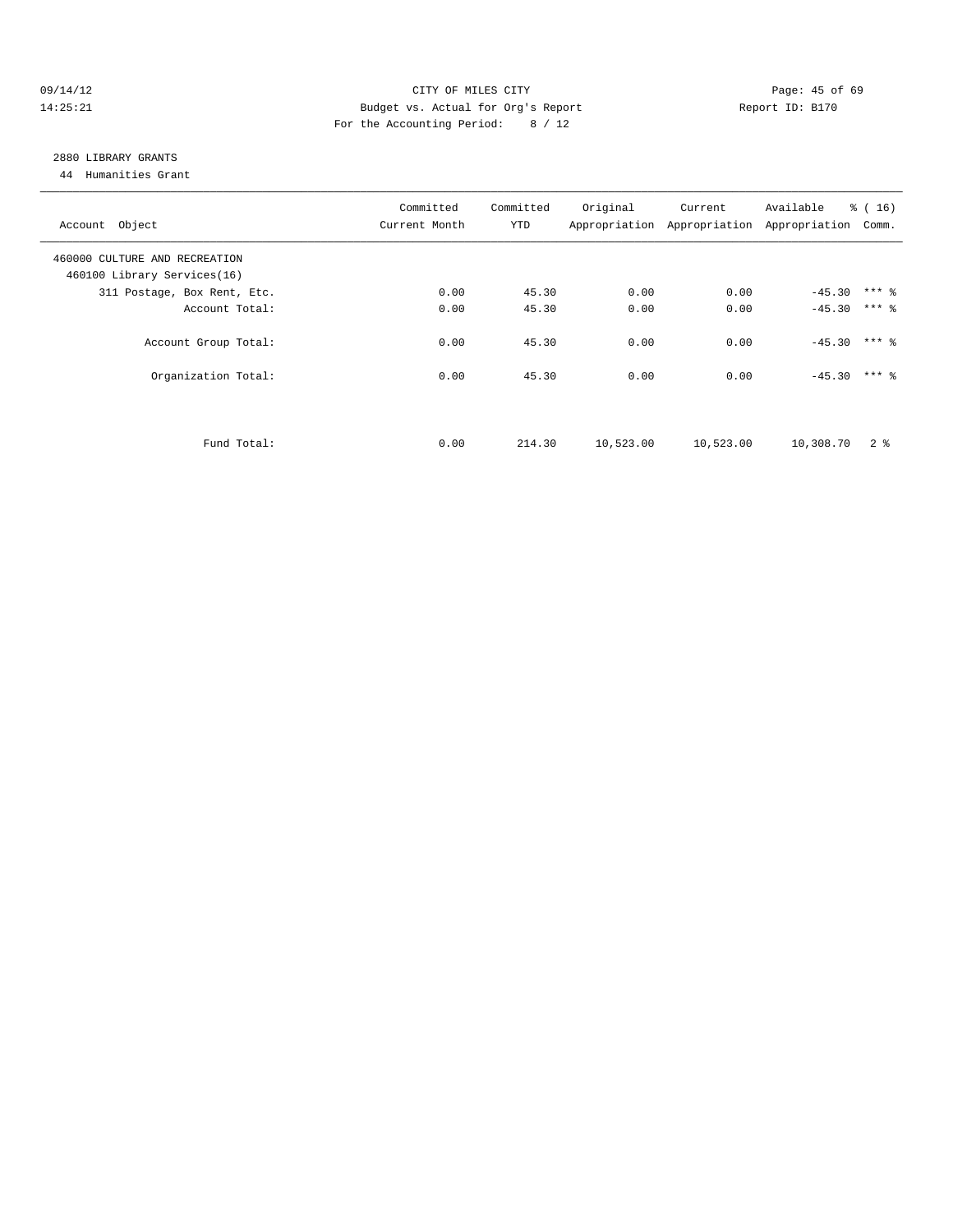#### 09/14/12 Page: 46 of 69 14:25:21 Budget vs. Actual for Org's Report Report ID: B170 For the Accounting Period: 8 / 12

2935 Historic Preservation

11 Historic Preservation

| Account Object                              | Committed<br>Current Month | Committed<br>YTD | Original  | Current   | Available<br>Appropriation Appropriation Appropriation | $\frac{1}{6}$ ( 16 )<br>Comm. |
|---------------------------------------------|----------------------------|------------------|-----------|-----------|--------------------------------------------------------|-------------------------------|
| 460000 CULTURE AND RECREATION               |                            |                  |           |           |                                                        |                               |
| 460461 Historic Preservation-Administration |                            |                  |           |           |                                                        |                               |
| 111 Salaries and Wages - Permanent          | 722.85                     | 722.85           | 9,516.00  | 9,516.00  | 8,793.15                                               | 8 %                           |
| 141 Unemployment Insurance                  | 2.53                       | 2.53             | 34.00     | 34.00     | 31.47                                                  | 7 <sup>°</sup>                |
| 142 Workers' Compensation                   | 8.10                       | 8.10             | 107.00    | 107.00    | 98.90                                                  | 8 %                           |
| 144 FICA                                    | 55.29                      | 55.29            | 728.00    | 728.00    | 672.71                                                 | 8%                            |
| 145 PERS                                    | 51.11                      | 51.11            | 673.00    | 673.00    | 621.89                                                 | 8 %                           |
| 341 Electric Utility Services               | 26.63                      | 46.01            | 300.00    | 300.00    | 253.99                                                 | 15 <sup>°</sup>               |
| 344 Gas Utility Service                     | 0.00                       | 0.00             | 450.00    | 450.00    | 450.00                                                 | 0 <sup>8</sup>                |
| 345 Telephone & Telegraph                   | 0.00                       | 0.00             | 500.00    | 500.00    | 500.00                                                 | 0 <sup>8</sup>                |
| 360 Contr R & M                             | 0.00                       | 0.00             | 100.00    | 100.00    | 100.00                                                 | 0 <sup>8</sup>                |
| 531 Building & Office Rental                | 0.00                       | 0.00             | 3,660.00  | 3,660.00  | 3,660.00                                               | 0 <sup>8</sup>                |
| Account Total:                              | 866.51                     | 885.89           | 16,068.00 | 16,068.00 | 15,182.11                                              | 6 <sup>°</sup>                |
| Account Group Total:                        | 866.51                     | 885.89           | 16,068.00 | 16,068.00 | 15, 182. 11                                            | 6 %                           |
| Organization Total:                         | 866.51                     | 885.89           | 16,068.00 | 16,068.00 | 15, 182. 11                                            | 6 %                           |
|                                             |                            |                  |           |           |                                                        |                               |
| Fund Total:                                 | 866.51                     | 885.89           | 16,068.00 | 16,068.00 | 15, 182. 11                                            | 6 %                           |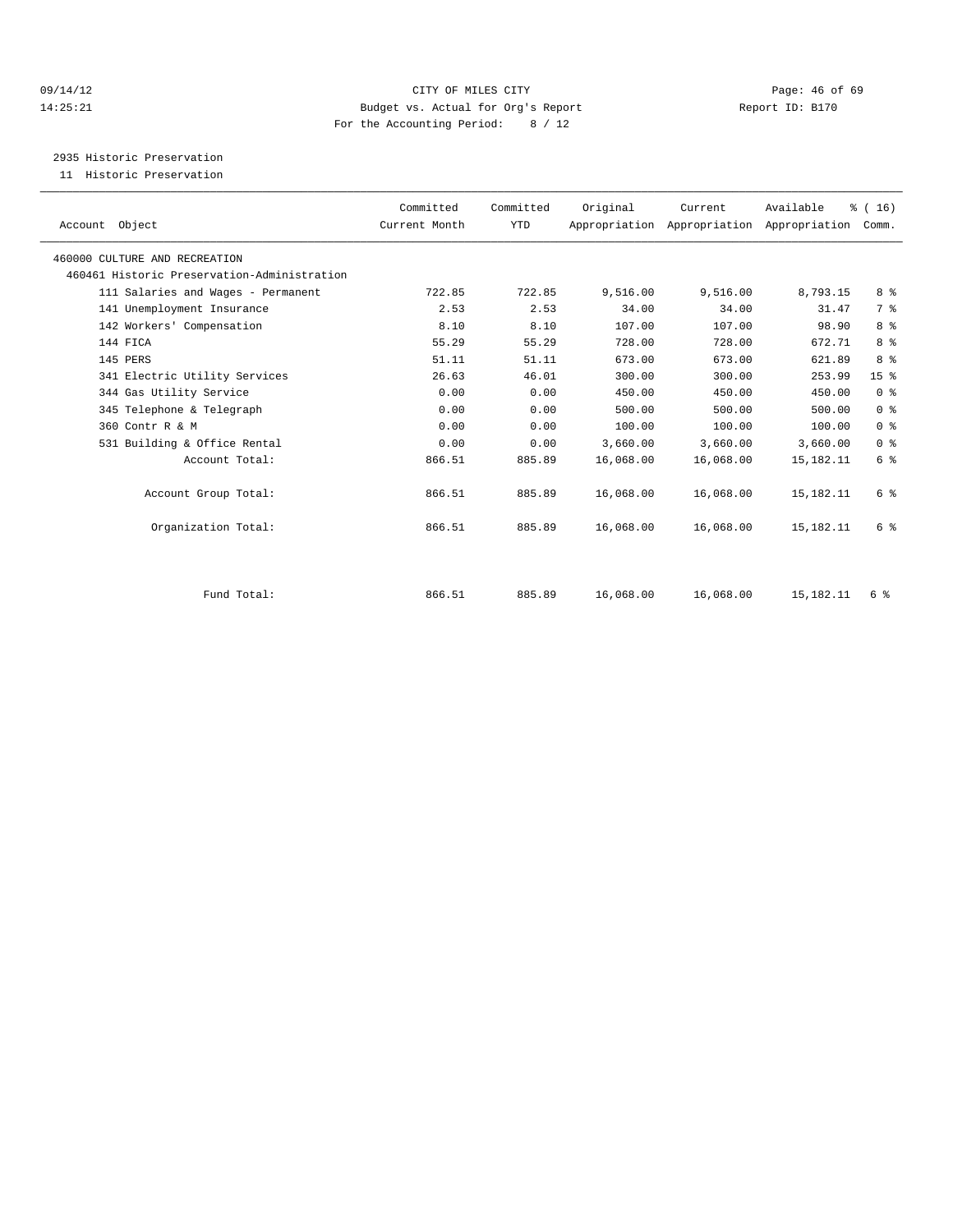#### 09/14/12 Page: 47 of 69 14:25:21 Budget vs. Actual for Org's Report Report ID: B170 For the Accounting Period: 8 / 12

————————————————————————————————————————————————————————————————————————————————————————————————————————————————————————————————————

#### 2985 RETIRED SENIOR VOLUNTEER PROG (RSVP)

15 Retired Senior Volunteer Program

|                                            | Committed     | Committed  | Original  | Current   | Available                                       | % (16)          |
|--------------------------------------------|---------------|------------|-----------|-----------|-------------------------------------------------|-----------------|
| Account Object                             | Current Month | <b>YTD</b> |           |           | Appropriation Appropriation Appropriation Comm. |                 |
| 450000 Social and Economic Services        |               |            |           |           |                                                 |                 |
| 450300 RETIRED SENIOR VOLUNTEER PROG(RSVP) |               |            |           |           |                                                 |                 |
| 111 Salaries and Wages - Permanent         | 2,995.95      | 5,586.00   | 40,356.00 | 40,356.00 | 34,770.00                                       | $14*$           |
| 131 VACATION                               | 154.63        | 773.15     | 0.00      | 0.00      | $-773.15$                                       | $***$ $=$       |
| 132 SICK LEAVE                             | 0.00          | 154.63     | 0.00      | 0.00      | $-154.63$                                       | $***$ 8         |
| 133 OTHER LEAVE PAY                        | 212.62        | 212.62     | 0.00      | 0.00      | $-212.62$                                       | $***$ 2         |
| 141 Unemployment Insurance                 | 11.78         | 23.56      | 193.00    | 193.00    | 169.44                                          | $12*$           |
| 142 Workers' Compensation                  | 37.66         | 75.32      | 347.00    | 347.00    | 271.68                                          | $22$ $%$        |
| 143 Health Insurance                       | 604.16        | 1,208.32   | 6,960.00  | 6,960.00  | 5,751.68                                        | $17*$           |
| 144 FICA                                   | 257.28        | 514.56     | 3,120.00  | 3,120.00  | 2,605.44                                        | 16 <sup>°</sup> |
| 145 PERS                                   | 237.78        | 475.56     | 2,856.00  | 2,856.00  | 2,380.44                                        | $17*$           |
| 210 Office Supplies and Materials          | 0.00          | 0.00       | 400.00    | 400.00    | 400.00                                          | 0 <sup>8</sup>  |
| 345 Telephone & Telegraph                  | 0.00          | 126.74     | 620.00    | 620.00    | 493.26                                          | $20*$           |
| 370 Travel                                 | 0.00          | 0.00       | 1,336.00  | 1,336.00  | 1,336.00                                        | 0 <sup>8</sup>  |
| 530 Rent                                   | 0.00          | 505.02     | 2,040.00  | 2,040.00  | 1,534.98                                        | 25%             |
| Account Total:                             | 4,511.86      | 9,655.48   | 58,228.00 | 58,228.00 | 48,572.52                                       | $17*$           |
|                                            |               |            |           |           |                                                 |                 |
| 450330 RSVP Non-Federal                    |               |            |           |           |                                                 |                 |
| 111 Salaries and Wages - Permanent         | 0.00          | 0.00       | 3,825.00  | 3,825.00  | 3,825.00                                        | 0 <sup>8</sup>  |
| 141 Unemployment Insurance                 | 0.00          | 0.00       | 9.00      | 9.00      | 9.00                                            | 0 <sup>8</sup>  |
| 142 Workers' Compensation                  | 0.00          | 0.00       | 27.00     | 27.00     | 27.00                                           | 0 <sup>8</sup>  |
| 144 FICA                                   | 0.00          | 0.00       | 240.00    | 240.00    | 240.00                                          | 0 <sup>8</sup>  |
| 145 PERS                                   | 0.00          | 0.00       | 204.00    | 204.00    | 204.00                                          | 0 <sup>8</sup>  |
| 210 Office Supplies and Materials          | 1,124.50      | 1,325.95   | 3,000.00  | 3,000.00  | 1,674.05                                        | 44 %            |
| 220 Operating Expenses                     | 83.99         | 659.17     | 1,700.00  | 1,700.00  | 1,040.83                                        | 39 <sup>8</sup> |
| 311 Postage, Box Rent, Etc.                | 0.00          | 90.00      | 700.00    | 700.00    | 610.00                                          | $13*$           |
| 345 Telephone & Telegraph                  | 125.29        | 125.29     | 1,060.00  | 1,060.00  | 934.71                                          | $12*$           |
| 370 Travel                                 | 111.78        | 163.78     | 4,207.00  | 4,207.00  | 4,043.22                                        | 4%              |
| 512 Insurance on Vehicles & Equipment      | 0.00          | 0.00       | 546.00    | 546.00    | 546.00                                          | 0 <sup>8</sup>  |
| Account Total:                             | 1,445.56      | 2,364.19   | 15,518.00 | 15,518.00 | 13, 153.81                                      | 15 <sup>8</sup> |
| Account Group Total:                       | 5,957.42      | 12,019.67  | 73,746.00 | 73,746.00 | 61,726.33                                       | 16 <sup>8</sup> |
|                                            |               |            |           |           |                                                 |                 |
| 510000 MISCELLANEOUS                       |               |            |           |           |                                                 |                 |
| 510330 Comprehensive Liability Insurance   |               |            |           |           |                                                 |                 |
| 513 Liability                              | 0.00          | 0.00       | 554.00    | 554.00    | 554.00                                          | 0 <sup>8</sup>  |
| Account Total:                             | 0.00          | 0.00       | 554.00    | 554.00    | 554.00                                          | 0 <sup>8</sup>  |
|                                            |               |            |           |           |                                                 |                 |
| Account Group Total:                       | 0.00          | 0.00       | 554.00    | 554.00    | 554.00                                          | 0 <sup>8</sup>  |
| Organization Total:                        | 5,957.42      | 12,019.67  | 74,300.00 | 74,300.00 | 62,280.33                                       | 16 <sup>°</sup> |
|                                            |               |            |           |           |                                                 |                 |
| Fund Total:                                | 5,957.42      | 12,019.67  | 74,300.00 | 74,300.00 | 62,280.33 16 %                                  |                 |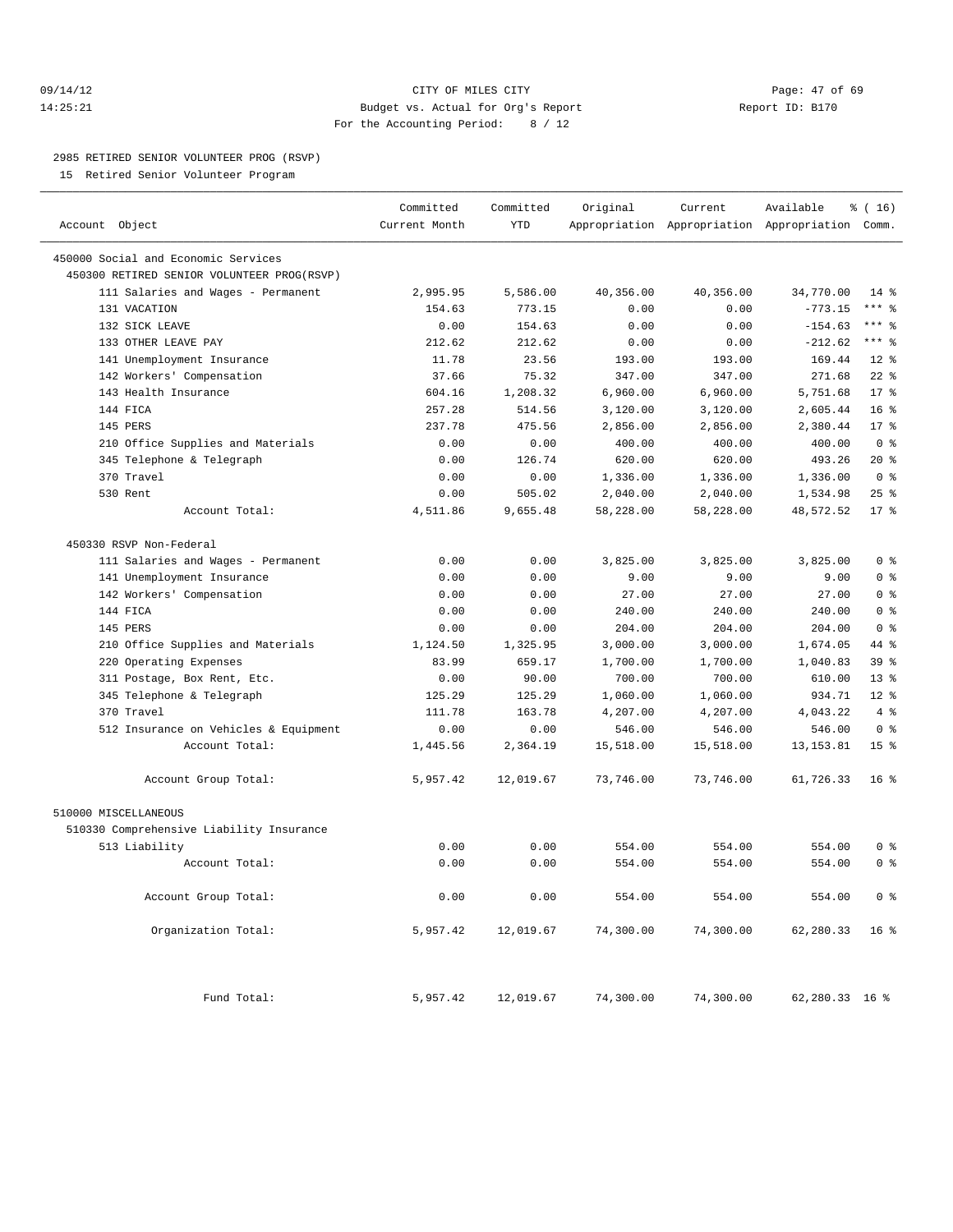#### 09/14/12 Page: 48 of 69 14:25:21 Budget vs. Actual for Org's Report Report ID: B170 For the Accounting Period: 8 / 12

#### 4000 General Fund Capitol Improvement Fund

501 Capital Purchases

| Object<br>Account                                            | Committed<br>Current Month | Committed<br>YTD | Original   | Current<br>Appropriation Appropriation | Available<br>Appropriation | % (16)<br>Comm. |
|--------------------------------------------------------------|----------------------------|------------------|------------|----------------------------------------|----------------------------|-----------------|
| 410000 GENERAL GOVERNMENT<br>410100 Legislative Services(02) |                            |                  |            |                                        |                            |                 |
| 940 Machinery & Equipment                                    | 0.00                       | 0.00             | 133,000.00 | 133,000.00                             | 133,000.00                 | 0 <sup>8</sup>  |
| Account Total:                                               | 0.00                       | 0.00             | 133,000.00 | 133,000.00                             | 133,000.00                 | 0 <sup>8</sup>  |
| Account Group Total:                                         | 0.00                       | 0.00             | 133,000.00 | 133,000.00                             | 133,000.00                 | 0 <sup>8</sup>  |
| Organization Total:                                          | 0.00                       | 0.00             | 133,000.00 | 133,000.00                             | 133,000.00                 | 0 <sup>8</sup>  |
| Fund Total:                                                  | 0.00                       | 0.00             | 133,000.00 | 133,000.00                             | 133,000.00                 | 0 <sup>8</sup>  |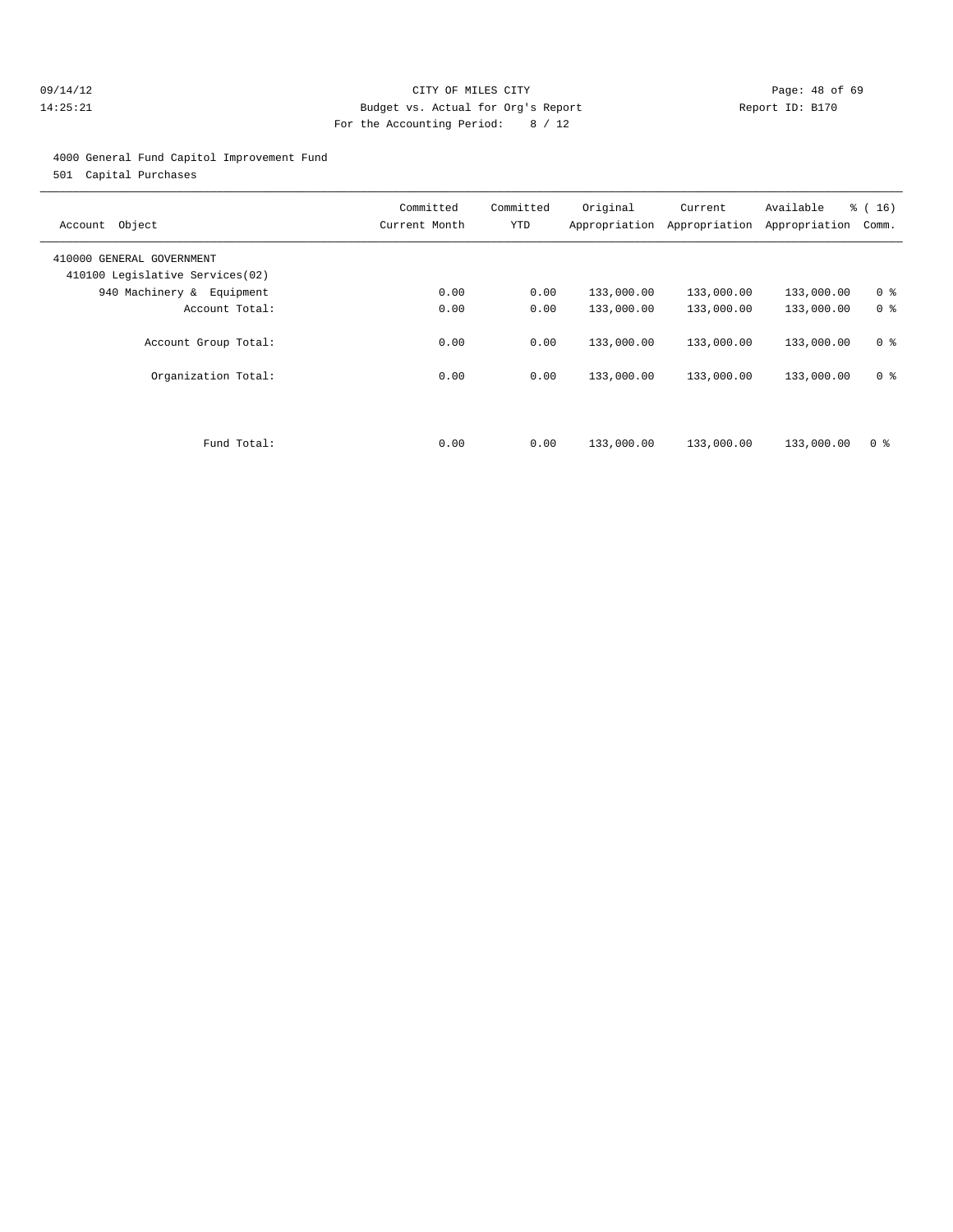#### 09/14/12 Page: 49 of 69 14:25:21 Budget vs. Actual for Org's Report Report ID: B170 For the Accounting Period: 8 / 12

#### 4060 CAPITAL IMPROV-PUBLIC WORKS

911 Public Works Operations

| Object<br>Account                                  | Committed<br>Current Month | Committed<br>YTD | Original<br>Appropriation | Current<br>Appropriation | Available<br>Appropriation | $\frac{1}{6}$ ( 16 )<br>Comm. |
|----------------------------------------------------|----------------------------|------------------|---------------------------|--------------------------|----------------------------|-------------------------------|
| 430000 Public Works<br>430233 Roadway/Re-surfacing |                            |                  |                           |                          |                            |                               |
| 940 Machinery & Equipment                          | 0.00                       | 0.00             | 74,400.00                 | 74,400.00                | 74,400.00                  | 0 <sup>8</sup>                |
| Account Total:                                     | 0.00                       | 0.00             | 74,400.00                 | 74,400.00                | 74,400.00                  | 0 <sup>8</sup>                |
| Account Group Total:                               | 0.00                       | 0.00             | 74,400.00                 | 74,400.00                | 74,400.00                  | 0 <sup>8</sup>                |
| Organization Total:                                | 0.00                       | 0.00             | 74,400.00                 | 74,400.00                | 74,400.00                  | 0 <sup>8</sup>                |
|                                                    |                            |                  |                           |                          |                            |                               |
| Fund Total:                                        | 0.00                       | 0.00             | 74,400.00                 | 74,400.00                | 74,400.00                  | 0 <sup>8</sup>                |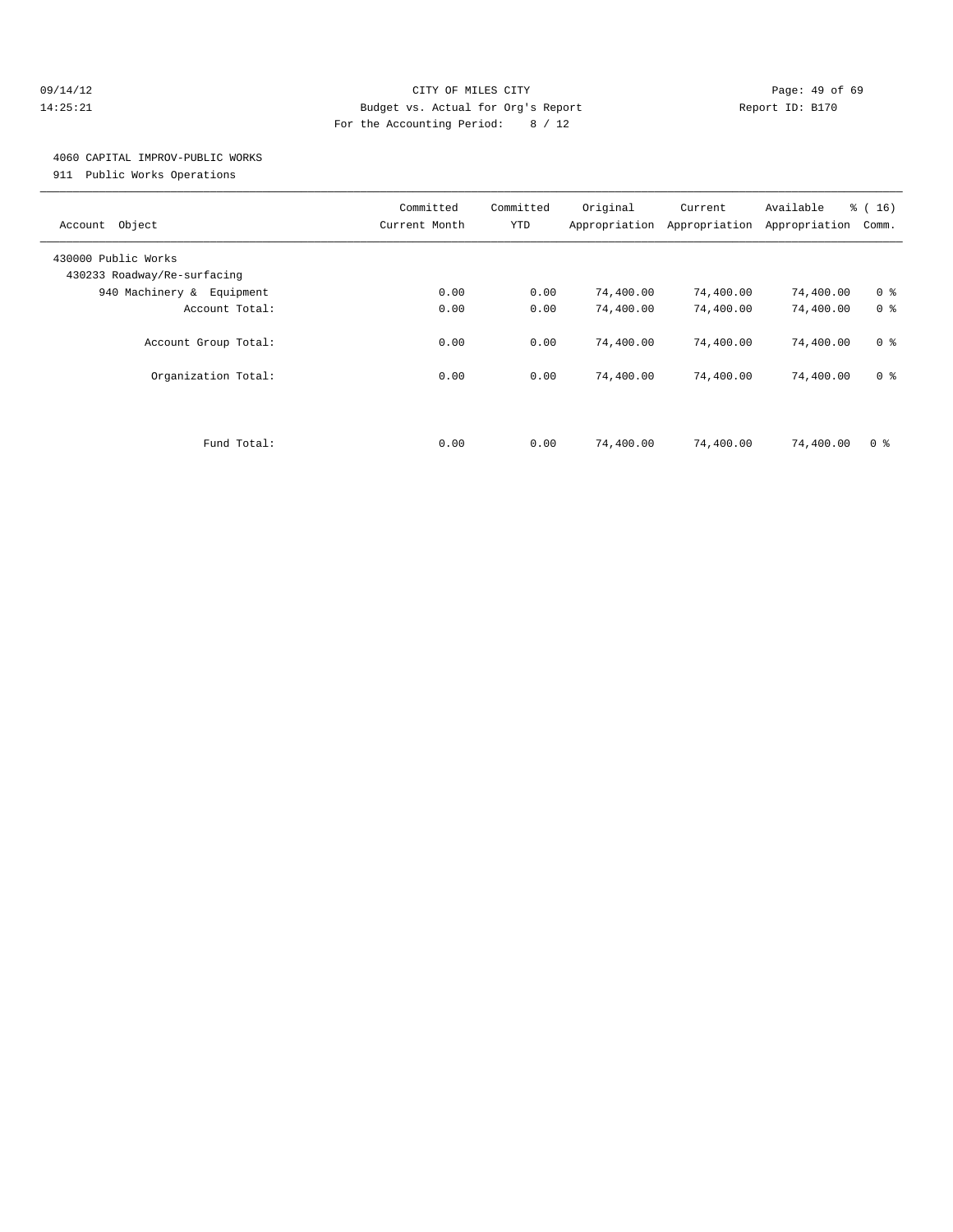#### 09/14/12 Page: 50 of 69 14:25:21 Budget vs. Actual for Org's Report Report ID: B170 For the Accounting Period: 8 / 12

————————————————————————————————————————————————————————————————————————————————————————————————————————————————————————————————————

#### 5210 WATER UTILITY

22 Water Plant

|                                               | Committed     | Committed   | Original   | Current    | Available                                       | ៖ ( 16)         |
|-----------------------------------------------|---------------|-------------|------------|------------|-------------------------------------------------|-----------------|
| Account Object                                | Current Month | YTD         |            |            | Appropriation Appropriation Appropriation Comm. |                 |
|                                               |               |             |            |            |                                                 |                 |
| 430000 Public Works                           |               |             |            |            |                                                 |                 |
| 430530 Water Source of Supply and Pumping(22) |               |             |            |            |                                                 |                 |
| 111 Salaries and Wages - Permanent            | 13,737.83     | 28, 223. 27 | 204,679.00 | 204,679.00 | 176, 455.73                                     | $14$ %          |
| 121 OVERTIME-PERMANENT                        | 1,459.97      | 3,382.98    | 16,709.00  | 16,709.00  | 13,326.02                                       | 20%             |
| 131 VACATION                                  | 2,524.56      | 3,990.24    | 15,773.00  | 15,773.00  | 11,782.76                                       | $25$ $%$        |
| 132 SICK LEAVE                                | 0.00          | 132.87      | 7,093.00   | 7,093.00   | 6,960.13                                        | 2 <sup>8</sup>  |
| 133 OTHER LEAVE PAY                           | 0.00          | 0.00        | 2,516.00   | 2,516.00   | 2,516.00                                        | 0 <sup>8</sup>  |
| 134 HOLIDAY PAY                               | 0.00          | 518.86      | 5,002.00   | 5,002.00   | 4,483.14                                        | $10*$           |
| 141 Unemployment Insurance                    | 62.07         | 129.62      | 402.00     | 402.00     | 272.38                                          | $32$ $%$        |
| 142 Workers' Compensation                     | 1,056.99      | 2,229.35    | 12,215.00  | 12,215.00  | 9,985.65                                        | 18 %            |
| 143 Health Insurance                          | 3,022.96      | 6,045.93    | 40,610.00  | 40,610.00  | 34,564.07                                       | 15 <sup>°</sup> |
| 144 FICA                                      | 1,249.93      | 2,618.66    | 19,197.00  | 19,197.00  | 16,578.34                                       | $14*$           |
| 145 PERS                                      | 1,252.91      | 2,562.66    | 17,742.00  | 17,742.00  | 15, 179. 34                                     | 14 %            |
| 196 CLOTHING ALLOTMENT                        | 0.00          | 750.00      | 800.00     | 800.00     | 50.00                                           | 94 %            |
| 210 Office Supplies and Materials             | 0.00          | 0.00        | 200.00     | 200.00     | 200.00                                          | 0 <sup>8</sup>  |
| 214 Small Items of Equipment                  | 0.00          | 0.00        | 3,600.00   | 3,600.00   | 3,600.00                                        | 0 <sup>8</sup>  |
| 220 Operating Expenses                        | 57.90         | 190.15      | 2,000.00   | 2,000.00   | 1,809.85                                        | $10*$           |
| 222 Chemicals, Lab & Med Supplies             | 0.00          | 0.00        | 150.00     | 150.00     | 150.00                                          | 0 <sup>8</sup>  |
| 226 Clothing and Uniforms                     | 46.62         | 137.42      | 400.00     | 400.00     | 262.58                                          | 34 %            |
| 230 Repair and Maintenance Supplies           | 214.46        | 328.96      | 8,000.00   | 8,000.00   | 7,671.04                                        | 4%              |
| 231 Gas, Oil, Diesel Fuel, Grease, etc.       | 94.60         | 211.69      | 1,100.00   | 1,100.00   | 888.31                                          | 19 <sup>°</sup> |
| 241 Consumable Tools                          | 0.00          | 39.99       | 100.00     | 100.00     | 60.01                                           | 40 %            |
| 300 PURCHASED SERVICES                        | 0.00          | 0.00        | 500.00     | 500.00     | 500.00                                          | 0 <sup>8</sup>  |
| 311 Postage, Box Rent, Etc.                   | 0.00          | 0.00        | 50.00      | 50.00      | 50.00                                           | 0 <sup>8</sup>  |
| 320 Printing, Duplicating, Typing &           | 0.00          | 0.00        | 50.00      | 50.00      | 50.00                                           | 0 <sup>8</sup>  |
| 330 Publicity, Subscriptions & Dues           | 0.00          | 0.00        | 500.00     | 500.00     | 500.00                                          | 0 <sup>8</sup>  |
| 334 Memberships, Registrations & Dues         | 105.00        | 140.00      | 400.00     | 400.00     | 260.00                                          | 35%             |
| 341 Electric Utility Services                 | 6,624.17      | 12,898.71   | 55,000.00  | 55,000.00  | 42,101.29                                       | $23$ %          |
| 344 Gas Utility Service                       | 32.55         | 63.46       | 20,000.00  | 20,000.00  | 19,936.54                                       | 0 <sup>8</sup>  |
| 345 Telephone & Telegraph                     | 78.42         | 156.84      | 1,200.00   | 1,200.00   | 1,043.16                                        | 13 <sup>°</sup> |
| 346 Garbage Service                           | 0.00          | 0.00        | 300.00     | 300.00     | 300.00                                          | 0 <sup>8</sup>  |
| 347 Telephone-Internet                        | 45.60         | 91.20       | 150.00     | 150.00     | 58.80                                           | 61 %            |
| 350 Professional Services                     | 0.00          | 0.00        | 400.00     | 400.00     | 400.00                                          | 0 <sup>8</sup>  |
| 352 Wtr/Swr Lab Testing                       | 0.00          | 0.00        | 1,000.00   | 1,000.00   | 1,000.00                                        | 0 <sup>8</sup>  |
| 357 Architectual, Engineering Serv Etc.       | 0.00          | 0.00        | 10,000.00  | 10,000.00  | 10,000.00                                       | 0 <sup>8</sup>  |
| 360 Contr R & M                               | 8,974.33      | 9,118.83    | 35,300.00  | 35,300.00  | 26,181.17                                       | 26%             |
| 363 R&M Vehicles/Equip/Labor-PW               | 0.00          | 442.48      | 7,000.00   | 7,000.00   | 6,557.52                                        | 6 %             |
| 369 Other Repair and Maintenance              | 0.00          | 0.00        | 3,000.00   | 3,000.00   | 3,000.00                                        | 0 <sup>8</sup>  |
| 370 Travel                                    | 292.20        | 292.20      | 1,500.00   | 1,500.00   | 1,207.80                                        | 19 %            |
| 380 Training Services                         | 253.75        | 253.75      | 1,675.00   | 1,675.00   | 1,421.25                                        | 15 <sup>8</sup> |
| 382 Books                                     | 0.00          | 62.55       | 200.00     | 200.00     | 137.45                                          | $31$ %          |
| 400 BUILDING MATERIALS                        | 0.00          | 0.00        | 500.00     | 500.00     | 500.00                                          | 0 <sup>8</sup>  |
| 511 Insurance on Buildings                    | 0.00          | 9,343.20    | 9,722.00   | 9,722.00   | 378.80                                          | 96%             |
| 512 Insurance on Vehicles & Equipment         | 0.00          | 201.17      | 202.00     | 202.00     | 0.83                                            | 100 %           |
| 940 Machinery & Equipment                     | 0.00          | 0.00        | 138,000.00 | 138,000.00 | 138,000.00                                      | 0 <sup>8</sup>  |
| Account Total:                                | 41,186.82     | 84,557.04   | 644,937.00 | 644,937.00 | 560, 379.96                                     | 13 <sup>°</sup> |
| Account Group Total:                          | 41,186.82     | 84,557.04   | 644,937.00 | 644,937.00 | 560, 379.96                                     | $13*$           |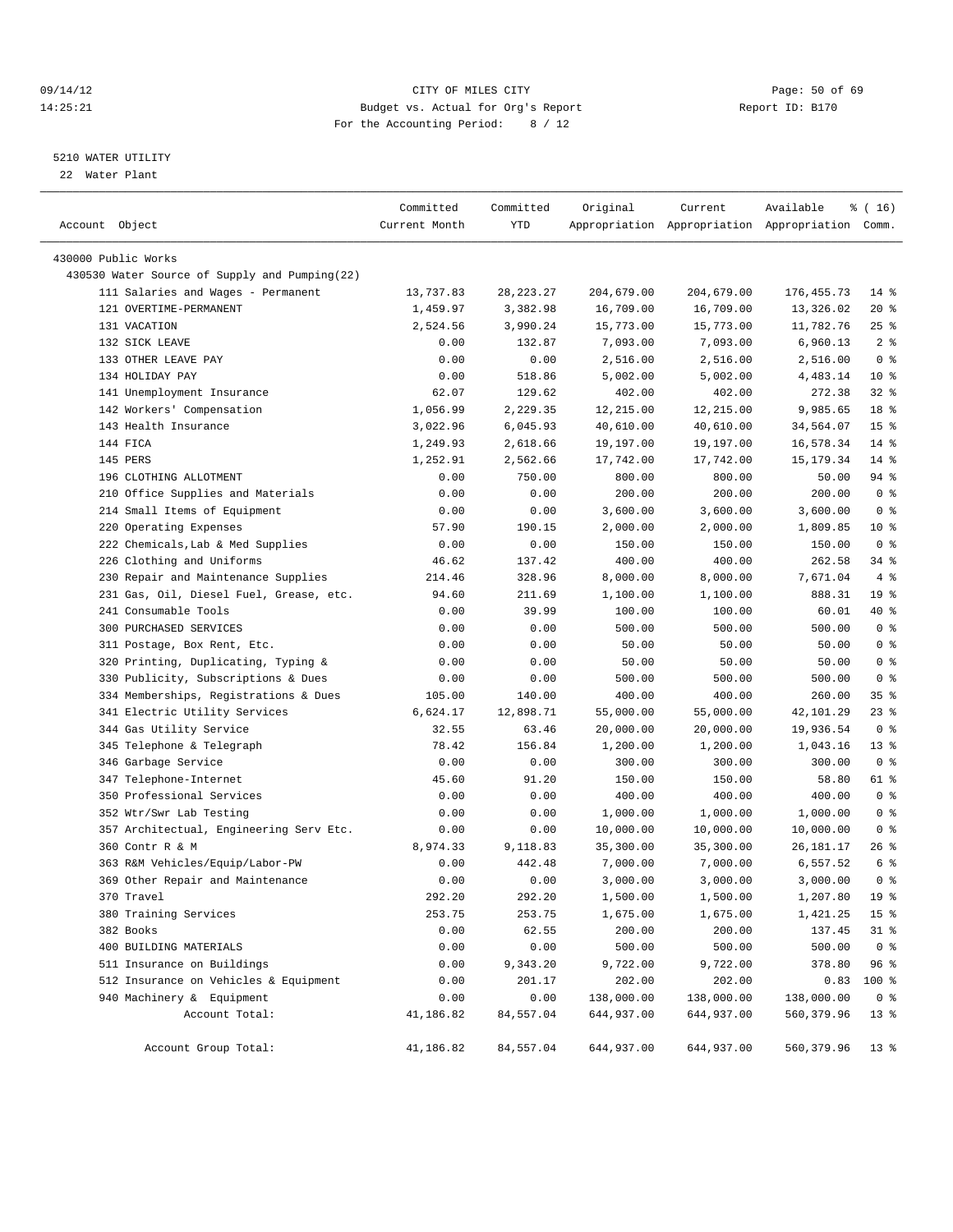#### 09/14/12 Page: 51 of 69 14:25:21 Budget vs. Actual for Org's Report Report ID: B170 For the Accounting Period: 8 / 12

# 5210 WATER UTILITY

22 Water Plant

| Object<br>Account                                                                                       | Committed<br>Current Month | Committed<br><b>YTD</b> | Original<br>Appropriation | Current<br>Appropriation | Available<br>Appropriation | $\frac{1}{6}$ ( 16 )<br>Comm. |
|---------------------------------------------------------------------------------------------------------|----------------------------|-------------------------|---------------------------|--------------------------|----------------------------|-------------------------------|
| 520000 OTHER FINANCING USES<br>521000 Interfund Operating Transfers Out<br>820 Transfers to Other Funds | 0.00                       | 0.00                    | 6.419.00                  |                          | 6.419.00                   | 0 <sup>8</sup>                |
| Account Total:                                                                                          | 0.00                       | 0.00                    | 6.419.00                  | 6,419.00<br>6.419.00     | 6.419.00                   | 0 <sup>8</sup>                |
| Account Group Total:                                                                                    | 0.00                       | 0.00                    | 6.419.00                  | 6.419.00                 | 6.419.00                   | 0 <sup>8</sup>                |
| Organization Total:                                                                                     | 41,186.82                  | 84,557.04               | 651,356.00                | 651,356.00               | 566,798.96                 | $13*$                         |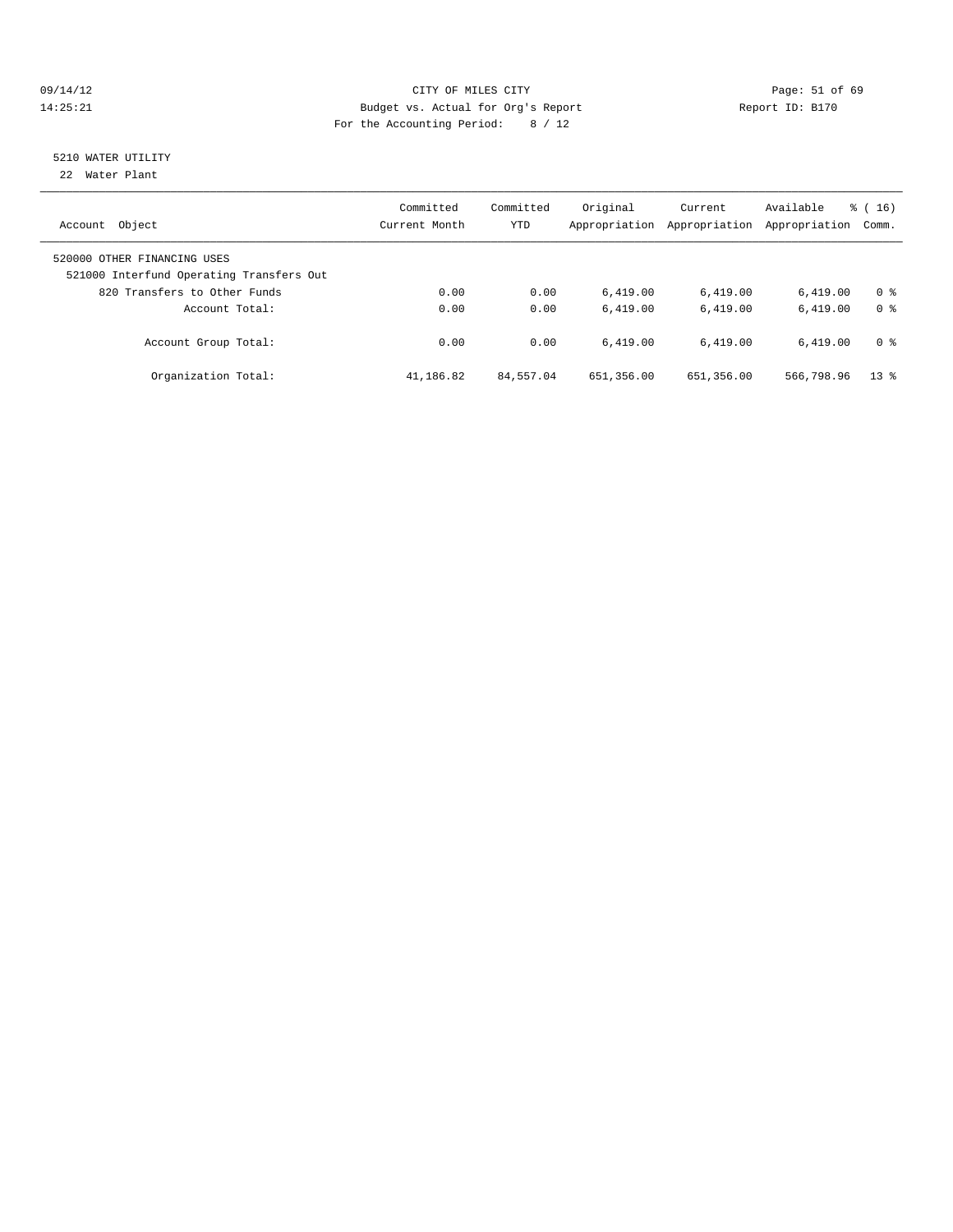#### 09/14/12 Page: 52 of 69 14:25:21 Budget vs. Actual for Org's Report Report ID: B170 For the Accounting Period: 8 / 12

————————————————————————————————————————————————————————————————————————————————————————————————————————————————————————————————————

#### 5210 WATER UTILITY

23 Water Lines

|                                                                 | Committed     | Committed      | Original   | Current    | Available                                       | $\frac{1}{6}$ (16)       |
|-----------------------------------------------------------------|---------------|----------------|------------|------------|-------------------------------------------------|--------------------------|
| Account Object                                                  | Current Month | YTD            |            |            | Appropriation Appropriation Appropriation Comm. |                          |
|                                                                 |               |                |            |            |                                                 |                          |
| 430000 Public Works<br>430550 Transmission and Distribution(23) |               |                |            |            |                                                 |                          |
|                                                                 |               |                |            |            |                                                 | 16 <sup>8</sup>          |
| 111 Salaries and Wages - Permanent<br>121 OVERTIME-PERMANENT    | 12,606.45     | 24,342.04      | 150,601.00 | 150,601.00 | 126,258.96                                      |                          |
|                                                                 | 236.60        | 1,111.47       | 10,598.00  | 10,598.00  | 9,486.53                                        | $10*$                    |
| 131 VACATION                                                    | 889.65        | 2,583.79       | 15,773.00  | 15,773.00  | 13,189.21                                       | 16 <sup>°</sup><br>$20*$ |
| 132 SICK LEAVE<br>133 OTHER LEAVE PAY                           | 1,185.07      | 1,443.28       | 7,093.00   | 7,093.00   | 5,649.72<br>2,738.00                            | 0 <sup>8</sup>           |
| 134 HOLIDAY PAY                                                 | 0.00          | 0.00<br>417.33 | 2,738.00   | 2,738.00   | 4,140.67                                        | 9 <sub>8</sub>           |
|                                                                 | 286.77        |                | 4,558.00   | 4,558.00   | 210.34                                          |                          |
| 141 Unemployment Insurance<br>142 Workers' Compensation         | 53.06         | 106.66         | 317.00     | 317.00     |                                                 | $34$ $%$                 |
| 143 Health Insurance                                            | 775.79        | 1,543.23       | 10,556.00  | 10,556.00  | 9,012.77                                        | 15 <sup>°</sup>          |
|                                                                 | 2,629.65      | 5, 213.73      | 31,546.00  | 31,546.00  | 26, 332.27                                      | $17*$                    |
| 144 FICA                                                        | 1,137.16      | 2,290.28       | 15,174.00  | 15,174.00  | 12,883.72                                       | 15 <sup>8</sup>          |
| 145 PERS                                                        | 1,074.98      | 2,113.83       | 14,023.00  | 14,023.00  | 11,909.17                                       | 15 <sup>8</sup>          |
| 196 CLOTHING ALLOTMENT                                          | $-15.00$      | 615.00         | 670.00     | 670.00     | 55.00                                           | $92$ $%$                 |
| 210 Office Supplies and Materials                               | 0.00          | 0.00           | 500.00     | 500.00     | 500.00                                          | 0 <sup>8</sup>           |
| 214 Small Items of Equipment                                    | 62.88         | 62.88          | 8,000.00   | 8,000.00   | 7,937.12                                        | 1 <sup>8</sup>           |
| 220 Operating Expenses                                          | 91.24         | 512.71         | 13,000.00  | 13,000.00  | 12,487.29                                       | 4%                       |
| 222 Chemicals, Lab & Med Supplies                               | 0.00          | 0.00           | 300.00     | 300.00     | 300.00                                          | 0 <sup>8</sup>           |
| 226 Clothing and Uniforms                                       | 0.00          | 0.00           | 1,000.00   | 1,000.00   | 1,000.00                                        | 0 <sup>8</sup>           |
| 230 Repair and Maintenance Supplies                             | 946.10        | 1,131.52       | 45,000.00  | 45,000.00  | 43,868.48                                       | 3%                       |
| 231 Gas, Oil, Diesel Fuel, Grease, etc.                         | 0.00          | 1,525.44       | 12,000.00  | 12,000.00  | 10,474.56                                       | $13$ %                   |
| 233 Water Main Replacement and Street                           | 0.00          | 0.00           | 46,640.00  | 46,640.00  | 46,640.00                                       | 0 <sup>8</sup>           |
| 234 Hydrant Replacement, Valves                                 | 0.00          | 0.00           | 56,180.00  | 56,180.00  | 56,180.00                                       | 0 <sup>8</sup>           |
| 235 Curb Stop Replacement                                       | 0.00          | 0.00           | 10,000.00  | 10,000.00  | 10,000.00                                       | 0 <sup>8</sup>           |
| 241 Consumable Tools                                            | 0.00          | 0.00           | 200.00     | 200.00     | 200.00                                          | 0 <sup>8</sup>           |
| 311 Postage, Box Rent, Etc.                                     | 0.00          | 0.00           | 100.00     | 100.00     | 100.00                                          | 0 <sup>8</sup>           |
| 320 Printing, Duplicating, Typing &                             | 0.00          | 49.63          | 200.00     | 200.00     | 150.37                                          | $25$ %                   |
| 330 Publicity, Subscriptions & Dues                             | 0.00          | 0.00           | 300.00     | 300.00     | 300.00                                          | 0 <sup>8</sup>           |
| 334 Memberships, Registrations & Dues                           | 0.00          | 250.00         | 300.00     | 300.00     | 50.00                                           | 83 %                     |
| 341 Electric Utility Services                                   | 13.61         | 25.22          | 350.00     | 350.00     | 324.78                                          | 7 %                      |
| 344 Gas Utility Service                                         | 4.04          | 8.10           | 1,000.00   | 1,000.00   | 991.90                                          | 1 <sup>°</sup>           |
| 345 Telephone & Telegraph                                       | 40.70         | 81.40          | 1,000.00   | 1,000.00   | 918.60                                          | 8 %                      |
| 346 Garbage Service                                             | 0.00          | 0.00           | 250.00     | 250.00     | 250.00                                          | 0 <sup>8</sup>           |
| 347 Telephone-Internet                                          | 11.40         | 22.80          | 300.00     | 300.00     | 277.20                                          | 8 %                      |
| 350 Professional Services                                       | 65.00         | 107.50         | 10,000.00  | 10,000.00  | 9,892.50                                        | 1 <sup>°</sup>           |
| 357 Architectual, Engineering Serv Etc.                         | 0.00          | 0.00           | 10,000.00  | 10,000.00  | 10,000.00                                       | 0 <sup>8</sup>           |
| 360 Contr R & M                                                 | 1,477.11      | 1,727.57       | 13,000.00  | 13,000.00  | 11,272.43                                       | 13 <sup>8</sup>          |
| 363 R&M Vehicles/Equip/Labor-PW                                 | 113.96        | 592.77         | 25,000.00  | 25,000.00  | 24, 407. 23                                     | 2 <sup>8</sup>           |
| 369 Other Repair and Maintenance                                | 0.00          | 0.00           | 3,000.00   | 3,000.00   | 3,000.00                                        | 0 <sup>8</sup>           |
| 370 Travel                                                      | 0.00          | 0.00           | 1,500.00   | 1,500.00   | 1,500.00                                        | $0$ %                    |
| 380 Training Services                                           | 75.00         | 75.00          | 1,200.00   | 1,200.00   | 1,125.00                                        | 6 %                      |
| 382 Books                                                       | 0.00          | 0.00           | 200.00     | 200.00     | 200.00                                          | $0$ %                    |
| 396 Demolitions                                                 | 0.00          | 0.00           | 500.00     | 500.00     | 500.00                                          | 0 %                      |
| 400 BUILDING MATERIALS                                          | 0.00          | 0.00           | 1,000.00   | 1,000.00   | 1,000.00                                        | 0 <sup>8</sup>           |
| 511 Insurance on Buildings                                      | 0.00          | 2,792.88       | 2,793.00   | 2,793.00   | 0.12                                            | 100 %                    |
| 512 Insurance on Vehicles & Equipment                           | 0.00          | 641.21         | 642.00     | 642.00     | 0.79                                            | 100 %                    |
| 532 Land Rental                                                 | 0.00          | 120.79         | 1,500.00   | 1,500.00   | 1,379.21                                        | 8 %                      |
| 533 Machinery and Equipment Rental                              | 0.00          | 0.00           | 1,000.00   | 1,000.00   | 1,000.00                                        | 0 <sup>8</sup>           |
| 940 Machinery & Equipment                                       | 44,287.00     | 44,287.00      | 89,280.00  | 89,280.00  | 44,993.00                                       | 50 %                     |
| 957 Cenex /Dickinson Water Line                                 | 2,589.70      | 2,589.70       | 260,000.00 | 260,000.00 | 257, 410.30                                     | $1$ %                    |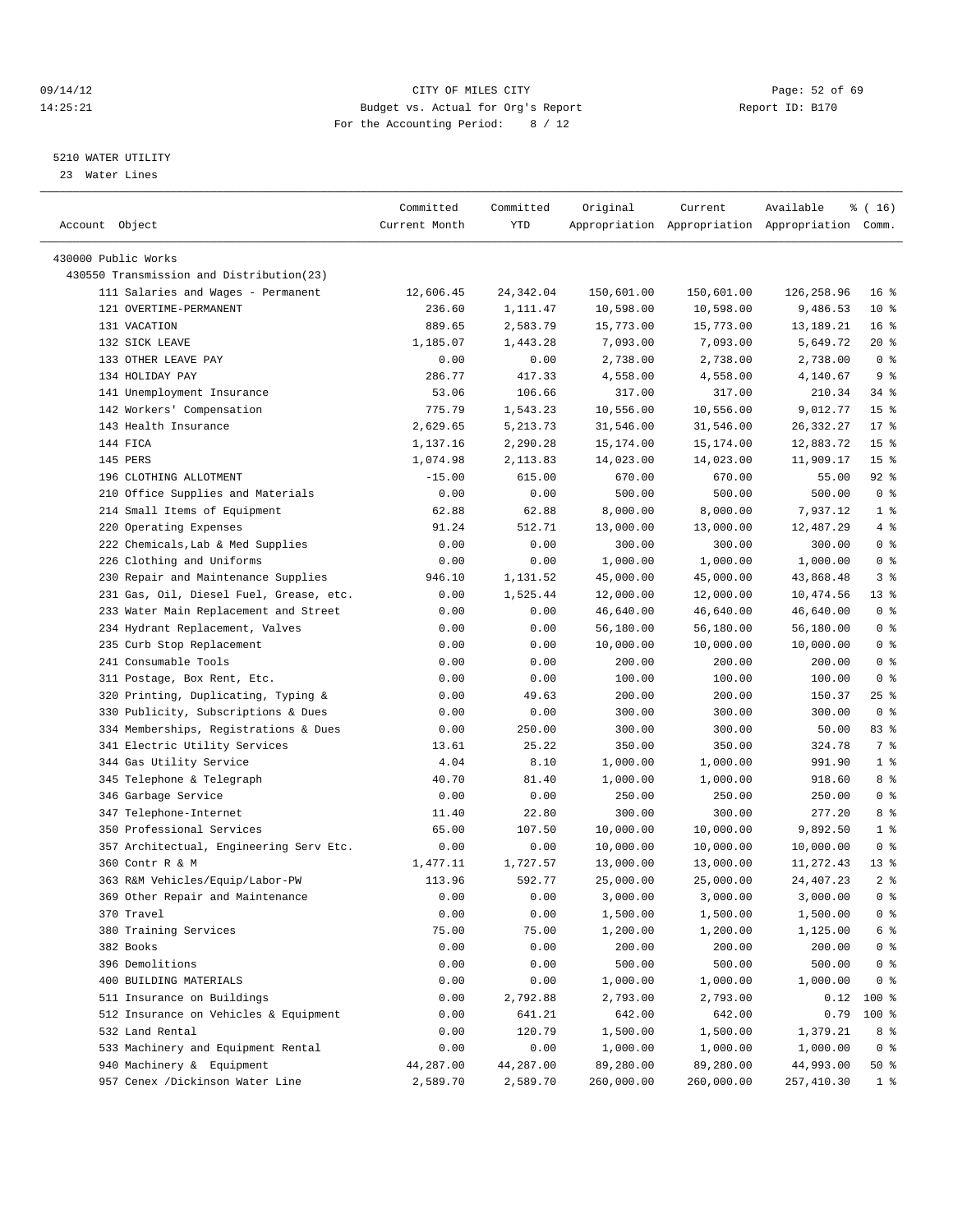#### 09/14/12 Page: 53 of 69 14:25:21 Budget vs. Actual for Org's Report Report ID: B170 For the Accounting Period: 8 / 12

### 5210 WATER UTILITY

23 Water Lines

|                                            | Committed     | Committed   | Original     | Current      | Available                                 | % (16)         |
|--------------------------------------------|---------------|-------------|--------------|--------------|-------------------------------------------|----------------|
| Account Object                             | Current Month | <b>YTD</b>  |              |              | Appropriation Appropriation Appropriation | Comm.          |
| 958 Strevell/Merriam Wtr Line Proj         | 0.00          | 0.00        | 695,000.00   | 695,000.00   | 695,000.00                                | 0 <sup>8</sup> |
| 959 Riverside Tank Demo                    | 0.00          | 0.00        | 60,000.00    | 60,000.00    | 60,000.00                                 | 0 <sup>°</sup> |
| Account Total:                             | 70,637.92     | 98,384.76   | 1,635,882.00 | 1,635,882.00 | 1,537,497.24                              | $6\degree$     |
| Account Group Total:                       | 70,637.92     | 98,384.76   | 1,635,882.00 | 1,635,882.00 | 1,537,497.24                              | $6\degree$     |
| 490000 DEBT SERVICE                        |               |             |              |              |                                           |                |
| 490200 Revenue Bonds                       |               |             |              |              |                                           |                |
| 611 Principal-NE Wtr Line Phase II         | 0.00          | 0.00        | 16,000.00    | 16,000.00    | 16,000.00                                 | 0 <sup>8</sup> |
| 615 Principal-Northeast Water Ln \$2.2     | 0.00          | 0.00        | 48,000.00    | 48,000.00    | 48,000.00                                 | 0 <sup>°</sup> |
| 616 Principal-Carbon Hill Water Tank \$2.2 | 0.00          | 0.00        | 48,000.00    | 48,000.00    | 48,000.00                                 | 0 <sup>8</sup> |
| 617 Principal - NE Wtr Line \$500k         | 0.00          | 0.00        | 13,000.00    | 13,000.00    | 13,000.00                                 | 0 <sup>°</sup> |
| 618 Principal-Carbon Hill \$500k           | 0.00          | 0.00        | 13,000.00    | 13,000.00    | 13,000.00                                 | 0 <sup>°</sup> |
| 622 Interest-NE Wtr Line Phase II          | 0.00          | 0.00        | 2,288.00     | 2,288.00     | 2,288.00                                  | 0 <sup>°</sup> |
| 631 Interest - NE Wtr Line \$500k          | 0.00          | 0.00        | 12,678.00    | 12,678.00    | 12,678.00                                 | 0 <sup>8</sup> |
| 632 Interest - Carbon Hill Wtr Tank \$500k | 0.00          | 0.00        | 12,678.00    | 12,678.00    | 12,678.00                                 | 0 <sup>8</sup> |
| 634 Interest-Northeast Wtr Ln \$2.2        | 0.00          | 0.00        | 79,088.00    | 79,088.00    | 79,088.00                                 | 0 <sup>°</sup> |
| 638 Interest-Carbon Hill Tank \$2.2        | 0.00          | 0.00        | 79,088.00    | 79,088.00    | 79,088.00                                 | 0 <sup>°</sup> |
| Account Total:                             | 0.00          | 0.00        | 323,820.00   | 323,820.00   | 323,820.00                                | 0 <sup>8</sup> |
| Account Group Total:                       | 0.00          | 0.00        | 323,820.00   | 323,820.00   | 323,820.00                                | 0 <sup>8</sup> |
| 520000 OTHER FINANCING USES                |               |             |              |              |                                           |                |
| 521000 Interfund Operating Transfers Out   |               |             |              |              |                                           |                |
| 820 Transfers to Other Funds               | 0.00          | 0.00        | 6,420.00     | 6,420.00     | 6,420.00                                  | 0 <sup>8</sup> |
| Account Total:                             | 0.00          | 0.00        | 6,420.00     | 6,420.00     | 6,420.00                                  | 0 <sup>8</sup> |
| Account Group Total:                       | 0.00          | 0.00        | 6,420.00     | 6,420.00     | 6,420.00                                  | 0 <sup>8</sup> |
| Organization Total:                        | 70,637.92     | 98, 384. 76 | 1,966,122.00 | 1,966,122.00 | 1,867,737.24                              | 5 <sup>8</sup> |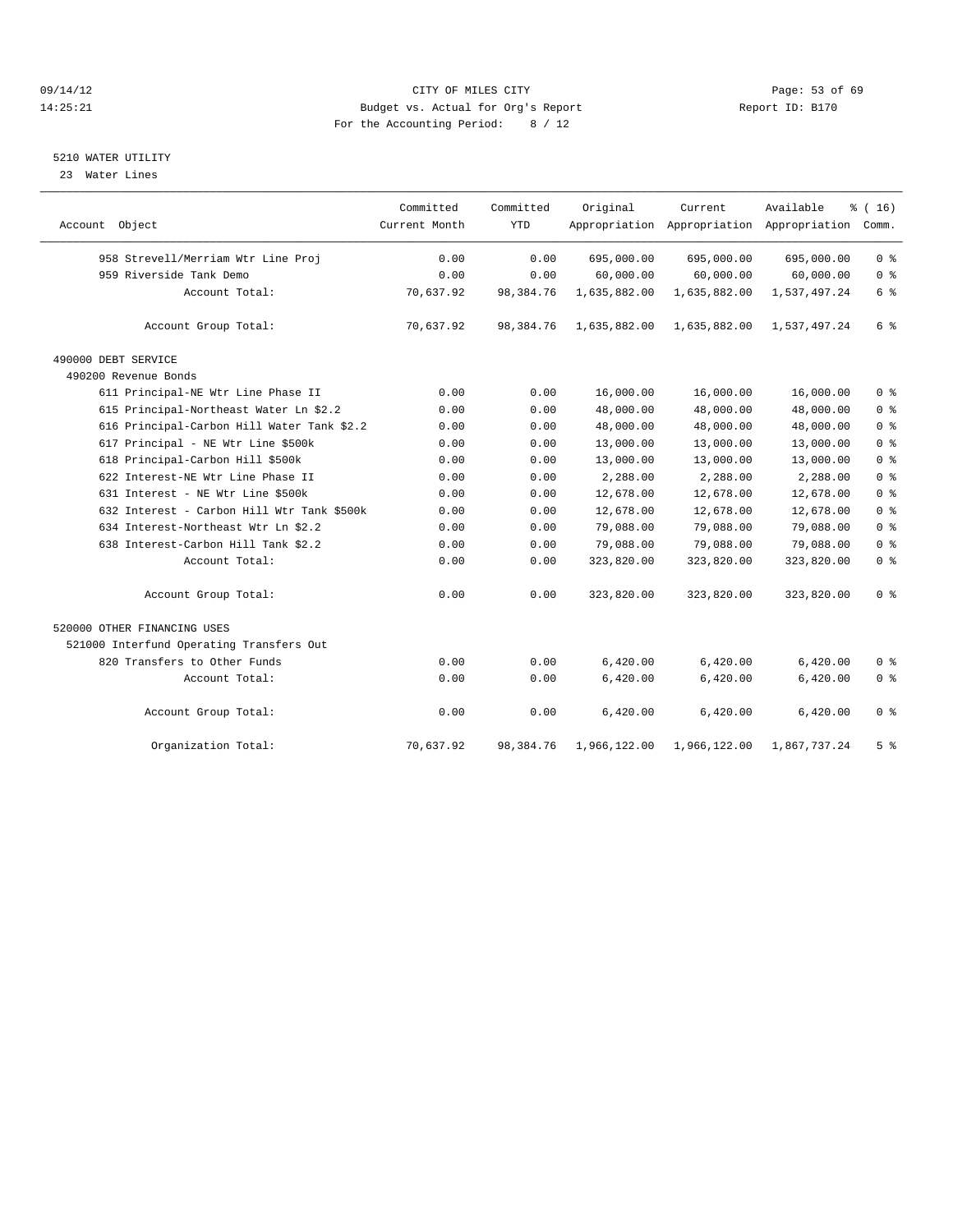#### 09/14/12 Page: 54 of 69 14:25:21 Budget vs. Actual for Org's Report Report ID: B170 For the Accounting Period: 8 / 12

————————————————————————————————————————————————————————————————————————————————————————————————————————————————————————————————————

#### 5210 WATER UTILITY

25 Water Administration

|                                            | Committed     | Committed  | Original  | Current   | Available                                       | $\frac{1}{6}$ ( 16 ) |  |
|--------------------------------------------|---------------|------------|-----------|-----------|-------------------------------------------------|----------------------|--|
| Account Object                             | Current Month | <b>YTD</b> |           |           | Appropriation Appropriation Appropriation Comm. |                      |  |
| 430000 Public Works                        |               |            |           |           |                                                 |                      |  |
| 430510 Water Administration(25)            |               |            |           |           |                                                 |                      |  |
| 111 Salaries and Wages - Permanent         | 2,210.51      | 4,643.51   | 35,884.00 | 35,884.00 | 31,240.49                                       | $13*$                |  |
| 121 OVERTIME-PERMANENT                     | 20.36         | 41.93      | 339.00    | 339.00    | 297.07                                          | $12*$                |  |
| 131 VACATION                               | 354.64        | 370.61     | 1,600.00  | 1,600.00  | 1,229.39                                        | $23$ $%$             |  |
| 132 SICK LEAVE                             | 76.97         | 198.97     | 1,200.00  | 1,200.00  | 1,001.03                                        | $17*$                |  |
| 141 Unemployment Insurance                 | 9.32          | 18.84      | 137.00    | 137.00    | 118.16                                          | $14*$                |  |
| 142 Workers' Compensation                  | 27.87         | 56.36      | 437.00    | 437.00    | 380.64                                          | $13*$                |  |
| 143 Health Insurance                       | 362.69        | 725.40     | 7,977.00  | 7,977.00  | 7,251.60                                        | 9 <sup>°</sup>       |  |
| 144 FICA                                   | 203.55        | 411.49     | 2,985.00  | 2,985.00  | 2,573.51                                        | $14$ %               |  |
| 145 PERS                                   | 138.10        | 270.12     | 2,759.00  | 2,759.00  | 2,488.88                                        | $10*$                |  |
| 196 CLOTHING ALLOTMENT                     | 0.00          | 127.50     | 315.00    | 315.00    | 187.50                                          | 40 %                 |  |
| 210 Office Supplies and Materials          | 221.26        | 243.21     | 1,800.00  | 1,800.00  | 1,556.79                                        | $14$ %               |  |
| 214 Small Items of Equipment               | 95.33         | 95.33      | 3,067.00  | 3,067.00  | 2,971.67                                        | 3%                   |  |
| 220 Operating Expenses                     | 107.41        | 157.88     | 1,700.00  | 1,700.00  | 1,542.12                                        | 9%                   |  |
| 230 Repair and Maintenance Supplies        | 0.00          | 0.00       | 200.00    | 200.00    | 200.00                                          | 0 <sup>8</sup>       |  |
| 311 Postage, Box Rent, Etc.                | 1,074.57      | 1,585.12   | 7,000.00  | 7,000.00  | 5,414.88                                        | 23 %                 |  |
| 320 Printing, Duplicating, Typing &        | 0.00          | 88.83      | 2,100.00  | 2,100.00  | 2,011.17                                        | 4%                   |  |
| 330 Publicity, Subscriptions & Dues        | 0.00          | 0.00       | 1,500.00  | 1,500.00  | 1,500.00                                        | 0 <sup>8</sup>       |  |
| 345 Telephone & Telegraph                  | 50.88         | 101.76     | 600.00    | 600.00    | 498.24                                          | $17*$                |  |
| 347 Telephone-Internet                     | 19.52         | 39.04      | 100.00    | 100.00    | 60.96                                           | 39 %                 |  |
| 350 Professional Services                  | 0.00          | 2,091.60   | 8,500.00  | 8,500.00  | 6,408.40                                        | $25$ %               |  |
| 360 Contr R & M                            | 107.44        | 4,553.21   | 2,000.00  | 2,000.00  | $-2, 553.21$                                    | $228$ %              |  |
| 370 Travel                                 | 0.00          | 0.00       | 200.00    | 200.00    | 200.00                                          | 0 <sup>8</sup>       |  |
| 380 Training Services                      | 0.00          | 0.00       | 300.00    | 300.00    | 300.00                                          | 0 <sup>8</sup>       |  |
| 513 Liability                              | 0.00          | 85.21      | 0.00      | 0.00      | $-85.21$                                        | $***$ $%$            |  |
| 521 Surety Bonds for Officials & Employees | 0.00          | 0.00       | 400.00    | 400.00    | 400.00                                          | 0 <sup>8</sup>       |  |
| 531 Building & Office Rental               | 500.00        | 1,000.00   | 6,000.00  | 6,000.00  | 5,000.00                                        | $17*$                |  |
| 810 Losses (Bad debt expense - Enterprise  | 0.00          | $-172.68$  | 500.00    | 500.00    | 672.68                                          | $-35$ $%$            |  |
| Account Total:                             | 5,580.42      | 16,733.24  | 89,600.00 | 89,600.00 | 72,866.76                                       | 19 <sup>°</sup>      |  |
| Account Group Total:                       | 5,580.42      | 16,733.24  | 89,600.00 | 89,600.00 | 72,866.76                                       | 19 <sup>°</sup>      |  |
| 510000 MISCELLANEOUS                       |               |            |           |           |                                                 |                      |  |
| 510330 Comprehensive Liability Insurance   |               |            |           |           |                                                 |                      |  |
| 513 Liability                              | 0.00          | 12,016.79  | 12,017.00 | 12,017.00 |                                                 | $0.21$ 100 %         |  |
| Account Total:                             | 0.00          | 12,016.79  | 12,017.00 | 12,017.00 |                                                 | $0.21$ 100 %         |  |
| Account Group Total:                       | 0.00          | 12,016.79  | 12,017.00 | 12,017.00 |                                                 | $0.21$ 100 %         |  |
| 520000 OTHER FINANCING USES                |               |            |           |           |                                                 |                      |  |
| 521000 Interfund Operating Transfers Out   |               |            |           |           |                                                 |                      |  |
| 820 Transfers to Other Funds               | 4,519.00      | 9,038.00   | 54,228.00 | 54,228.00 | 45,190.00                                       | $17$ %               |  |
| Account Total:                             | 4,519.00      | 9,038.00   | 54,228.00 | 54,228.00 | 45,190.00                                       | $17*$                |  |
| Account Group Total:                       | 4,519.00      | 9,038.00   | 54,228.00 | 54,228.00 | 45,190.00                                       | $17$ %               |  |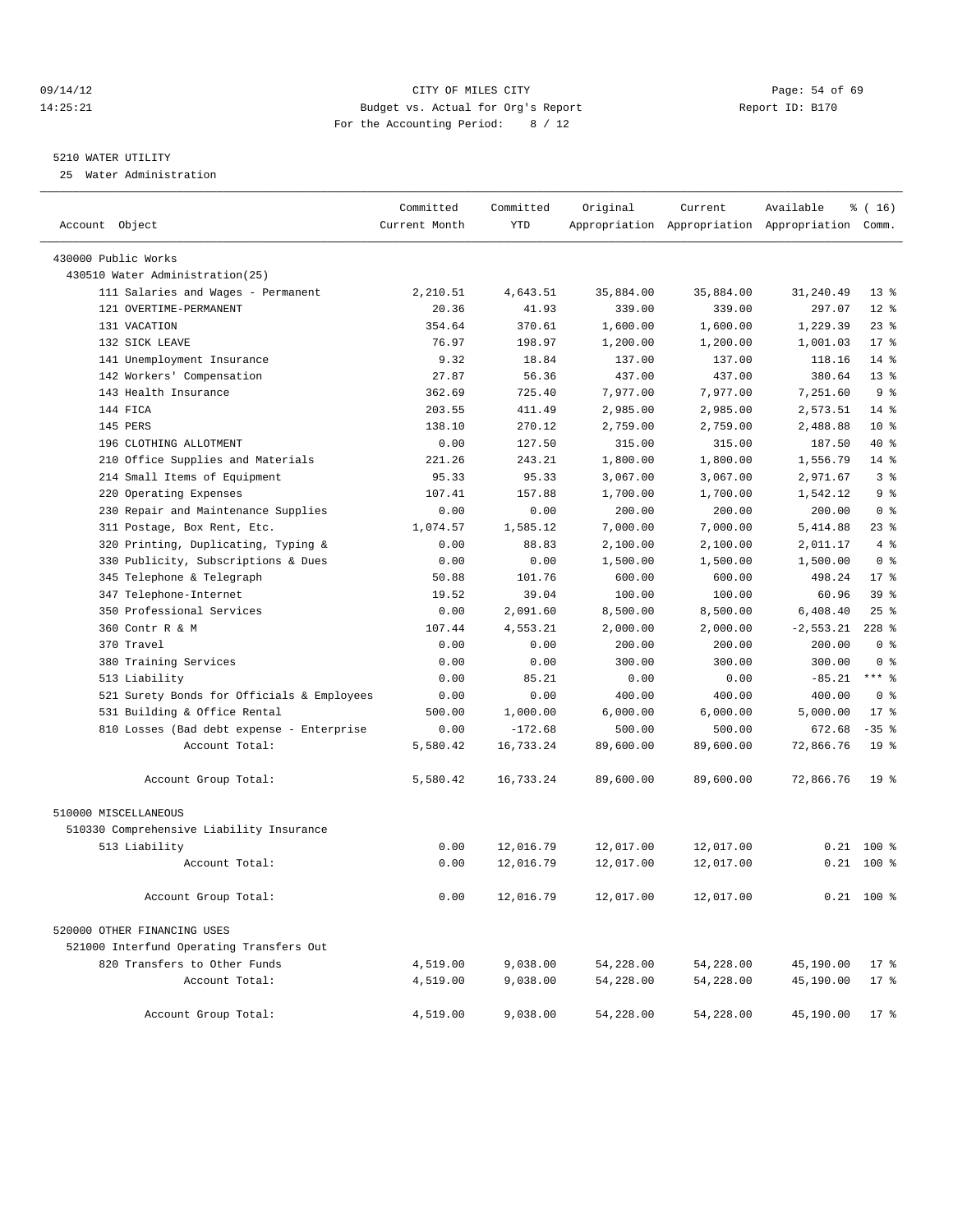#### 09/14/12 Page: 55 of 69 14:25:21 Budget vs. Actual for Org's Report Report ID: B170 For the Accounting Period: 8 / 12

# 5210 WATER UTILITY

25 Water Administration

| Account Object |                     | Committed<br>Current Month | Committed<br><b>YTD</b> | Original   | Current    | Available<br>Appropriation Appropriation Appropriation Comm. | % (16) |
|----------------|---------------------|----------------------------|-------------------------|------------|------------|--------------------------------------------------------------|--------|
|                | Organization Total: | 10,099.42                  | 37,788.03               | 155,845.00 | 155,845.00 | 118,056.97                                                   | 24 %   |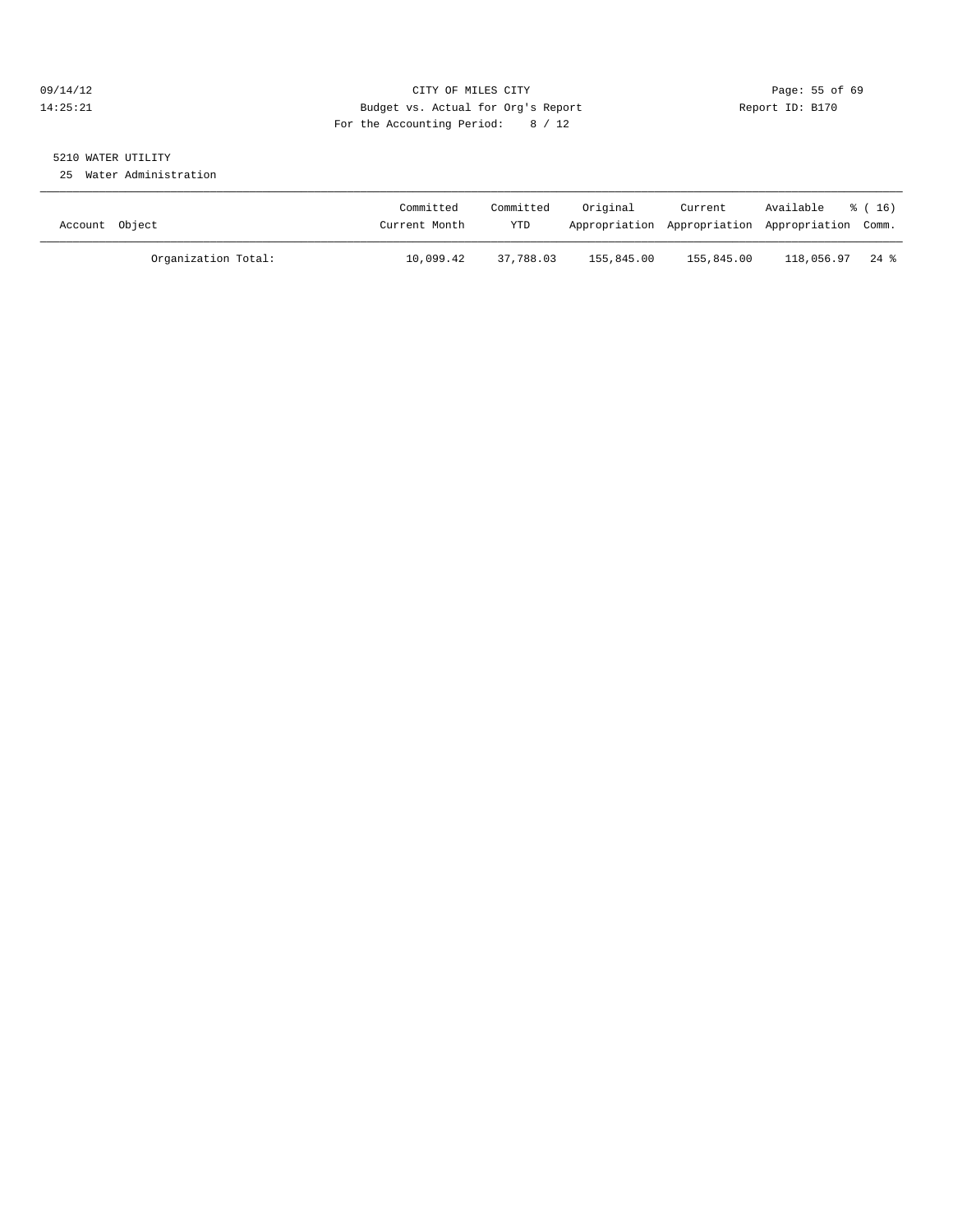#### 09/14/12 Page: 56 of 69 14:25:21 Budget vs. Actual for Org's Report Report ID: B170 For the Accounting Period: 8 / 12

#### 5210 WATER UTILITY

80 Water Purification

| Account Object                          | Committed<br>Current Month | Committed<br>YTD | Original     | Current      | Available<br>Appropriation Appropriation Appropriation Comm. | % (16)         |
|-----------------------------------------|----------------------------|------------------|--------------|--------------|--------------------------------------------------------------|----------------|
| 430000 Public Works                     |                            |                  |              |              |                                                              |                |
| 430540 Water Purification and Treatment |                            |                  |              |              |                                                              |                |
| 210 Office Supplies and Materials       | 0.00                       | 0.00             | 200.00       | 200.00       | 200.00                                                       | 0 <sup>8</sup> |
| 214 Small Items of Equipment            | 0.00                       | 39.99            | 21,000.00    | 21,000.00    | 20,960.01                                                    | 0 <sup>8</sup> |
| 220 Operating Expenses                  | 57.90                      | 113.85           | 3,000.00     | 3,000.00     | 2,886.15                                                     | 4%             |
| 222 Chemicals, Lab & Med Supplies       | 8,205.16                   | 16, 425.78       | 58,350.00    | 58,350.00    | 41,924.22                                                    | 28%            |
| 226 Clothing and Uniforms               | 46.62                      | 137.41           | 400.00       | 400.00       | 262.59                                                       | 34 %           |
| 230 Repair and Maintenance Supplies     | 214.46                     | 1,070.90         | 9,500.00     | 9,500.00     | 8,429.10                                                     | $11$ %         |
| 231 Gas, Oil, Diesel Fuel, Grease, etc. | 94.60                      | 367.80           | 1,290.00     | 1,290.00     | 922.20                                                       | 29%            |
| 241 Consumable Tools                    | 0.00                       | 0.00             | 50.00        | 50.00        | 50.00                                                        | 0 <sup>8</sup> |
| 311 Postage, Box Rent, Etc.             | 0.00                       | 2.45             | 150.00       | 150.00       | 147.55                                                       | 2 <sup>8</sup> |
| 320 Printing, Duplicating, Typing &     | 0.00                       | 0.00             | 100.00       | 100.00       | 100.00                                                       | 0 <sup>8</sup> |
| 330 Publicity, Subscriptions & Dues     | 0.00                       | 0.00             | 400.00       | 400.00       | 400.00                                                       | 0 <sup>8</sup> |
| 334 Memberships, Registrations & Dues   | 105.00                     | 140.00           | 430.00       | 430.00       | 290.00                                                       | 33 %           |
| 345 Telephone & Telegraph               | 0.00                       | 0.00             | 200.00       | 200.00       | 200.00                                                       | 0 <sup>8</sup> |
| 352 Wtr/Swr Lab Testing                 | 0.00                       | 0.00             | 12,000.00    | 12,000.00    | 12,000.00                                                    | 0 <sup>8</sup> |
| 357 Architectual, Engineering Serv Etc. | 0.00                       | 0.00             | 14,000.00    | 14,000.00    | 14,000.00                                                    | 0 <sup>8</sup> |
| 360 Contr R & M                         | 0.00                       | 0.00             | 6,000.00     | 6,000.00     | 6,000.00                                                     | 0 <sup>8</sup> |
| 369 Other Repair and Maintenance        | 0.00                       | 0.00             | 1,500.00     | 1,500.00     | 1,500.00                                                     | 0 <sup>8</sup> |
| 370 Travel                              | 292.20                     | 292.20           | 1,200.00     | 1,200.00     | 907.80                                                       | $24$ %         |
| 380 Training Services                   | 253.75                     | 253.75           | 1,000.00     | 1,000.00     | 746.25                                                       | 25%            |
| 382 Books                               | 0.00                       | 62.55            | 200.00       | 200.00       | 137.45                                                       | $31$ %         |
| 400 BUILDING MATERIALS                  | 0.00                       | 0.00             | 250.00       | 250.00       | 250.00                                                       | 0 <sup>8</sup> |
| 533 Machinery and Equipment Rental      | 0.00                       | 0.00             | 1,000.00     | 1,000.00     | 1,000.00                                                     | 0 <sup>8</sup> |
| Account Total:                          | 9,269.69                   | 18,906.68        | 132,220.00   | 132,220.00   | 113, 313. 32                                                 | $14$ %         |
| Account Group Total:                    | 9,269.69                   | 18,906.68        | 132,220.00   | 132,220.00   | 113, 313. 32                                                 | $14*$          |
| Organization Total:                     | 9,269.69                   | 18,906.68        | 132,220.00   | 132,220.00   | 113, 313.32                                                  | $14$ %         |
| Fund Total:                             | 131, 193.85                | 239,636.51       | 2,905,543.00 | 2,905,543.00 | 2,665,906.49                                                 | 8 %            |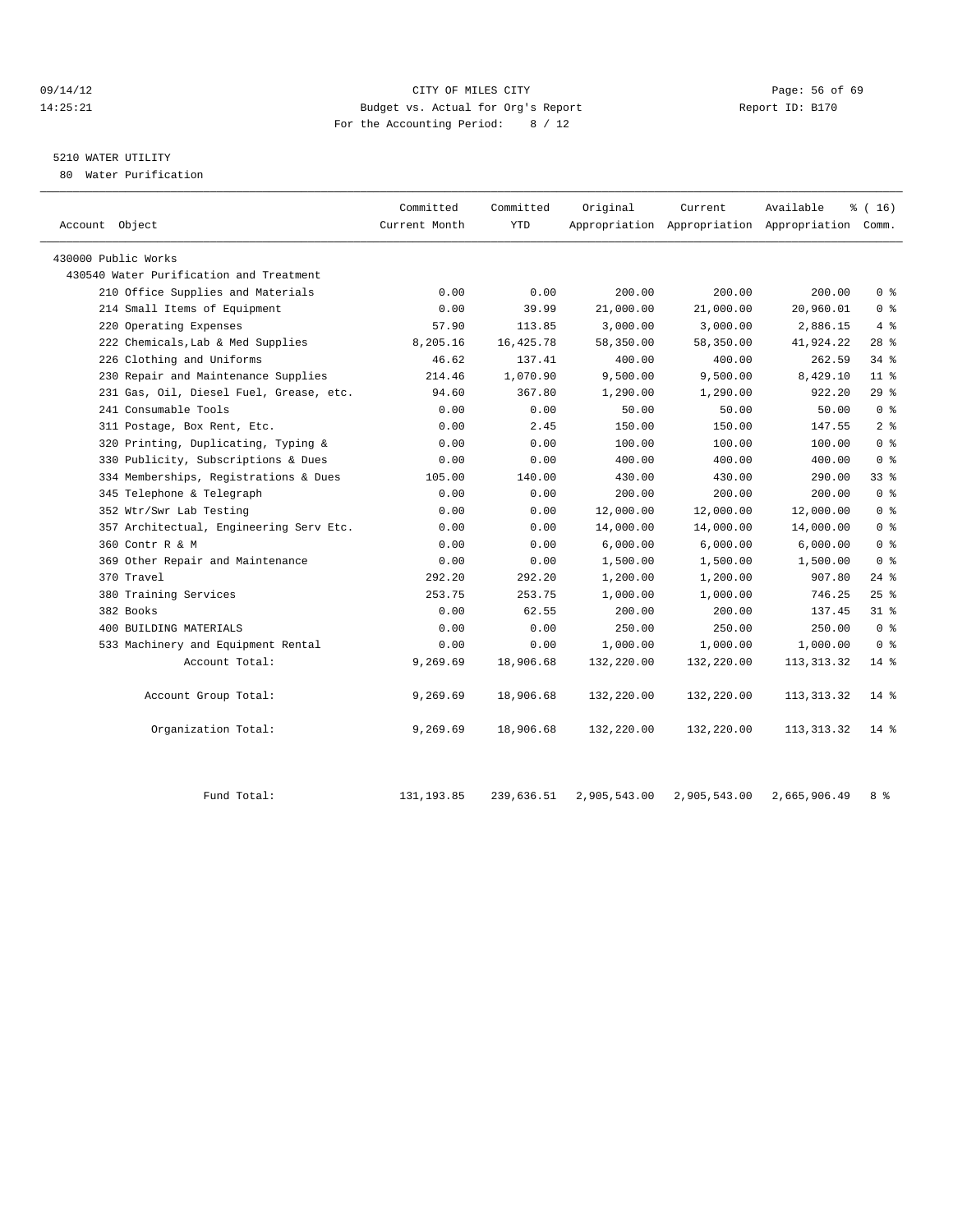#### 09/14/12 Page: 57 of 69 14:25:21 Budget vs. Actual for Org's Report Report ID: B170 For the Accounting Period: 8 / 12

#### 5310 SEWER UTILITY

29 Sewer Administration

| Account Object                             | Committed<br>Current Month | Committed<br><b>YTD</b> | Original  | Current    | Available<br>Appropriation Appropriation Appropriation Comm. | % (16)          |
|--------------------------------------------|----------------------------|-------------------------|-----------|------------|--------------------------------------------------------------|-----------------|
| 430000 Public Works                        |                            |                         |           |            |                                                              |                 |
| 430610 Sewer Administration(29)            |                            |                         |           |            |                                                              |                 |
| 111 Salaries and Wages - Permanent         | 2,210.51                   | 4,643.52                | 35,884.00 | 35,884.00  | 31,240.48                                                    | $13*$           |
| 121 OVERTIME-PERMANENT                     | 20.36                      | 41.93                   | 339.00    | 339.00     | 297.07                                                       | $12*$           |
| 131 VACATION                               | 354.64                     | 370.61                  | 1,600.00  | 1,600.00   | 1,229.39                                                     | $23$ $%$        |
| 132 SICK LEAVE                             | 76.97                      | 198.98                  | 1,200.00  | 1,200.00   | 1,001.02                                                     | $17*$           |
| 141 Unemployment Insurance                 | 9.32                       | 18.85                   | 137.00    | 137.00     | 118.15                                                       | $14$ %          |
| 142 Workers' Compensation                  | 27.87                      | 56.36                   | 437.00    | 437.00     | 380.64                                                       | $13*$           |
| 143 Health Insurance                       | 362.72                     | 725.42                  | 7,977.00  | 7,977.00   | 7,251.58                                                     | 9 <sup>8</sup>  |
| 144 FICA                                   | 203.57                     | 411.55                  | 2,985.00  | 2,985.00   | 2,573.45                                                     | $14$ %          |
| 145 PERS                                   | 138.10                     | 270.11                  | 2,759.00  | 2,759.00   | 2,488.89                                                     | $10*$           |
| 196 CLOTHING ALLOTMENT                     | 0.00                       | 127.50                  | 315.00    | 315.00     | 187.50                                                       | 40 %            |
| 210 Office Supplies and Materials          | 221.25                     | 243.20                  | 1,800.00  | 1,800.00   | 1,556.80                                                     | $14$ %          |
| 214 Small Items of Equipment               | 95.33                      | 95.33                   | 3,067.00  | 3,067.00   | 2,971.67                                                     | 3 <sup>8</sup>  |
| Operating Expenses<br>220                  | 107.42                     | 157.89                  | 1,700.00  | 1,700.00   | 1,542.11                                                     | 9 <sup>8</sup>  |
| 230 Repair and Maintenance Supplies        | 0.00                       | 0.00                    | 200.00    | 200.00     | 200.00                                                       | 0 <sup>8</sup>  |
| 311 Postage, Box Rent, Etc.                | 950.00                     | 1,425.90                | 7,000.00  | 7,000.00   | 5,574.10                                                     | $20*$           |
| 320 Printing, Duplicating, Typing &        | 0.00                       | 303.62                  | 2,100.00  | 2,100.00   | 1,796.38                                                     | $14$ %          |
| 330 Publicity, Subscriptions & Dues        | 0.00                       | 0.00                    | 1,500.00  | 1,500.00   | 1,500.00                                                     | 0 <sup>8</sup>  |
| Telephone & Telegraph<br>345               | 50.86                      | 101.72                  | 600.00    | 600.00     | 498.28                                                       | $17*$           |
| 347 Telephone-Internet                     | 19.51                      | 39.02                   | 100.00    | 100.00     | 60.98                                                        | 39 %            |
| 350 Professional Services                  | 0.00                       | 2,091.60                | 8,500.00  | 8,500.00   | 6,408.40                                                     | $25$ $%$        |
| 360 Contr R & M                            | 107.44                     | 4,553.22                | 2,000.00  | 2,000.00   | $-2, 553.22$                                                 | $228$ %         |
| 370 Travel                                 | 0.00                       | 0.00                    | 200.00    | 200.00     | 200.00                                                       | 0 <sup>8</sup>  |
| 380 Training Services                      | 0.00                       | 0.00                    | 300.00    | 300.00     | 300.00                                                       | 0 <sup>8</sup>  |
| 513 Liability                              | 0.00                       | 85.20                   | 0.00      | 0.00       | $-85.20$                                                     | $***$ $-$       |
| 521 Surety Bonds for Officials & Employees | 0.00                       | 0.00                    | 400.00    | 400.00     | 400.00                                                       | 0 <sup>8</sup>  |
| 531 Building & Office Rental               | 333.33                     | 666.66                  | 6,000.00  | 6,000.00   | 5,333.34                                                     | 11 <sup>8</sup> |
| 540 Special Assessments                    | 0.00                       | 0.00                    | 5,500.00  | 5,500.00   | 5,500.00                                                     | 0 <sup>8</sup>  |
| 810 Losses (Bad debt expense - Enterprise  | 0.00                       | $-172.66$               | 500.00    | 500.00     | 672.66                                                       | $-35$ %         |
| Account Total:                             | 5,289.20                   | 16, 455.53              | 95,100.00 | 95,100.00  | 78,644.47                                                    | $17*$           |
| Account Group Total:                       | 5,289.20                   | 16, 455.53              | 95,100.00 | 95,100.00  | 78,644.47                                                    | $17$ %          |
| 490000 DEBT SERVICE                        |                            |                         |           |            |                                                              |                 |
| 490200 Revenue Bonds                       |                            |                         |           |            |                                                              |                 |
| 608 Prpl-Wastewater Project Phase I        | 0.00                       | 0.00                    | 56,000.00 | 56,000.00  | 56,000.00                                                    | 0 <sup>8</sup>  |
| 626 Interest-Wastewater Project Phase I    | 0.00                       | 0.00                    | 38,211.00 | 38,211.00  | 38,211.00                                                    | 0 <sup>8</sup>  |
| Account Total:                             | 0.00                       | 0.00                    | 94,211.00 | 94, 211.00 | 94,211.00                                                    | 0 <sup>8</sup>  |
| Account Group Total:                       | 0.00                       | 0.00                    | 94,211.00 | 94,211.00  | 94,211.00                                                    | 0 <sup>8</sup>  |
| 510000 MISCELLANEOUS                       |                            |                         |           |            |                                                              |                 |
| 510330 Comprehensive Liability Insurance   |                            |                         |           |            |                                                              |                 |
| 513 Liability                              | 0.00                       | 71,720.19               | 71,720.00 | 71,720.00  |                                                              | $-0.19$ 100 %   |
| Account Total:                             | 0.00                       | 71,720.19               | 71,720.00 | 71,720.00  |                                                              | $-0.19$ 100 %   |
| Account Group Total:                       | 0.00                       | 71,720.19               | 71,720.00 | 71,720.00  |                                                              | $-0.19$ 100 %   |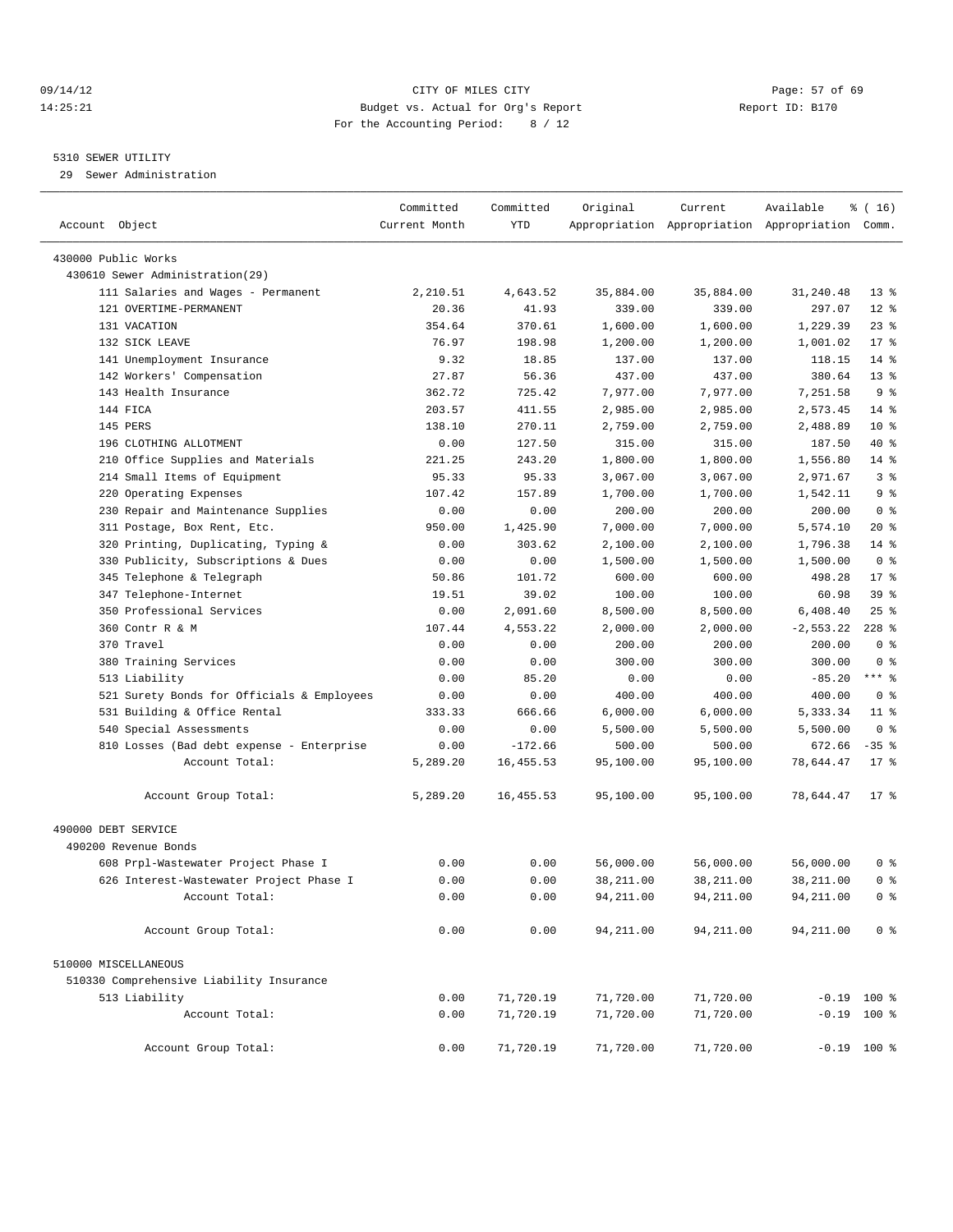#### 09/14/12 Page: 58 of 69 14:25:21 Budget vs. Actual for Org's Report Report ID: B170 For the Accounting Period: 8 / 12

### 5310 SEWER UTILITY

29 Sewer Administration

| Object<br>Account                                                       | Committed<br>Current Month | Committed<br><b>YTD</b> | Original<br>Appropriation | Current<br>Appropriation | Available<br>Appropriation | $\frac{1}{6}$ ( 16 )<br>Comm. |
|-------------------------------------------------------------------------|----------------------------|-------------------------|---------------------------|--------------------------|----------------------------|-------------------------------|
| 520000 OTHER FINANCING USES<br>521000 Interfund Operating Transfers Out |                            |                         |                           |                          |                            |                               |
| 820 Transfers to Other Funds<br>Account Total:                          | 3, 344, 16<br>3,344.16     | 6,688.32<br>6,688.32    | 40,130.00<br>40,130.00    | 40,130.00<br>40,130.00   | 33,441.68<br>33,441.68     | $17$ %<br>$17*$               |
| Account Group Total:                                                    | 3,344.16                   | 6,688.32                | 40,130.00                 | 40,130.00                | 33, 441.68                 | $17*$                         |
| Organization Total:                                                     | 8,633.36                   | 94,864.04               | 301,161.00                | 301,161.00               | 206, 296.96                | 318                           |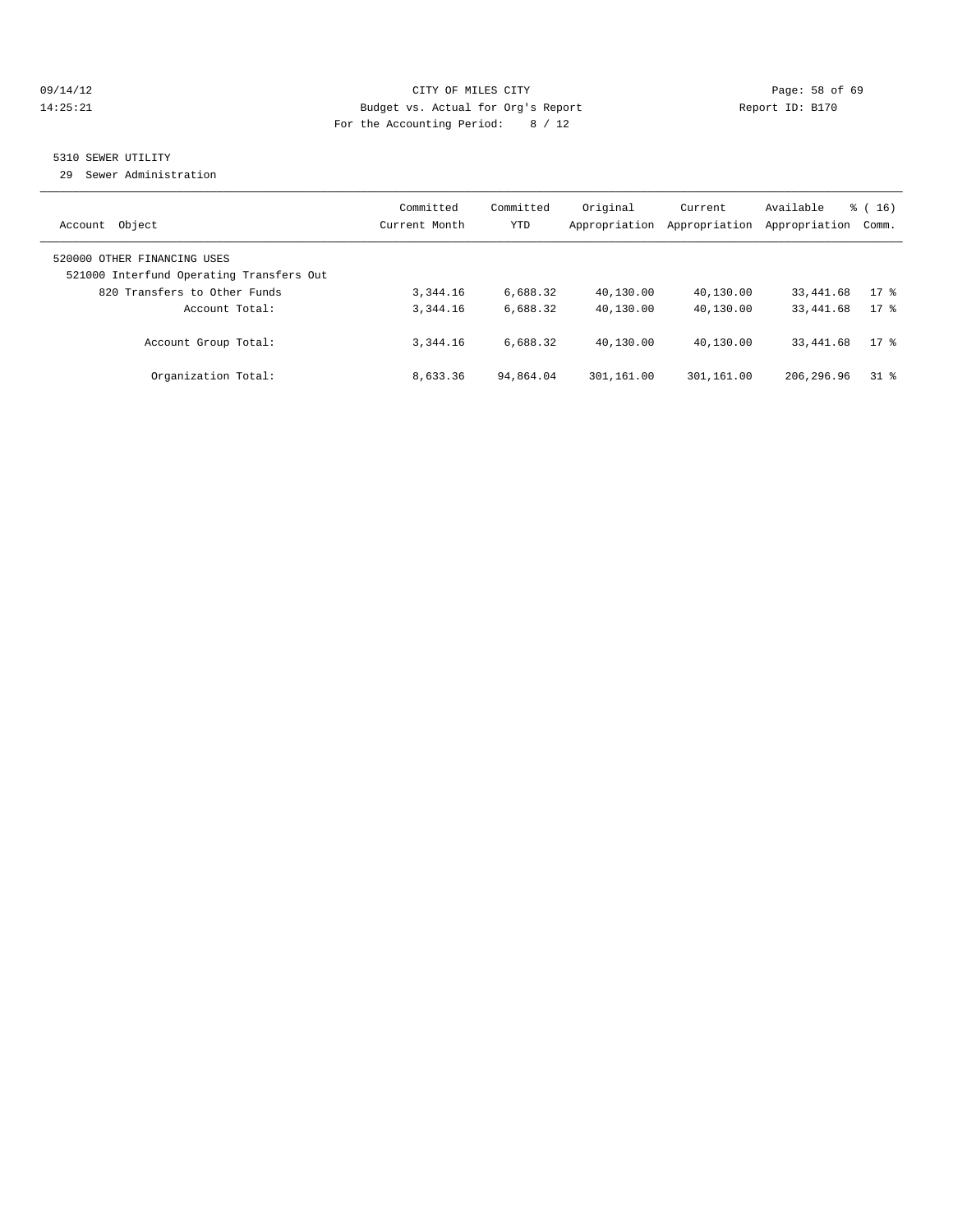#### 09/14/12 Page: 59 of 69 14:25:21 Budget vs. Actual for Org's Report Report ID: B170 For the Accounting Period: 8 / 12

————————————————————————————————————————————————————————————————————————————————————————————————————————————————————————————————————

#### 5310 SEWER UTILITY

31 Sewer Lines

| Account Object                               | Committed<br>Current Month | Committed<br>YTD | Original   | Current    | Available<br>Appropriation Appropriation Appropriation Comm. | % ( 16)         |
|----------------------------------------------|----------------------------|------------------|------------|------------|--------------------------------------------------------------|-----------------|
|                                              |                            |                  |            |            |                                                              |                 |
| 430000 Public Works                          |                            |                  |            |            |                                                              |                 |
| 430630 Sewer Collection and Transmission(31) |                            |                  |            |            |                                                              |                 |
| 111 Salaries and Wages - Permanent           | 8,740.31                   | 17,392.78        | 105,798.00 | 105,798.00 | 88, 405. 22                                                  | 16 <sup>8</sup> |
| 121 OVERTIME-PERMANENT                       | 236.59                     | 1,049.03         | 10,598.00  | 10,598.00  | 9,548.97                                                     | $10*$           |
| 131 VACATION                                 | 818.70                     | 1,862.94         | 15,773.00  | 15,773.00  | 13,910.06                                                    | $12*$           |
| 132 SICK LEAVE                               | 1,183.89                   | 1,442.10         | 7,093.00   | 7,093.00   | 5,650.90                                                     | $20*$           |
| 133 OTHER LEAVE PAY                          | 0.00                       | 0.00             | 2,738.00   | 2,738.00   | 2,738.00                                                     | 0 <sup>8</sup>  |
| 134 HOLIDAY PAY                              | 286.77                     | 417.33           | 4,558.00   | 4,558.00   | 4,140.67                                                     | 9 <sub>8</sub>  |
| 141 Unemployment Insurance                   | 39.33                      | 79.20            | 235.00     | 235.00     | 155.80                                                       | $34$ $%$        |
| 142 Workers' Compensation                    | 561.18                     | 1,114.35         | 8,114.00   | 8,114.00   | 6,999.65                                                     | $14$ %          |
| 143 Health Insurance                         | 1,994.54                   | 3,943.74         | 23,931.00  | 23,931.00  | 19,987.26                                                    | $16*$           |
| 144 FICA                                     | 836.24                     | 1,687.34         | 11,215.00  | 11,215.00  | 9,527.66                                                     | 15 <sup>8</sup> |
| 145 PERS                                     | 796.49                     | 1,566.98         | 10,362.00  | 10,362.00  | 8,795.02                                                     | 15 <sup>8</sup> |
| 196 CLOTHING ALLOTMENT                       | $-15.00$                   | 457.50           | 475.00     | 475.00     | 17.50                                                        | 96 %            |
| 210 Office Supplies and Materials            | 0.00                       | 0.00             | 300.00     | 300.00     | 300.00                                                       | 0 <sup>8</sup>  |
| 214 Small Items of Equipment                 | 62.87                      | 62.87            | 5,600.00   | 5,600.00   | 5,537.13                                                     | 1 <sup>°</sup>  |
| 220 Operating Expenses                       | 0.00                       | 0.00             | 5,000.00   | 5,000.00   | 5,000.00                                                     | 0 <sup>8</sup>  |
| 222 Chemicals, Lab & Med Supplies            | 0.00                       | 0.00             | 3,000.00   | 3,000.00   | 3,000.00                                                     | 0 <sup>8</sup>  |
| 226 Clothing and Uniforms                    | 0.00                       | 0.00             | 700.00     | 700.00     | 700.00                                                       | 0 <sup>8</sup>  |
| 230 Repair and Maintenance Supplies          | 0.00                       | 0.00             | 7,500.00   | 7,500.00   | 7,500.00                                                     | 0 <sup>8</sup>  |
| 231 Gas, Oil, Diesel Fuel, Grease, etc.      | 0.00                       | 1,525.44         | 11,000.00  | 11,000.00  | 9,474.56                                                     | 14 %            |
| 233 Water Main Replacement and Street        | 0.00                       | 0.00             | 12,000.00  | 12,000.00  | 12,000.00                                                    | 0 <sup>8</sup>  |
| 234 Hydrant Replacement, Valves              | 0.00                       | 0.00             | 10,000.00  | 10,000.00  | 10,000.00                                                    | 0 <sup>8</sup>  |
| 241 Consumable Tools                         | 0.00                       | 0.00             | 300.00     | 300.00     | 300.00                                                       | 0 <sup>8</sup>  |
| 311 Postage, Box Rent, Etc.                  | 0.00                       | 0.00             | 100.00     | 100.00     | 100.00                                                       | 0 <sup>8</sup>  |
| 320 Printing, Duplicating, Typing &          | 0.00                       | 0.00             | 75.00      | 75.00      | 75.00                                                        | 0 <sup>8</sup>  |
| 330 Publicity, Subscriptions & Dues          | 0.00                       | 0.00             | 125.00     | 125.00     | 125.00                                                       | 0 <sup>8</sup>  |
| 334 Memberships, Registrations & Dues        | 0.00                       | 0.00             | 200.00     | 200.00     | 200.00                                                       | 0 <sup>8</sup>  |
| 341 Electric Utility Services                | 13.60                      | 25.21            | 350.00     | 350.00     | 324.79                                                       | 7 %             |
| 344 Gas Utility Service                      | 4.04                       | 8.10             | 600.00     | 600.00     | 591.90                                                       | 1 <sup>8</sup>  |
| 345 Telephone & Telegraph                    | 40.69                      | 81.38            | 550.00     | 550.00     | 468.62                                                       | 15 <sup>8</sup> |
| 346 Garbage Service                          | 0.00                       | 0.00             | 300.00     | 300.00     | 300.00                                                       | 0 <sup>8</sup>  |
| 347 Telephone-Internet                       | 11.40                      | 22.80            | 100.00     | 100.00     | 77.20                                                        | 23 %            |
| 350 Professional Services                    | 0.00                       | 42.50            | 13,000.00  | 13,000.00  | 12,957.50                                                    | 0 <sup>8</sup>  |
| 356 Purchsed Services (MMIA Div '01)         | 0.00                       | 0.00             | 2,000.00   | 2,000.00   | 2,000.00                                                     | 0 <sup>8</sup>  |
| 357 Architectual, Engineering Serv Etc.      | 0.00                       | 0.00             | 10,000.00  | 10,000.00  | 10,000.00                                                    | 0 <sup>8</sup>  |
| 360 Contr R & M                              | 587.63                     | 629.65           | 3,000.00   | 3,000.00   | 2,370.35                                                     | $21$ %          |
| 363 R&M Vehicles/Equip/Labor-PW              | 113.96                     | 592.77           | 27,000.00  | 27,000.00  | 26,407.23                                                    | 2 <sup>°</sup>  |
| 369 Other Repair and Maintenance             | 0.00                       | 0.00             | 5,000.00   | 5,000.00   | 5,000.00                                                     | 0 <sup>8</sup>  |
| 370 Travel                                   | 0.00                       | 0.00             | 500.00     | 500.00     | 500.00                                                       | 0 <sup>8</sup>  |
| 380 Training Services                        | 75.00                      | 75.00            | 600.00     | 600.00     | 525.00                                                       | 13 <sub>8</sub> |
| 382 Books                                    | 0.00                       | 0.00             | 100.00     | 100.00     | 100.00                                                       | 0 <sup>8</sup>  |
| 396 Demolitions                              | 0.00                       | 0.00             | 500.00     | 500.00     | 500.00                                                       | 0 <sup>8</sup>  |
| 400 BUILDING MATERIALS                       | 0.00                       | 0.00             | 1,000.00   | 1,000.00   | 1,000.00                                                     | 0 <sup>8</sup>  |
| 512 Insurance on Vehicles & Equipment        | 0.00                       | 1,497.33         | 1,498.00   | 1,498.00   | 0.67                                                         | 100 %           |
| 513 Liability                                | 0.00                       | 0.00             | 5,000.00   | 5,000.00   | 5,000.00                                                     | 0 <sup>8</sup>  |
| 532 Land Rental                              | 0.00                       | 120.79           | 500.00     | 500.00     | 379.21                                                       | 24 %            |
| 533 Machinery and Equipment Rental           | 0.00                       | 0.00             | 1,000.00   | 1,000.00   | 1,000.00                                                     | 0 <sup>8</sup>  |
| 940 Machinery & Equipment                    | 0.00                       | 0.00             | 134,520.00 | 134,520.00 | 134,520.00                                                   | 0 <sup>8</sup>  |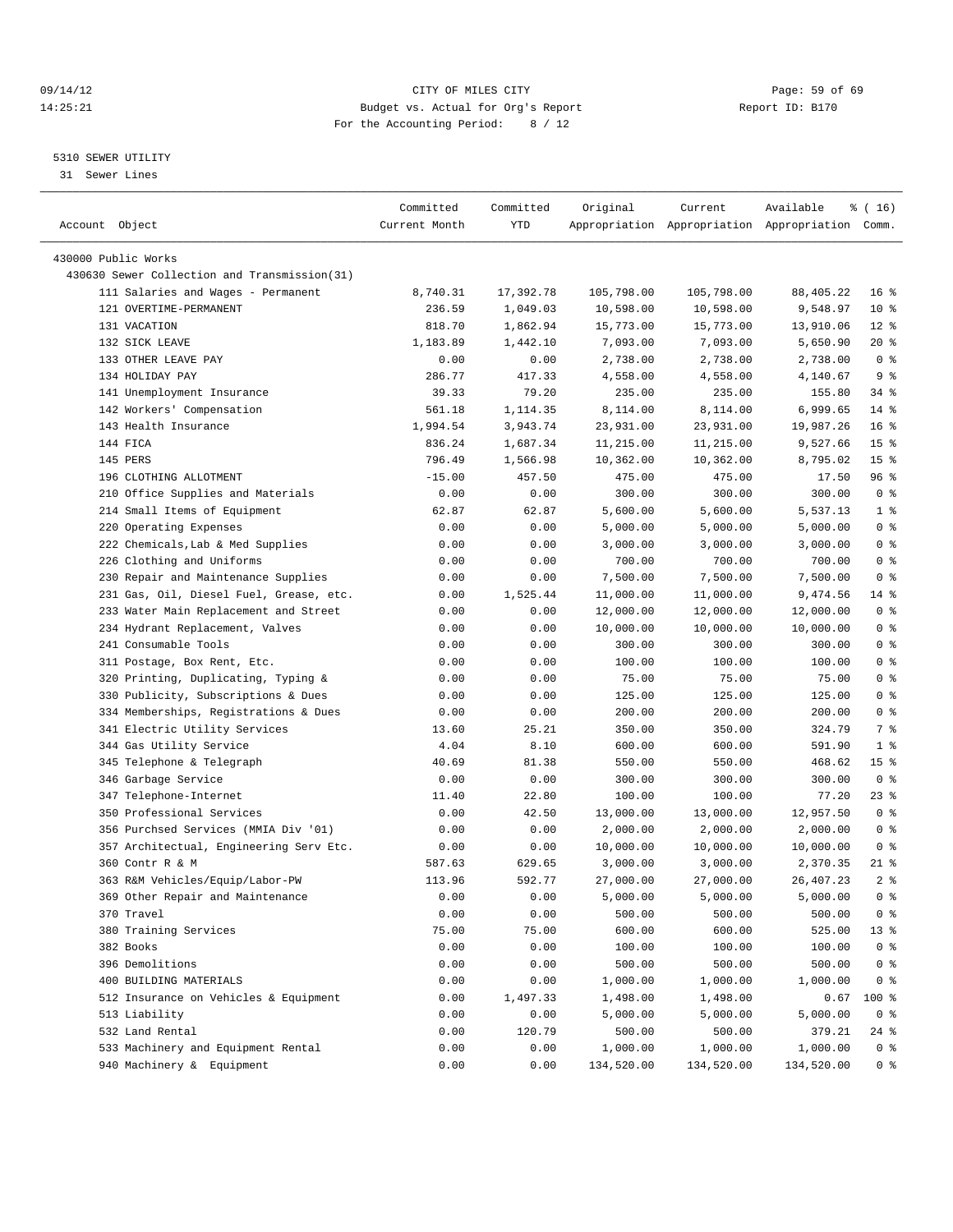#### 09/14/12 Page: 60 of 69 14:25:21 Budget vs. Actual for Org's Report Report ID: B170 For the Accounting Period: 8 / 12

#### 5310 SEWER UTILITY

31 Sewer Lines

| Object<br>Account                                                       | Committed<br>Current Month | Committed<br>YTD | Original<br>Appropriation | Current<br>Appropriation | Available<br>Appropriation | $\frac{3}{6}$ ( 16 )<br>Comm. |
|-------------------------------------------------------------------------|----------------------------|------------------|---------------------------|--------------------------|----------------------------|-------------------------------|
| Account Total:                                                          | 16,388.23                  | 35,697.13        | 463,908.00                | 463,908.00               | 428,210.87                 | 8 %                           |
| Account Group Total:                                                    | 16,388.23                  | 35,697.13        | 463,908.00                | 463,908.00               | 428,210.87                 | 8 %                           |
| 520000 OTHER FINANCING USES<br>521000 Interfund Operating Transfers Out |                            |                  |                           |                          |                            |                               |
| 820 Transfers to Other Funds                                            | 0.00                       | 0.00             | 6,419.00                  | 6,419.00                 | 6,419.00                   | 0 <sup>8</sup>                |
| Account Total:                                                          | 0.00                       | 0.00             | 6,419.00                  | 6,419.00                 | 6,419.00                   | 0 <sup>8</sup>                |
| Account Group Total:                                                    | 0.00                       | 0.00             | 6,419.00                  | 6,419.00                 | 6,419.00                   | 0 <sup>8</sup>                |
| Organization Total:                                                     | 16,388.23                  | 35,697.13        | 470,327.00                | 470,327.00               | 434,629.87                 | 8 %                           |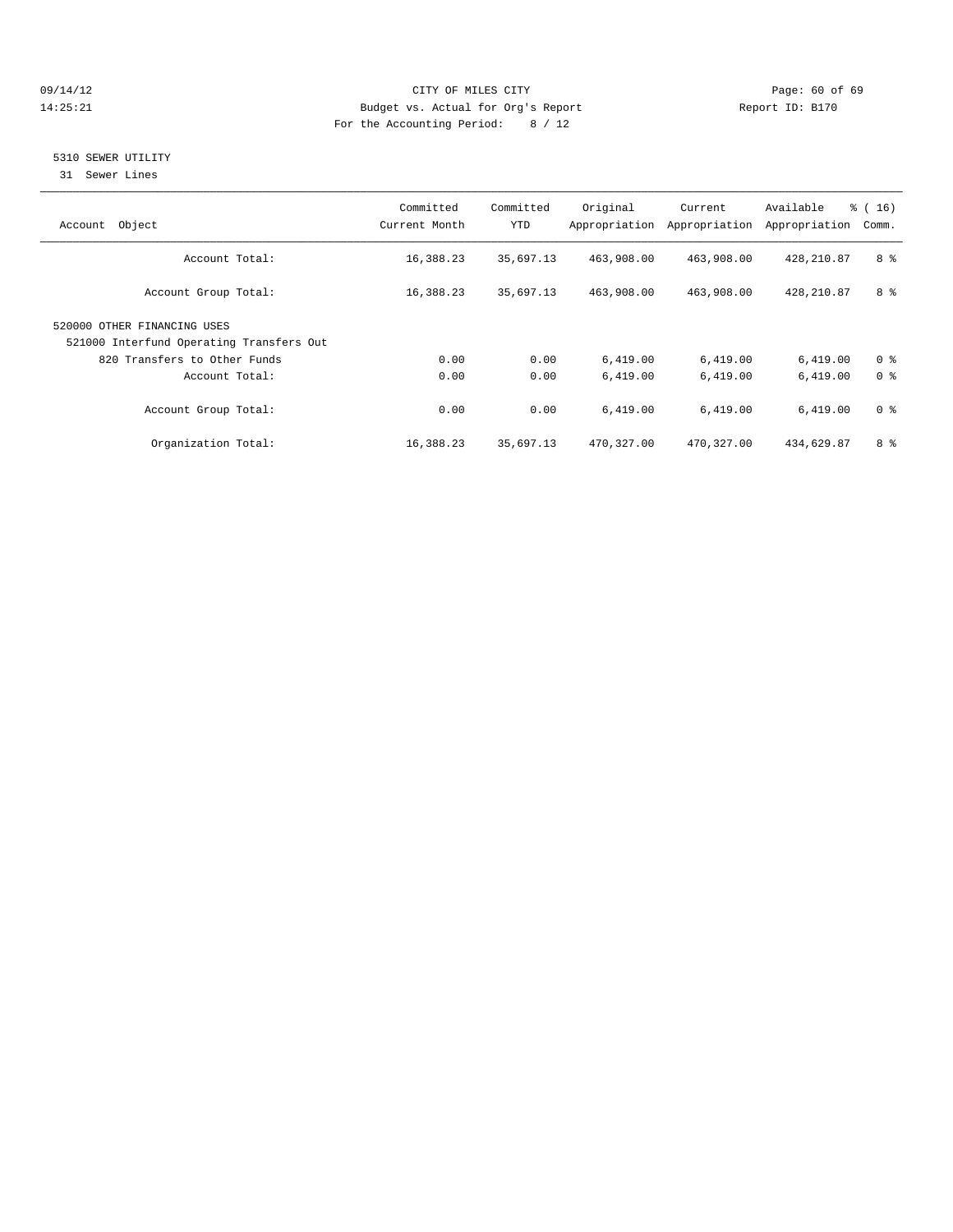#### 09/14/12 Page: 61 of 69 14:25:21 Budget vs. Actual for Org's Report Report ID: B170 For the Accounting Period: 8 / 12

#### 5310 SEWER UTILITY

32 Sewer Lifts

|                                         | Committed     | Committed  | Original     | Current                                         | Available    | % (16)          |
|-----------------------------------------|---------------|------------|--------------|-------------------------------------------------|--------------|-----------------|
| Account Object                          | Current Month | <b>YTD</b> |              | Appropriation Appropriation Appropriation Comm. |              |                 |
| 430000 Public Works                     |               |            |              |                                                 |              |                 |
| 430690 Sewer Lift Stations (32)         |               |            |              |                                                 |              |                 |
| 111 Salaries and Wages - Permanent      | 3,730.66      | 7,679.95   | 55,163.00    | 55,163.00                                       | 47, 483.05   | $14*$           |
| 121 OVERTIME-PERMANENT                  | 389.05        | 902.14     | 3,134.00     | 3,134.00                                        | 2,231.86     | 29%             |
| 131 VACATION                            | 696.68        | 1,091.70   | 4,206.00     | 4,206.00                                        | 3,114.30     | 26%             |
| 132 SICK LEAVE                          | 0.00          | 35.44      | 1,840.00     | 1,840.00                                        | 1,804.56     | 2 <sup>8</sup>  |
| 133 OTHER LEAVE PAY                     | 0.00          | 0.00       | 705.00       | 705.00                                          | 705.00       | 0 <sup>8</sup>  |
| 134 HOLIDAY PAY                         | 0.00          | 138.51     | 1,133.00     | 1,133.00                                        | 994.49       | $12*$           |
| 141 Unemployment Insurance              | 16.83         | 35.07      | 106.00       | 106.00                                          | 70.93        | 33%             |
| 142 Workers' Compensation               | 286.83        | 604.53     | 3,607.00     | 3,607.00                                        | 3,002.47     | $17*$           |
| 143 Health Insurance                    | 816.21        | 1,632.39   | 10,950.00    | 10,950.00                                       | 9,317.61     | 15 <sup>8</sup> |
| 144 FICA                                | 340.08        | 712.09     | 5,063.00     | 5,063.00                                        | 4,350.91     | $14$ %          |
| 145 PERS                                | 340.56        | 696.32     | 4,679.00     | 4,679.00                                        | 3,982.68     | 15 <sup>8</sup> |
| 196 CLOTHING ALLOTMENT                  | 0.00          | 202.50     | 236.00       | 236.00                                          | 33.50        | 86 %            |
| 210 Office Supplies and Materials       | 0.00          | 0.00       | 100.00       | 100.00                                          | 100.00       | 0 <sup>8</sup>  |
| 214 Small Items of Equipment            | 0.00          | 0.00       | 3,500.00     | 3,500.00                                        | 3,500.00     | 0 <sup>8</sup>  |
| 220 Operating Expenses                  | 30.88         | 152.30     | 1,500.00     | 1,500.00                                        | 1,347.70     | $10*$           |
| 222 Chemicals, Lab & Med Supplies       | 0.00          | 520.00     | 3,000.00     | 3,000.00                                        | 2,480.00     | 17.8            |
| 226 Clothing and Uniforms               | 24.86         | 73.28      | 400.00       | 400.00                                          | 326.72       | 18 <sup>°</sup> |
| 230 Repair and Maintenance Supplies     | 144.26        | 170.76     | 6,100.00     | 6,100.00                                        | 5,929.24     | 3 <sup>8</sup>  |
| 231 Gas, Oil, Diesel Fuel, Grease, etc. | 0.00          | 219.70     | 2,500.00     | 2,500.00                                        | 2,280.30     | 9 <sup>8</sup>  |
| 241 Consumable Tools                    | 0.00          | 0.00       | 50.00        | 50.00                                           | 50.00        | 0 <sup>8</sup>  |
| 311 Postage, Box Rent, Etc.             | 0.00          | 0.00       | 50.00        | 50.00                                           | 50.00        | 0 <sup>8</sup>  |
| 341 Electric Utility Services           | 860.27        | 1,691.25   | 11,170.00    | 11,170.00                                       | 9,478.75     | 15 <sup>°</sup> |
| 344 Gas Utility Service                 | 20.23         | 43.21      | 1,000.00     | 1,000.00                                        | 956.79       | 4%              |
| 345 Telephone & Telegraph               | 0.00          | 0.00       | 750.00       | 750.00                                          | 750.00       | 0 <sup>8</sup>  |
| 347 Telephone-Internet                  | 0.00          | 0.00       | 230.00       | 230.00                                          | 230.00       | 0 <sup>8</sup>  |
| 352 Wtr/Swr Lab Testing                 | 0.00          | 0.00       | 250.00       | 250.00                                          | 250.00       | 0 <sup>8</sup>  |
| 360 Contr R & M                         | 225.00        | 225.00     | 3,000.00     | 3,000.00                                        | 2,775.00     | 8 %             |
| 369 Other Repair and Maintenance        | 0.00          | 0.00       | 1,000.00     | 1,000.00                                        | 1,000.00     | 0 <sup>8</sup>  |
| 370 Travel                              | 0.00          | 0.00       | 500.00       | 500.00                                          | 500.00       | 0 <sup>8</sup>  |
| 380 Training Services                   | 0.00          | 0.00       | 500.00       | 500.00                                          | 500.00       | 0 <sup>8</sup>  |
| 382 Books                               | 0.00          | 0.00       | 50.00        | 50.00                                           | 50.00        | 0 <sup>8</sup>  |
| 400 BUILDING MATERIALS                  | 0.00          | 0.00       | 100.00       | 100.00                                          | 100.00       | 0 <sup>8</sup>  |
| 511 Insurance on Buildings              | 0.00          | 550.04     | 551.00       | 551.00                                          | 0.96         | $100*$          |
| 513 Liability                           | 0.00          | 0.00       | 3,750.00     | 3,750.00                                        | 3,750.00     | 0 <sup>8</sup>  |
| 532 Land Rental                         | 0.00          | 500.00     | 150.00       | 150.00                                          | $-350.00$    | $333$ $%$       |
| 533 Machinery and Equipment Rental      | 0.00          | 0.00       | 150.00       | 150.00                                          | 150.00       | 0 <sup>8</sup>  |
| 940 Machinery & Equipment               | 0.00          | 0.00       | 1,003,099.00 | 1,003,099.00                                    | 1,003,099.00 | 0 <sup>8</sup>  |
| Account Total:                          | 7,922.40      | 17,876.18  | 1,134,272.00 | 1,134,272.00                                    | 1,116,395.82 | 2 <sub>8</sub>  |
| Account Group Total:                    | 7,922.40      | 17,876.18  | 1,134,272.00 | 1,134,272.00                                    | 1,116,395.82 | 2 <sup>8</sup>  |
| Organization Total:                     | 7,922.40      | 17,876.18  | 1,134,272.00 | 1,134,272.00                                    | 1,116,395.82 | 2 <sub>8</sub>  |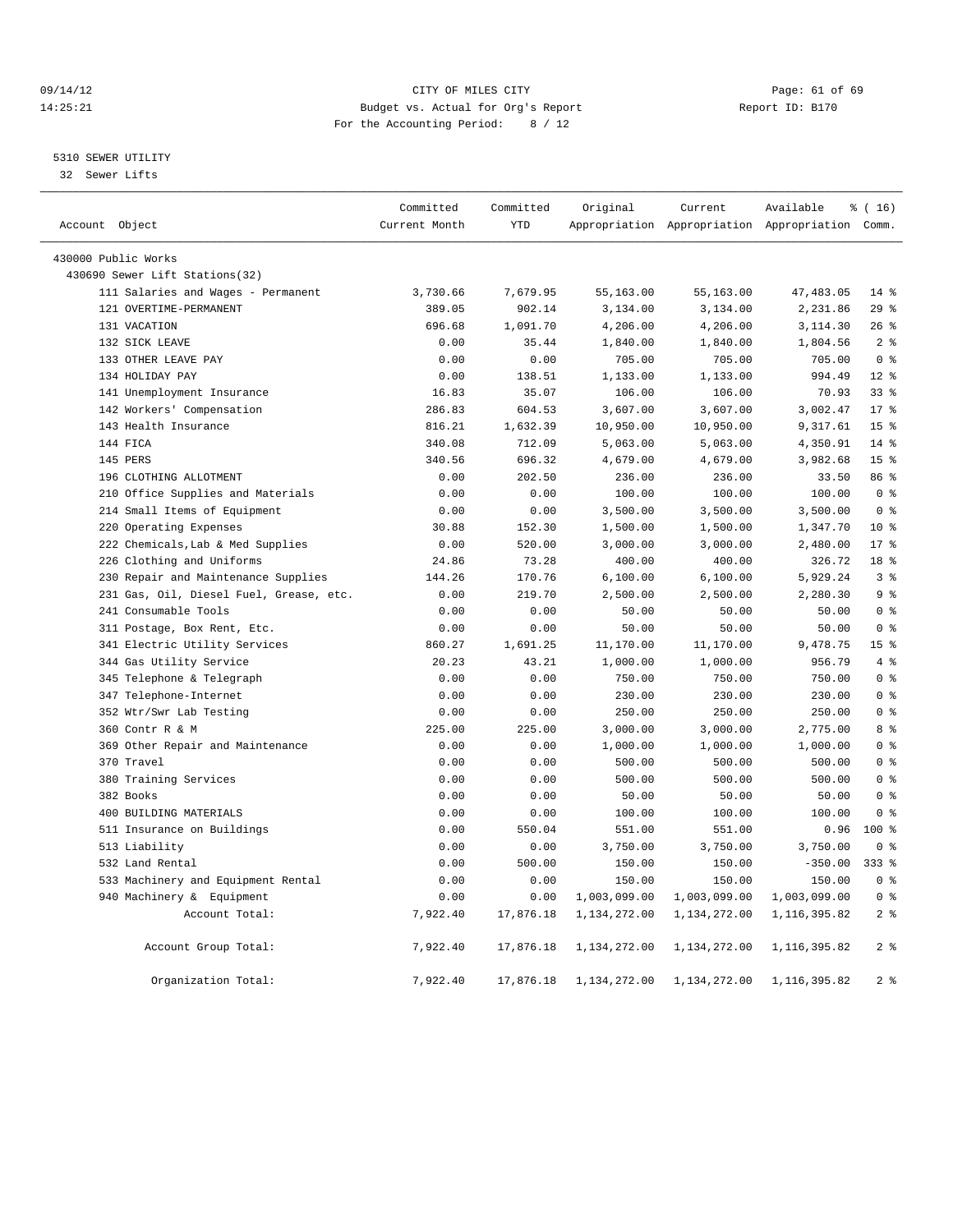#### 09/14/12 Page: 62 of 69 14:25:21 Budget vs. Actual for Org's Report Report ID: B170 For the Accounting Period: 8 / 12

————————————————————————————————————————————————————————————————————————————————————————————————————————————————————————————————————

#### 5310 SEWER UTILITY

33 Sewer Plant

|                                                                | Committed     | Committed     | Original             | Current              | Available                                       | ៖ ( 16)         |
|----------------------------------------------------------------|---------------|---------------|----------------------|----------------------|-------------------------------------------------|-----------------|
| Account Object                                                 | Current Month | YTD           |                      |                      | Appropriation Appropriation Appropriation Comm. |                 |
|                                                                |               |               |                      |                      |                                                 |                 |
| 430000 Public Works<br>430640 Sewer Treatment and Disposal(33) |               |               |                      |                      |                                                 |                 |
| 111 Salaries and Wages - Permanent                             | 5,898.53      | 12,211.86     | 87,472.00            | 87, 472.00           | 75,260.14                                       | $14*$           |
| 121 OVERTIME-PERMANENT                                         | 584.28        | 1,353.19      | 6,848.00             | 6,848.00             | 5,494.81                                        | $20*$           |
| 131 VACATION                                                   | 1,150.57      | 1,761.85      |                      |                      |                                                 | $28$ %          |
| 132 SICK LEAVE                                                 |               |               | 6,309.00<br>2,810.00 | 6,309.00             | 4,547.15                                        | 2 <sup>°</sup>  |
| 133 OTHER LEAVE PAY                                            | 0.00<br>0.00  | 53.15<br>0.00 |                      | 2,810.00             | 2,756.85                                        | 0 <sup>8</sup>  |
| 134 HOLIDAY PAY                                                |               | 207.40        | 1,170.00             | 1,170.00<br>2,167.00 | 1,170.00                                        | $10*$           |
| 141 Unemployment Insurance                                     | 0.00<br>26.71 | 55.68         | 2,167.00             |                      | 1,959.60<br>115.32                              | $33$ $%$        |
| 142 Workers' Compensation                                      |               |               | 171.00               | 171.00               |                                                 | 16 <sup>°</sup> |
|                                                                | 452.52        | 951.87        | 5,892.00             | 5,892.00             | 4,940.13                                        |                 |
| 143 Health Insurance                                           | 1,269.54      | 2,539.11      | 16,534.00            | 16,534.00            | 13,994.89                                       | 15 <sup>°</sup> |
| 144 FICA                                                       | 541.00        | 1,130.47      | 8,169.00             | 8,169.00             | 7,038.53                                        | $14*$           |
| 145 PERS                                                       | 539.70        | 1,102.03      | 7,549.00             | 7,549.00             | 6,446.97                                        | 15 <sup>°</sup> |
| 196 CLOTHING ALLOTMENT                                         | 0.00          | 315.00        | 351.00               | 351.00               | 36.00                                           | $90*$           |
| 210 Office Supplies and Materials                              | 0.00          | 0.00          | 150.00               | 150.00               | 150.00                                          | 0 <sup>8</sup>  |
| 214 Small Items of Equipment                                   | 0.00          | 249.99        | 15,000.00            | 15,000.00            | 14,750.01                                       | 2 <sup>°</sup>  |
| 220 Operating Expenses                                         | 46.32         | 109.42        | 3,000.00             | 3,000.00             | 2,890.58                                        | 4%              |
| 222 Chemicals, Lab & Med Supplies                              | 439.63        | 1,846.46      | 7,000.00             | 7,000.00             | 5,153.54                                        | 26%             |
| 226 Clothing and Uniforms                                      | 37.30         | 109.93        | 500.00               | 500.00               | 390.07                                          | $22$ %          |
| 230 Repair and Maintenance Supplies                            | 216.39        | 1,467.59      | 11,000.00            | 11,000.00            | 9,532.41                                        | 13 <sup>8</sup> |
| 231 Gas, Oil, Diesel Fuel, Grease, etc.                        | 0.00          | 36.50         | 2,000.00             | 2,000.00             | 1,963.50                                        | 2 <sup>°</sup>  |
| 241 Consumable Tools                                           | 0.00          | 0.00          | 50.00                | 50.00                | 50.00                                           | 0 <sup>8</sup>  |
| 300 PURCHASED SERVICES                                         | 0.00          | 0.00          | 750.00               | 750.00               | 750.00                                          | 0 <sup>8</sup>  |
| 311 Postage, Box Rent, Etc.                                    | 0.00          | 4.95          | 100.00               | 100.00               | 95.05                                           | 5 <sup>°</sup>  |
| 320 Printing, Duplicating, Typing &                            | 0.00          | 0.00          | 100.00               | 100.00               | 100.00                                          | 0 <sup>8</sup>  |
| 330 Publicity, Subscriptions & Dues                            | 0.00          | 0.00          | 100.00               | 100.00               | 100.00                                          | 0 <sup>8</sup>  |
| 334 Memberships, Registrations & Dues                          | 0.00          | 0.00          | 700.00               | 700.00               | 700.00                                          | 0 <sup>8</sup>  |
| 341 Electric Utility Services                                  | 4,188.25      | 7,153.17      | 49,000.00            | 49,000.00            | 41,846.83                                       | 15 <sup>°</sup> |
| 342 Water Utility Services                                     | 40.14         | 93.98         | 800.00               | 800.00               | 706.02                                          | $12*$           |
| 343 Sewer Utility Services                                     | 18.33         | 36.66         | 225.00               | 225.00               | 188.34                                          | 16 <sup>8</sup> |
| 345 Telephone & Telegraph                                      | 35.72         | 71.44         | 800.00               | 800.00               | 728.56                                          | 9%              |
| 346 Garbage Service                                            | 0.00          | 0.00          | 250.00               | 250.00               | 250.00                                          | 0 <sup>8</sup>  |
| 347 Telephone-Internet                                         | 45.60         | 91.20         | 250.00               | 250.00               | 158.80                                          | 36%             |
| 350 Professional Services                                      | 0.00          | 0.00          | 500.00               | 500.00               | 500.00                                          | 0 <sup>8</sup>  |
| 352 Wtr/Swr Lab Testing                                        | 0.00          | 0.00          | 14,470.00            | 14,470.00            | 14,470.00                                       | 0 <sup>8</sup>  |
| 357 Architectual, Engineering Serv Etc.                        | 0.00          | 0.00          | 15,000.00            | 15,000.00            | 15,000.00                                       | 0 <sup>8</sup>  |
| 360 Contr R & M                                                | 241.50        | 461.39        | 10,000.00            | 10,000.00            | 9,538.61                                        | 5 <sup>°</sup>  |
| 363 R&M Vehicles/Equip/Labor-PW                                | 0.00          | 400.85        | 8,000.00             | 8,000.00             | 7,599.15                                        | 5 <sup>°</sup>  |
| 369 Other Repair and Maintenance                               | 0.00          | 0.00          | 1,000.00             | 1,000.00             | 1,000.00                                        | 0 %             |
| 370 Travel                                                     | 0.00          | 0.00          | 1,000.00             | 1,000.00             | 1,000.00                                        | 0 <sup>8</sup>  |
| 380 Training Services                                          | 0.00          | 0.00          | 1,000.00             | 1,000.00             | 1,000.00                                        | 0 <sup>8</sup>  |
| 382 Books                                                      | 0.00          | 83.40         | 200.00               | 200.00               | 116.60                                          | 42 %            |
| 400 BUILDING MATERIALS                                         | 0.00          | 0.00          | 100.00               | 100.00               | 100.00                                          | 0 <sup>8</sup>  |
| 511 Insurance on Buildings                                     | 0.00          | 6,486.38      | 6,487.00             | 6,487.00             | 0.62                                            | 100 %           |
| 512 Insurance on Vehicles & Equipment                          | 0.00          | 254.40        | 255.00               | 255.00               | 0.60                                            | $100$ %         |
| 513 Liability                                                  | 0.00          | 0.00          | 2,000.00             | 2,000.00             | 2,000.00                                        | 0 <sup>8</sup>  |
| 533 Machinery and Equipment Rental                             | 0.00          | 0.00          | 2,000.00             | 2,000.00             | 2,000.00                                        | 0 <sup>8</sup>  |
| 810 Losses (Bad debt expense - Enterprise                      | 0.00          | 0.00          | 3,750.00             | 3,750.00             | 3,750.00                                        | 0 <sup>8</sup>  |
| 940 Machinery & Equipment                                      | 3,015.37      | 3,015.37      | 2,198,488.00         | 2,198,488.00         | 2,195,472.63                                    | 0 %             |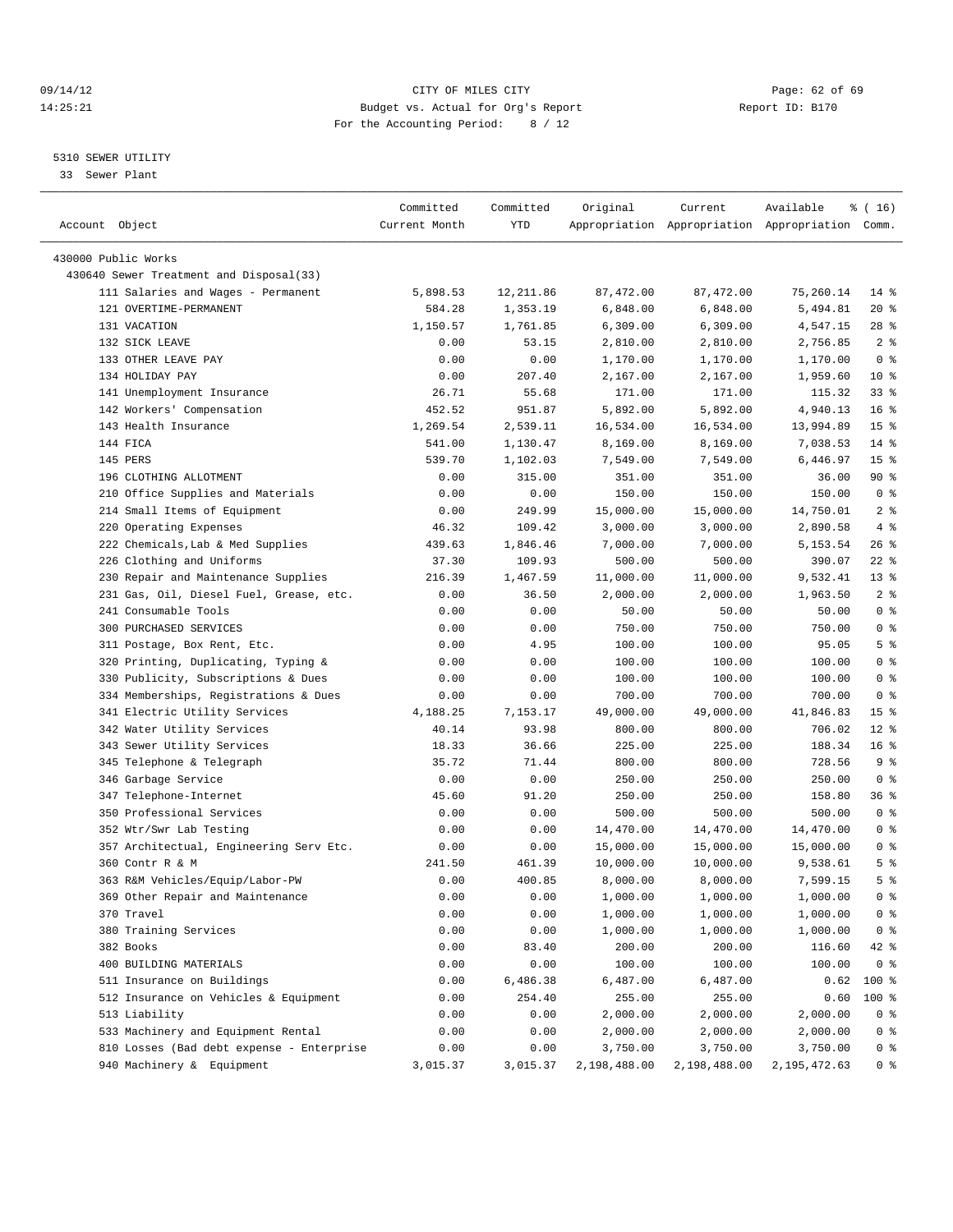#### 09/14/12 Page: 63 of 69 14:25:21 Budget vs. Actual for Org's Report Report ID: B170 For the Accounting Period: 8 / 12

#### 5310 SEWER UTILITY

33 Sewer Plant

| Account Object                                                                                          | Committed<br>Current Month | Committed<br><b>YTD</b> | Original             | Current<br>Appropriation Appropriation | Available<br>Appropriation | $\frac{3}{6}$ ( 16 )<br>Comm.    |
|---------------------------------------------------------------------------------------------------------|----------------------------|-------------------------|----------------------|----------------------------------------|----------------------------|----------------------------------|
| Account Total:                                                                                          | 18,787.40                  | 43,654.69               | 2,501,467.00         | 2,501,467.00                           | 2,457,812.31               | 2 <sup>8</sup>                   |
| Account Group Total:                                                                                    | 18,787.40                  | 43,654.69               | 2,501,467.00         | 2,501,467.00                           | 2,457,812.31               | 2 <sup>8</sup>                   |
| 520000 OTHER FINANCING USES<br>521000 Interfund Operating Transfers Out<br>820 Transfers to Other Funds | 0.00                       | 0.00                    | 6,420.00             | 6,420.00                               | 6,420.00                   | 0 <sup>8</sup>                   |
| Account Total:<br>Account Group Total:                                                                  | 0.00<br>0.00               | 0.00<br>0.00            | 6,420.00<br>6,420.00 | 6,420.00<br>6,420.00                   | 6,420.00<br>6,420.00       | 0 <sup>8</sup><br>0 <sup>8</sup> |
| Organization Total:                                                                                     | 18,787.40                  | 43,654.69               | 2,507,887.00         | 2,507,887.00                           | 2,464,232.31               | 2 <sup>8</sup>                   |
| Fund Total:                                                                                             | 51,731.39                  | 192,092.04              | 4,413,647.00         | 4,413,647.00                           | 4,221,554.96               | $4\degree$                       |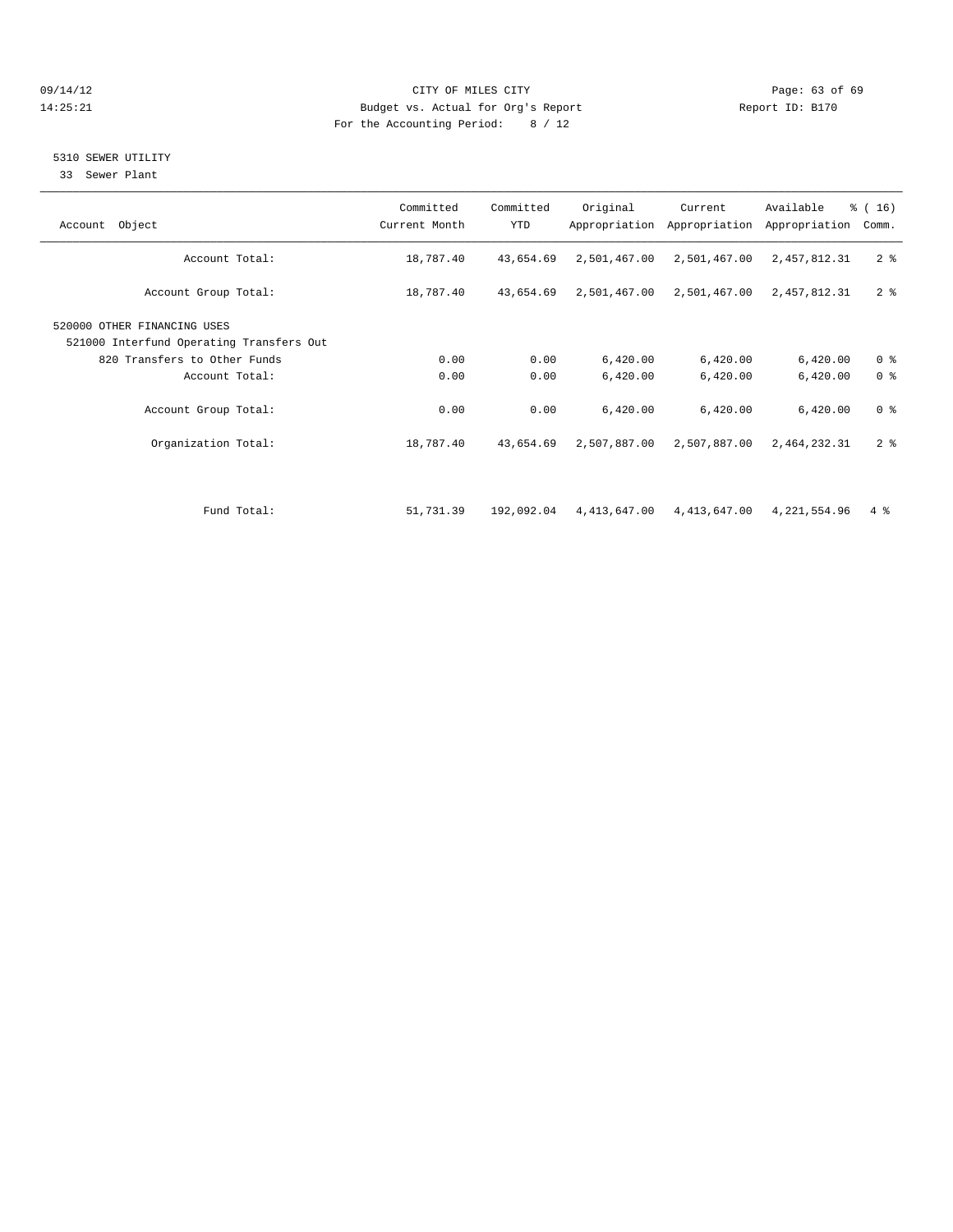#### 09/14/12 Page: 64 of 69 14:25:21 Budget vs. Actual for Org's Report Report ID: B170 For the Accounting Period: 8 / 12

#### 5510 AMBULANCE FUND

10 Ambulance

| Account Object                              | Committed<br>Current Month | Committed<br>YTD | Original   | Current    | Available<br>Appropriation Appropriation Appropriation Comm. | $*(16)$         |
|---------------------------------------------|----------------------------|------------------|------------|------------|--------------------------------------------------------------|-----------------|
| 420000 PUBLIC SAFETY                        |                            |                  |            |            |                                                              |                 |
| 420730 Emergency Medical Services-Ambulance |                            |                  |            |            |                                                              |                 |
| 111 Salaries and Wages - Permanent          | 20,793.03                  | 42,605.03        | 273,451.00 | 273,451.00 | 230,845.97                                                   | 16 <sup>8</sup> |
| 112 SALARIES AND WAGES - PART PAID          | 0.00                       | 0.00             | 3,000.00   | 3,000.00   | 3,000.00                                                     | 0 <sup>8</sup>  |
| 121 OVERTIME-PERMANENT                      | 4,265.14                   | 10,405.17        | 65,000.00  | 65,000.00  | 54,594.83                                                    | 16 <sup>8</sup> |
| 131 VACATION                                | 2,603.65                   | 2,937.67         | 8,624.00   | 8,624.00   | 5,686.33                                                     | 34 %            |
| 132 SICK LEAVE                              | 1,133.49                   | 1,133.49         | 15,000.00  | 15,000.00  | 13,866.51                                                    | 8 %             |
| 133 OTHER LEAVE PAY                         | 0.00                       | 0.00             | 950.00     | 950.00     | 950.00                                                       | 0 <sup>8</sup>  |
| 134 HOLIDAY PAY                             | $-33.53$                   | 480.56           | 7,500.00   | 7,500.00   | 7,019.44                                                     | 6 %             |
| 141 Unemployment Insurance                  | 94.85                      | 195.61           | 957.00     | 957.00     | 761.39                                                       | 20%             |
| 142 Workers' Compensation                   | 907.79                     | 1,837.00         | 9,708.00   | 9,708.00   | 7,871.00                                                     | 19 <sup>°</sup> |
| 143 Health Insurance                        | 3,813.34                   | 7,732.25         | 45,469.00  | 45,469.00  | 37,736.75                                                    | $17*$           |
| 144 FICA                                    | 481.80                     | 942.22           | 4,484.00   | 4,484.00   | 3,541.78                                                     | $21$ %          |
| 145 PERS                                    | 106.56                     | 161.32           | 591.00     | 591.00     | 429.68                                                       | 27%             |
| 147 Firemen's Pension                       | 2,883.54                   | 5,936.30         | 38,067.00  | 38,067.00  | 32,130.70                                                    | 16 <sup>°</sup> |
| 196 CLOTHING ALLOTMENT                      | 0.00                       | 0.00             | 100.00     | 100.00     | 100.00                                                       | 0 <sup>8</sup>  |
| 210 Office Supplies and Materials           | 14.88                      | 104.74           | 1,300.00   | 1,300.00   | 1,195.26                                                     | 8 %             |
| 214 Small Items of Equipment                | 0.00                       | 73.98            | 3,800.00   | 3,800.00   | 3,726.02                                                     | 2 <sup>°</sup>  |
| 220 Operating Expenses                      | 0.00                       | 0.00             | 4,000.00   | 4,000.00   | 4,000.00                                                     | 0 <sup>8</sup>  |
| 222 Chemicals, Lab & Med Supplies           | 439.30                     | 1,171.27         | 7,000.00   | 7,000.00   | 5,828.73                                                     | $17*$           |
| 226 Clothing and Uniforms                   | 0.00                       | 0.00             | 125.00     | 125.00     | 125.00                                                       | 0 <sup>8</sup>  |
| 230 Repair and Maintenance Supplies         | 12.60                      | 12.60            | 5,000.00   | 5,000.00   | 4,987.40                                                     | 0 <sup>8</sup>  |
| 231 Gas, Oil, Diesel Fuel, Grease, etc.     | 79.95                      | 1,515.72         | 18,000.00  | 18,000.00  | 16,484.28                                                    | 8 %             |
| 241 Consumable Tools                        | 0.00                       | 0.00             | 50.00      | 50.00      | 50.00                                                        | 0 <sup>8</sup>  |
| 300 PURCHASED SERVICES                      | 0.00                       | 0.00             | 2,500.00   | 2,500.00   | 2,500.00                                                     | 0 <sup>8</sup>  |
| 311 Postage, Box Rent, Etc.                 | 48.45                      | 97.15            | 900.00     | 900.00     | 802.85                                                       | $11$ %          |
| 320 Printing, Duplicating, Typing &         | 0.00                       | 30.00            | 250.00     | 250.00     | 220.00                                                       | $12$ %          |
| 330 Publicity, Subscriptions & Dues         | 0.00                       | 0.00             | 150.00     | 150.00     | 150.00                                                       | 0 <sup>8</sup>  |
| 334 Memberships, Registrations & Dues       | 0.00                       | 0.00             | 150.00     | 150.00     | 150.00                                                       | 0 <sup>8</sup>  |
| 341 Electric Utility Services               | 379.04                     | 599.71           | 2,500.00   | 2,500.00   | 1,900.29                                                     | $24$ %          |
| 342 Water Utility Services                  | 28.96                      | 57.27            | 350.00     | 350.00     | 292.73                                                       | 16 <sup>8</sup> |
| 343 Sewer Utility Services                  | 13.88                      | 27.76            | 175.00     | 175.00     | 147.24                                                       | 16 <sup>°</sup> |
| 344 Gas Utility Service                     | 10.00                      | 17.89            | 2,000.00   | 2,000.00   | 1,982.11                                                     | 1 <sup>8</sup>  |
| 345 Telephone & Telegraph                   | 113.17                     | 279.07           | 1,500.00   | 1,500.00   | 1,220.93                                                     | 19 <sup>°</sup> |
| 346 Garbage Service                         | 0.00                       | 435.00           | 500.00     | 500.00     | 65.00                                                        | 87%             |
| 347 Telephone-Internet                      | 28.24                      | 56.48            | 300.00     | 300.00     | 243.52                                                       | 19 <sup>°</sup> |
| 350 Professional Services                   | 3,980.05                   | 4,036.58         | 28,000.00  | 28,000.00  | 23,963.42                                                    | 14 %            |
| 352 Wtr/Swr Lab Testing                     | 0.00                       | 0.00             | 1,000.00   | 1,000.00   | 1,000.00                                                     | 0 <sup>8</sup>  |
| 360 Contr R & M                             | 0.00                       | 290.40           | 1,000.00   | 1,000.00   | 709.60                                                       | $29$ $%$        |
| 364 R&M Vehicles - Fire/Amb                 | 0.00                       | 380.96           | 6,000.00   | 6,000.00   | 5,619.04                                                     | 6 <sup>°</sup>  |
| 370 Travel                                  | 0.00                       | 0.00             | 2,500.00   | 2,500.00   | 2,500.00                                                     | 0 <sup>8</sup>  |
| 380 Training Services                       | 0.00                       | 0.00             | 2,500.00   | 2,500.00   | 2,500.00                                                     | 0 <sup>8</sup>  |
| 382 Books                                   | 0.00                       | 0.00             | 150.00     | 150.00     | 150.00                                                       | 0 <sup>8</sup>  |
| 400 BUILDING MATERIALS                      | 0.00                       | 538.70           | 1,000.00   | 1,000.00   | 461.30                                                       | 54 %            |
| 512 Insurance on Vehicles & Equipment       | 0.00                       | 2,191.41         | 2,192.00   | 2,192.00   | 0.59                                                         | 100 %           |
| 810 Losses (Bad debt expense - Enterprise   | 0.00                       | 6,357.94         | 72,000.00  | 72,000.00  | 65,642.06                                                    | 9 <sup>°</sup>  |
| 811 Contractual Allowances (Ambl)           | 48,553.09                  | 56,821.08        | 170,000.00 | 170,000.00 | 113, 178.92                                                  | 33 %            |
| Account Total:                              | 90,751.27                  | 149,462.33       | 809,793.00 | 809,793.00 | 660,330.67                                                   | 18 %            |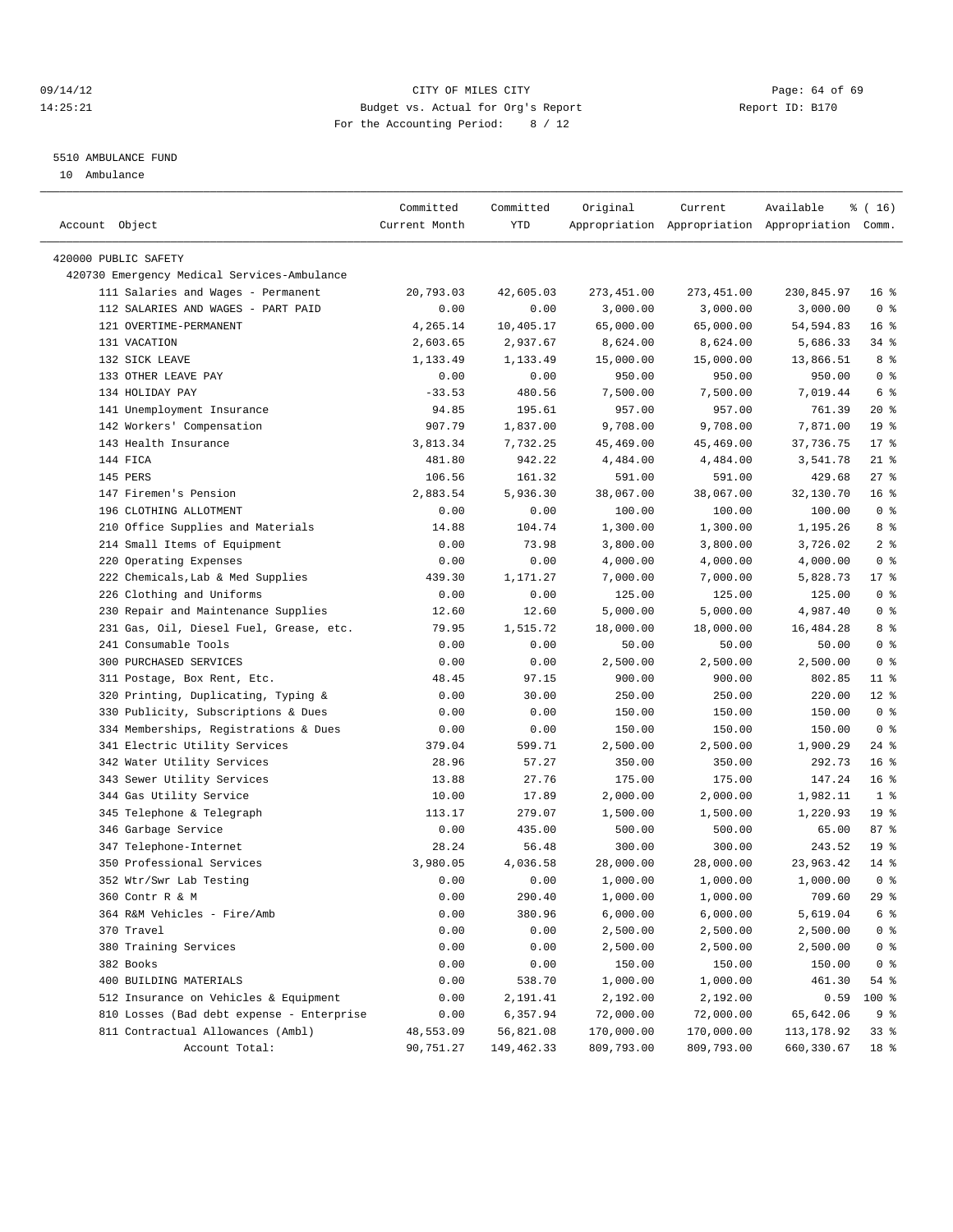#### 09/14/12 Page: 65 of 69 14:25:21 Budget vs. Actual for Org's Report Report ID: B170 For the Accounting Period: 8 / 12

#### 5510 AMBULANCE FUND

10 Ambulance

| Account Object                           | Committed<br>Current Month | Committed<br><b>YTD</b> | Original   | Current    | Available<br>Appropriation Appropriation Appropriation | % (16)<br>Comm. |  |
|------------------------------------------|----------------------------|-------------------------|------------|------------|--------------------------------------------------------|-----------------|--|
| Account Group Total:                     | 90,751.27                  | 149,462.33              | 809,793.00 | 809,793.00 | 660, 330.67                                            | 18 <sup>8</sup> |  |
| 490000 DEBT SERVICE                      |                            |                         |            |            |                                                        |                 |  |
| 490500 Other Debt Service Payments       |                            |                         |            |            |                                                        |                 |  |
| 602 Prpl-Ambulance                       | 0.00                       | 12,361.06               | 24,831.00  | 24,831.00  | 12,469.94                                              | $50*$           |  |
| 629 Interest-Ambulance                   | 0.00                       | 717.70                  | 1,366.00   | 1,366.00   | 648.30                                                 | 53%             |  |
| Account Total:                           | 0.00                       | 13,078.76               | 26,197.00  | 26,197.00  | 13, 118. 24                                            | $50*$           |  |
| Account Group Total:                     | 0.00                       | 13,078.76               | 26,197.00  | 26,197.00  | 13, 118. 24                                            | 50%             |  |
| 510000 MISCELLANEOUS                     |                            |                         |            |            |                                                        |                 |  |
| 510330 Comprehensive Liability Insurance |                            |                         |            |            |                                                        |                 |  |
| 513 Liability                            | 0.00                       | 12,378.45               | 12,378.00  | 12,378.00  | $-0.45$                                                | $100*$          |  |
| Account Total:                           | 0.00                       | 12,378.45               | 12,378.00  | 12,378.00  | $-0.45$                                                | 100 %           |  |
| Account Group Total:                     | 0.00                       | 12,378.45               | 12,378.00  | 12,378.00  |                                                        | $-0.45$ 100 %   |  |
| 520000 OTHER FINANCING USES              |                            |                         |            |            |                                                        |                 |  |
| 521000 Interfund Operating Transfers Out |                            |                         |            |            |                                                        |                 |  |
| 820 Transfers to Other Funds             | 2,047.83                   | 4,095.66                | 34,574.00  | 34,574.00  | 30,478.34                                              | $12*$           |  |
| Account Total:                           | 2,047.83                   | 4,095.66                | 34,574.00  | 34,574.00  | 30,478.34                                              | $12*$           |  |
| Account Group Total:                     | 2,047.83                   | 4,095.66                | 34,574.00  | 34,574.00  | 30,478.34                                              | $12*$           |  |
| Organization Total:                      | 92,799.10                  | 179,015.20              | 882,942.00 | 882,942.00 | 703,926.80                                             | $20*$           |  |
|                                          |                            |                         |            |            |                                                        |                 |  |
| Fund Total:                              | 92,799.10                  | 179,015.20              | 882,942.00 | 882,942.00 | 703,926.80                                             | $20*$           |  |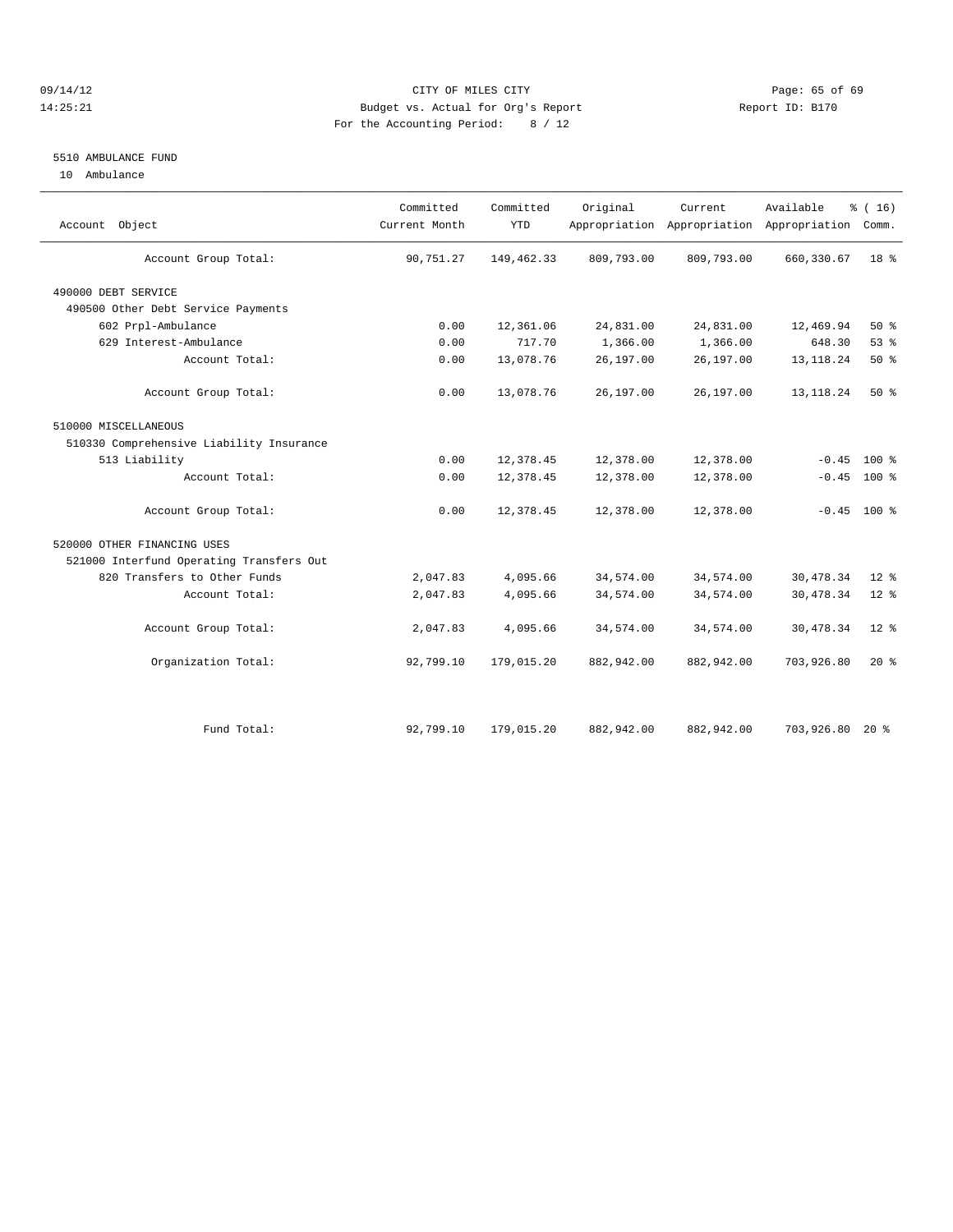#### 09/14/12 Page: 66 of 69 14:25:21 Budget vs. Actual for Org's Report Report ID: B170 For the Accounting Period: 8 / 12

————————————————————————————————————————————————————————————————————————————————————————————————————————————————————————————————————

#### 5610 AIRPORT OPERATING

87 Airport

|                                            | Committed     | Committed  | Original   | Current    | Available                                       | $\frac{1}{6}$ (16) |
|--------------------------------------------|---------------|------------|------------|------------|-------------------------------------------------|--------------------|
| Account Object                             | Current Month | <b>YTD</b> |            |            | Appropriation Appropriation Appropriation Comm. |                    |
| 430000 Public Works                        |               |            |            |            |                                                 |                    |
| 430300 Airport (87)                        |               |            |            |            |                                                 |                    |
| 111 Salaries and Wages - Permanent         | 6,303.00      | 12,174.00  | 81,458.00  | 81,458.00  | 69,284.00                                       | 15 <sup>°</sup>    |
| 121 OVERTIME-PERMANENT                     | 2,064.00      | 5,376.00   | 3,611.00   | 3,611.00   | $-1,765.00$                                     | 149 %              |
| 133 OTHER LEAVE PAY                        | 0.00          | 0.00       | 3,416.00   | 3,416.00   | 3,416.00                                        | 0 <sup>8</sup>     |
| 141 Unemployment Insurance                 | 29.29         | 61.44      | 310.00     | 310.00     | 248.56                                          | $20*$              |
| 142 Workers' Compensation                  | 418.51        | 854.46     | 4,823.00   | 4,823.00   | 3,968.54                                        | 18 %               |
| 143 Health Insurance                       | 1,208.66      | 2,417.32   | 14,504.00  | 14,504.00  | 12,086.68                                       | $17*$              |
| 144 FICA                                   | 640.08        | 1,342.58   | 6,769.00   | 6,769.00   | 5,426.42                                        | $20*$              |
| 145 PERS                                   | 591.55        | 1,240.79   | 6,256.00   | 6,256.00   | 5,015.21                                        | $20*$              |
| 196 CLOTHING ALLOTMENT                     | 0.00          | 0.00       | 300.00     | 300.00     | 300.00                                          | 0 <sup>8</sup>     |
| 210 Office Supplies and Materials          | 0.00          | 6.36       | 700.00     | 700.00     | 693.64                                          | 1 <sup>8</sup>     |
| 214 Small Items of Equipment               | 0.00          | 0.00       | 3,500.00   | 3,500.00   | 3,500.00                                        | 0 <sup>8</sup>     |
| 220 Operating Expenses                     | 4,625.00      | 4,625.00   | 3,000.00   | 3,000.00   | $-1,625.00$                                     | 154 %              |
| 230 Repair and Maintenance Supplies        | 3,982.29      | 5,026.94   | 13,000.00  | 13,000.00  | 7,973.06                                        | 39 %               |
| 231 Gas, Oil, Diesel Fuel, Grease, etc.    | 0.00          | 340.92     | 6,000.00   | 6,000.00   | 5,659.08                                        | 6 %                |
| 237 Aviation Fuel                          | 104,976.28    | 306,842.57 | 300,000.00 | 300,000.00 | $-6,842.57$                                     | $102$ %            |
| 250 Supplies for Resale                    | 0.00          | 0.00       | 1,000.00   | 1,000.00   | 1,000.00                                        | 0 <sup>8</sup>     |
| 311 Postage, Box Rent, Etc.                | 0.00          | 0.00       | 250.00     | 250.00     | 250.00                                          | 0 <sup>8</sup>     |
| 319 Other Communication and Transportation | 37.60         | 74.34      | 250.00     | 250.00     | 175.66                                          | $30*$              |
| 330 Publicity, Subscriptions & Dues        | 0.00          | 0.00       | 100.00     | 100.00     | 100.00                                          | 0 <sup>8</sup>     |
| 334 Memberships, Registrations & Dues      | 0.00          | 0.00       | 1,250.00   | 1,250.00   | 1,250.00                                        | 0 <sup>8</sup>     |
| 341 Electric Utility Services              | 1,000.56      | 1,818.03   | 9,000.00   | 9,000.00   | 7,181.97                                        | $20*$              |
| 344 Gas Utility Service                    | 59.26         | 118.80     | 5,000.00   | 5,000.00   | 4,881.20                                        | 2 <sup>8</sup>     |
| 345 Telephone & Telegraph                  | 99.64         | 405.10     | 2,500.00   | 2,500.00   | 2,094.90                                        | 16 <sup>°</sup>    |
| 347 Telephone-Internet                     | 36.74         | 74.34      | 450.00     | 450.00     | 375.66                                          | $17*$              |
| 350 Professional Services                  | 900.00        | 900.00     | 5,000.00   | 5,000.00   | 4,100.00                                        | 18 %               |
| 360 Contr R & M                            | 0.00          | 0.00       | 3,000.00   | 3,000.00   | 3,000.00                                        | 0 <sup>°</sup>     |
| 363 R&M Vehicles/Equip/Labor-PW            | 0.00          | 0.00       | 1,000.00   | 1,000.00   | 1,000.00                                        | 0 <sup>8</sup>     |
| 367 Plumbing, Heating, Electrical          | 0.00          | 276.00     | 2,500.00   | 2,500.00   | 2,224.00                                        | $11*$              |
| 370 Travel                                 | 0.00          | 0.00       | 500.00     | 500.00     | 500.00                                          | 0 <sup>8</sup>     |
| 380 Training Services                      | 0.00          | 0.00       | 200.00     | 200.00     | 200.00                                          | 0 <sup>8</sup>     |
| 511 Insurance on Buildings                 | 0.00          | 3,319.49   | 3,320.00   | 3,320.00   | 0.51                                            | $100*$             |
| 512 Insurance on Vehicles & Equipment      | 0.00          | 1,908.07   | 1,909.00   | 1,909.00   | 0.93                                            | 100 %              |
| 940 Machinery & Equipment                  | 0.00          | 0.00       | 10,000.00  | 10,000.00  | 10,000.00                                       | 0 <sup>8</sup>     |
| Account Total:                             | 126,972.46    | 349,202.55 | 494,876.00 | 494,876.00 | 145,673.45                                      | 71 %               |
| 430376 FAA Grant                           |               |            |            |            |                                                 |                    |
| 933 2010 State Aero Grant Match            | 0.00          | 0.00       | 5,000.00   | 5,000.00   | 5,000.00                                        | 0 <sup>8</sup>     |
| 937 2010 FAA Match                         | 0.00          | 0.00       | 15,000.00  | 15,000.00  | 15,000.00                                       | 0 <sup>8</sup>     |
| 938 2010 FAA Grant                         | 0.00          | 0.00       | 180,000.00 | 180,000.00 | 180,000.00                                      | 0 <sup>8</sup>     |
| Account Total:                             | 0.00          | 0.00       | 200,000.00 | 200,000.00 | 200,000.00                                      | 0 <sup>8</sup>     |
| Account Group Total:                       | 126,972.46    | 349,202.55 | 694,876.00 | 694,876.00 | 345,673.45                                      | 50%                |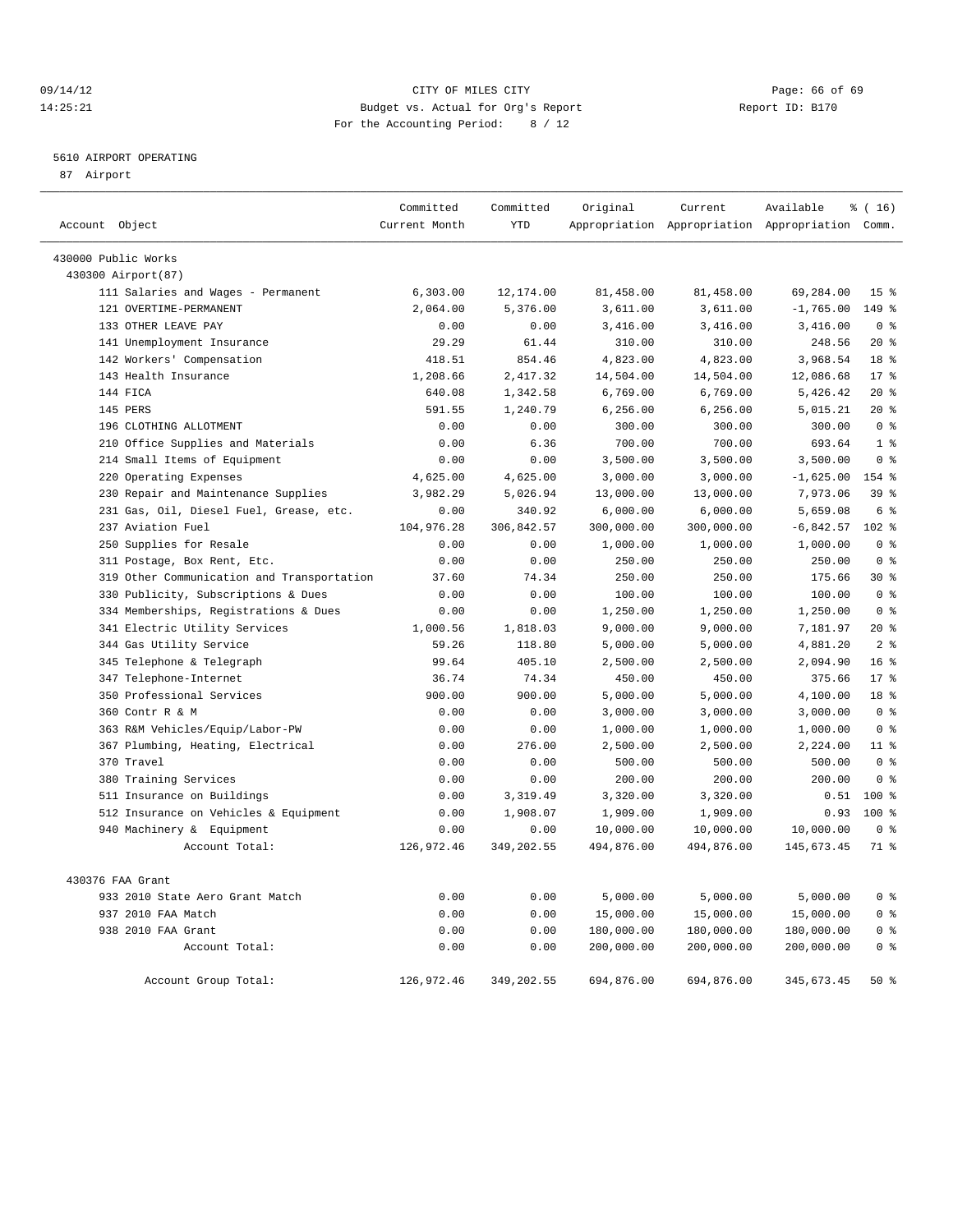#### 09/14/12 Page: 67 of 69 14:25:21 Budget vs. Actual for Org's Report Report ID: B170 For the Accounting Period: 8 / 12

### 5610 AIRPORT OPERATING

87 Airport

| Account Object                           | Committed<br>Current Month | Committed<br><b>YTD</b> | Original   | Current    | Available<br>Appropriation Appropriation Appropriation | % (16)<br>Comm. |
|------------------------------------------|----------------------------|-------------------------|------------|------------|--------------------------------------------------------|-----------------|
| 490000 DEBT SERVICE                      |                            |                         |            |            |                                                        |                 |
| 490500 Other Debt Service Payments       |                            |                         |            |            |                                                        |                 |
| 641 Principal - Aeronautics Loan 08      | 0.00                       | 0.00                    | 4,921.00   | 4,921.00   | 4,921.00                                               | 0 <sup>8</sup>  |
| 642 Interest - Aeronautics Loan 08       | 0.00                       | 0.00                    | 1,249.00   | 1,249.00   | 1,249.00                                               | 0 <sup>8</sup>  |
| Account Total:                           | 0.00                       | 0.00                    | 6,170.00   | 6,170.00   | 6,170.00                                               | 0 <sup>8</sup>  |
| Account Group Total:                     | 0.00                       | 0.00                    | 6,170.00   | 6,170.00   | 6,170.00                                               | 0 <sup>8</sup>  |
| 510000 MISCELLANEOUS                     |                            |                         |            |            |                                                        |                 |
| 510330 Comprehensive Liability Insurance |                            |                         |            |            |                                                        |                 |
| 513 Liability                            | 0.00                       | 0.00                    | 5,800.00   | 5,800.00   | 5,800.00                                               | 0 <sup>8</sup>  |
| Account Total:                           | 0.00                       | 0.00                    | 5,800.00   | 5,800.00   | 5,800.00                                               | 0 <sup>8</sup>  |
| Account Group Total:                     | 0.00                       | 0.00                    | 5,800.00   | 5,800.00   | 5,800.00                                               | 0 <sup>8</sup>  |
| 520000 OTHER FINANCING USES              |                            |                         |            |            |                                                        |                 |
| 521000 Interfund Operating Transfers Out |                            |                         |            |            |                                                        |                 |
| 820 Transfers to Other Funds             | 1,246.75                   | 2,493.50                | 14,961.00  | 14,961.00  | 12,467.50                                              | $17*$           |
| Account Total:                           | 1,246.75                   | 2,493.50                | 14,961.00  | 14,961.00  | 12,467.50                                              | $17*$           |
| Account Group Total:                     | 1,246.75                   | 2,493.50                | 14,961.00  | 14,961.00  | 12,467.50                                              | $17*$           |
| Organization Total:                      | 128, 219. 21               | 351,696.05              | 721,807.00 | 721,807.00 | 370,110.95                                             | $49*$           |
|                                          |                            |                         |            |            |                                                        |                 |
| Fund Total:                              | 128, 219. 21               | 351,696.05              | 721,807.00 | 721,807.00 | 370,110.95 49 %                                        |                 |